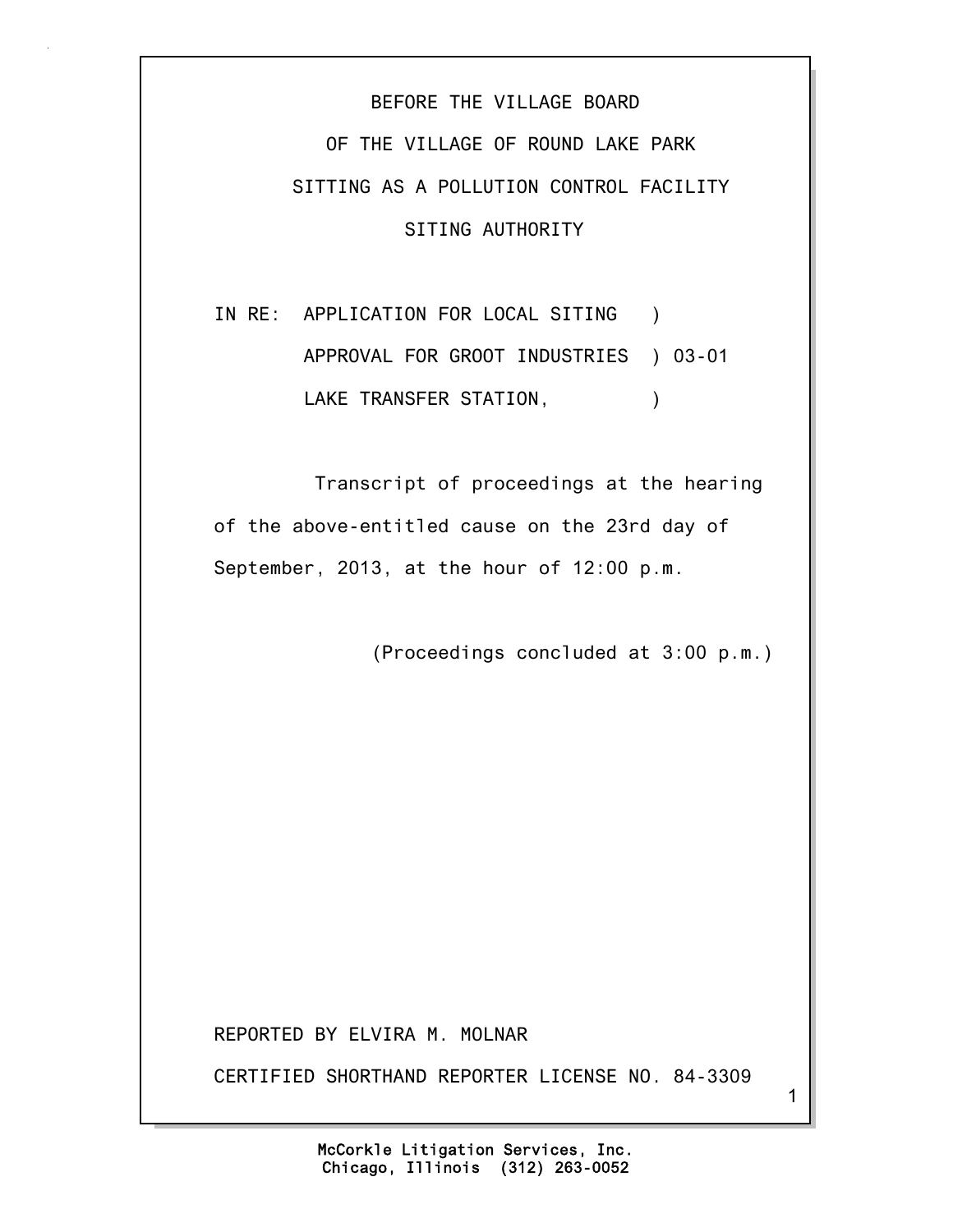1 APPEARANCES: 2 SCHIROTT, LUETKEHANS & GARNER, LLC 3 MR. PHILLIP A. LUETKEHANS 4 The Hearing Officer; 5 MUELLER, ANDERSON & ASSOCIATES 6 MR. CHARLES F. HELSTEN 7 MR. GEORGE MUELLER 8 On behalf of Groot Industries; 9 THE LAW OFFICES OF RUDOLPH F. MAGNA 10 MR. PETER S. KARLOVICS 11 On behalf of Board of Trustees of the 12 Village of Round Lake Park; 13 THE SECHEN LAW GROUP, P.C. 14 MR. GLENN C. SECHEN 15 On behalf of Village of Round Lake Park; 16 TRESSLER, LLP. 17 MR. STEPHEN T. GROSSMARK 18 On behalf of Village of Round Lake; 19 JEEP & BLAZER, L.L.C. 20 MR. MICHAEL S. BLAZER 21 On behalf of Timber Creek Homes, Inc.; 22 MR. LARRY M. CLARK 23 On behalf of The Solid Waste Agency of 24 Lake County, Illinois.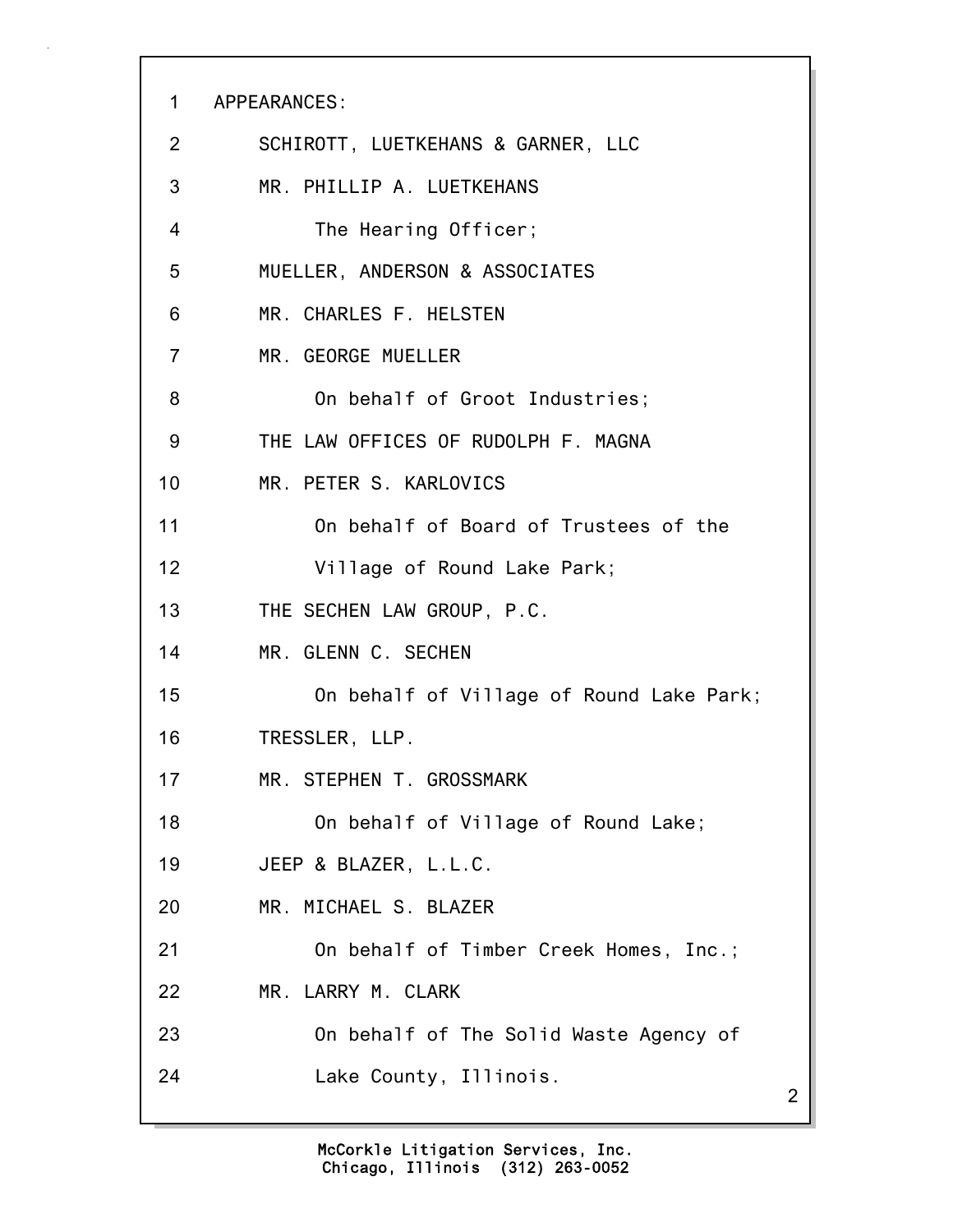| $\mathbf{1}$   | (Whereupon, Applicant Exhibit                          |          |
|----------------|--------------------------------------------------------|----------|
| $\overline{2}$ | Nos. 2-3 were marked for                               |          |
| 3              | identification as of 9/23/13.)                         |          |
| $\overline{4}$ | THE HEARING OFFICER: Good afternoon, everyone.         | 12:05:04 |
| 5              | This is the application for the local siting           | 12:05:06 |
| 6              | approval for Groot Industries Lake Transfer Station    | 12:05:12 |
| $\overline{7}$ | before the Village Board of the Village of Round       | 12:05:12 |
| 8              | Lake Park sitting as pollution control facility        | 12:05:14 |
| 9              | siting authority.                                      | 12:05:22 |
| 10             | Before we get started, will the parties                | 12:05:22 |
| 11             | and attorneys introduce themselves, starting with      | 12:05:26 |
| 12             | the applicant.                                         | 12:05:28 |
| 13             | MR. HELSTEN: Charles Helsten, Mr. Hearing              | 12:05:34 |
| 14             | Officer. The applicant moves that the application      | 12:05:36 |
| 15             | which was filed in this -- previously filed in this    | 12:05:40 |
| 16             | matter and has been made part of the public record,    | 12:05:42 |
| 17             | it was filed on June 21st, 2013, with the Clerk of     | 12:05:46 |
| 18             | the Village of Round Lake Park, be incorporated by     | 12:05:50 |
| 19             | reference as Exhibit 1 in this proceeding and be       | 12:05:56 |
| 20             | included for the record at the public hearing, even    | 12:06:00 |
| 21             | though it was already included as part of the          | 12:06:02 |
| 22             | overall record, as Exhibit 1 in this hearing, along    | 12:06:04 |
| 23             | with the errata sheets which have been submitted in    | 12:06:08 |
| 24             | connection with as the really correct portions of<br>3 | 12:06:12 |
|                |                                                        |          |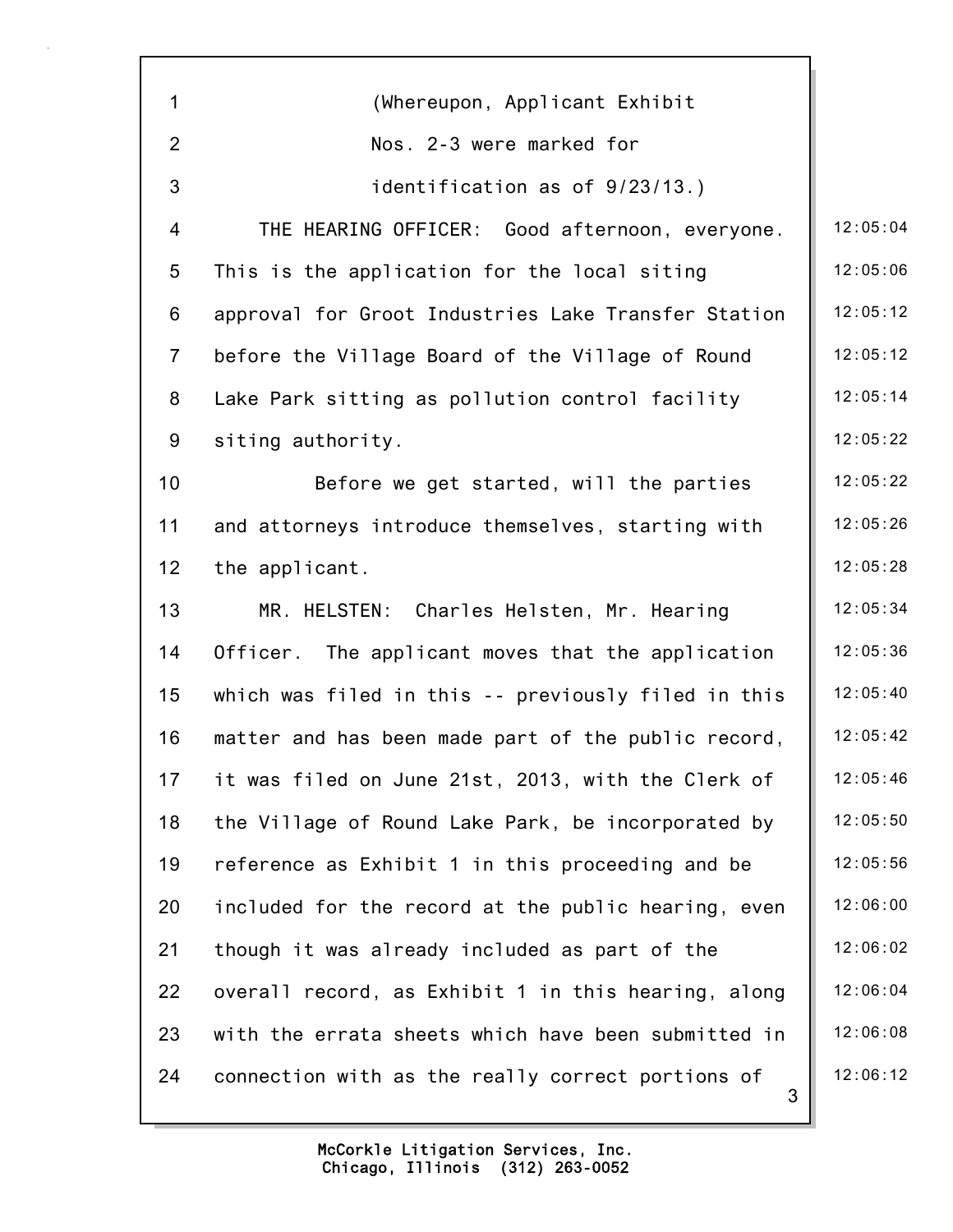| $\mathbf 1$    | the application I believe should go in, as well, so  | 12:06:18 |
|----------------|------------------------------------------------------|----------|
| $\overline{2}$ | we have one consolidated exhibit.                    | 12:06:20 |
| 3              | THE HEARING OFFICER: Before we get started on        | 12:06:24 |
| 4              | that, if you can just introduce your counsel for     | 12:06:34 |
| 5              | the record, Mr. Helsten.                             | 12:06:36 |
| 6              | MR. HELSTEN: Sure. Mr. Hearing Officer,              | 12:06:38 |
| $\overline{7}$ | members of the Village Board, my name is             | 12:06:42 |
| 8              | Chuck Helsten. I am one of the attorneys for the     | 12:06:44 |
| 9              | applicant. To my left is Mr. George Mueller, my      | 12:06:46 |
| 10             | co-counsel. And, from time to time through the       | 12:06:50 |
| 11             | proceeding, Mr. Richard Porter will also be          | 12:06:54 |
| 12             | representing the applicant.                          | 12:06:58 |
| 13             | THE HEARING OFFICER: Let's just I'll identify        | 12:07:04 |
| 14             | everybody else and we'll come back to you,           | 12:07:04 |
| 15             | Mr. Helsten, if that's acceptable.                   | 12:07:08 |
| 16             | Mr. Karlovics, you want to introduce                 | 12:07:10 |
| 17             | yourself as well as members of the Board real        | 12:07:12 |
| 18             | quick?                                               | 12:07:14 |
| 19             | MR. KARLOVICS: Yes. For the Village of Round         | 12:07:14 |
| 20             | Lake Park Village Board, corporate authority,        | 12:07:18 |
| 21             | Peter Karlovics, K-A-R-L-O-V-I-C-S. Present today    | 12:07:20 |
| 22             | observing the hearing are Mayor Linda Lucassen,      | 12:07:24 |
| 23             | Trustee Jean McCue, Trustee Bob Cerretti, Trustee    | 12:07:30 |
| 24             | Donna Wagner. And, as to the hearing members, I<br>4 | 12:07:34 |
|                |                                                      |          |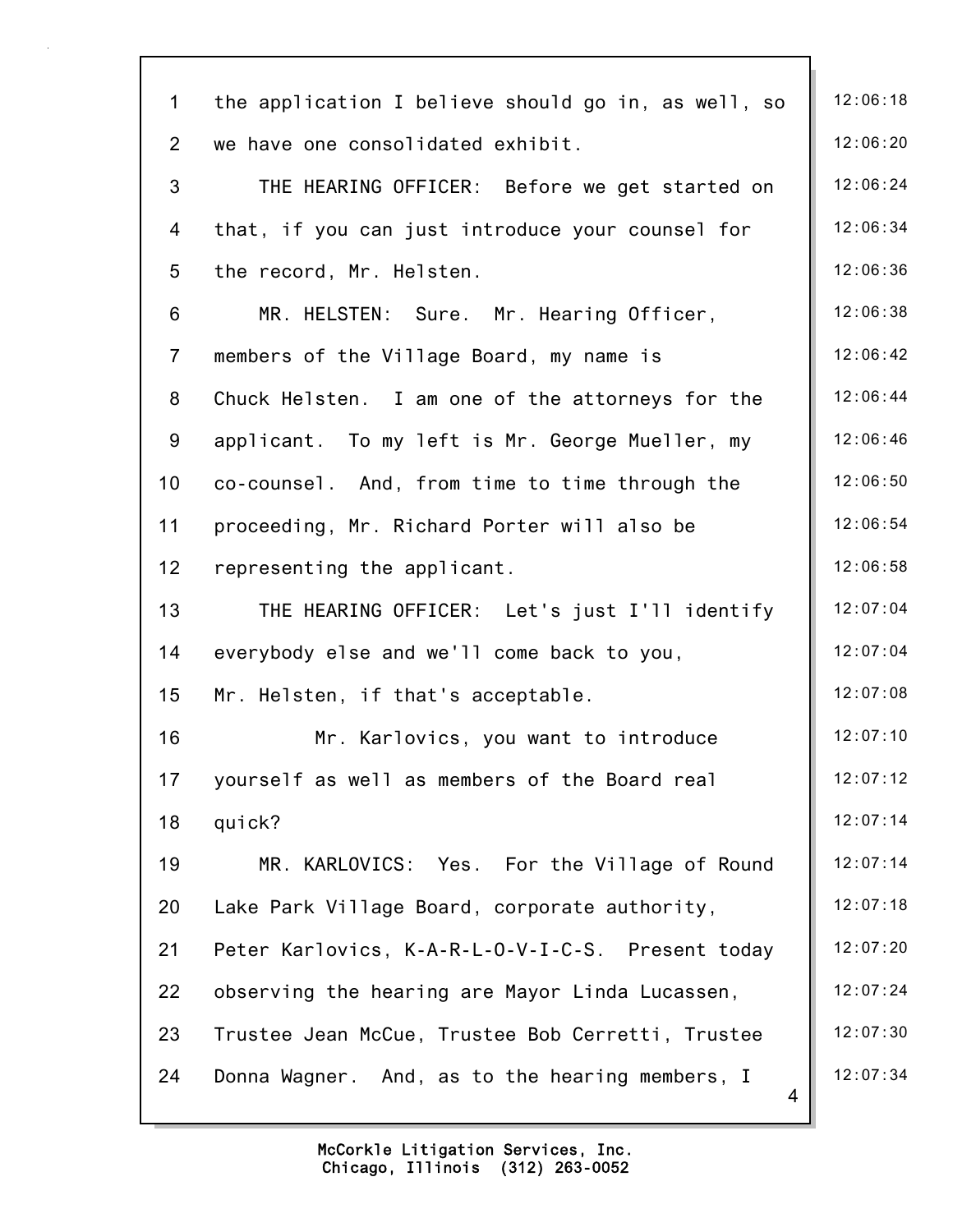| $\mathbf 1$    | would seek leave of the hearing officer to ensure  | 12:07:38 |
|----------------|----------------------------------------------------|----------|
| $\overline{2}$ | that the record contains the comings and goings of | 12:07:42 |
| 3              | each of the officials as they can't stay all day.  | 12:07:46 |
| 4              | THE HEARING OFFICER: That will be fine.<br>Thank   | 12:07:48 |
| 5              | you.                                               | 12:07:50 |
| 6              | Mr. Sechen.                                        | 12:07:50 |
| $\overline{7}$ | MR. SECHEN: I am Glen Sechen. I represent the      | 12:07:52 |
| 8              | Village of Round Lake Park.                        | 12:07:54 |
| 9              | THE HEARING OFFICER: Mr. Blazer.                   | 12:07:54 |
| 10             | MR. BLAZER: Thank you, Mr. Hearing Officer.        | 12:07:56 |
| 11             | Good afternoon. My name is Michael Blazer. I       | 12:07:58 |
| 12             | represent Timber Creek Homes.                      | 12:08:00 |
| 13             | THE HEARING OFFICER: Mr. Grossmark.                | 12:08:02 |
| 14             | MR. GROSSMARK: Steve Grossmark for the             | 12:08:02 |
| 15             | Village of Round Lake.                             | 12:08:04 |
| 16             | THE HEARING OFFICER:<br>Is there anybody else?     | 12:08:06 |
| 17             | MR. CLARK: Larry Clark on behalf of Solid Lake     | 12:08:08 |
| 18             | Agency of Lake County.                             | 12:08:12 |
| 19             | THE HEARING OFFICER: Sorry, Larry. I didn't        | 12:08:12 |
| 20             | see that far. Okay. Back to the opening motion of  | 12:08:14 |
| 21             | Mr. Helsten, does anyone have any objection?       | 12:08:18 |
| 22             | Hearing no objection, Exhibit 1 is entered         | 12:08:24 |
| 23             | into evidence, which is the application and errata | 12:08:26 |
| 24             | sheets, correct?<br>5                              | 12:08:30 |
|                |                                                    |          |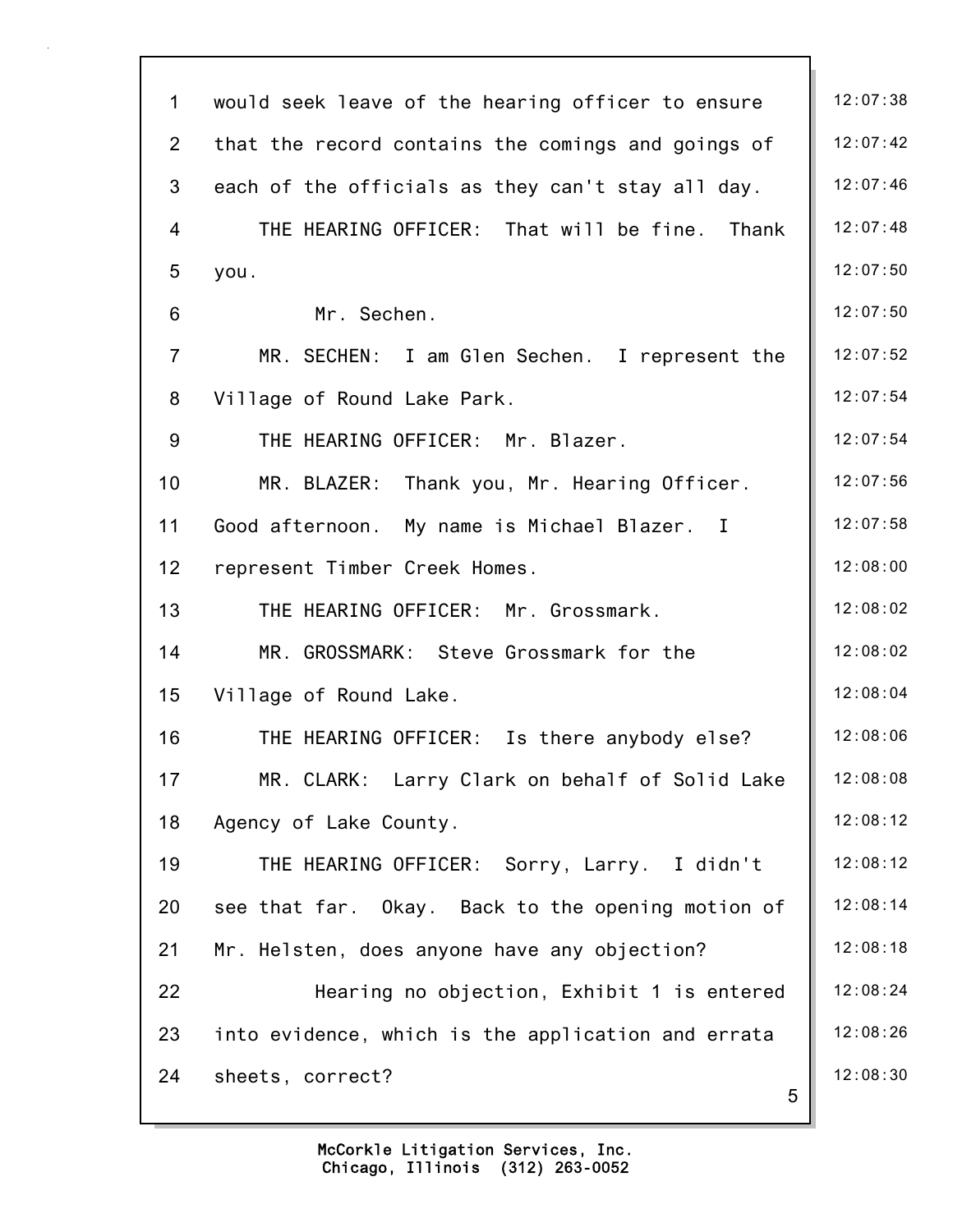| $\mathbf{1}$    | MR. HELSTEN: Yes. Mr. Hearing Officer, what             | 12:08:32 |
|-----------------|---------------------------------------------------------|----------|
| $\overline{2}$  | we would also like is I neglected to mention I note     | 12:08:34 |
| 3               | in your public hearing outline, which I think is        | 12:08:36 |
| 4               | appropriate, that there be a recognition of the         | 12:08:40 |
| 5               | costs and fees deposit, which were filed along with     | 12:08:42 |
| 6               | the application. Those are referenced in the cover      | 12:08:46 |
| $\overline{7}$  | letter in the application, and we would like those      | 12:08:48 |
| 8               | incorporated as part of Exhibit No. 1 by reference,     | 12:08:52 |
| 9               | as well.                                                | 12:08:56 |
| 10              | THE HEARING OFFICER: So included.                       | 12:08:56 |
| 11              | MR. HELSTEN: Mr. Luetkehans, would you like me          | 12:09:00 |
| 12 <sub>2</sub> | to also address at this time the filing of the          | 12:09:04 |
| 13              | pre-filing notices, as well?                            | 12:09:06 |
| 14              | THE HEARING OFFICER: Sure. Why don't we get             | 12:09:08 |
| 15              | through that now, and then I will give a quick          | 12:09:10 |
| 16              | summary to the public after that. Thank you,            | 12:09:12 |
| 17              | Mr. Helsten.                                            | 12:09:14 |
| 18              | Thank you, Mr. Luetkehans.<br>MR. HELSTEN:              | 12:09:16 |
| 19              | Although the affidavit of compliance with the           | 12:09:18 |
| 20              | notice of intent to file requirements of both the       | 12:09:22 |
| 21              | siting application or the siting statute, 39.2b of      | 12:09:28 |
| 22              | the Illinois Environmental Protection Act and the       | 12:09:34 |
| 23              | Village siting ordinance were included as with the      | 12:09:38 |
| 24              | application, I would like to file at this time the<br>6 | 12:09:42 |
|                 |                                                         |          |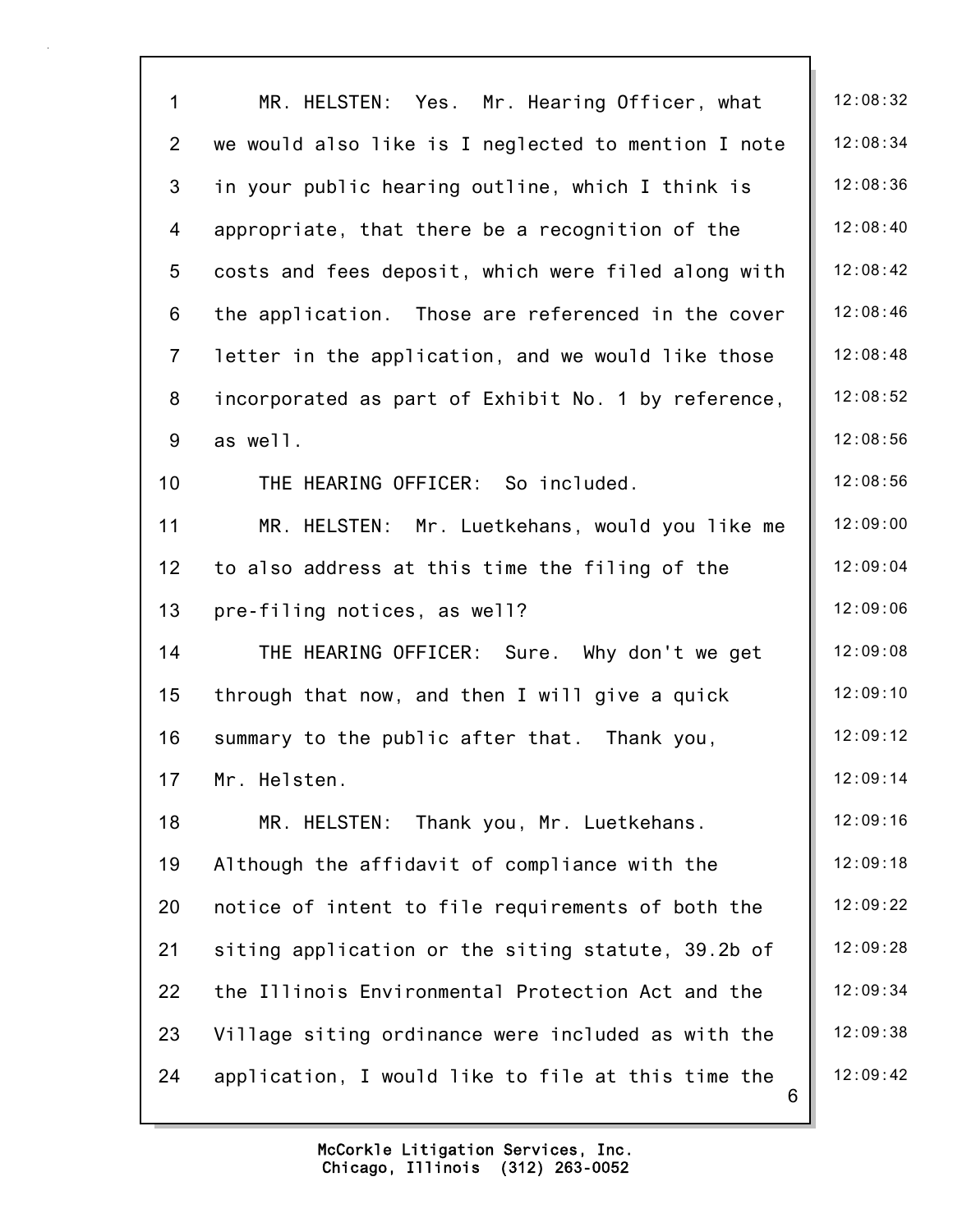| $\mathbf 1$    | original. I have always thought it was a good                  | 12:09:50 |
|----------------|----------------------------------------------------------------|----------|
| $\overline{2}$ | practice to file the original of the green cards               | 12:09:52 |
| 3              | and the original of my affidavit of compliance, and            | 12:09:56 |
| 4              | I would request permission to approach the court               | 12:09:58 |
| 5              | reporter and the hearing officer.                              | 12:10:04 |
| 6              | THE HEARING OFFICER: Just before we go too                     | 12:10:06 |
| $\overline{7}$ | much further, let's not stand on ceremony.                     | 12:10:08 |
| 8              | Permission is always granted to approach, so we                | 12:10:10 |
| 9              | don't have to go through that.                                 | 12:10:14 |
| 10             | MR. HELSTEN:<br>Okay.                                          | 12:10:16 |
| 11             | THE HEARING OFFICER: Is there any objection?                   | 12:10:32 |
| 12             | Hearing none, the affidavit is admitted as                     | 12:10:36 |
| 13             | Applicant Exhibit 2.                                           | 12:10:44 |
| 14             | MR. HELSTEN: Thank you, Mr. Hearing Officer.                   | 12:10:46 |
| 15             | The next exhibit, which I would like to file, which            | 12:10:48 |
| 16             | was of course not part of the application because              | 12:10:52 |
| 17             | it could not be in terms of the possibility at                 | 12:10:54 |
| 18             | times, since it needed to be filed not less than 14            | 12:10:58 |
| 19             | days prior to the date of this public hearing, is              | 12:11:00 |
| 20             | the original of my affidavit of compliance with                | 12:11:04 |
| 21             | 39.2d, the public hearing notice requirements and              | 12:11:08 |
| 22             | compliance with the Village ordinance. I would                 | 12:11:14 |
| 23             | like the record to show that Mr. Mueller is                    | 12:11:16 |
| 24             | distributing copies of that affidavit to the<br>$\overline{7}$ | 12:11:20 |
|                |                                                                |          |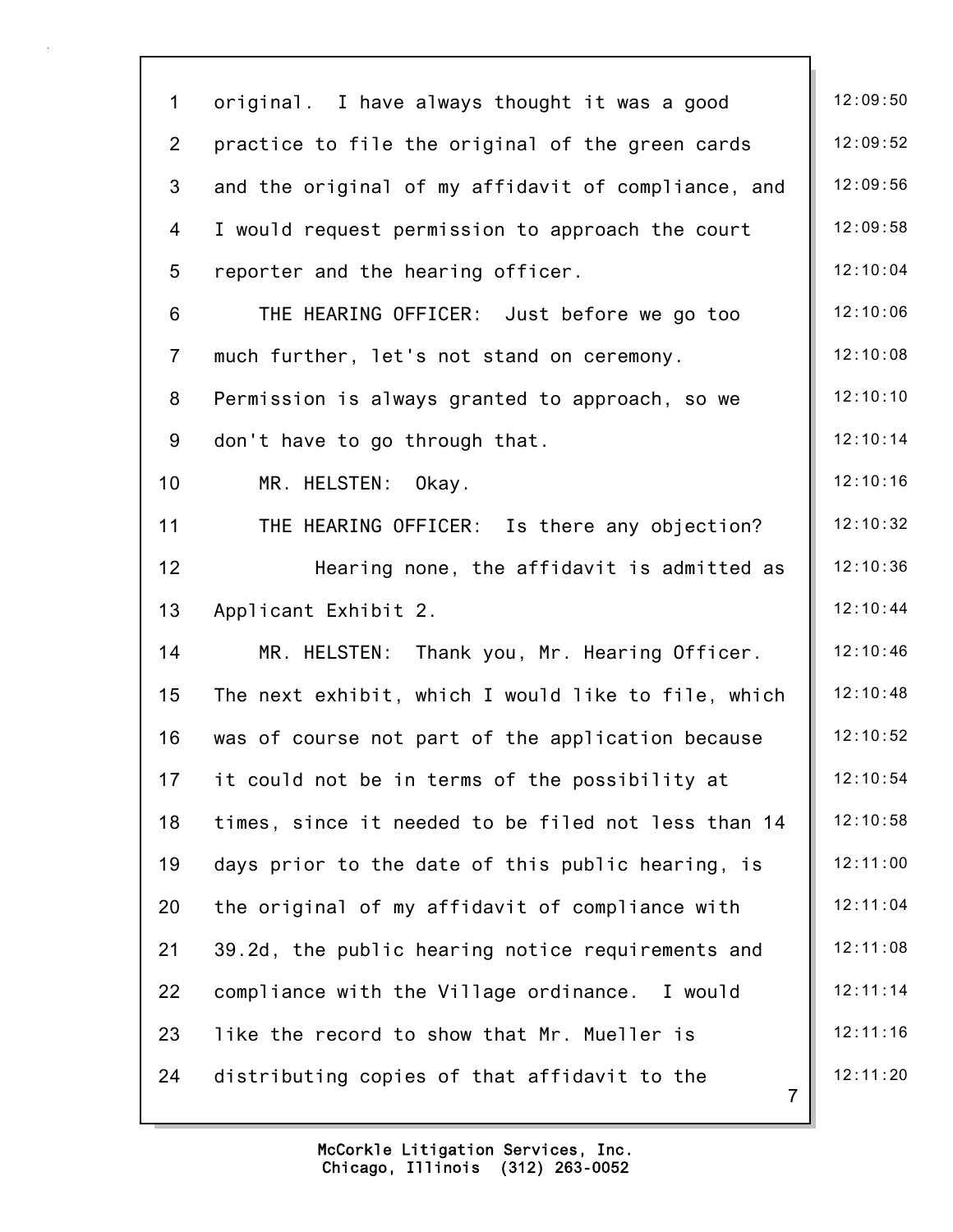| $\mathbf 1$    | members of the Village Board and all participants. | 12:11:24 |
|----------------|----------------------------------------------------|----------|
| $\overline{2}$ | And I would move the exhibit -- Applicant's        | 12:11:30 |
| 3              | Exhibit 3 into the record of the hearing at this   | 12:11:32 |
| 4              | point in time.                                     | 12:11:36 |
| 5              | THE HEARING OFFICER: Is there any objection?       | 12:11:36 |
| 6              | Hearing no objection, Exhibit 3 or Groot           | 12:11:40 |
| $\overline{7}$ | Exhibit 3 is admitted.                             | 12:11:42 |
| 8              | MR. HELSTEN: Thank you, Mr. Hearing Officer.       | 12:11:46 |
| 9              | At this particular point in time, I have no more   | 12:11:48 |
| 10             | preliminary exhibits to file.                      | 12:11:52 |
| 11             | THE HEARING OFFICER: Thank you. Let me go          | 12:11:54 |
| 12             | through a couple of things real quick. We did this | 12:11:58 |
| 13             | Friday. I will do it a lot quicker or less of it   | 12:12:00 |
| 14             | today for the public who is here and was not able  | 12:12:04 |
| 15             | to make it there on Friday.                        | 12:12:06 |
| 16             | First of all, let me set forth the dates           | 12:12:08 |
| 17             | and the times for public comment this week.<br>We  | 12:12:10 |
| 18             | will have public comment today, September 23rd, at | 12:12:12 |
| 19             | approximately 3:00 p.m. We will have public        | 12:12:16 |
| 20             | comment tomorrow, September 24th, at noon. So,     | 12:12:20 |
| 21             | tomorrow we will start with that public comment.   | 12:12:24 |
| 22             | The 25th we will have public comment Wednesday at  | 12:12:26 |
| 23             | 8:00 p.m. On the 26th it is again at noon. And on  | 12:12:32 |
| 24             | the 27th, Friday, it is 8:00 p.m.<br>8             | 12:12:38 |
|                |                                                    |          |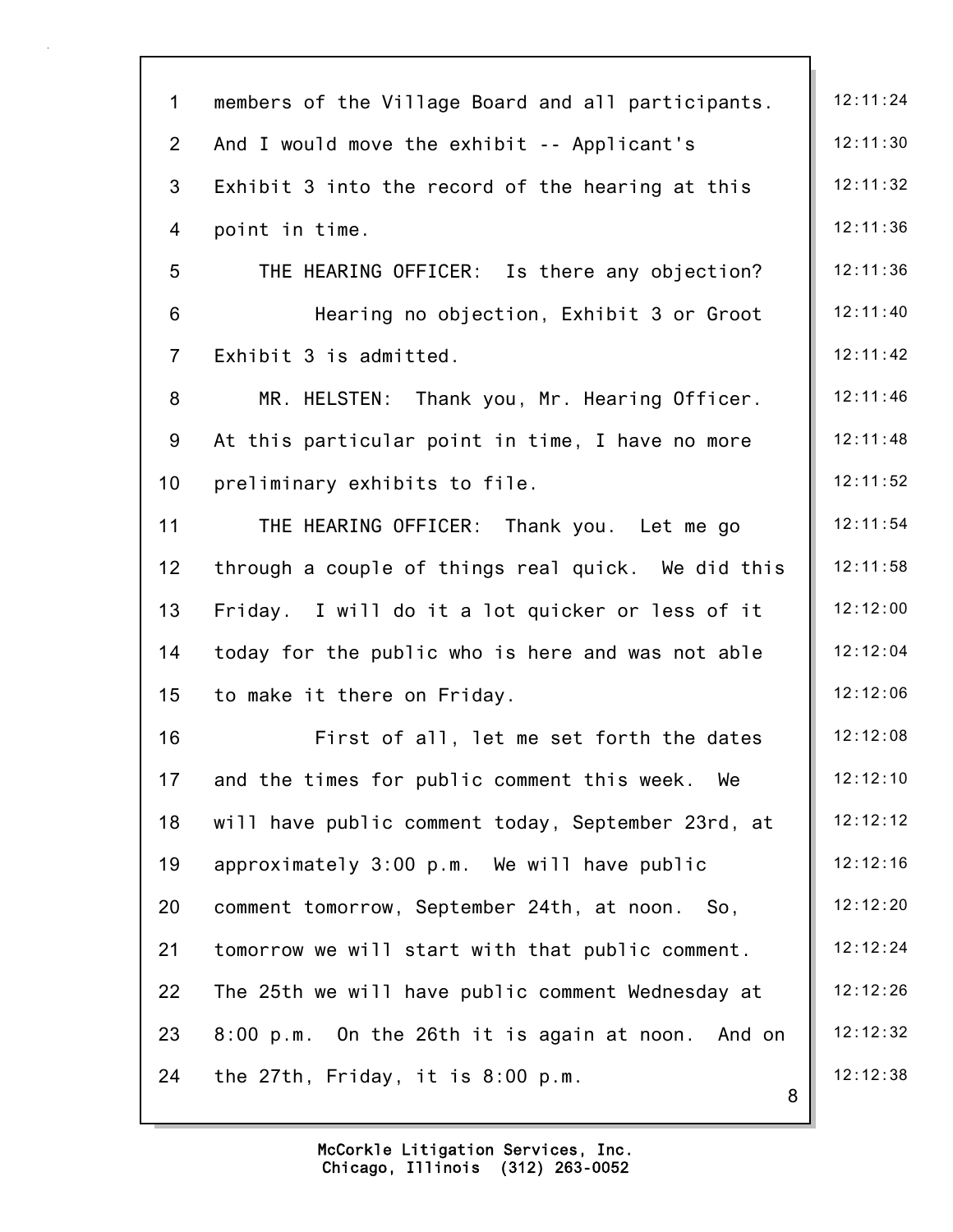| $\mathbf{1}$    | Now, a couple of things. Like we talked            | 12:12:44 |
|-----------------|----------------------------------------------------|----------|
| $\overline{2}$  | about before, I think it's been in all the         | 12:12:44 |
| 3               | transcripts, on the 26th we will be ending at      | 12:12:46 |
| 4               | 4 o'clock. I apologize I have a conflict with my   | 12:12:50 |
| $5\phantom{.0}$ | schedule. Public comment is, the Village Board     | 12:12:52 |
| 6               | wishes and has made this very clear to me, that    | 12:13:00 |
| $\overline{7}$  | they want everyone to be able to participate if    | 12:13:04 |
| 8               | they can. They want to listen to everyone who has  | 12:13:06 |
| 9               | something to say that's on point regarding this    | 12:13:10 |
| 10 <sub>1</sub> | matter, whether that be the attorneys or the       | 12:13:12 |
| 11              | public. That's why I have given a number of times  | 12:13:14 |
| 12 <sub>2</sub> | for public comment. We will have public comment at | 12:13:18 |
| 13              | every hearing.                                     | 12:13:20 |
| 14              | If you wish to do more than just make              | 12:13:22 |
| 15              | public comment, and you have not filed an          | 12:13:24 |
| 16              | appearance, we have what is called I think it's    | 12:13:26 |
| 17              | notice of appearance of public participant on the  | 12:13:28 |
| 18              | back table. If you wish to enter evidence, if you  | 12:13:32 |
| 19              | wish to cross-examine witnesses, it is important   | 12:13:36 |
| 20              | that you provide -- fill one of those out, provide | 12:13:40 |
| 21              | it to me for the hearing today, so that we have    | 12:13:44 |
| 22              | your name. And if you wish to ask questions of the | 12:13:46 |
| 23              | witnesses, et cetera, you have that right.         | 12:13:48 |
| 24              | If for any reason you don't feel<br>9              | 12:13:52 |
|                 |                                                    |          |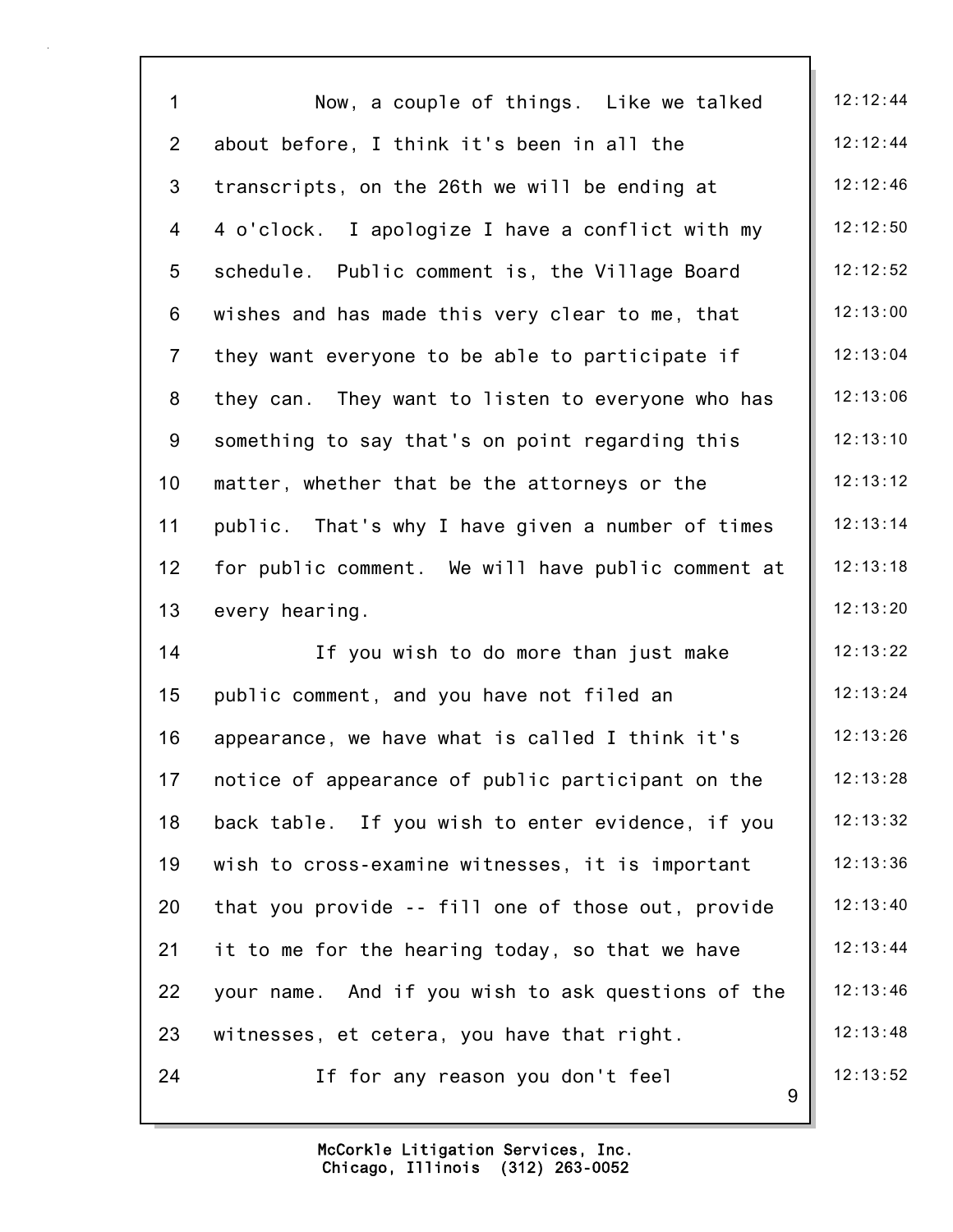1 comfortable asking questions, which we do not want | 12:13:52 2 this process to intimidate anyone, if you have  $\parallel$  12:13:56 3 questions, feel free to write them down, bring them 12:14:00 4 up to me, and I will ask that with the appropriate  $\parallel$  12:14:02 5 witness. So, we want you to have every opportunity 12:14:08 6 participate, whether it's public comment, asking  $\parallel$  12:14:12 7 questions, presenting evidence, or bringing them to  $\parallel$  12:14:14 8 me. We are more than happy to get your thoughts in  $\parallel$  12:14:16 9 any which way possible.  $\vert$  12:14:18

10 The other few other documents that we have 12:14:26 11 in the back is one is a listing of the criteria  $\parallel$  12:14:28 12 which the Village Board uses to determine this to  $\parallel$  12:14:32 13 make their decision. That's what's called  $\parallel$  12:14:36 14 Section 39.2 criteria. A list of those is also 12:14:40 15 typed up on that back table. It is important to  $\parallel$  12:14:44 16 know as public that your comments, your questions, | 12:14:46 17 all have to relate to those criteria. That is the  $\parallel$  12:14:50 18 only thing this Board can make a decision on and 12:14:52 19 what I will make a recommendation on. 12:14:56 20 My role here is to keep the hearing 12:14:58 21 running, to keep moving, and to get us through it,  $\|$  12:15:00 22 so that the recommendation is before to the Village  $\parallel$  12:15:04

10 23 Board, who will make the final decision at least at  $\parallel$  12:15:06 24 this level, and then we will  $-$  so we want everyone  $\parallel$  12:15:10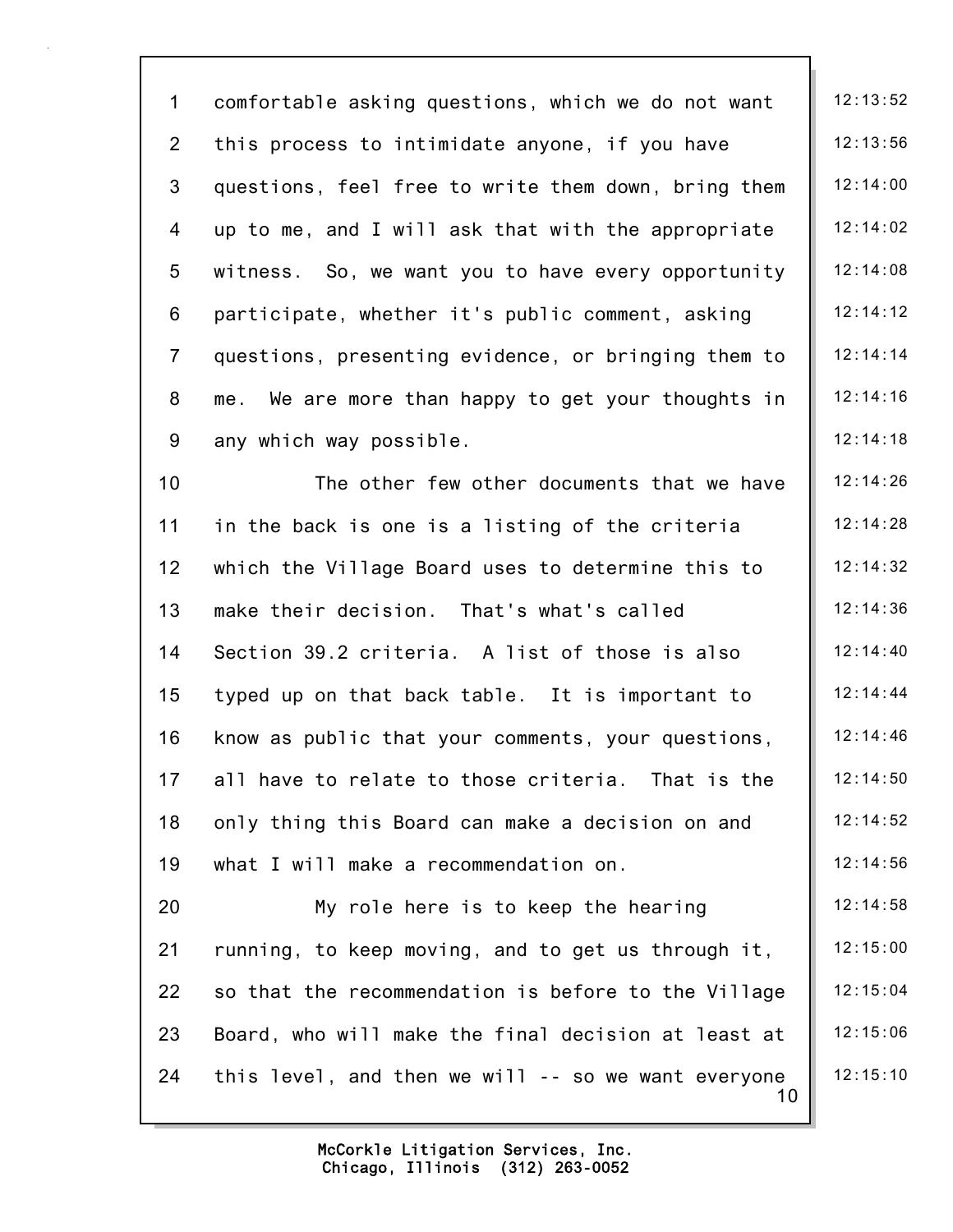| $\mathbf{1}$    | to have the opportunity to say their peace.            | 12:15:18 |
|-----------------|--------------------------------------------------------|----------|
| $\overline{2}$  | There will probably also be a public                   | 12:15:20 |
| $\mathbf{3}$    | comment day near the end at the end of the hearing     | 12:15:22 |
| $\overline{4}$  | for just public comment. So, if you miss a day,        | 12:15:24 |
| 5               | you miss a week, whatever, you're going to have a      | 12:15:26 |
| 6               | bunch of opportunities for public comment, and we      | 12:15:30 |
| $\overline{7}$  | want you to avail yourselves of those.                 | 12:15:32 |
| 8               | There is also a public hearing outline                 | 12:15:36 |
| 9               | back on that thing. It will give you how we are        | 12:15:40 |
| 10 <sub>1</sub> | going to proceed with the hearing. And I think         | 12:15:42 |
| 11              | there is something else, but I don't remember what     | 12:15:46 |
| 12 <sub>2</sub> | it is. I think that's it.                              | 12:15:48 |
| 13              | The parties have filed documents, as you               | 12:15:54 |
| 14              | heard today. The application is on file with the       | 12:15:56 |
| 15              | Village Clerk. I know Timber Creek and others have     | 12:15:58 |
| 16              | filed witness lists and exhibits. Those are also       | 12:16:04 |
| 17              | available Online with the Village web site, as well    | 12:16:06 |
| 18              | as SWALCO's web site. So, if you have questions        | 12:16:10 |
| 19              | and want to see what we have done in the past, that    | 12:16:12 |
| 20              | will be there. Transcripts will be put on there        | 12:16:14 |
| 21              | the next business day. So, today's transcript the      | 12:16:18 |
| 22              | goal is to have that on tomorrow during the day, so    | 12:16:20 |
| 23              | people who are not here today can review it, ask       | 12:16:24 |
| 24              | questions, and know what goes on. We really want<br>11 | 12:16:26 |
|                 |                                                        |          |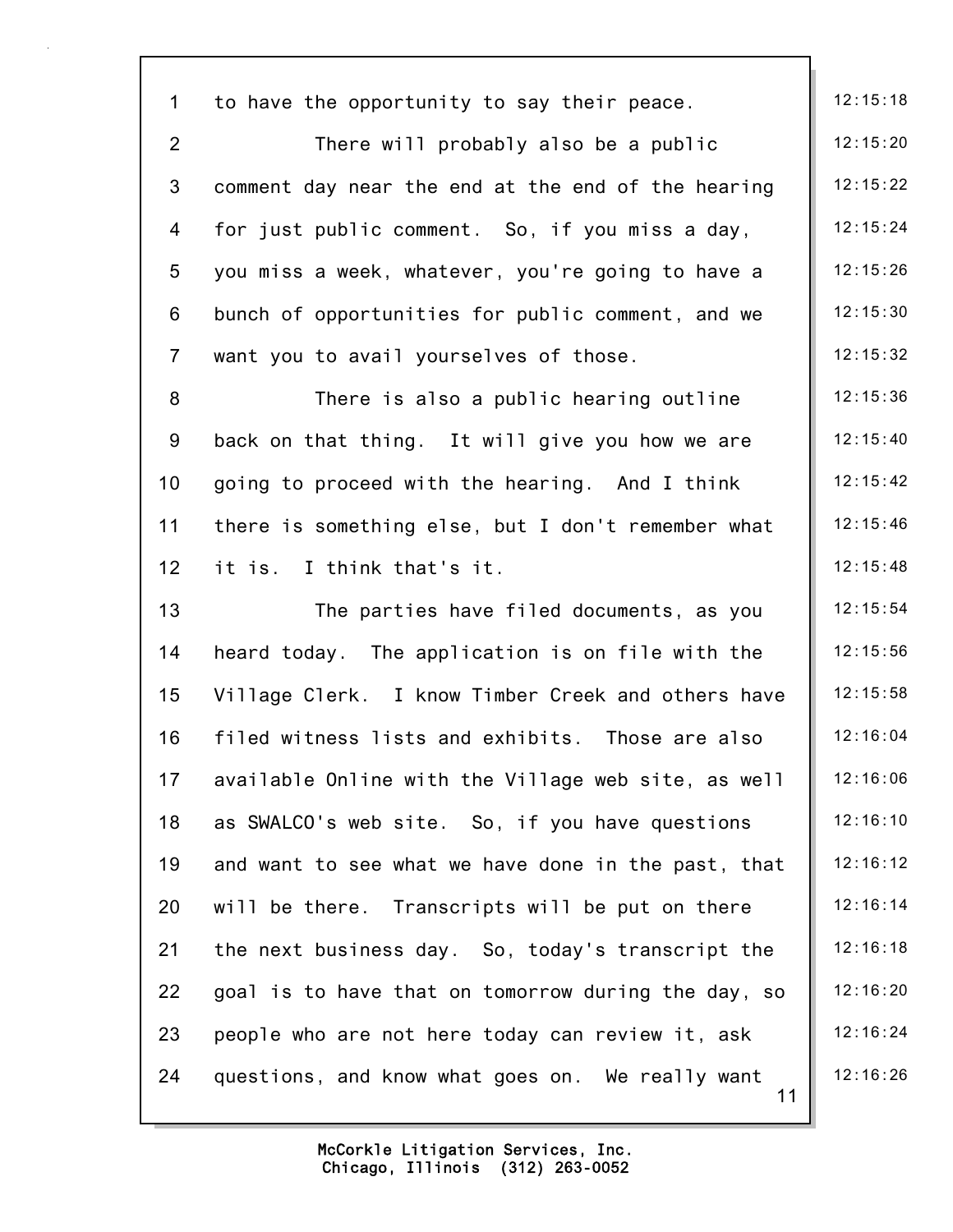| $\mathbf 1$    | the public to understand what's happening and make    | 12:16:28 |
|----------------|-------------------------------------------------------|----------|
| $\overline{2}$ | it a completely transparent process.                  | 12:16:32 |
| 3              | Public comment next week, as I say, we'll             | 12:16:34 |
| 4              | announce that as we get closer to the end of the      | 12:16:36 |
| 5              | week and see how we are doing as far as time and      | 12:16:38 |
| $6\phantom{a}$ | where we are at.                                      | 12:16:40 |
| $\overline{7}$ | As you know, we do have a court reporter              | 12:16:44 |
| 8              | here. She can only take down those people who I       | 12:16:46 |
| 9              | recognize. If you have a statement or public          | 12:16:48 |
| 10             | comment, make it at the appropriate time or after     | 12:16:50 |
| 11             | you're recognized, so that she keeps a solid record   | 12:16:54 |
| 12             | and everybody's statements actually get into the      | 12:16:58 |
| 13             | record for the Village Board members who are or are   | 12:17:00 |
| 14             | not here, for their benefit.                          | 12:17:08 |
| 15             | That's all I have. Are there any other                | 12:17:12 |
| 16             | motions at this time before we start opening          | 12:17:14 |
| 17             | statements?                                           | 12:17:16 |
| 18             | Hearing none, just so everybody is aware,             | 12:17:18 |
| 19             | the procedure today will be opening statements.<br>It | 12:17:20 |
| 20             | will start with the applicant. Then we'll go --       | 12:17:24 |
| 21             | we'll figure out how they go, the order, but the      | 12:17:30 |
| 22             | Village is last. That is what we do know. And         | 12:17:32 |
| 23             | after that we will put in -- it will be Groot's       | 12:17:34 |
| 24             | opportunity to start putting in its evidence in<br>12 | 12:17:38 |
|                |                                                       |          |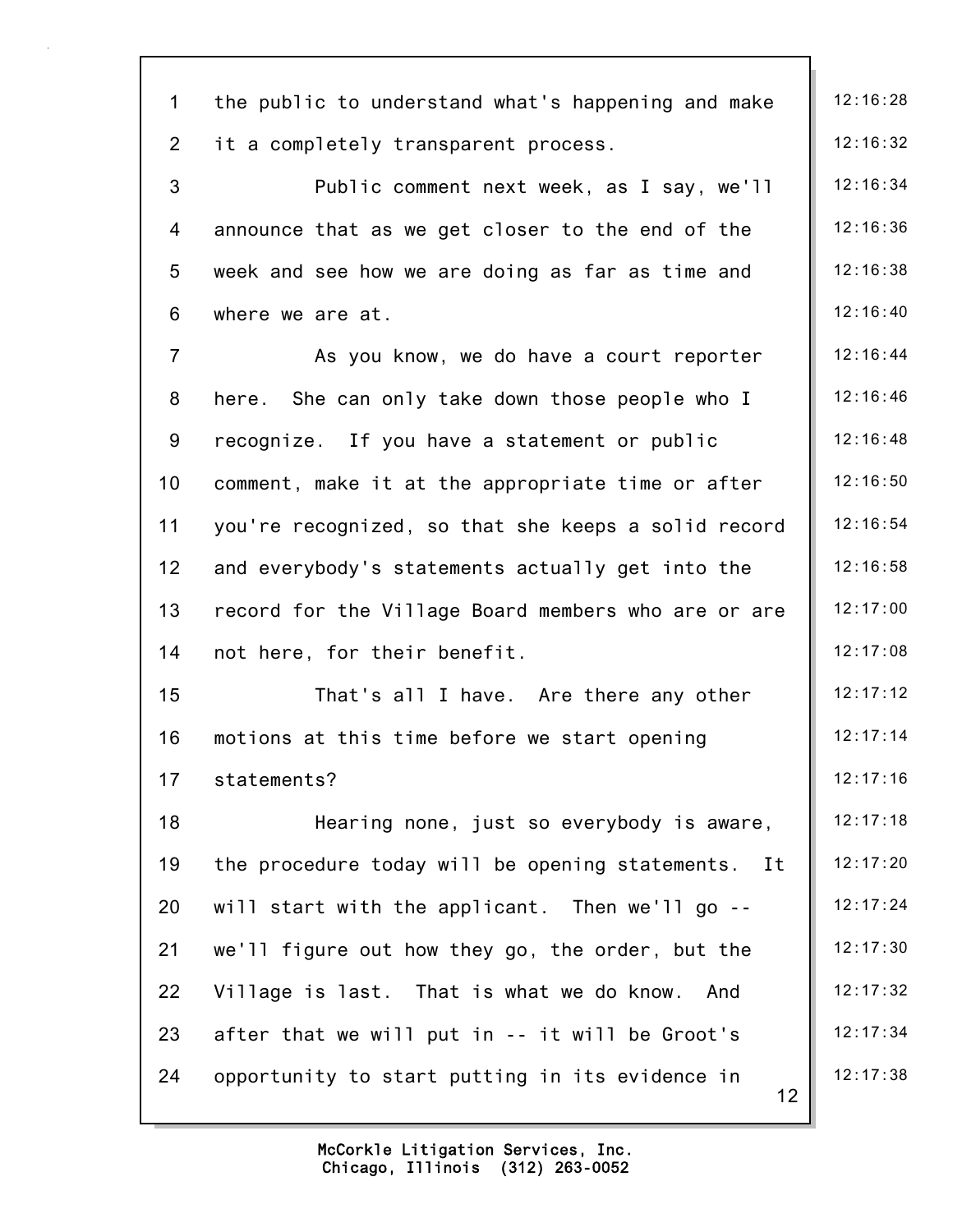| $\mathbf 1$    | chief. I think today we expect Mr. Moose,                 | 12:17:40 |
|----------------|-----------------------------------------------------------|----------|
| $\overline{2}$ | Devin Moose, to be called, and hopefully                  | 12:17:44 |
| 3              | cross-examination of him to be completed or at            | 12:17:46 |
| 4              | least started. We'll see where we are at.                 | 12:17:50 |
| 5              | Otherwise, Mr. Helsten, you may start.                    | 12:17:52 |
| 6              | MR. HELSTEN: Thank you, Mr. Hearing Officer.              | 12:17:58 |
| $\overline{7}$ | What's your pleasure, should I speak from the             | 12:18:00 |
| 8              | podium or --                                              | 12:18:02 |
| 9              | THE HEARING OFFICER: As far as I am concerned,            | 12:18:02 |
| 10             | you should speak from wherever you feel                   | 12:18:04 |
| 11             | comfortable.                                              | 12:18:06 |
| 12             | OPENING STATEMENTS                                        |          |
| 13             | BY MR. HELSTEN:                                           |          |
| 14             | If that's the case, I think I would like                  | 12:18:14 |
| 15             | to address the Board. I would like to address you         | 12:18:16 |
| 16             | directly and tell you what our case will entail.          | 12:18:20 |
| 17             | Members of the Board, Mr. Hearing Officer,                | 12:18:26 |
| 18             | participants and your attorneys, members of the           | 12:18:28 |
| 19             | public, although it appears that all who -- that          | 12:18:30 |
| 20             | the interest of the public is grossly outnumbered         | 12:18:34 |
| 21             | by everyone else here. My name is Chuck Helsten.          | 12:18:38 |
| 22             | I am one of three attorneys that represents the           | 12:18:40 |
| 23             | applicant in this case. I will be primarily               | 12:18:42 |
| 24             | responsible, as Mr. Luetkehans said, for presenting<br>13 | 12:18:46 |
|                |                                                           |          |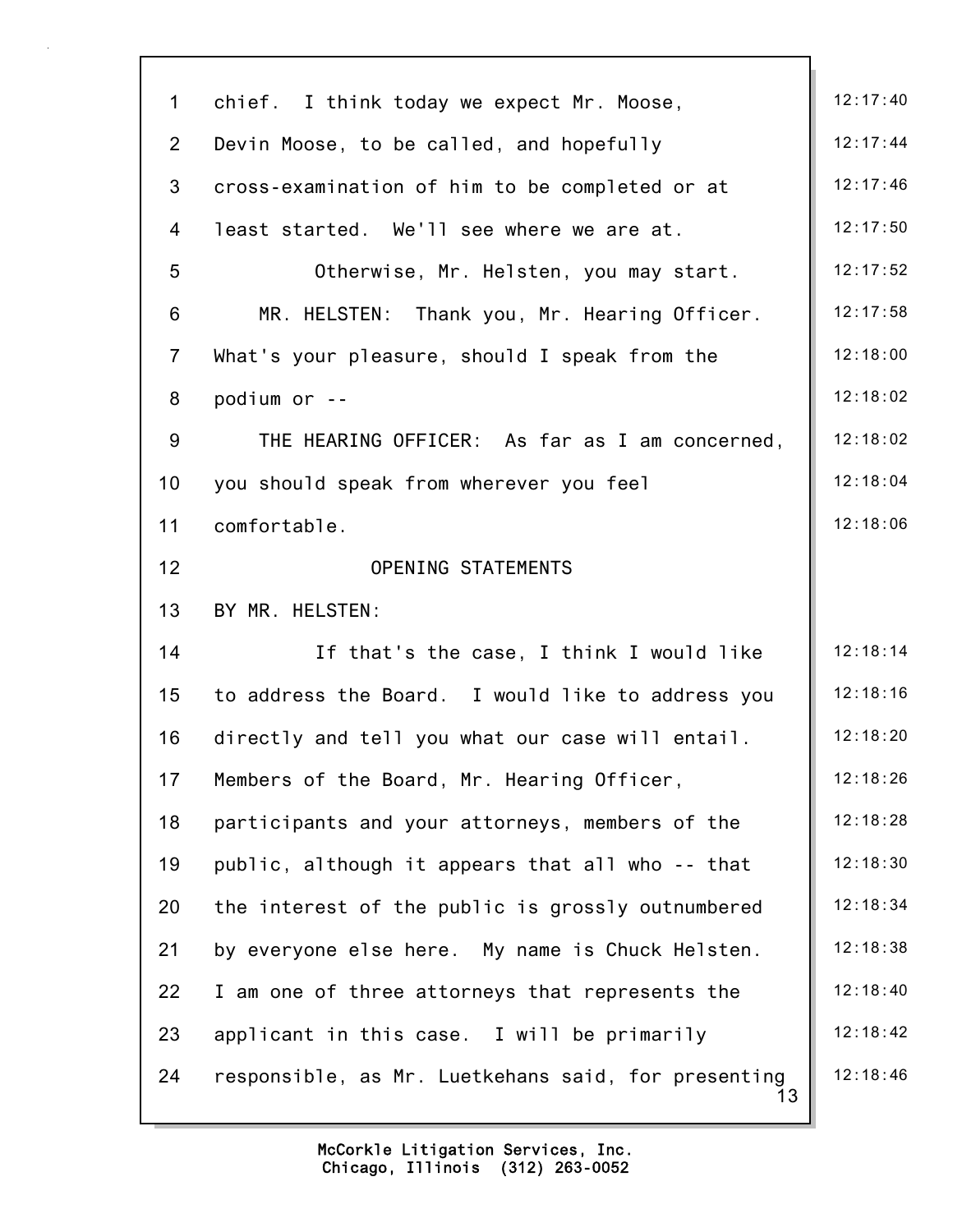| $\mathbf 1$     | the case in chief of our witnesses.                       | 12:18:50 |
|-----------------|-----------------------------------------------------------|----------|
| $\overline{2}$  | As Mr. Luetkehans said, there are nine                    | 12:18:54 |
| $\mathbf{3}$    | statutory criterion that we must meet. I am sure          | 12:18:56 |
| 4               | you looked at these already. I would like to thank        | 12:19:00 |
| $5\phantom{.0}$ | you now for the diligence that you have put into          | 12:19:02 |
| 6               | this process already and the time and attention           | 12:19:06 |
| $\overline{7}$  | that you're going to put into this process in the         | 12:19:08 |
| 8               | next week or two weeks or however long it takes.          | 12:19:10 |
| 9               | This is a serious commitment by you, and                  | 12:19:16 |
| 10              | we realize this. We realize this because this is a        | 12:19:18 |
| 11              | serious commitment by Groot. The evidence will            | 12:19:22 |
| 12              | show in this case this proposal has been                  | 12:19:26 |
| 13              | painstakingly planned and considered for an               | 12:19:30 |
| 14              | extended period of time. This plan was put                | 12:19:32 |
| 15              | together carefully employing experts in the field         | 12:19:38 |
| 16              | with years of experience, which I will get into in        | 12:19:42 |
| 17              | a minute. Decades upon decades of planning                | 12:19:46 |
| 18              | experience. We picked the best. We pick people            | 12:19:50 |
| 19              | that did not dabble. The evidence will show that          | 12:19:54 |
| 20              | we picked people who do not dabble in this area.          | 12:19:58 |
| 21              | We pick people that have a proven record. Not just        | 12:20:02 |
| 22              | by their own testimony, but by outside awards and         | 12:20:04 |
| 23              | outside recognitions, professional recognitions,          | 12:20:08 |
| 24              | that they received, that they are the best in their<br>14 | 12:20:12 |
|                 |                                                           |          |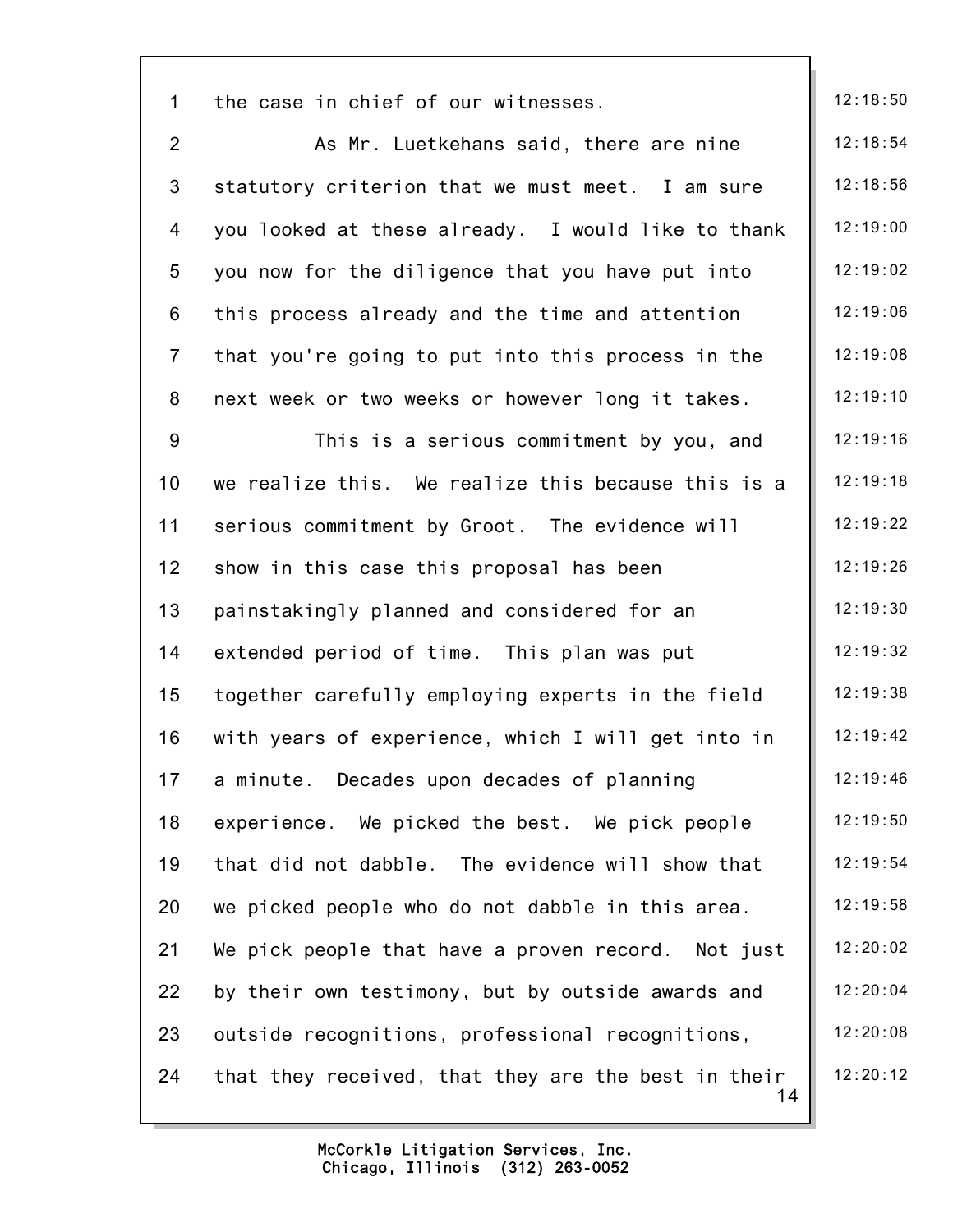| $\mathbf 1$    | industry.                                                | 12:20:18 |
|----------------|----------------------------------------------------------|----------|
| $\overline{2}$ | Groot employed the best. They want to                    | 12:20:20 |
| 3              | provide this Village and the members of the              | 12:20:22 |
| 4              | interested public and the surrounding communities        | 12:20:24 |
| 5              | the best possible proposal that we put together.         | 12:20:26 |
| 6              | Now, as Mr. Luetkehans said, today                       | 12:20:30 |
| $\overline{7}$ | Mr. Moose will be testifying. He will be                 | 12:20:34 |
| 8              | testifying twice, but today he will be testifying        | 12:20:38 |
| 9              | first on criterion number two, which is that the         | 12:20:40 |
| 10             | facility is located and designed in such a way that      | 12:20:44 |
| 11             | will be protective of the human health and public        | 12:20:48 |
| 12             | safety and the environment and the surrounding           | 12:20:52 |
| 13             | areas.                                                   | 12:20:54 |
| 14             | That criteria is important in several                    | 12:20:54 |
| 15             | respects. Not only does it go directly to public         | 12:20:58 |
| 16             | safety and protection of the environment, but            | 12:21:02 |
| 17             | Mr. Moose will also testify as to a number of            | 12:21:06 |
| 18             | safeguards that based upon his 30 years of               | 12:21:10 |
| 19             | experience in developing these type of facilities        | 12:21:12 |
| 20             | should be employed to make sure that impacts on the      | 12:21:16 |
| 21             | surrounding community are minimized.                     | 12:21:22 |
| 22             | Mr. Moose, again, he will go through his                 | 12:21:26 |
| 23             | qualifications, has permitted 22 transfer stations       | 12:21:28 |
| 24             | prior to this proceeding. He is probably -- I know<br>15 | 12:21:36 |
|                |                                                          |          |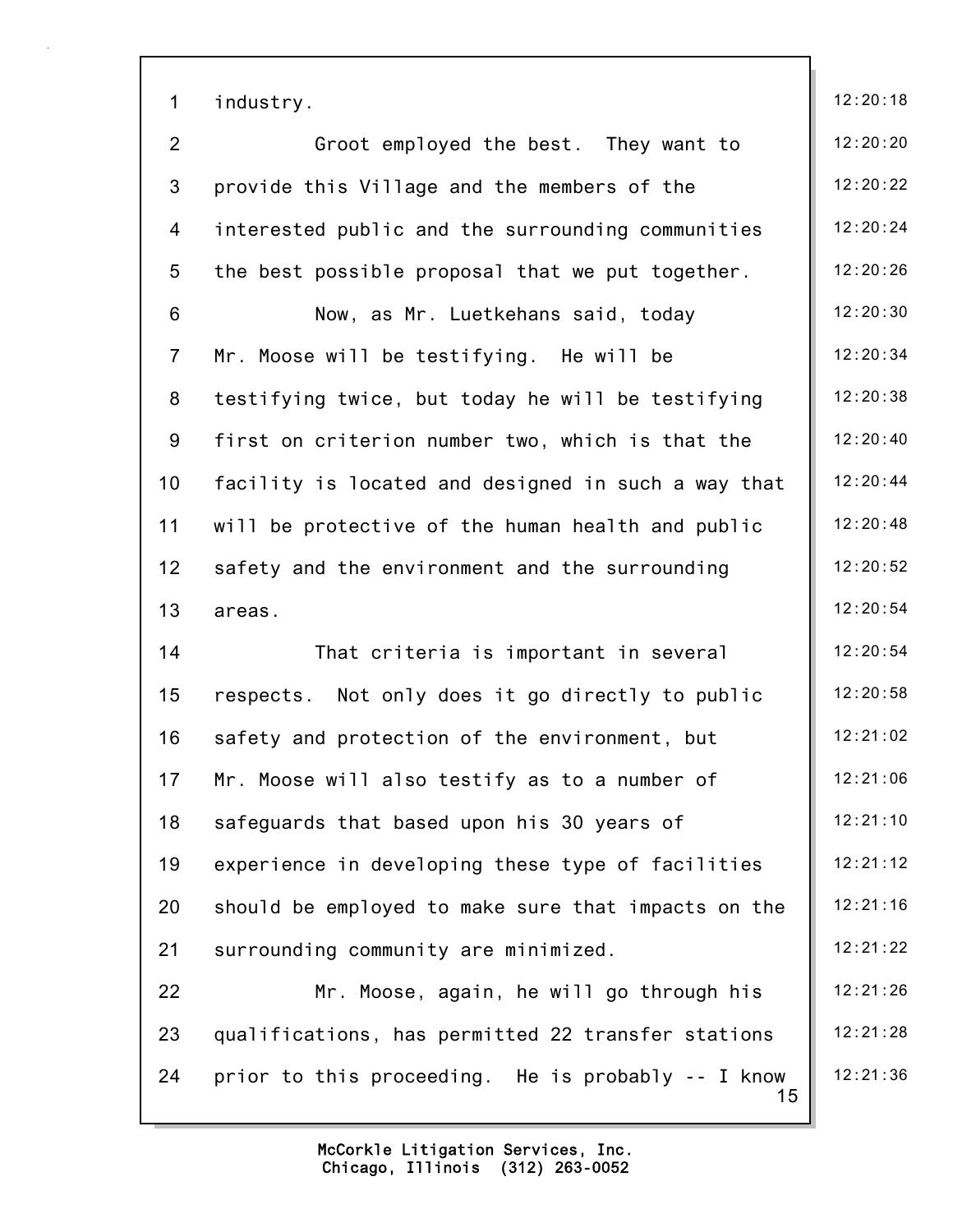| $\mathbf 1$    | of no other expert, no other professional planner,      | 12:21:42 |
|----------------|---------------------------------------------------------|----------|
| $\overline{2}$ | that has permitted 22 transfer stations in the          | 12:21:46 |
| $\mathfrak{Z}$ | state of Illinois. Mr. Moose will testify as to         | 12:21:50 |
| 4              | based upon that 30 years of experience the things       | 12:21:54 |
| 5              | that he has seen that served to minimize impacts        | 12:21:58 |
| $6\phantom{a}$ | and how those have been incorporated into the plan      | 12:22:02 |
| $\overline{7}$ | for this facility. To demonstrate to you that no        | 12:22:08 |
| 8              | shortcuts were taken on this facility, he will          | 12:22:12 |
| 9              | testify that they compare this facility with other      | 12:22:18 |
| 10             | facilities to show you that this incorporates all       | 12:22:22 |
| 11             | the most current state of the art amenities that        | 12:22:24 |
| 12             | need to be included to provide these types of           | 12:22:28 |
| 13             | protections.                                            | 12:22:32 |
| 14             | Mr. Moose will also testify as to                       | 12:22:34 |
| 15             | criterion four, which I don't think that there has      | 12:22:36 |
| 16             | been much controversy about, which is this facility     | 12:22:38 |
| 17             | is not located in a floodplain. He will also            | 12:22:42 |
| 18             | testify today as to criterion number five, which is     | 12:22:46 |
| 19             | plan of operations, which is important, too.<br>That    | 12:22:48 |
| 20             | goes to minimizing potential risk and also              | 12:22:50 |
| 21             | minimizing potential impacts on the surrounding         | 12:22:56 |
| 22             | Again, Mr. Moose has permitted 22 of these<br>area.     | 12:23:00 |
| 23             | facilities. The evidence will show, and he will         | 12:23:08 |
| 24             | testify that as extensive as this application is,<br>16 | 12:23:10 |
|                |                                                         |          |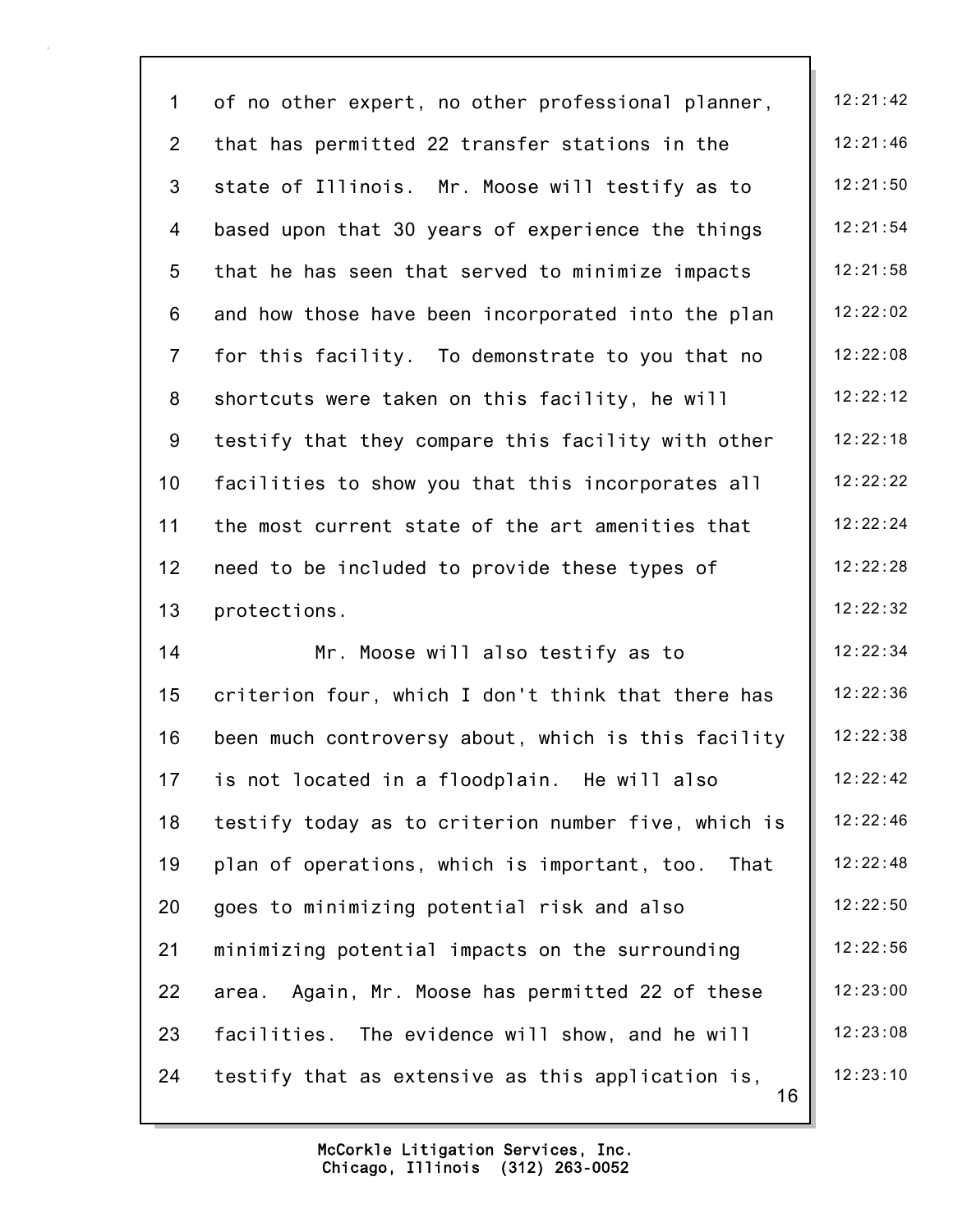17 1 which is on file and you have seen, this is only  $\begin{array}{|l|} \hline \end{array}$  12:23:16 2 the first step in the process. These type of  $\|$  12:23:18 3 facilities, even though a transfer station is  $\vert$  12:23:22 4 essential, as Mr. Moose will testify, it's a  $\parallel$  12:23:24 5 transportation terminal. Granted it is for waste | 12:23:30 6 and for recyclables, it's a transportation  $\parallel$  12:23:34 7 terminal, no more, no less. It is because of its | 12:23:36 8 nature, and it should be, a highly regulated area.  $\parallel$  12:23:38 9 This is about the first step in making sure that  $\parallel$  12:23:44 10 the public and surrounding area are protected. 12:23:46 11 There will be an extensive permitting 12:23:50 12 process and review process. He will testify as to  $\parallel$  12:23:52 13 criterion two and criterion five. The application | 12:23:58 14 that he has put together, again, which has the  $\vert$  12:24:00 15 collective benefit of the other 22 projects he has  $\parallel$  12:24:04 16 worked on, meets these -- Round Lake squarely meets | 12:24:08 17 these criterion. 12:24:14 18 Mr. Moose will also testify as to 12:24:14 19 criterion number seven, which is no hazardous waste | 12:24:16 20 will be accepted at this facility. He will go  $\vert$  12:24:20 21 through the stringent safeguards that are put in | 12:24:24 22 place again to ensure that no hazardous waste will | 12:24:26 23 be brought into this facility. 12:24:32 24 Today Mr. Moose will be testifying in  $\parallel$  12:24:34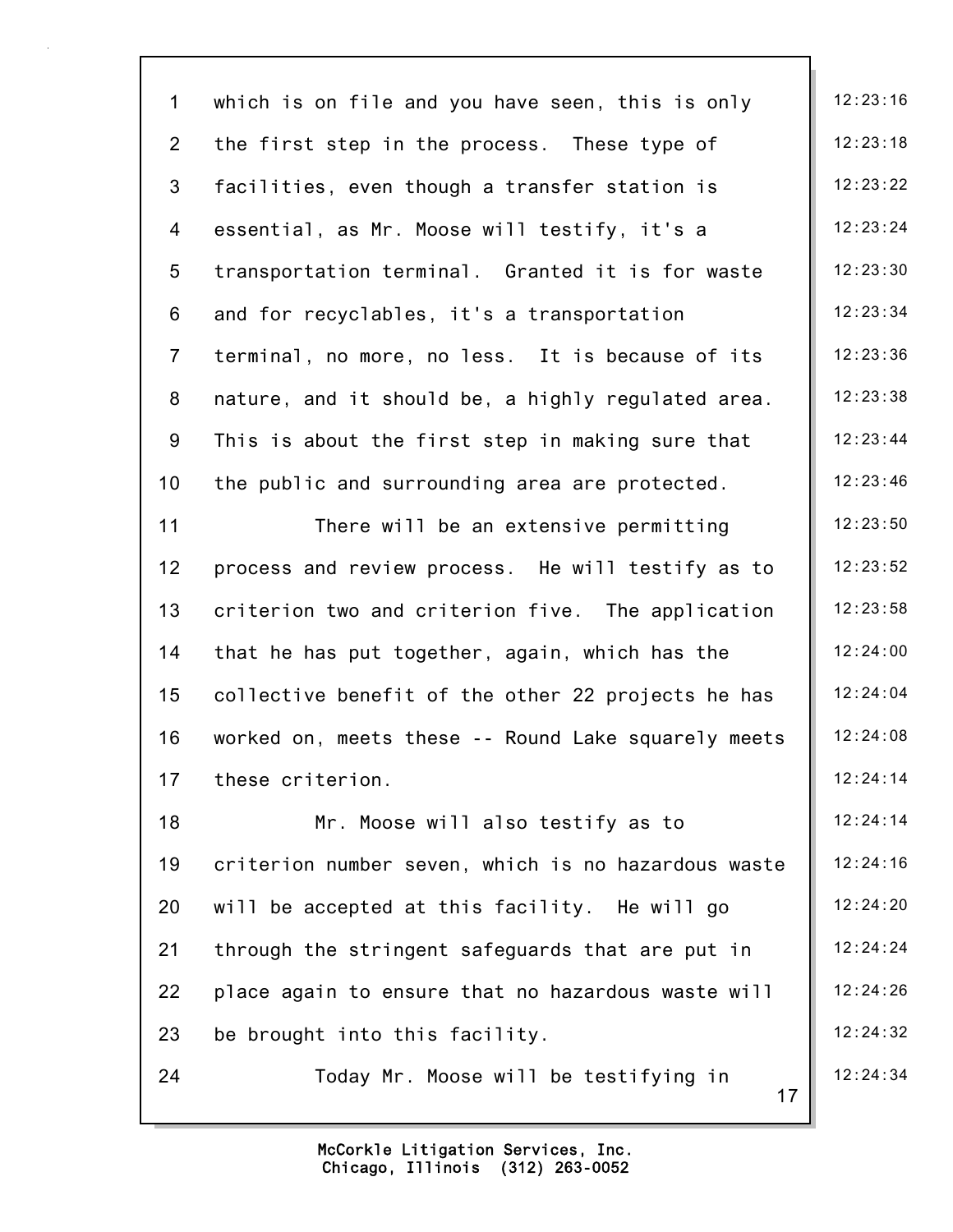1 addition as to criterion nine, which is that this | 12:24:36 2 facility is not located in what we call a regulated  $\parallel$  12:24:40 3 recharge area. In the State of Illinois, there is | 12:24:42 4 only one regulated recharge area, which was in | 12:24:46 5 Haswell County, so that is a fairly  $-$  that is a  $\left| \right|$  12:24:50 6 fairly cut and dry black and white demonstration  $\parallel$  12:24:54 7 which he will make. 12:24:58

8 Either tomorrow -- tomorrow hopefully we | 12:25:00 9 will put Mr. Moose back on to talk about criterion | 12:25:02 10 eight, which is consistent with the County's plan, | 12:25:06 11 with Lake County's plan. He will go through the 12:25:10 12 recommendations that the County has included in | 12:25:12 13 this plan. Again to ensure protection of the  $\vert$  12:25:18 14 public health and the environment and protection of  $\parallel$  12:25:20 15 the surrounding area and minimization of the 12:25:24 16 surrounding area. And he will point by point go  $\parallel$  12:25:26 17 through how this proposal, this application, is  $\|\cdot\|$  12:25:30 18 compliant with that plan and any other plan that  $\parallel$  12:25:34 19 anyone deems applicable. 12:25:40 20 For a moment I would like to then turn to | 12:25:42 21 need. We will present testimony through 12:25:48 22 Ms. Christina Seibert, who is here today in the 12:25:50 23 audience. Probably won't testify until tomorrow. | 12:25:52 24 The evidence will show that the need clearly exists  $\parallel$  12:25:58

> Chicago, Illinois (312) 263-0052 McCorkle Litigation Services, Inc.

18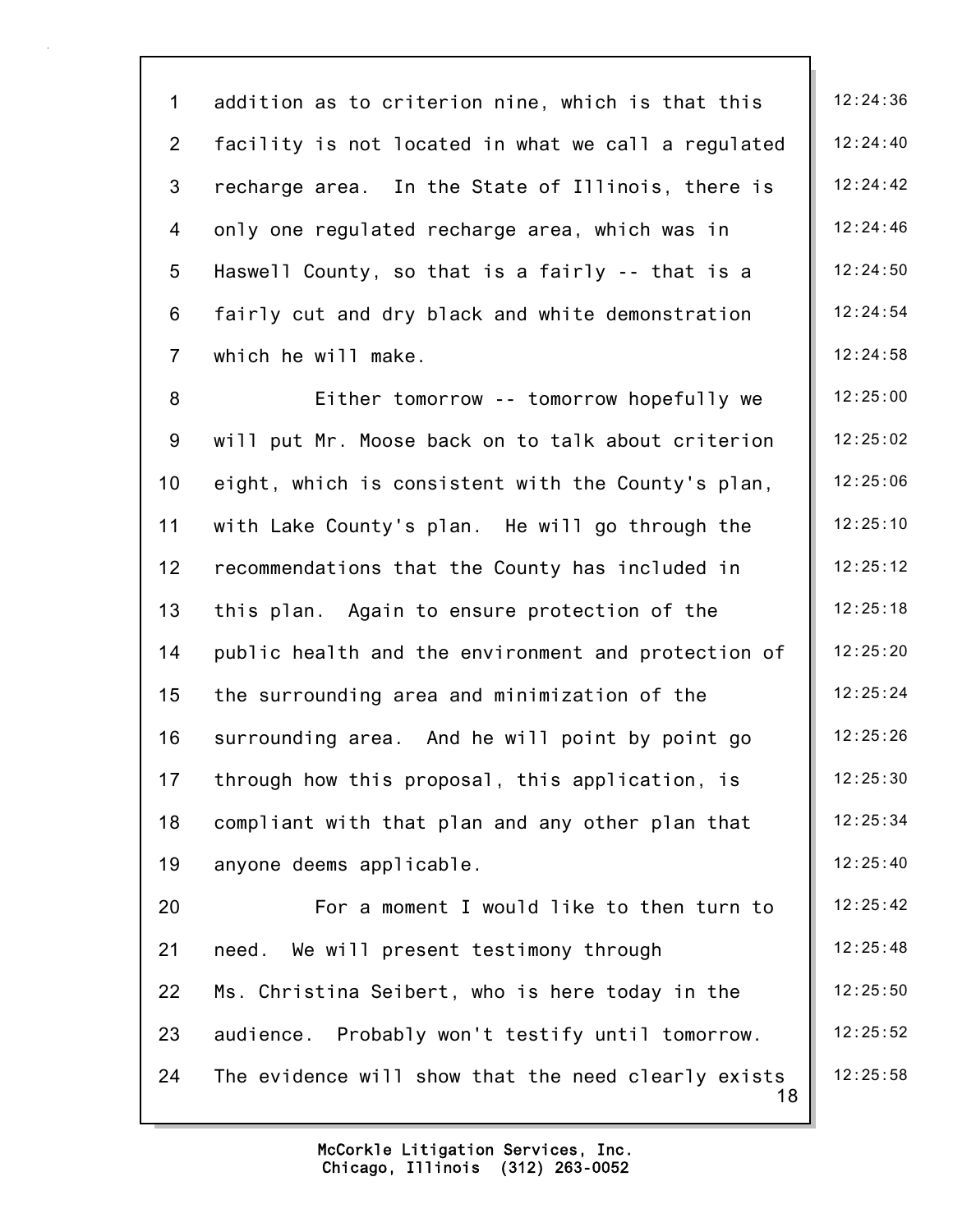| $\mathbf 1$     | Number one, the County plan recognizes<br>here.        | 12:26:00 |
|-----------------|--------------------------------------------------------|----------|
| $\overline{2}$  | transfer stations as potential method of addressing    | 12:26:06 |
| 3               | the need for waste transport processing and            | 12:26:08 |
| 4               | ultimate disposal going forward. It is not our         | 12:26:12 |
| 5               | That is the company's words.<br>words.                 | 12:26:16 |
| $6\,$           | Number two, and I think this is important,             | 12:26:18 |
| $\overline{7}$  | and the County should be applauded, the County         | 12:26:20 |
| 8               | realizes that appropriate time needs to be taken to    | 12:26:24 |
| 9               | put these proposals together properly and to site      | 12:26:30 |
| 10 <sub>1</sub> | them and to permit them. It is not a process that      | 12:26:34 |
| 11              | takes one to two years. It's a careful,                | 12:26:40 |
| 12 <sub>2</sub> | thoughtful, process that the evidence will show,       | 12:26:42 |
| 13              | when we put on Ms. Seibert, based upon her             | 12:26:44 |
| 14              | experience, can take anywhere from four to five        | 12:26:48 |
| 15              | years from inception of the concept to opening of      | 12:26:52 |
| 16              | the doors, to as much as seven, eight, nine, ten       | 12:26:54 |
| 17              | years. And that being the case, you must start to      | 12:26:58 |
| 18              | plan now for the need for transfer stations.           | 12:27:00 |
| 19              | I would like to read a quote which was                 | 12:27:04 |
| 20              | included in the application, which is now in           | 12:27:08 |
| 21              | evidence. And again I commend the County for           | 12:27:10 |
| 22              | recognizing that proper and thorough planning is       | 12:27:12 |
| 23              | necessary. That quote is: One of the primary           | 12:27:18 |
| 24              | purposes of the planning process is to make sure<br>19 | 12:27:22 |
|                 |                                                        |          |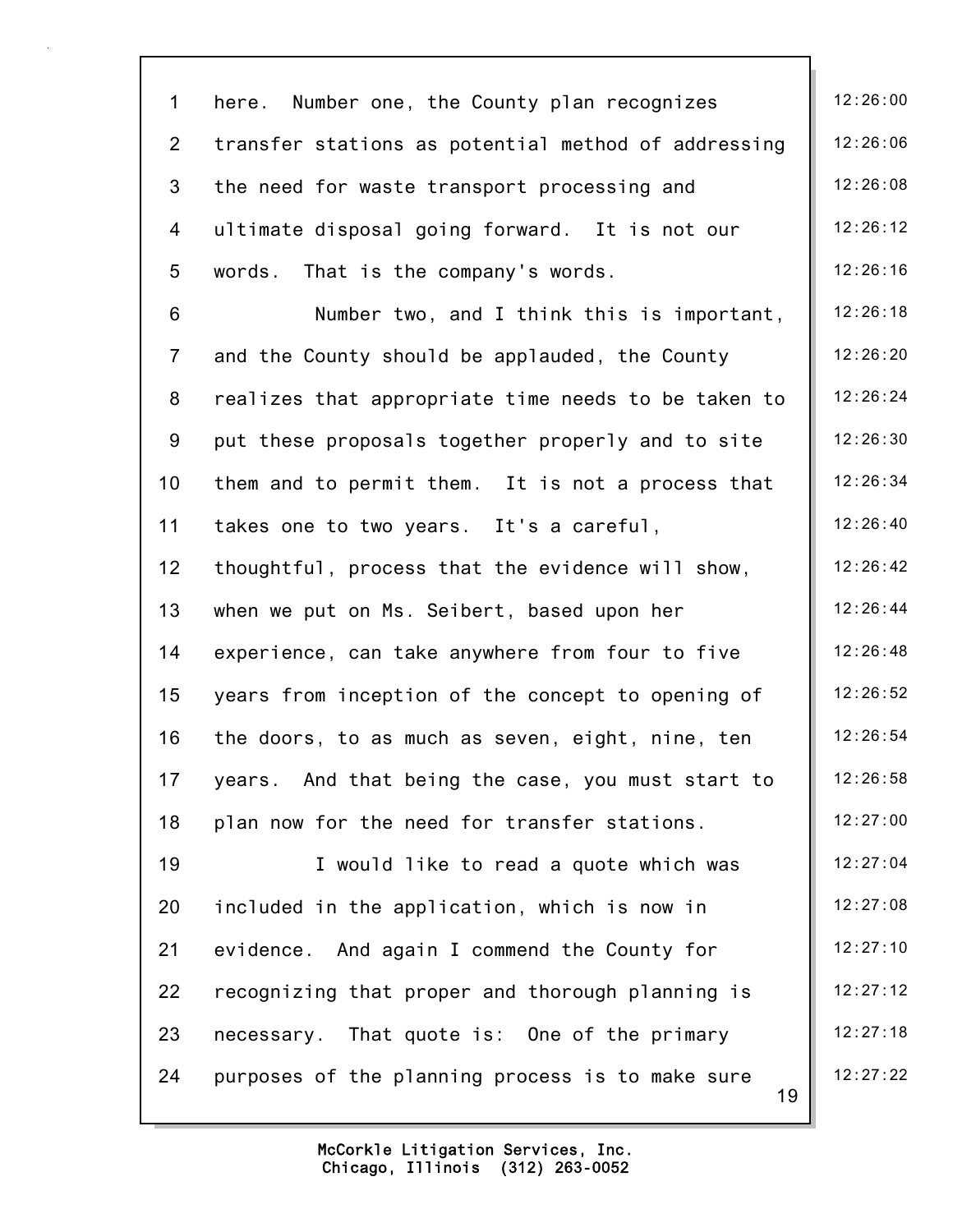| $\mathbf 1$     | new facilities and/or programs are in place prior     | 12:27:24 |
|-----------------|-------------------------------------------------------|----------|
| $\overline{2}$  | to existing facilities closing.                       | 12:27:28 |
| 3               | The evidence will show yes we have two                | 12:27:32 |
| 4               | land fills in Lake County now, but their capacity,    | 12:27:34 |
| 5               | most notably the Countryside facility, which is       | 12:27:40 |
| 6               | closest to the waste centroid or center where waste   | 12:27:44 |
| $\overline{7}$  | is generated in the County may be extinguished as     | 12:27:48 |
| 8               | soon as 2018, 2019, 2020. The evidence will show      | 12:27:54 |
| 9               | that this facility is the second, if sited and        | 12:27:58 |
| 10              | permitted, will be the second closest to the waste    | 12:28:04 |
| 11              | centroid of this County of any other facilities,      | 12:28:08 |
| 12 <sub>2</sub> | either transfer stations or land fills, which         | 12:28:10 |
| 13              | presently service Lake County, which is our service   | 12:28:14 |
| 14              | The service area that we have designated is<br>area.  | 12:28:18 |
| 15              | Lake County.                                          | 12:28:24 |
| 16              | Ms. Seibert will present a study which                | 12:28:26 |
| 17              | bears that out and shows that this is the same        | 12:28:30 |
| 18              | trend that has occurred in other counties in the      | 12:28:34 |
| 19              | metro area. That you don't shut down land fills       | 12:28:36 |
| 20              | and the next day say transfer station should pop up   | 12:28:38 |
| 21              | like morel mushrooms. That doesn't happen.<br>Ιf      | 12:28:42 |
| 22              | it's done properly, it is a prolonged, diligent,      | 12:28:46 |
| 23              | thorough process that takes time, and we must start   | 12:28:52 |
| 24              | That's why the need exists now to start<br>now.<br>20 | 12:28:56 |
|                 |                                                       |          |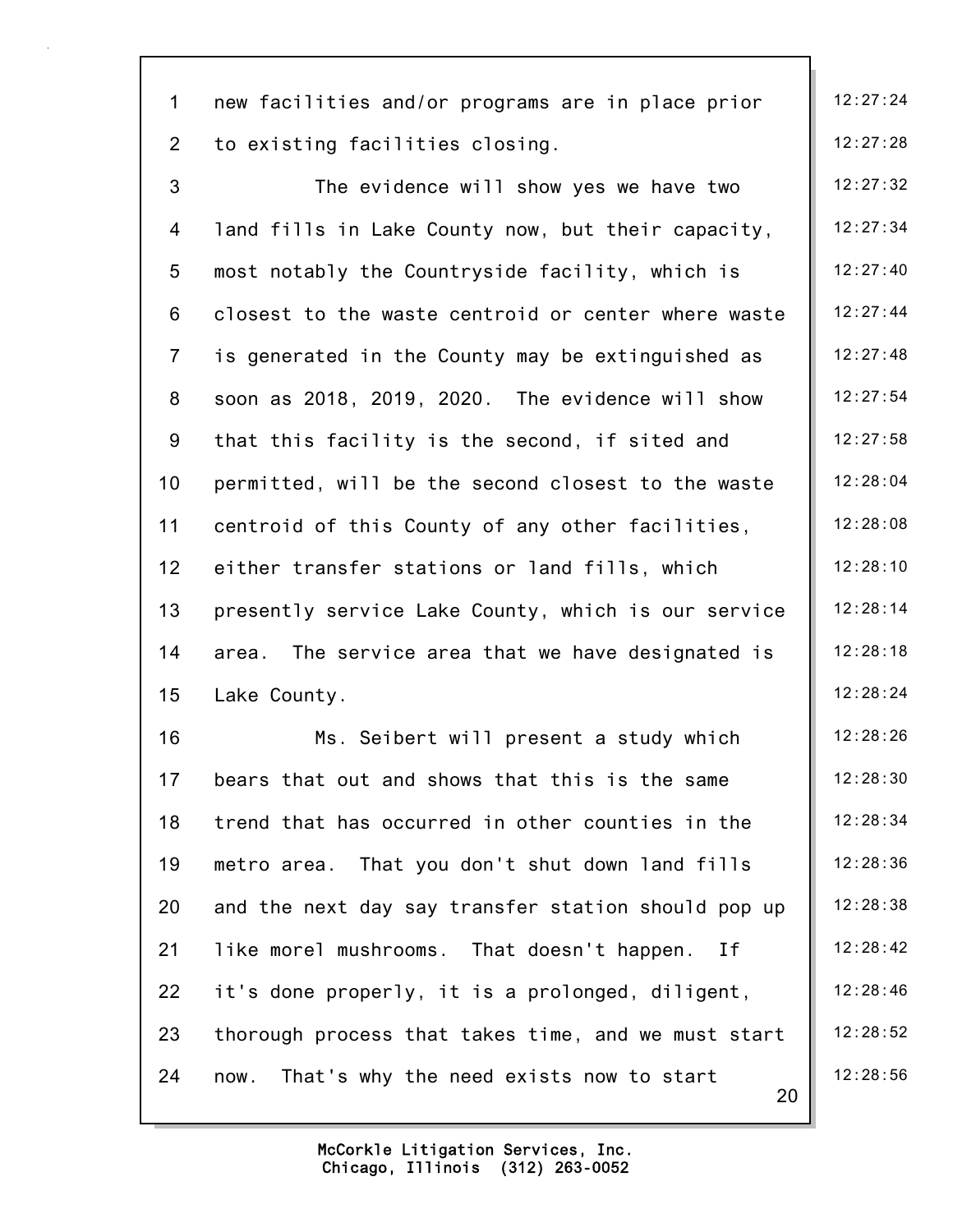| $\mathbf{1}$   | implementing the network of transfer stations in         | 12:28:58 |
|----------------|----------------------------------------------------------|----------|
| $\overline{2}$ | this County for the day when land fill capacity is       | 12:29:02 |
| $\mathfrak{S}$ | extinguished.                                            | 12:29:06 |
| $\overline{4}$ | From what I have seen from the reports and               | 12:29:10 |
| $\overline{5}$ | the documents filed by the other participants in         | 12:29:14 |
| $\,6$          | this matter, Timber Creek Homes and Round Lake, one      | 12:29:20 |
| $\overline{7}$ | of the big criteria in issue is criterion three.         | 12:29:24 |
| 8              | That's a two-part criterion. The first part of the       | 12:29:30 |
| 9              | criterion is minimizing effects making sure that         | 12:29:32 |
| 10             | the proposed facility is compatible with the             | 12:29:40 |
| 11             | surrounding areas to minimize effects on the             | 12:29:42 |
| 12             | surrounding area.                                        | 12:29:46 |
| 13             | The second component is minimizing the                   | 12:29:46 |
| 14             | effect on property values. This is important. We         | 12:29:50 |
| 15             | realize it's important. Groot realizes it's              | 12:29:54 |
| 16             | important. It knows people work hard like it does        | 12:30:00 |
| 17             | for its money. It works hard, it works diligently,       | 12:30:04 |
| 18             | as everyone does in this area, and we know everyone      | 12:30:10 |
| 19             | takes pride in what they developed in this area.         | 12:30:12 |
| 20             | Again, because of that, we have employed                 | 12:30:16 |
| 21             | Mr. Moose, and he will testify as to certain of the      | 12:30:20 |
| 22             | safe guards and certain of the measures from an          | 12:30:24 |
| 23             | operational point of view, which it has been his         | 12:30:28 |
| 24             | experience over 30 years to minimize any potential<br>21 | 12:30:32 |
|                |                                                          |          |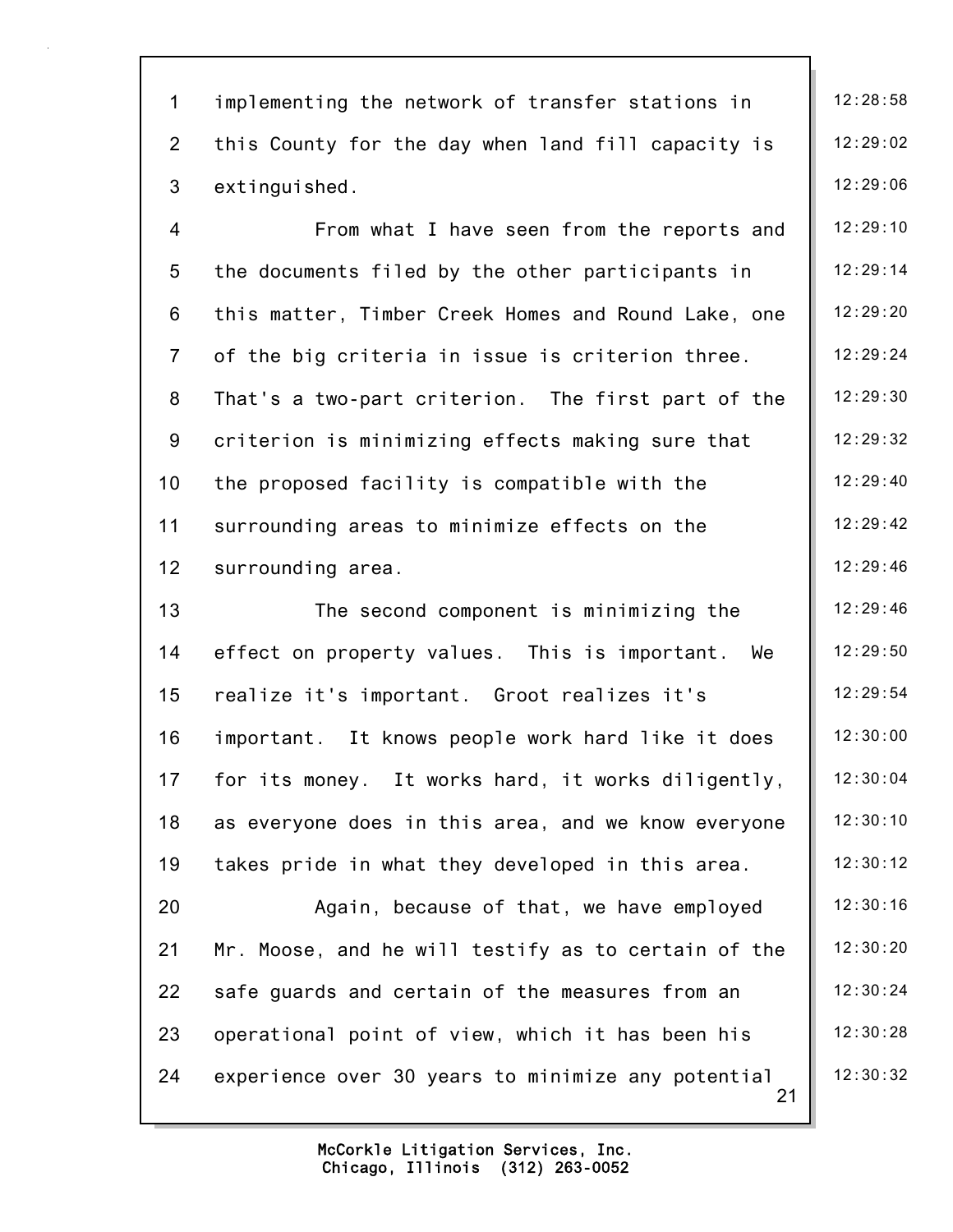| $\mathbf{1}$    | impact.                                                | 12:30:36 |
|-----------------|--------------------------------------------------------|----------|
| $\overline{2}$  | Moreover, we will call Mr. Christopher                 | 12:30:36 |
| $\mathfrak{S}$  | Lannert, who is a landscape design architect.          | 12:30:40 |
| $\overline{4}$  | Again, Mr. Lannert is not a dabbler. He is an          | 12:30:44 |
| 5               | expert that has been involved in one fashion or        | 12:30:48 |
| 6               | another in over 50 projects, pollution control         | 12:30:54 |
| $\overline{7}$  | facility projects, in the planning stage. He will      | 12:31:00 |
| 8               | testify as to all of the measures in his proposal      | 12:31:04 |
| 9               | for the landscape design, the aesthetics, the          | 12:31:08 |
| 10 <sub>1</sub> | berming, those type of things, which will minimize     | 12:31:12 |
| 11              | effects on the surrounding area. He will also          | 12:31:16 |
| 12 <sub>2</sub> | testify why this facility is compatible with the       | 12:31:20 |
| 13              | surrounding area, both based upon the fact that        | 12:31:22 |
| 14              | it's an industrial area, based upon the fact that      | 12:31:24 |
| 15              | Groot owns a substantial majority of the property      | 12:31:28 |
| 16              | in and around this proposed facility. So, if there     | 12:31:32 |
| 17              | were any potential impacts, those are borne, and       | 12:31:38 |
| 18              | this is by design, those are borne first and           | 12:31:40 |
| 19              | foremost by Groot, not by the surrounding area.        | 12:31:44 |
| 20              | That is why Groot has elected to own and control a     | 12:31:48 |
| 21              | significant amount of the property in and around       | 12:31:54 |
| 22              | this facility.                                         | 12:31:56 |
| 23              | Again, these are not dabblers. These are               | 12:32:00 |
| 24              | not professional witnesses. These are not people<br>22 | 12:32:02 |
|                 |                                                        |          |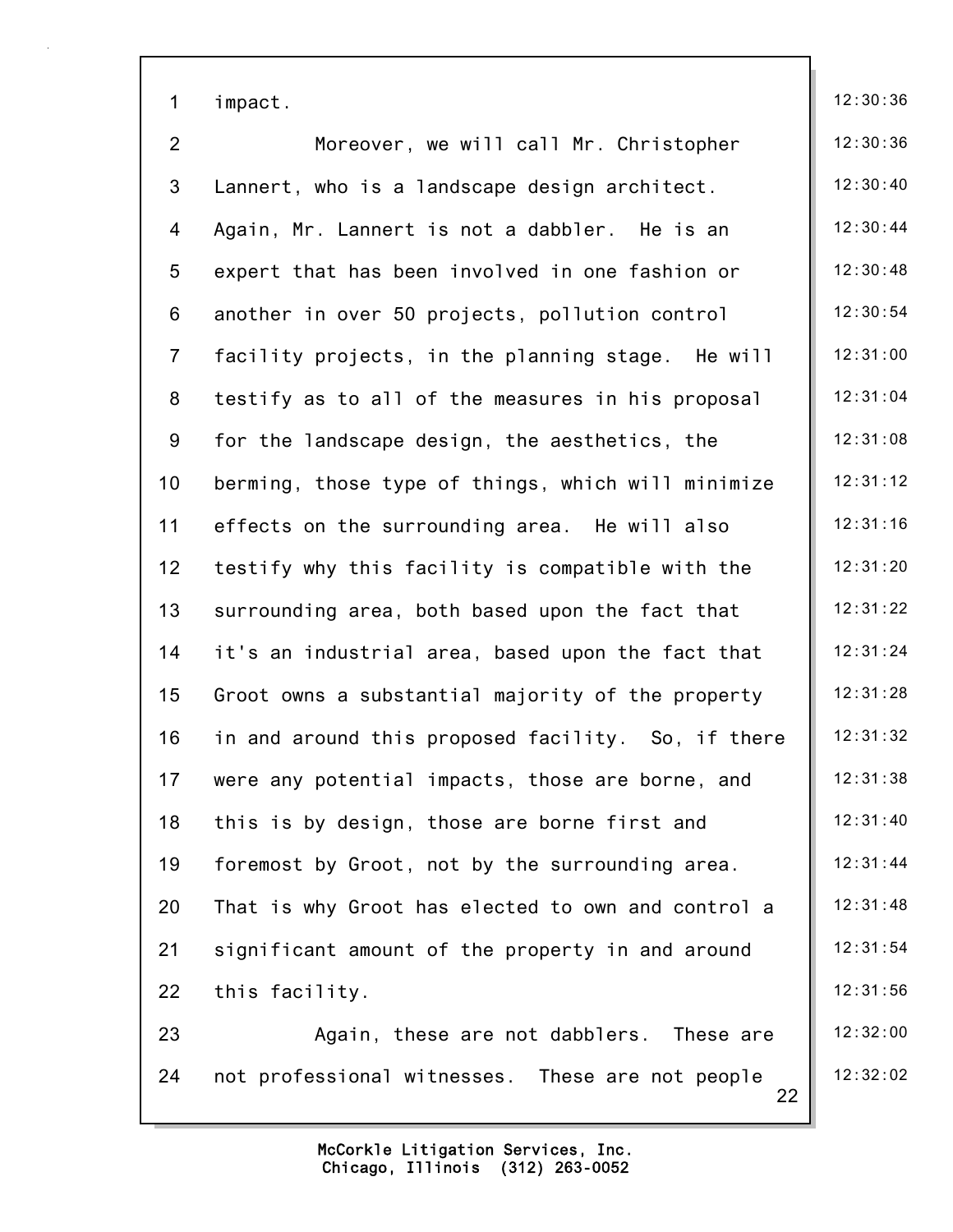23 1 that are simply called upon to testify for one day | 12:32:06 2 for a couple of hours in a hearing like this as to  $\parallel$  12:32:10 3 what their opinion is because someone has retained  $\parallel$  12:32:14 4 them. The evidence will show that these are 12:32:18 5 professional planners that have dedicated their | 12:32:20 6 careers in substantial part to expertise in  $\parallel$  12:32:26 7 designing facilities that minimize the impact on  $\parallel$  12:32:28 8 the surrounding area and make sure that it's | 12:32:32 9 compatible with the surrounding area.  $\|$  12:32:36 10 Between Mr. Moose and Mr. Lannert, we have | 12:32:38 11 60 some years of experience. Now, added to that is | 12:32:42 12 the next criterion, which is travel, which we also  $\parallel$  12:32:46 13 understand it's a concern. I hope you will see our  $\parallel$  12:32:50 14 case will be very candid. It will be very  $\vert$  12:32:54 15 straightforward. We understand at times there are  $\parallel$  12:32:56 16 very heavy traffic flows in this area. That is the  $\parallel$  12:33:00 17 result of planning decisions that happen long 12:33:02 18 before we ever came on the scene for better or  $\parallel$  12:33:06 19 worst. There are certain times when the traffic | 12:33:10 20 here is heavy. Criterion six puts the burden upon  $\parallel$  12:33:14 21 us to minimize impacts on traffic patterns going in  $\parallel$  12:33:20 22 and out of the facility that we have control to the  $\parallel$  12:33:24 23 extent that we can. 12:33:30 24 In that regard, we will be calling  $\begin{array}{|c|c|c|c|c|c|c|c|c|} \hline \end{array}$  12:33:32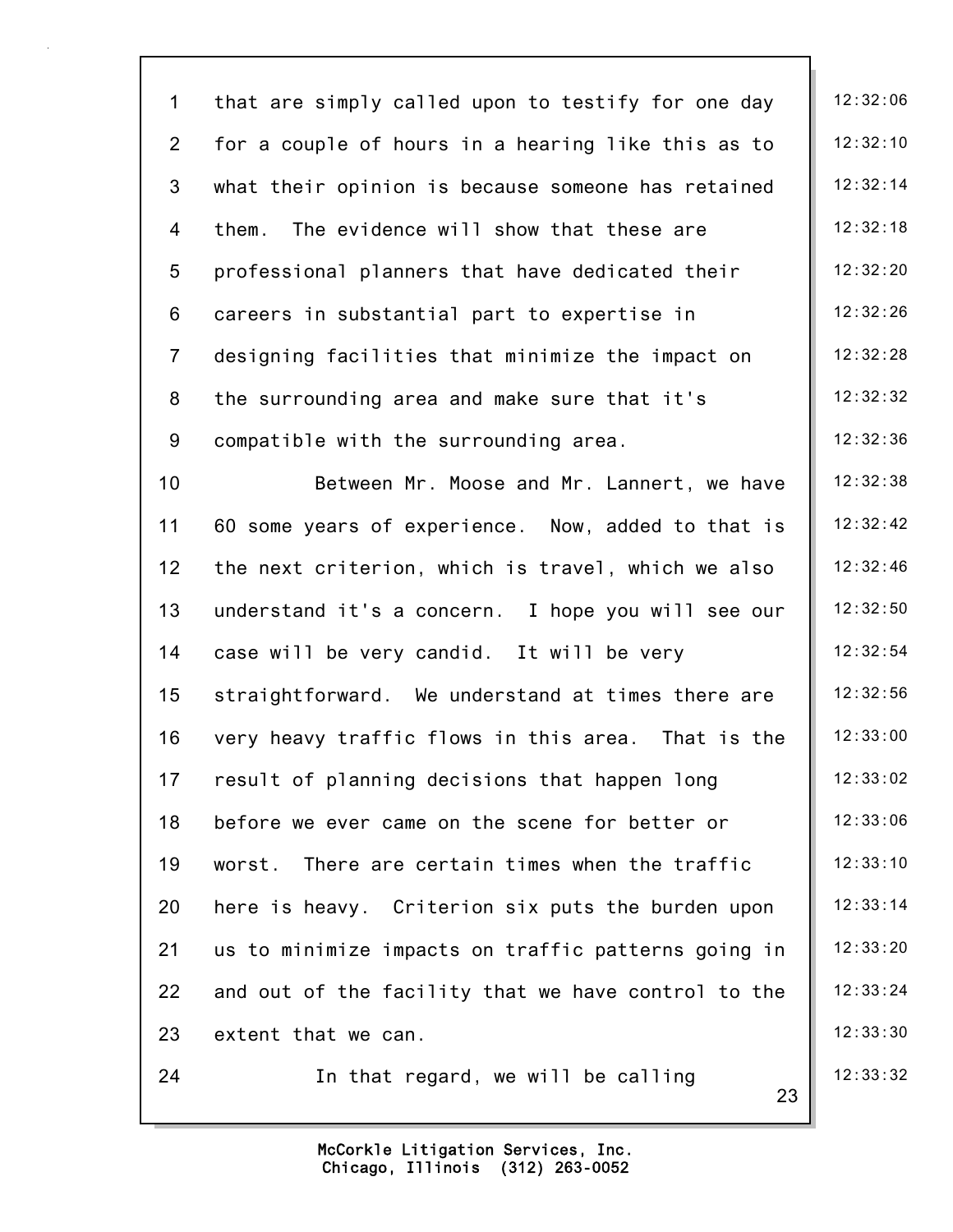| $\mathbf 1$     | Mr. Michael Werthmann, who has worked again on over       | 12:33:34 |
|-----------------|-----------------------------------------------------------|----------|
| $\overline{2}$  | 20 planning traffic patterns for over 20 pollution        | 12:33:38 |
| $\mathfrak{S}$  | control facilities. Again, he has dedicated a             | 12:33:42 |
| 4               | significant part of his career, which is close to         | 12:33:46 |
| 5               | 25 years in this area, to designing traffic               | 12:33:50 |
| 6               | patterns so to minimize impact.                           | 12:33:54 |
| $\overline{7}$  | Now, with respect to Mr. Lannert and                      | 12:33:58 |
| 8               | Mr. Werthmann, it's important to know, unlike             | 12:34:02 |
| 9               | Mr. Moose, Mr. Moose is in a highly regulated area.       | 12:34:04 |
| 10 <sub>1</sub> | His discipline dictates that he focus solely on           | 12:34:08 |
| 11              | solid waste. An important point that I think the          | 12:34:12 |
| 12              | evidence will bring out is Mr. Lannert and                | 12:34:14 |
| 13              | Mr. Werthmann also work on other types of                 | 12:34:18 |
| 14              | developments; shopping centers, residential               | 12:34:22 |
| 15              | developments, communities and development of              | 12:34:26 |
| 16              | certain types of communities. So they understand          | 12:34:28 |
| 17              | intimately the type of issues that are involved in        | 12:34:34 |
| 18              | making sure that impacts on the surrounding area          | 12:34:36 |
| 19              | are minimized to the greatest extent possible.            | 12:34:38 |
| 20              | The second aspect of criterion three is                   | 12:35:14 |
| 21              | minimization of the impact on property values.<br>We      | 12:35:18 |
| 22              | will call Mr. Peter Poletti, who again has                | 12:35:22 |
| 23              | extensive experience in this area. He will take us        | 12:35:24 |
| 24              | through the conventional approach that is used, and<br>24 | 12:35:28 |
|                 |                                                           |          |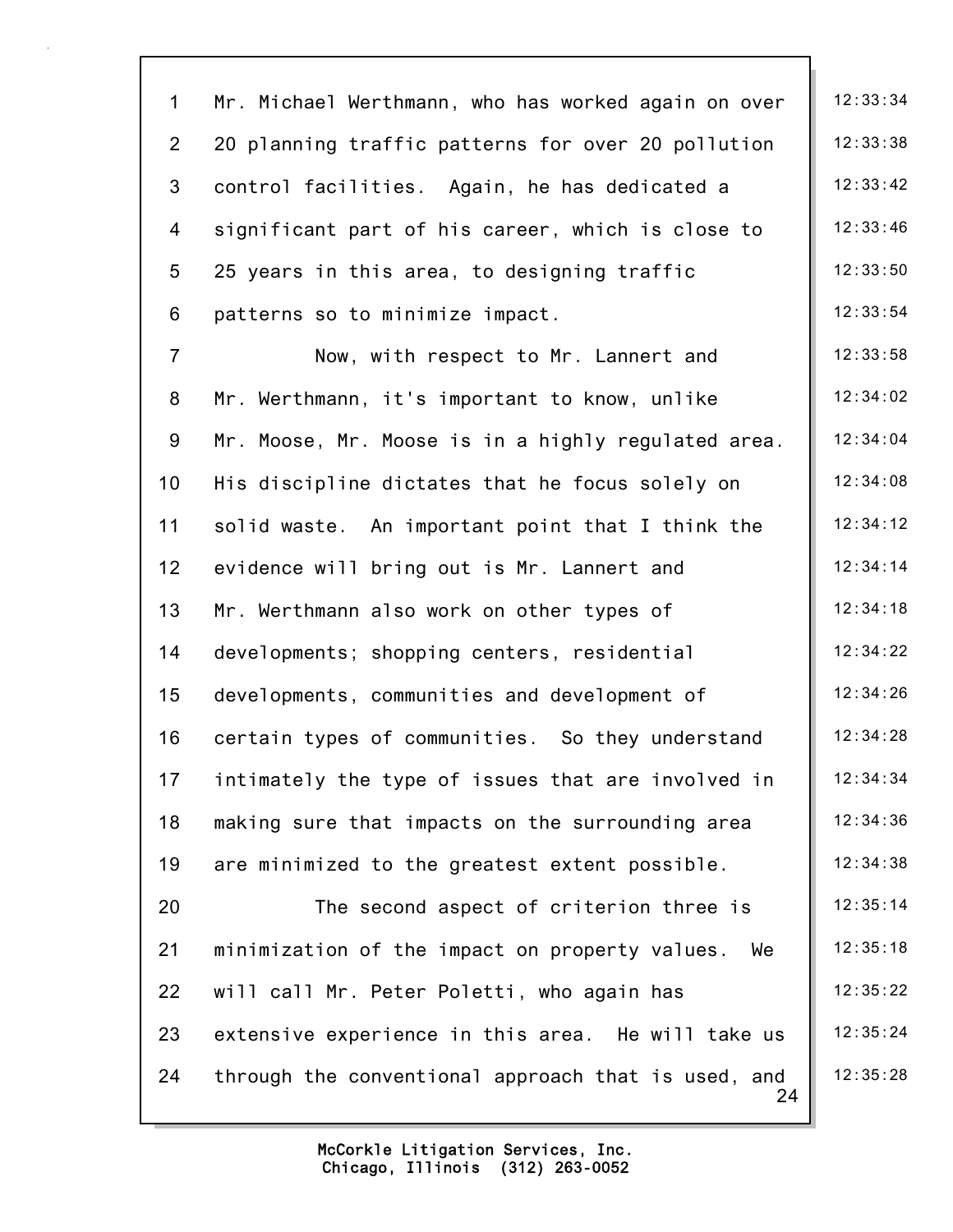| $\mathbf 1$    | I would like to note this, I think the evidence       | 12:35:32 |
|----------------|-------------------------------------------------------|----------|
| $\overline{2}$ | will show it's the approach that's even used by the   | 12:35:36 |
| 3              | other participant's real estate expert. That          | 12:35:40 |
| 4              | approach is both a qualitative one and a              | 12:35:44 |
| 5              | quantitative one.                                     | 12:35:46 |
| 6              | Let me explain what that is. Mr. Poletti              | 12:35:48 |
| $\overline{7}$ | has been doing this, again, close to 35 years, 33     | 12:35:50 |
| 8              | or 34 or 35 years. During that course of time, he     | 12:35:54 |
| 9              | has seen certain things that are folded into the      | 12:35:58 |
| 10             | development of a facility like this, which are        | 12:36:04 |
| 11             | intended to minimize impact on property values.<br>He | 12:36:08 |
| 12             | has been over to see over 33, 34, 35 years which of   | 12:36:16 |
| 13             | those work and which will be incorporated into this   | 12:36:20 |
| 14             | facility like this. He will testify as to those.      | 12:36:24 |
| 15             | He will testify as to the amenities or the            | 12:36:28 |
| 16             | operation and design features of this facility that   | 12:36:30 |
| 17             | minimize impact on surrounding property values.<br>0f | 12:36:34 |
| 18             | course, along with that, as far as minimizing         | 12:36:38 |
| 19             | impact on surrounding property values, in large       | 12:36:42 |
| 20             | part the surrounding properties of Groot. They are    | 12:36:44 |
| 21             | their own neighbor. So, again, if there was any       | 12:36:48 |
| 22             | impact, it falls first and foremost on Groot, not     | 12:36:50 |
| 23             | anyone else, which was the deliberate design of the   | 12:36:54 |
| 24             | applicant.<br>25                                      | 12:36:58 |
|                |                                                       |          |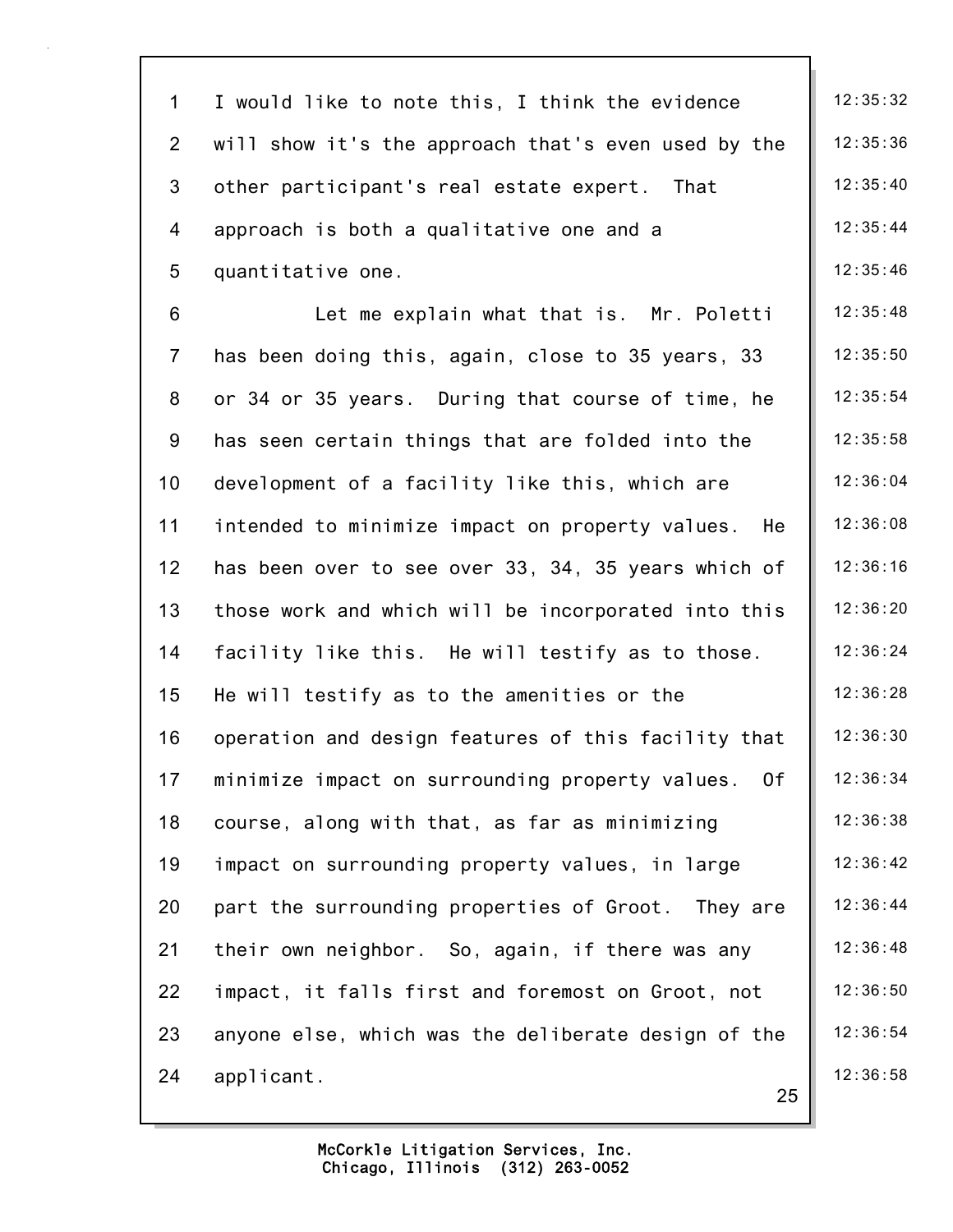26 1 He will also testify as to other, as will  $\parallel$  12:37:00 2 Mr. Lannert, other natural buffers and setbacks  $\vert$  12:37:04 3 that exist in this area to minimize, number one,  $\vert$  12:37:06 4 any incompatibility with the surrounding area and, | 12:37:10 5 number two, any commensurate impact with impacting | 12:37:14 6 property value. 12:37:20 7 Now, in closing, you will hear testimony | 12:37:20 8 from us. I think, however, the actions and words  $\parallel$  12:37:24 9 of others which support our application speak | 12:37:30 10 louder in some respects than our own. The first | 12:37:34 11 example of that would have been on need where the | 12:37:38 12 County has already recognized. They have no ax to  $\parallel$  12:37:42 13 grind. They have no agenda. They already 12:37:44 14 recognized the need for this facility. It's in 12:37:48 15 their plan and wisely in their plan going forward.  $\parallel$  12:37:50 16 There will also be evidence, I believe, if | 12:37:54 17 the objective is put on real estate expert, that  $\vert$  12:37:58 18 that expert when called upon to testify at previous  $\parallel$  12:38:02 19 proceeding for a proposed transfer station for one | 12:38:08 20 of Groot's competitors actually referred to one of | 12:38:12 21 the Groot facilities as an example of how a 12:38:14 22 well-run, well-located, facility, causes no 12:38:18 23 discernible impacts to property values and also  $\vert$  12:38:24 24 minimizes an incompatibility with the surrounding | 12:38:28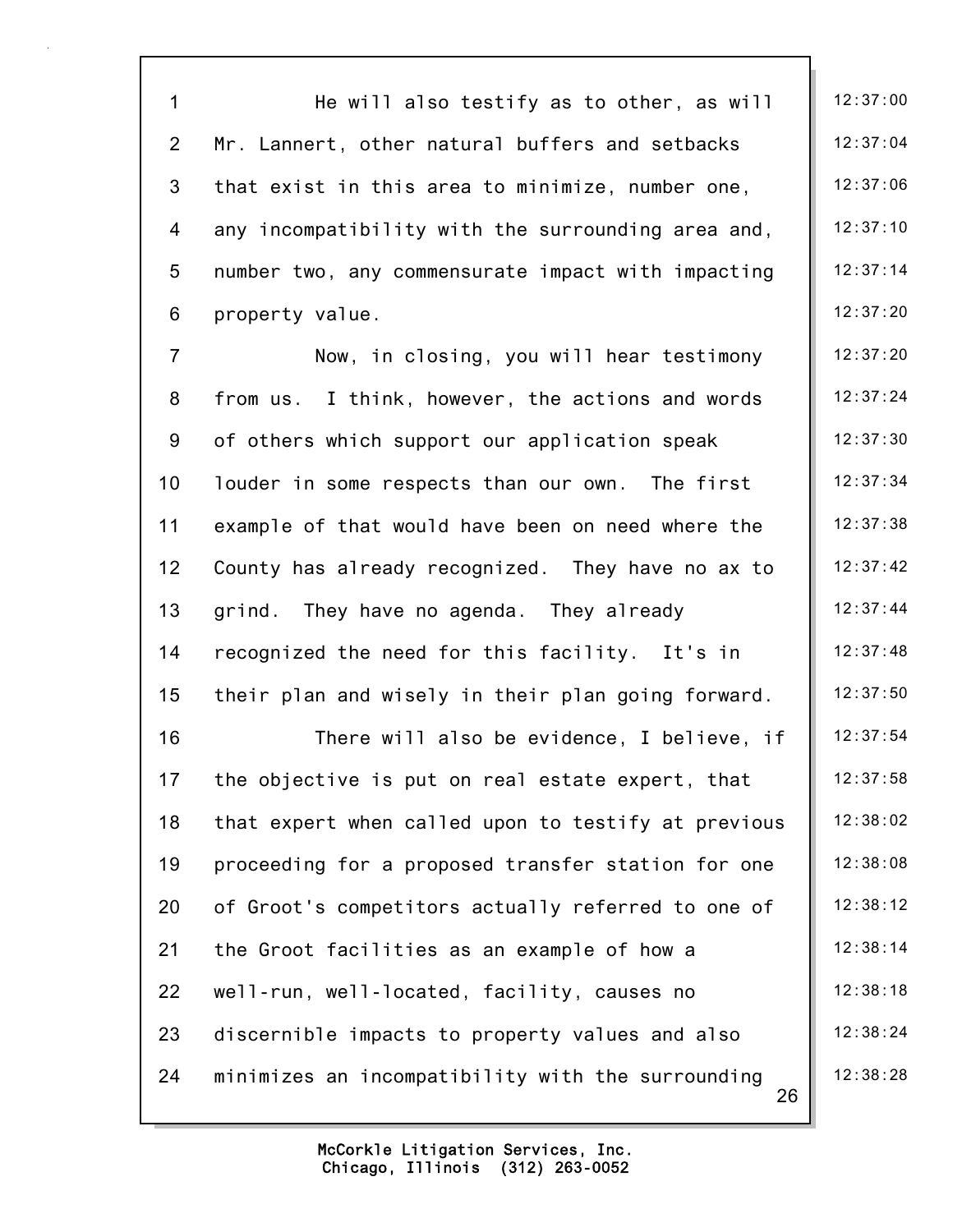| $\mathbf{1}$   | area. I believe that one way or another those          | 12:38:34 |
|----------------|--------------------------------------------------------|----------|
| $\overline{2}$ | words will come out from that report. Those words      | 12:38:38 |
| 3              | will come out. And strangely enough that expert        | 12:38:44 |
| 4              | used the same approach that Mr. Poletti employed       | 12:38:46 |
| 5              | here. He came to the conclusion using the Groot --     | 12:38:50 |
| 6              | another Groot facility as a prime example of a good    | 12:38:54 |
| $\overline{7}$ | operator and that with good operating history that     | 12:38:58 |
| 8              | respects the surrounding area that there is no         | 12:39:02 |
| 9              | discernible impact on property values, that a          | 12:39:08 |
| 10             | transfer station operation properly run is             | 12:39:12 |
| 11             | compatible with the surrounding area, and there is     | 12:39:16 |
| 12             | no detrimental impact on potential development, in     | 12:39:18 |
| 13             | other words, going forward.                            | 12:39:24 |
| 14             | The last example, which Mr. Lannert will               | 12:39:24 |
| 15             | bring out, is he will testify as to his                | 12:39:28 |
| 16             | observations of another facility in the north          | 12:39:30 |
| 17             | suburbs operated by Groot Disposal where               | 12:39:34 |
| 18             | immediately across the road new construction and       | 12:39:38 |
| 19             | development is burgeoning. Again, a separate           | 12:39:42 |
| 20             | facility from the one the other expert, which I        | 12:39:46 |
| 21             | think the objectors will tender, a separate            | 12:39:50 |
| 22             | facility, but the point being here you have two        | 12:39:54 |
| 23             | other Groot facilities, transfer station               | 12:39:58 |
| 24             | facilities, where the evidence shows not only is<br>27 | 12:40:02 |
|                |                                                        |          |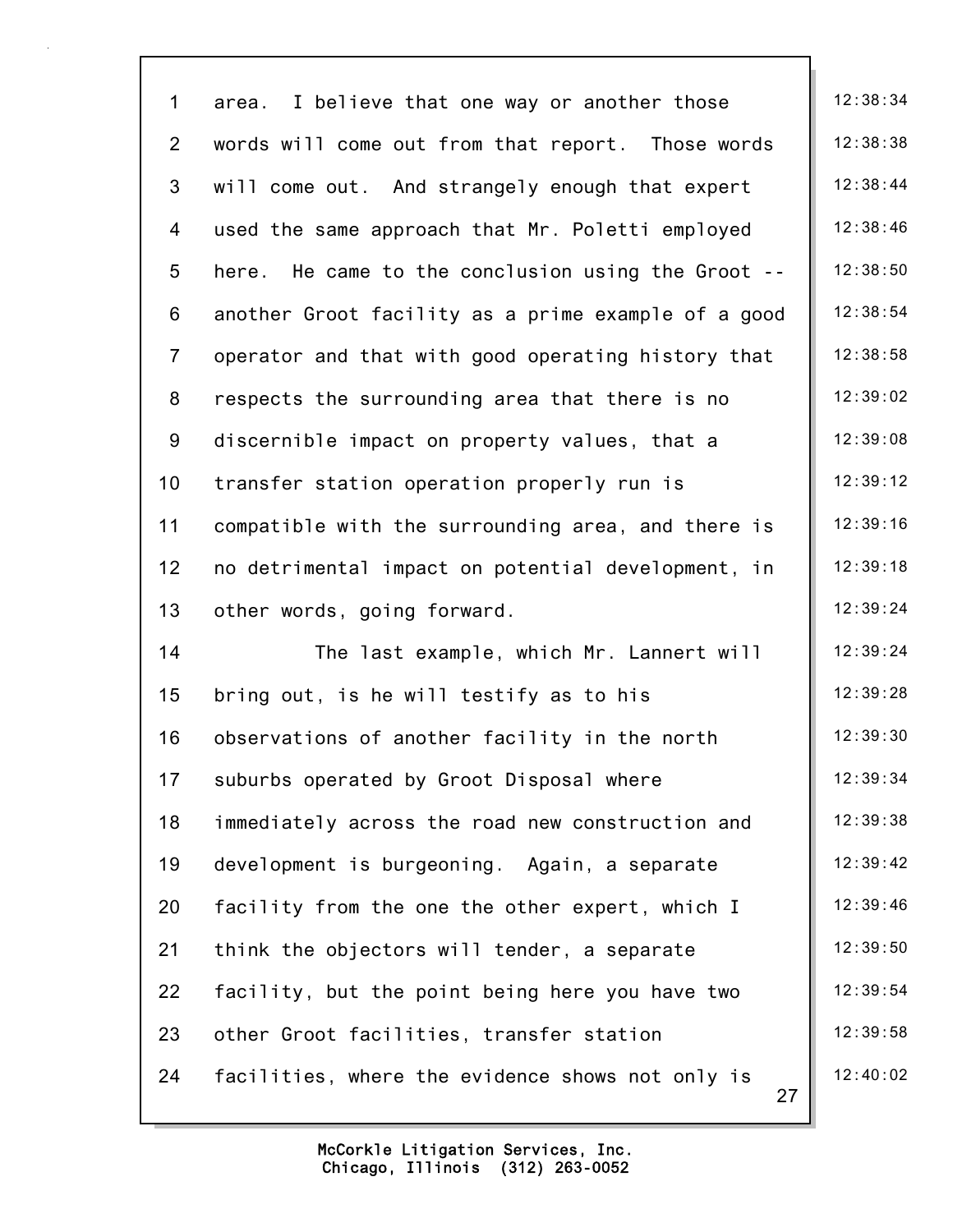| $\mathbf 1$     | there no impact, with respect to the other one in   | 12:40:04 |
|-----------------|-----------------------------------------------------|----------|
| $\overline{2}$  | the north suburbs, there is new construction and    | 12:40:08 |
| 3               | new development that is burgeoning directly across  | 12:40:12 |
| 4               | the road.                                           | 12:40:14 |
| 5               | Ladies and gentlemen, I spoke enough. I             | 12:40:16 |
| 6               | thank you for your time and attention. As I spoke   | 12:40:18 |
| $\overline{7}$  | in my opening statement, I thank you for your time  | 12:40:22 |
| 8               | and attention not only to us, but to everyone as we | 12:40:24 |
| 9               | go forward. I ask that you carefully consider all   | 12:40:28 |
| 10 <sub>1</sub> | of the evidence, and I feel I am confident when you | 12:40:30 |
| 11              | consider everything, you will find that we met      | 12:40:34 |
| 12              | every individual criterion. Thank you.              | 12:40:38 |
| 13              | MR. KARLOVICS: Mr. Hearing Officer, can the         | 12:40:42 |
| 14              | record, please, reflect that Trustee Candy Kenyon   | 12:40:44 |
| 15              | showed up at 12:20 p.m. I didn't want to            | 12:40:48 |
| 16              | interrupt.                                          | 12:40:52 |
| 17              | THE HEARING OFFICER: Thank you very much.           | 12:40:52 |
| 18              | Does anyone other than the Village at this time     | 12:40:54 |
| 19              | wish to make an opening statement?                  | 12:40:58 |
| 20              | Mr. Blazer.                                         | 12:40:58 |
| 21              | <b>OPENING STATEMENTS</b>                           |          |
| 22              | BY MR. BLAZER:                                      | 12:41:10 |
| 23              | Mr. Hearing Officer, members of the Board,<br>Q.    | 12:41:10 |
| 24              | as I indicated before, my name is<br>28             | 12:41:12 |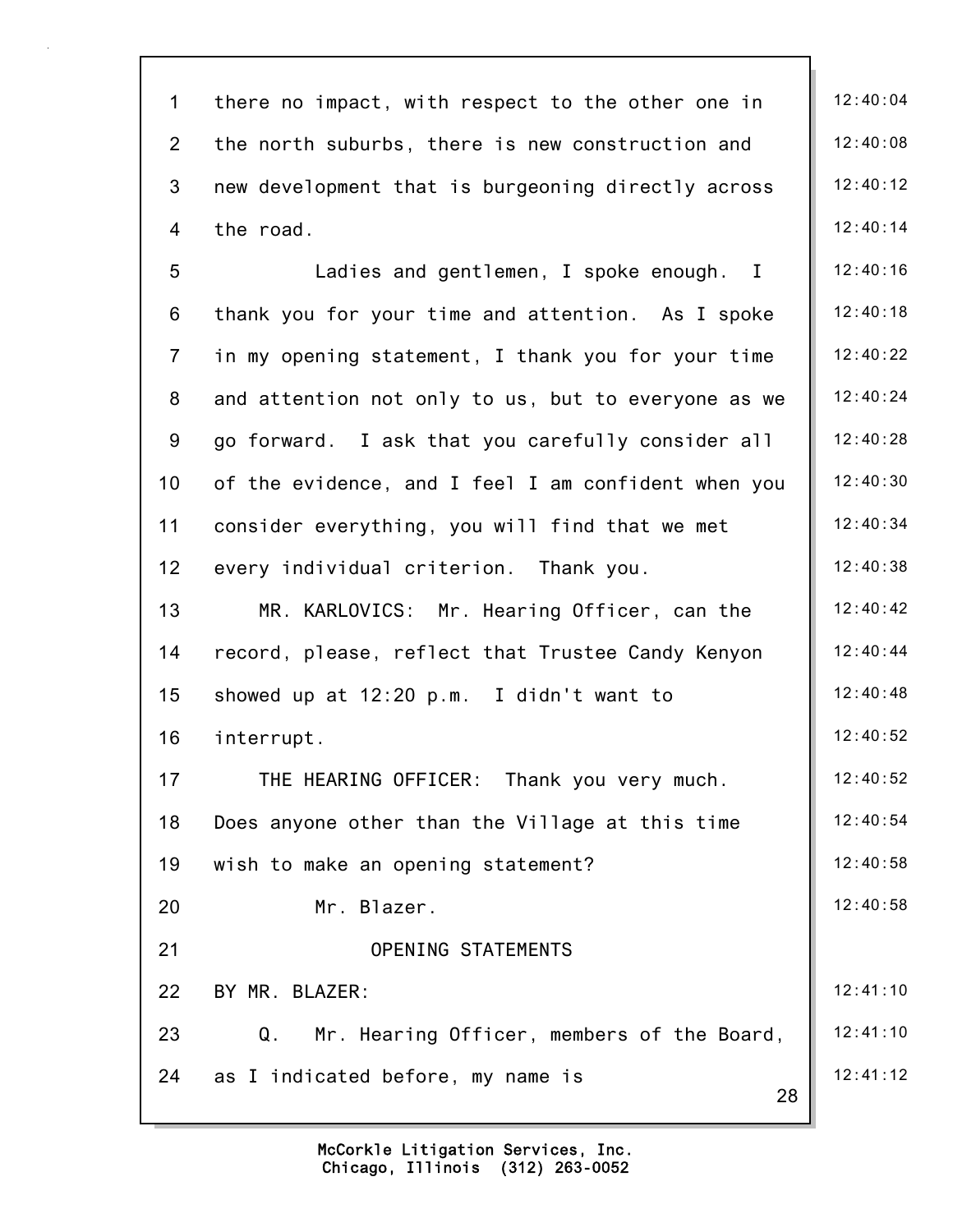29 1 Mike Blazer. I represent Timber Creek Homes. Most | 12:41:14 2 of you are probably familiar with Timber Creek. It  $\parallel$  12:41:18 3 has 247 homes. Over 700 people live in that  $\vert$  12:41:22 4 community and are members of your community. And | 12:41:26 5 that community has been around for over 40 years.  $\parallel$  12:41:30 6 That's who Timber Creek is.  $\|$  12:41:34 7 Now, I am not going to say a lot now. You  $\parallel$  12:41:36 8 will probably hear more than you care to hear from | 12:41:38 9 me as the hearing progresses, unfortunately, but  $\parallel$  12:41:42 10 two words that Mr. Helsten, my friend Mr. Helsten, | 12:41:46 11 I have known him for years, used in his opening | 12:41:50 12 statement, are words that I would like you to keep  $\parallel$  12:41:52 13 in mind throughout the course of this hearing.  $\vert$  12:41:54 14 Those two words are deliberate design. 12:41:56 15 Mr. Helsten talked a lot about the fact | 12:42:02 16 that this hearing is about a transfer station. I  $\parallel$  12:42:04 17 suppose you can say that, that on the surface  $\|\cdot\|$  12:42:10 18 that's what this hearing is about. But this 12:42:14 19 hearing is really much more about something else.  $\parallel$  12:42:18 20 This hearing I think you'll find out is about  $\parallel$  12:42:20 21 seduction. And the instrument of that seduction is | 12:42:24 22 this. The agreement that Groot entered into with | 12:42:28 23 the Village. 343,000 a year is a huge amount of  $\parallel$  12:42:34 24 money. We used to represent your Village. We know  $\parallel$  12:42:40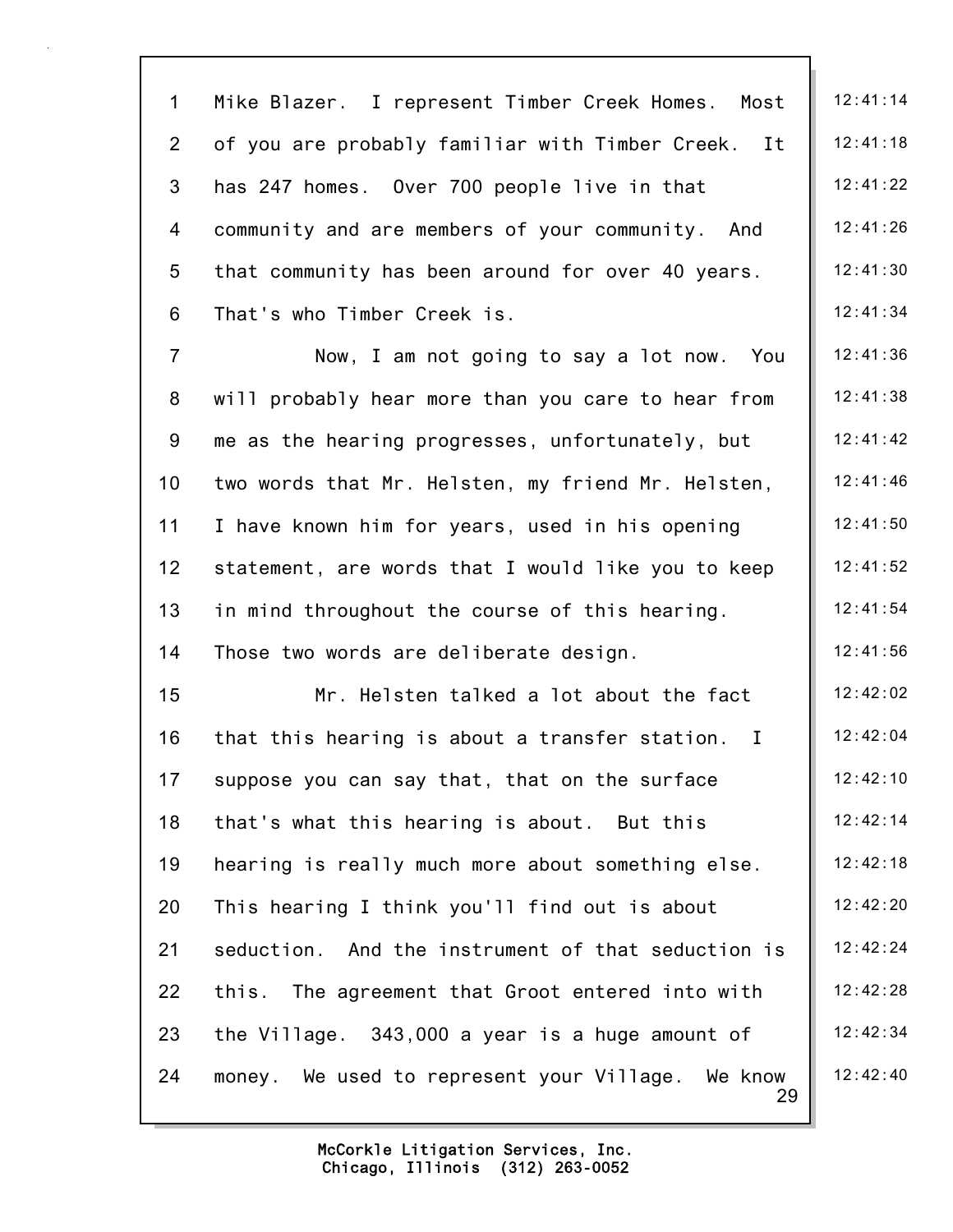30 1 what your economic situation is. We know what the | 12:42:44 2 economic situation is for villages all over the  $\vert$  12:42:48 3 state of Illinois.  $$343,000$  a year is a very | 12:42:50 4 enticing number. It can fix a lot of problems.  $\vert$  12:42:54 5 What Mr. Helsten and his client and his hoard of 12:42:58 6 professional witnesses don't want you to think 12:43:04 7 about is what that  $$343,000$  a year will cost your  $\parallel$  12:43:06 8 community. Because part of that deliberate design, | 12:43:10 9 which is at the core of Mr. Helsten's case, is to  $\parallel$  12:43:16 10 turn your community into the garbage capital of 12:43:20 11 Lake County. 28 12 That's what I would like you to think 12:43:30 13 about as you listen primarily to Groot's witnesses.  $\parallel$  12:43:32 14 Their professional witnesses who try to convince | 12:43:38 15 people like you that you should take other people's 12:43:42 16 garbage. So, think about that as they are telling  $\parallel$  12:43:50 17 you that this facility is necessary to accommodate  $\begin{array}{|c|c|c|c|c|c|} \hline 12:43:54 \hline \end{array}$ 18 not your financial means, but the waste needs of | 12:43:58 19 Lake County. That's what they have to prove to 12:44:04 20 you. Think about this as Devin Moose stands up | 12:44:08 21 here, I see him do this a lot, he will be up here  $\vert$  12:44:12 22 for hours, pontificating on his experience and how | 12:44:16 23 safe and how wonderful it will be for you to accept  $\parallel$  12:44:20 24 all of Lake County's garbage. 12:44:24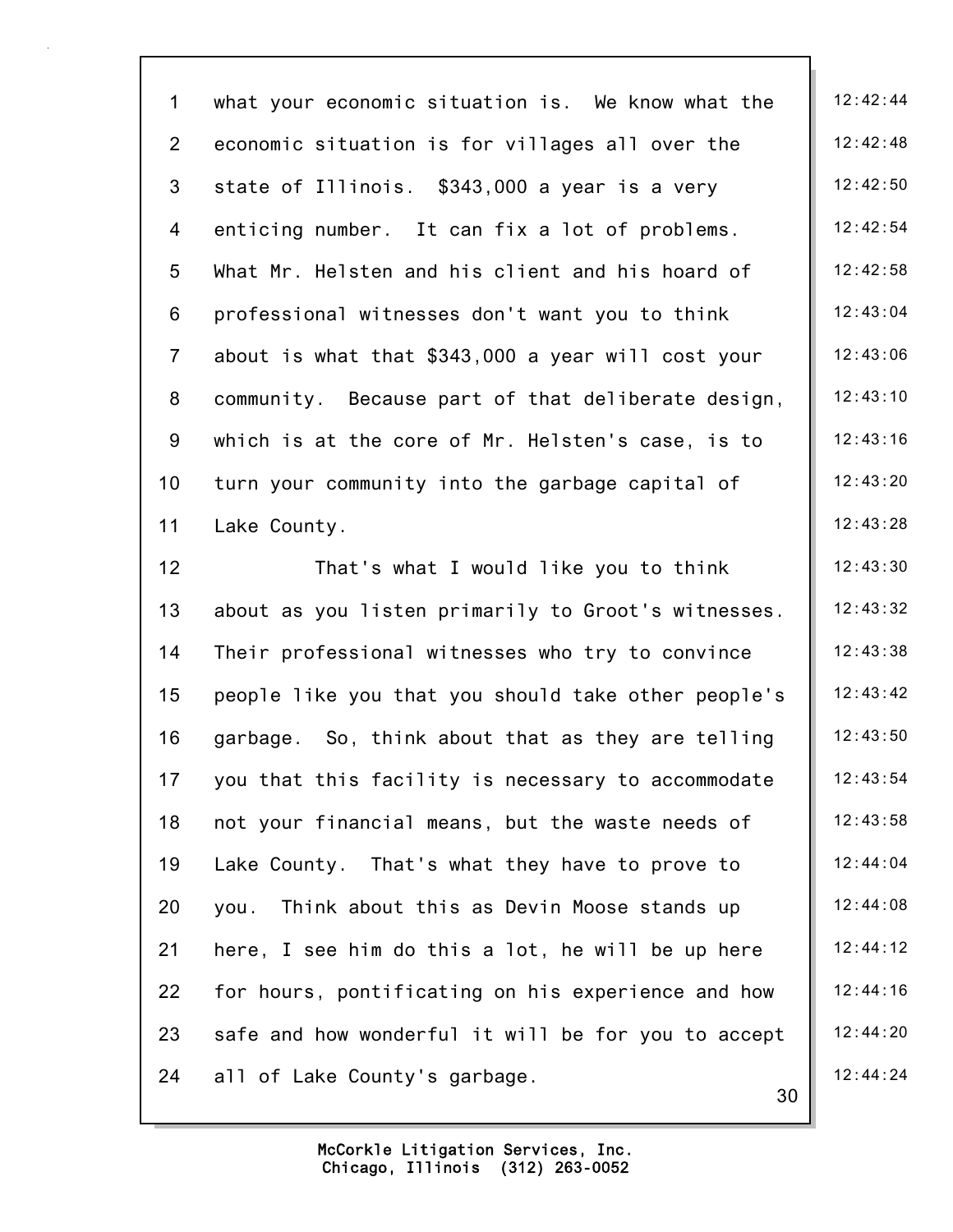| $\mathbf{1}$    | MR. HELSTEN: Mr. Hearing Officer, this seems        | 12:44:30 |
|-----------------|-----------------------------------------------------|----------|
| $\overline{2}$  | to be I always thought in my 33 years of practice   | 12:44:32 |
| 3               | in this area opening statements were focused on     | 12:44:34 |
| 4               | what the evidence was going to show as opposed to a | 12:44:38 |
| 5               | closing statement of argument and polemics. So, I   | 12:44:40 |
| 6               | am going to object to the nature of Mr. Blazer's    | 12:44:44 |
| $\overline{7}$  | statement. This is not opening statement on what    | 12:44:46 |
| 8               | the evidence will show and move to strike it.       | 12:44:48 |
| 9               | THE HEARING OFFICER: Motion denied.                 | 12:44:52 |
| 10              | Mr. Blazer, though, please try and keep it at this  | 12:44:54 |
| 11              | point more to the evidence, please.                 | 12:44:58 |
| 12 <sub>2</sub> | MR. BLAZER: Will do, Mr. Hearing Officer.           | 12:45:00 |
| 13              | Thank you. My friend, Chuck, has the benefit of     | 12:45:00 |
| 14              | experience on me. He has 33 years. I only have      | 12:45:04 |
| 15              | 31.                                                 | 12:45:06 |
| 16              | In any event, what I ask you to do is               | 12:45:10 |
| 17              | listen carefully not just to the presentation that  | 12:45:12 |
| 18              | Groot wants you to hear as part of their deliberate | 12:45:18 |
| 19              | design, but what you will hear from them as other   | 12:45:20 |
| 20              | people ask them questions. Other people,            | 12:45:26 |
| 21              | unfortunately, being me. I ask you to listen. I     | 12:45:32 |
| 22              | know you have committed to that. Your (inaudible),  | 12:45:34 |
| 23              | whom I have known for several years, has made it    | 12:45:38 |
| 24              | clear to me that you have intense interest in<br>31 | 12:45:40 |
|                 |                                                     |          |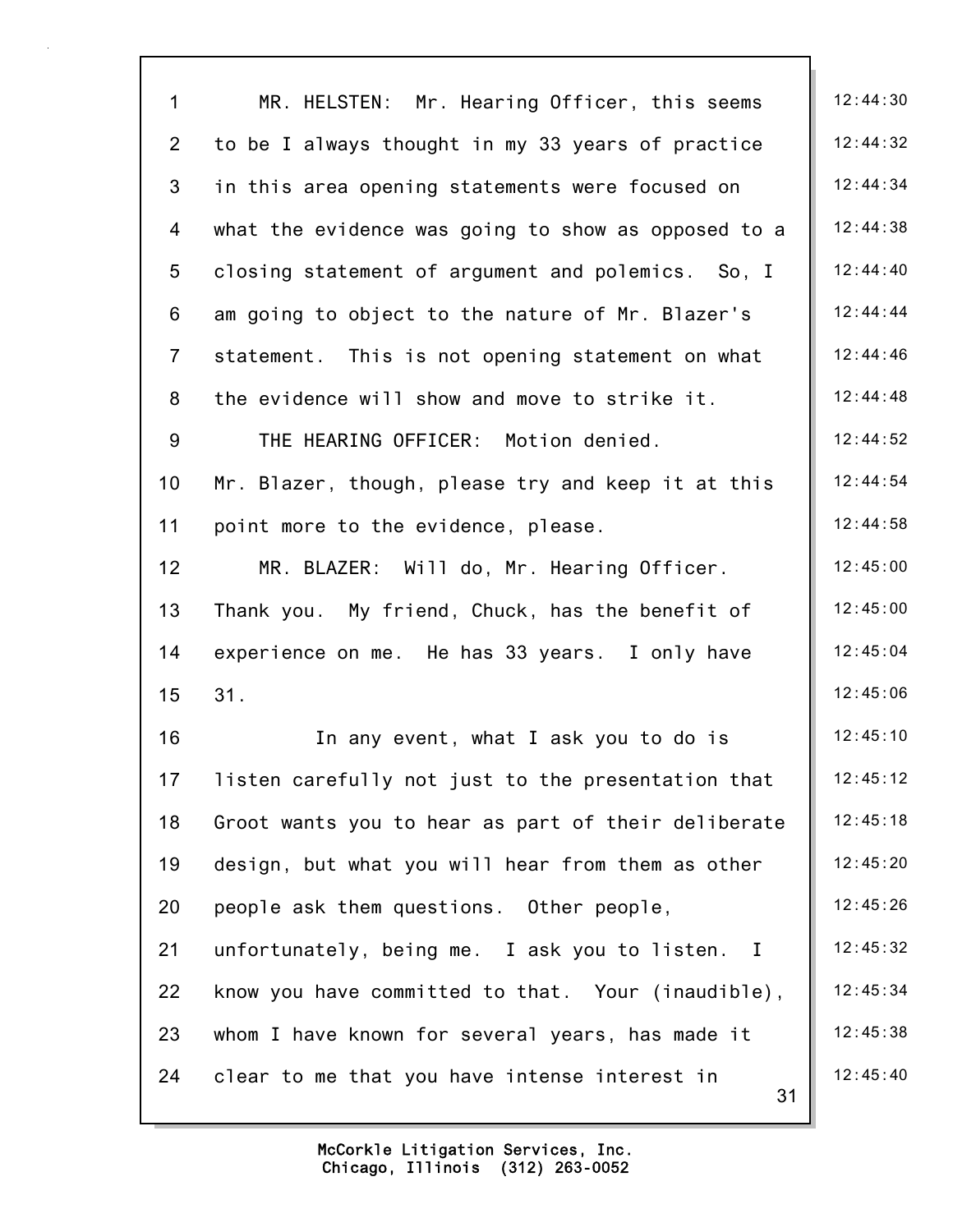32 1 making sure you do the right thing. I read your  $\parallel$  12:45:42 2 little summary bios on your web site about why each | 12:45:46 3 of you serve Round Lake Park, so I am absolutely | 12:45:50 4 certain, my client is absolutely certain, that | 12:45:52 5 you're trying to do the right thing. And that's  $\parallel$  12:45:54 6 all we ask you to do, do the right thing. Thank  $\parallel$  12:45:58 7 you. 12:46:02 8 THE HEARING OFFICER: Thank you, Mr. Blazer. | 12:46:02 9 Anyone else, other than the Village? Does the | 12:46:04 10 Village wish to make an opening statement? | 12:46:08 11 MR. SECHEN: I do just briefly. 12:46:12 12 Thank you, Mr. Blazer. You're probably | 12:46:14 13 wondering what I am doing here. I can tell you | 12:46:16 14 what my function is very briefly. It's simply to | 12:46:18 15 make sure that there is enough evidence in the 12:46:22 16 record, credible evidence, in our view, to allow | 12:46:24 17 you to make the decision. You're going to hear  $\parallel$  12:46:28 18 what everybody has to say during the course of  $\vert$  12:46:30 19 these proceedings. And we are sure you will do the | 12:46:32 20 right thing. And, simply put, my job is to make  $\parallel$  12:46:38 21 sure you have the basis to do that. Should there  $\vert$  12:46:40 22 be something that's left out, should there be  $\vert$  12:46:44 23 something that needs to be clarified, we have  $\vert$  12:46:46 24 certain experts that can testify, if necessary, and  $\parallel$  12:46:50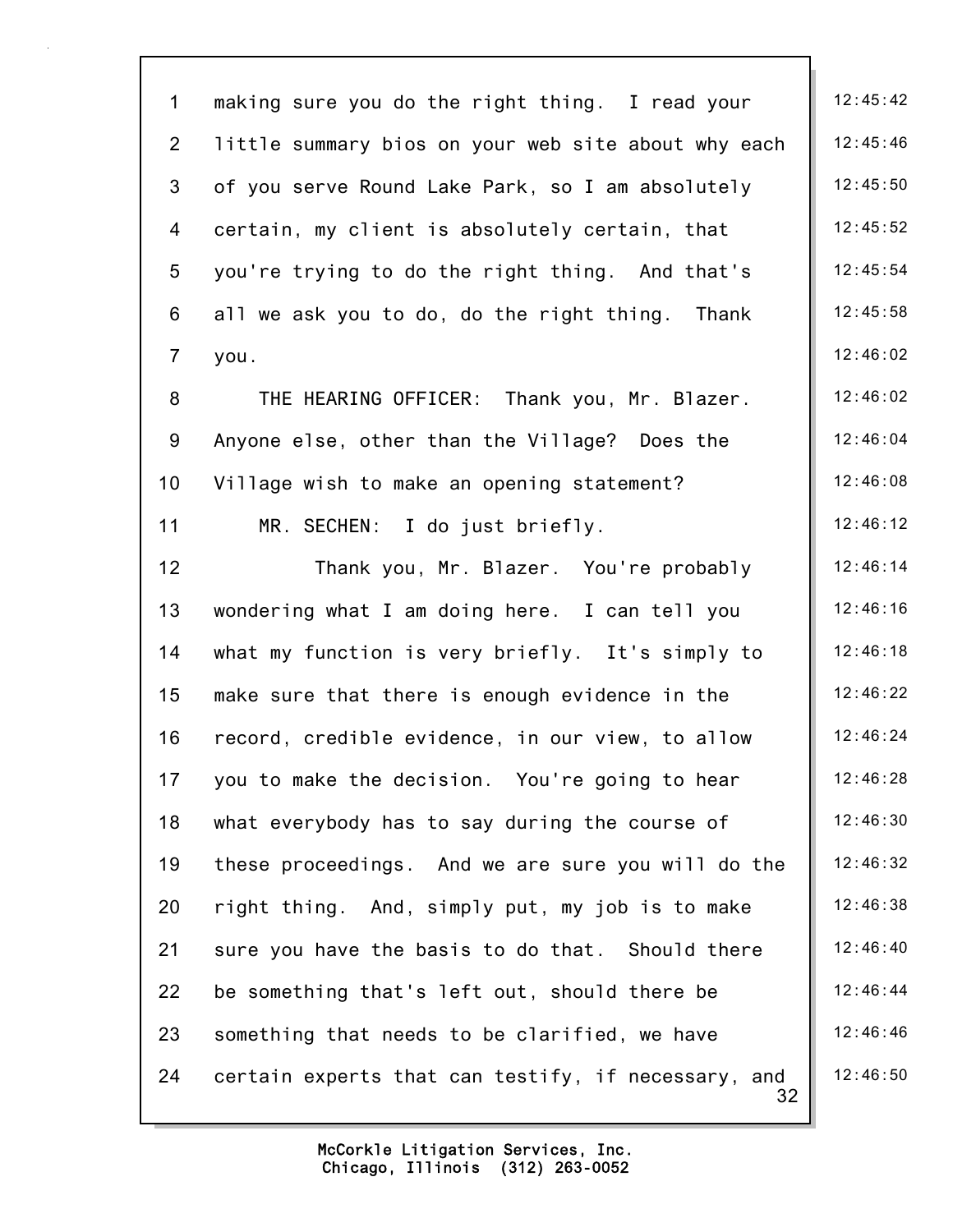| $\mathbf 1$    | we certainly have other means in terms of              | 12:46:54 |
|----------------|--------------------------------------------------------|----------|
| $\overline{2}$ | cross-examination and that sort of thing to help       | 12:46:56 |
| 3              | achieve the goal that I have just outlined.            | 12:46:58 |
| 4              | So, that being said, I will conclude now               | 12:47:02 |
| 5              | and thank you in advance for everything that you       | 12:47:08 |
| 6              | have done so far and everything you're going to do     | 12:47:10 |
| $\overline{7}$ | in the course of these proceedings and                 | 12:47:14 |
| 8              | deliberations that will follow. Thank you.             | 12:47:16 |
| 9              | THE HEARING OFFICER: Thank you, Mr. Sechen.            | 12:47:20 |
| 10             | At this time that ends our opening statements --       | 12:47:22 |
| 11             | I'm sorry, Mr. Grossmark, I apologize. Just so we      | 12:47:30 |
| 12             | are clear, and this is why I kind of skipped over      | 12:47:34 |
| 13             | you, this process is set up so the Village always      | 12:47:38 |
| 14             | goes last, so that's why I didn't ask. So, just so     | 12:47:42 |
| 15             | everybody is aware of that. So, Mr. Grossmark, I'm     | 12:47:46 |
| 16             | sorry. Go ahead.                                       | 12:47:52 |
| 17             | MR. GROSSMARK: Mr. Hearing Officer, we                 | 12:47:52 |
| 18             | represent the Village of Round Lake. We do not         | 12:47:56 |
| 19             | have an opening statement. I just wanted to for        | 12:47:58 |
| 20             | the record make clear as far as the information        | 12:48:02 |
| 21             | being objective and accurate. The Applicant's          | 12:48:04 |
| 22             | attorney, with all due respect, made a comment that    | 12:48:08 |
| 23             | I want to clarify. He said the public here today       | 12:48:12 |
| 24             | is grossly outnumbered by the others here, and I<br>33 | 12:48:16 |
|                |                                                        |          |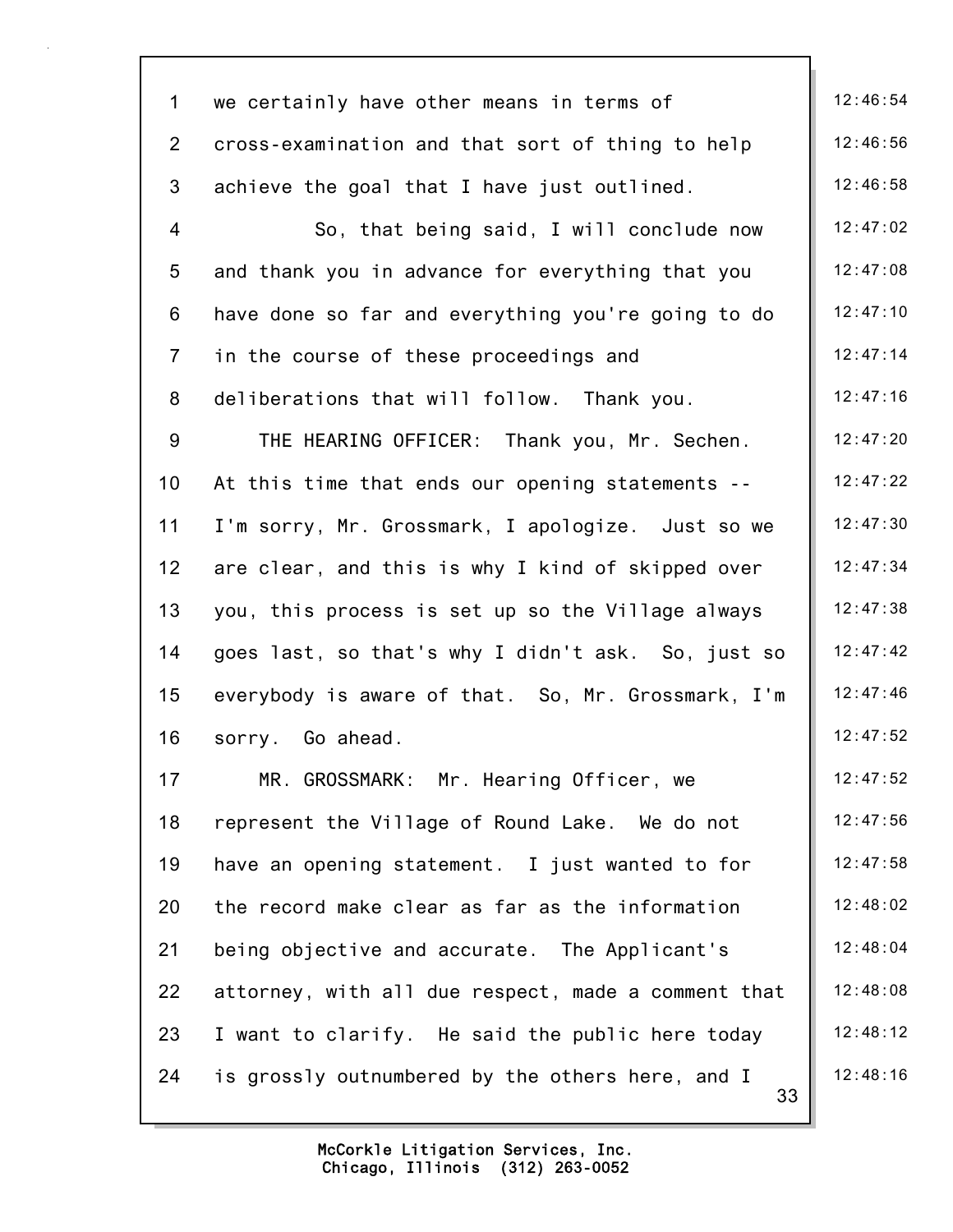| $\mathbf 1$     | think that's a very generic statement. It's a       | 12:48:20 |
|-----------------|-----------------------------------------------------|----------|
| $\overline{2}$  | subjective statement. I don't think it reflects     | 12:48:22 |
| 3               | the number of members of the public that are here   | 12:48:24 |
| 4               | and the interest shown in these proceedings. So, I  | 12:48:28 |
| 5               | would either like that statement stricken or        | 12:48:32 |
| 6               | clarified.                                          | 12:48:34 |
| $\overline{7}$  | THE HEARING OFFICER: I am not going to strike       | 12:48:34 |
| 8               | a statement to that effect. Obviously, there are a  | 12:48:36 |
| 9               | lot of people here involved and the public is       | 12:48:38 |
| 10              | prompt in getting the statement correct in terms of | 12:48:44 |
| 11              | numbers that are here today. Obviously this         | 12:48:48 |
| 12 <sub>2</sub> | hearing is at 12 o'clock on a Monday, which most    | 12:48:50 |
| 13              | people are working. That's why we are giving all    | 12:48:54 |
| 14              | these opportunities throughout this hearing and why | 12:49:00 |
| 15              | we are going at night and not from 9:00 to 5:00 so  | 12:49:02 |
| 16              | that people have an opportunity to participate.     | 12:49:06 |
| 17              | People who have normal jobs, unlike the rest of us, | 12:49:08 |
| 18              | who are doing this process for a living. As well    | 12:49:12 |
| 19              | as the Village Board, who I know most of them, has  | 12:49:16 |
| 20              | a job, too. So, we do appreciate your time.<br>But  | 12:49:18 |
| 21              | thank you, Mr. Grossmark, for the clarification.    | 12:49:22 |
| 22              | Mr. Helsten, let's take a few minutes               | 12:49:28 |
| 23              | before you proceed. I want to give our court        |          |
| 24              | reporter some spellings.<br>34                      |          |
|                 |                                                     |          |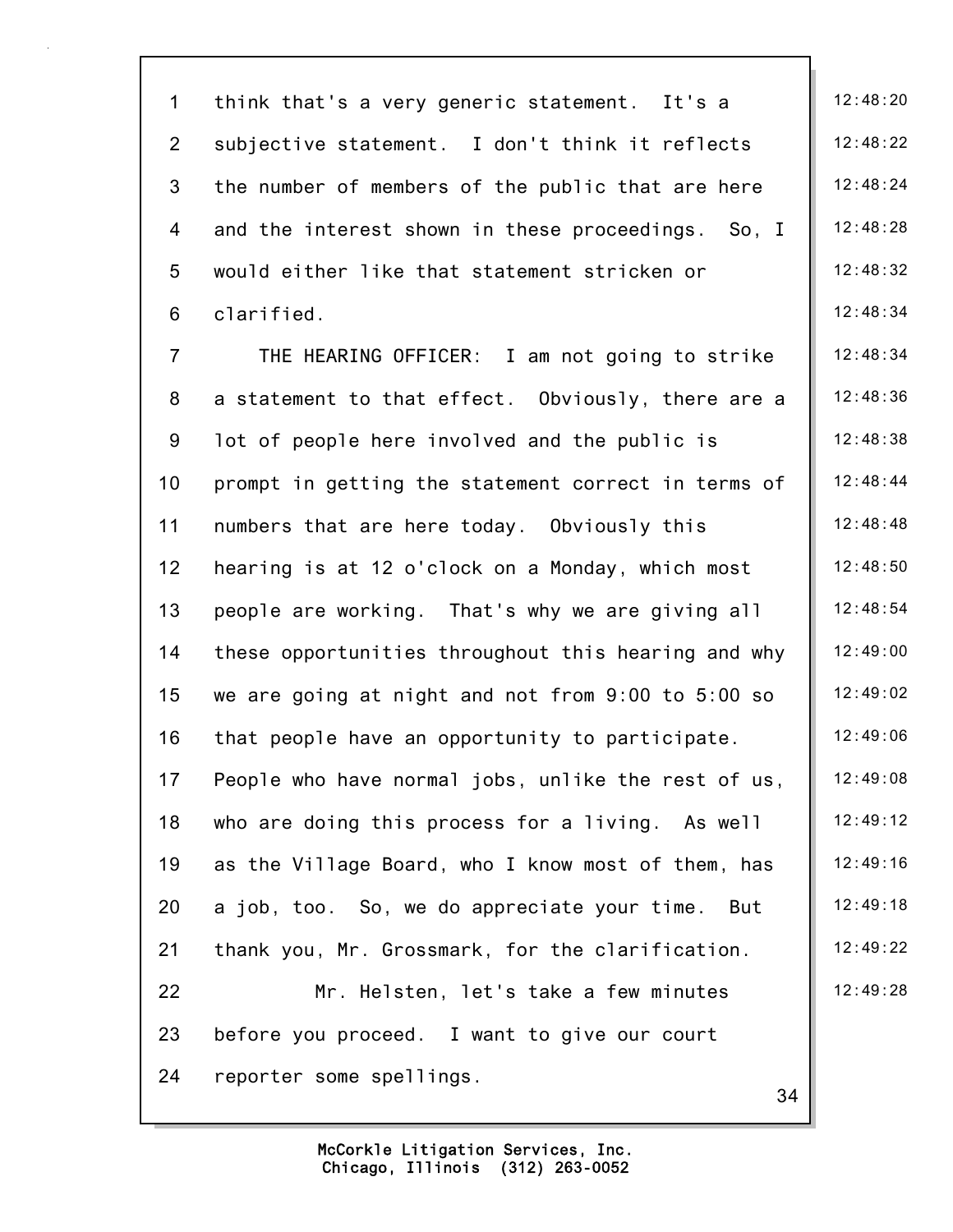| 1              | (Whereupon, there                                  |          |
|----------------|----------------------------------------------------|----------|
| 2              | was a short break.)                                | 12:52:52 |
| 3              | THE HEARING OFFICER: Let's reconvene the           | 12:52:52 |
| 4              | public hearing. Mr. Helsten or Mr. Mueller, your   | 12:58:22 |
| 5              | first witness.                                     | 12:58:26 |
| 6              | MR. HELSTEN: Thank you, Mr. Luetkehans. We         | 12:58:28 |
| $\overline{7}$ | will call Mr. Devin Moose to the stand.            | 12:58:30 |
| 8              | (Whereupon, the witness was duly                   |          |
| 9              | sworn.)                                            |          |
| 10             | Devin A. Moose,                                    |          |
| 11             | Called as a witness herein, having been first duly |          |
| 12             | sworn, was examined and testified as follows:      |          |
| 13             | DIRECT EXAMINATION                                 |          |
| 14             | BY MR. HELSTEN:                                    |          |
| 15             | Q. Would you state your name for the record,       | 12:58:54 |
| 16             | please?                                            | 12:58:56 |
| 17             | Devin Moose.<br>Α.                                 | 12:58:58 |
| 18             | Q.<br>And, Mr. Moose, what's your profession?      | 12:58:58 |
| 19             | Civil engineer.<br>Α.                              | 12:59:02 |
| 20             | And were you responsible for overseeing<br>Q.      | 12:59:02 |
| 21             | the assembly of the Application?                   | 12:59:10 |
| 22             | Yes, I was.<br>Α.                                  | 12:59:14 |
| 23             | Q.<br>And you are here to testify today on what    | 12:59:14 |
| 24             | criterion?<br>35                                   | 12:59:16 |
|                |                                                    |          |

7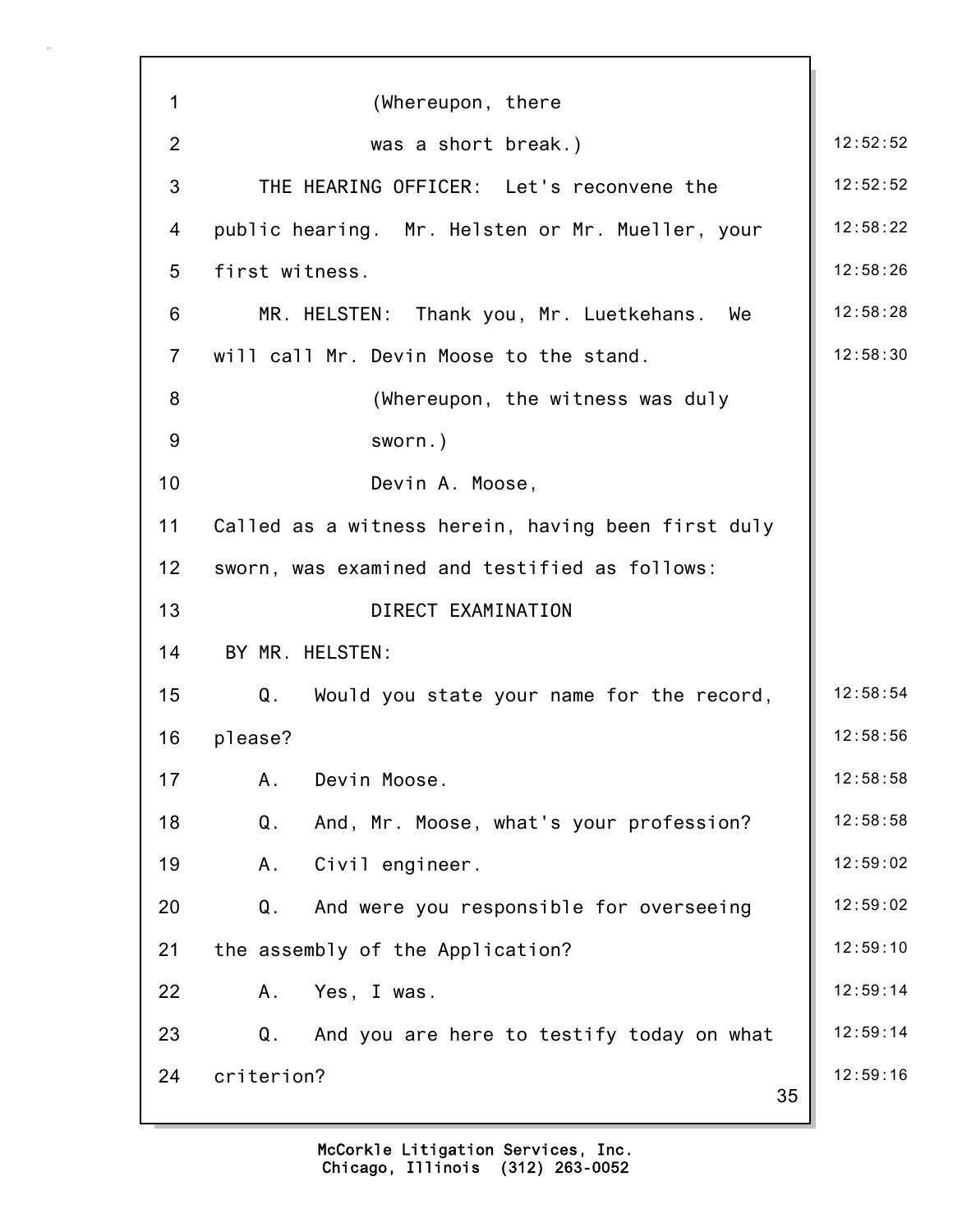| $\mathbf{1}$    | Α.<br>Criterion two, four, five, seven, today.          | 12:59:18 |
|-----------------|---------------------------------------------------------|----------|
| $\overline{2}$  | Q.<br>And, Mr. Moose, have you put together a           | 12:59:28 |
| $\mathfrak{S}$  | PowerPoint presentation which is illustrative of        | 12:59:32 |
| 4               | certain portions of the application which relate to     | 12:59:36 |
| 5               | those criterion which you wish to testify to today?     | 12:59:40 |
| 6               | Yes, I have.<br>Α.                                      | 12:59:42 |
| $\overline{7}$  | Q.<br>Do you feel that that PowerPoint                  | 12:59:44 |
| 8               | presentation will aid, both, the decision maker and     | 12:59:46 |
| 9               | members of the interested public and everybody else     | 12:59:50 |
| 10 <sub>1</sub> | involved here in understanding your testimony and       | 12:59:52 |
| 11              | your presentation?                                      | 12:59:54 |
| 12              | I do.<br>A.                                             | 12:59:54 |
| 13              | MR. HELSTEN: Mr. Luetkehans, I would request            | 12:59:58 |
| 14              | based on that we be allowed to present the              | 13:00:00 |
| 15              | PowerPoint presentation and that copies of the          | 13:00:06 |
| 16              | PowerPoint presentation be allowed to be                | 13:00:08 |
| 17              | distributed to the Village Board members and all        | 13:00:12 |
| 18              | participants and their attorneys and yourself.          | 13:00:14 |
| 19              | THE HEARING OFFICER: Mr. Blazer.                        | 13:00:18 |
| 20              | MR. BLAZER:<br>Thank you, Mr. Luetkehans.<br>We         | 13:00:22 |
| 21              | have no objection, but, obviously, I just want to       | 13:00:24 |
| 22              | point out that the siting ordinance requires that       | 13:00:26 |
| 23              | those presentations be distributed in advance of a      | 13:00:30 |
| 24              | witness' testimony. This is the first time we are<br>36 | 13:00:32 |
|                 |                                                         |          |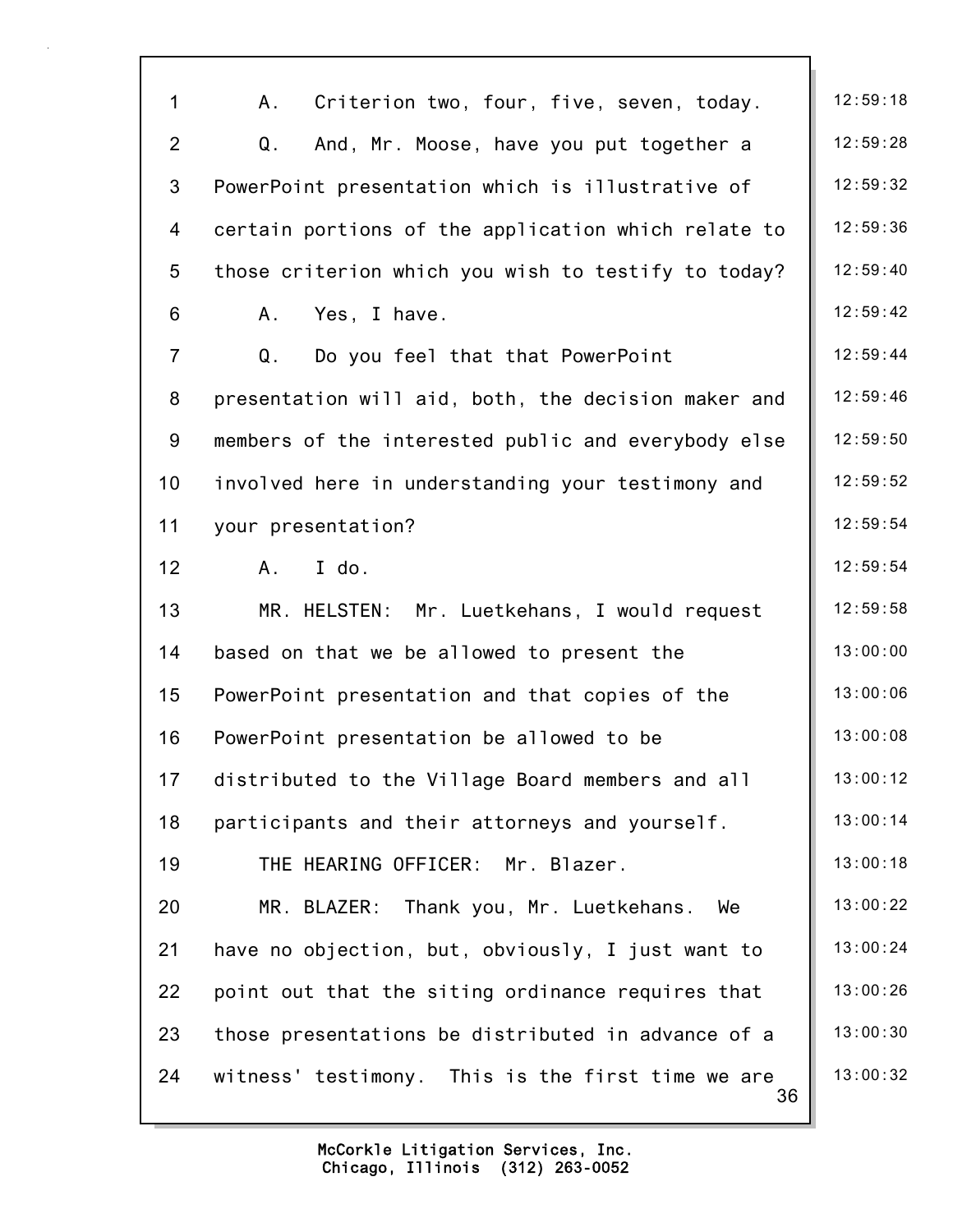| $\mathbf 1$      | going to be seeing this. Obviously we don't want       | 13:00:34 |
|------------------|--------------------------------------------------------|----------|
| $\overline{2}$   | to delay the proceeding by taking time to review       | 13:00:36 |
| $\mathfrak{S}$   | it, but I would ask since they prepared their          | 13:00:40 |
| 4                | witnesses already and presumably they have all         | 13:00:42 |
| 5                | those PowerPoints available that they distribute       | 13:00:46 |
| 6                | all of them at this time so we have an opportunity     | 13:00:48 |
| $\overline{7}$   | to review them in advance of testimony.                | 13:00:50 |
| 8                | THE HEARING OFFICER: Mr. Helsten.                      | 13:00:52 |
| $\boldsymbol{9}$ | MR. HELSTEN: I read in advance of the                  | 13:00:54 |
| 10 <sub>1</sub>  | testimony to mean as each witness came up we           | 13:00:56 |
| 11               | distributed those, Mr. Luetkehans, which is what I     | 13:01:00 |
| 12               | was trying at best. That was my understanding. I       | 13:01:04 |
| 13               | apologize if that was the wrong instruction on the     | 13:01:06 |
| 14               | ordinance. I think the measure of performance is       | 13:01:10 |
| 15               | what you deem the ordinance to say. We can present     | 13:01:14 |
| 16               | Mr. Moose's on the criterion he just testified to      | 13:01:16 |
| 17               | That's the way I thought the ordinance read.<br>now.   | 13:01:22 |
| 18               | And, then, before each witness came up, we             | 13:01:26 |
| 19               | distributed the other ones.                            | 13:01:28 |
| 20               | THE HEARING OFFICER: Mr. Blazer.                       | 13:01:30 |
| 21               | Thank you, Mr. Hearing Officer.<br>MR. BLAZER:         | 13:01:32 |
| 22               | To be fair, as you know, last week because of the      | 13:01:36 |
| 23               | volume of documents we filed, you asked me to          | 13:01:40 |
| 24               | identify specifically which of those exhibits we<br>37 | 13:01:42 |
|                  |                                                        |          |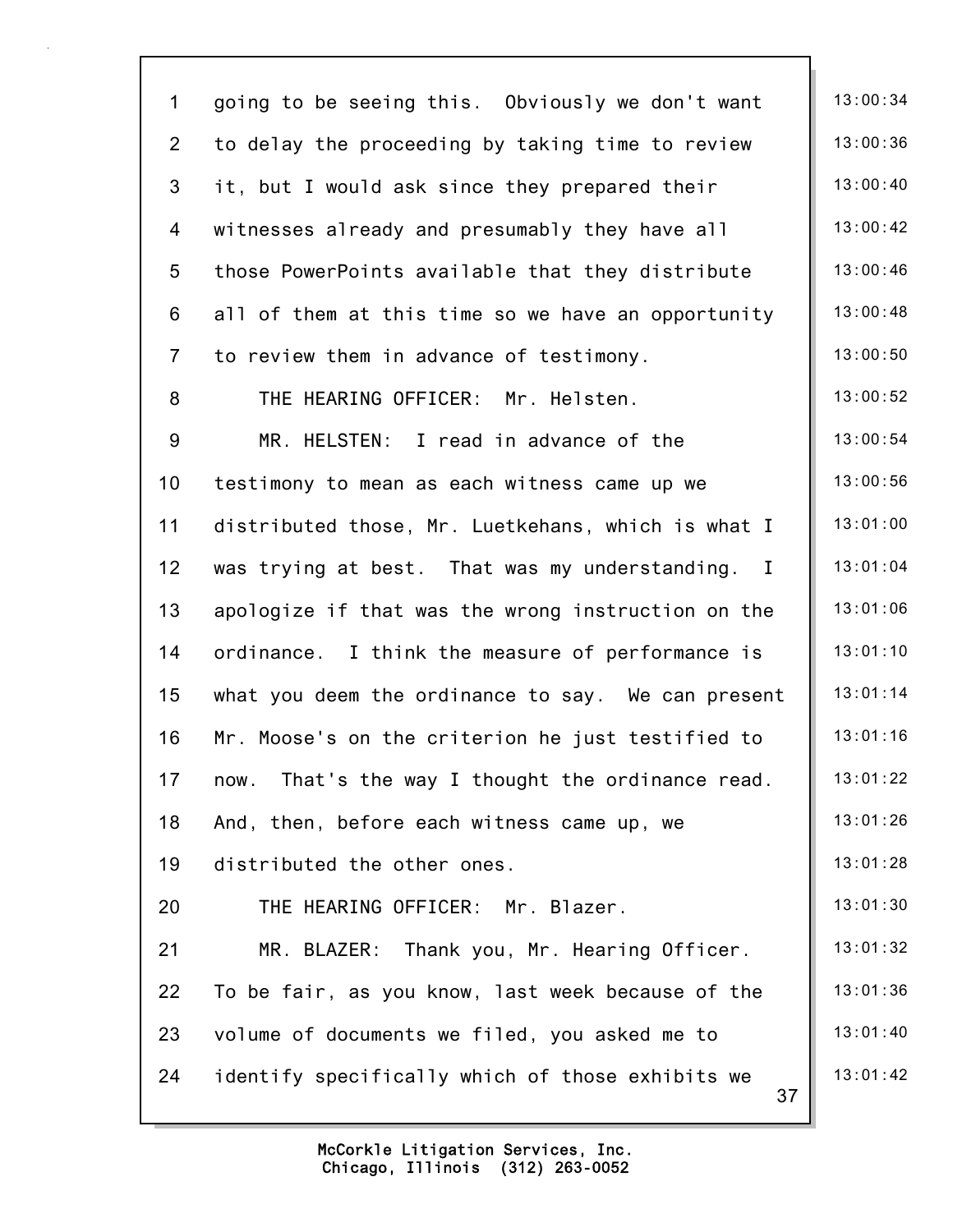38 1 intend to use in our case in chief, which we intend | 13:01:46 2 to use on cross-examination. We have done that in  $\parallel$  13:01:50 3 order to not surprise anyone and to try and comply | 13:01:52 4 with both the ordinance and your reference. I | 13:01:58 5 think in that same vein, since all of these have  $\parallel$  13:02:00 6 already been prepared, I can see no reason  $\vert$  13:02:04 7 whatsoever other than continuing effort to  $\parallel$  13:02:06 8 subterfuge to provide all of the participants and | 13:02:12 9 everyone else who wants copies of these PowerPoints | 13:02:14 10 so we can see what it is that the witnesses are  $\parallel$  13:02:18 11 going to hear in advance.  $\begin{array}{|c|c|c|c|c|c|}\n\hline\n13:02:20\n\end{array}$ 12 THE HEARING OFFICER: Let me ask a clarifying | 13:02:22 13 question. Mr. Helsten, are you intending these to | 13:02:24 14 be put in as demonstrative evidence or exhibit? | 13:02:26 15 MR. HELSTEN: Both. Or demonstrative, rather. | 13:02:30 16 This is simply demonstrative of the testimony of  $\parallel$  13:02:32 17 this witness. 13:02:34 18 THE HEARING OFFICER: I guess the next question | 13:02:40 19 is I don't think anyone has an objection to this 13:02:42 20 PowerPoint at this point. That's not what I am  $\parallel$  13:02:46 21 hearing. So, I guess what I am hearing is do we  $\parallel$  13:02:48 22 have PowerPoint presentations or are you intending | 13:02:50 23 on doing PowerPoint presentations for the rest of | 13:02:52 24 the witnesses? 13:02:56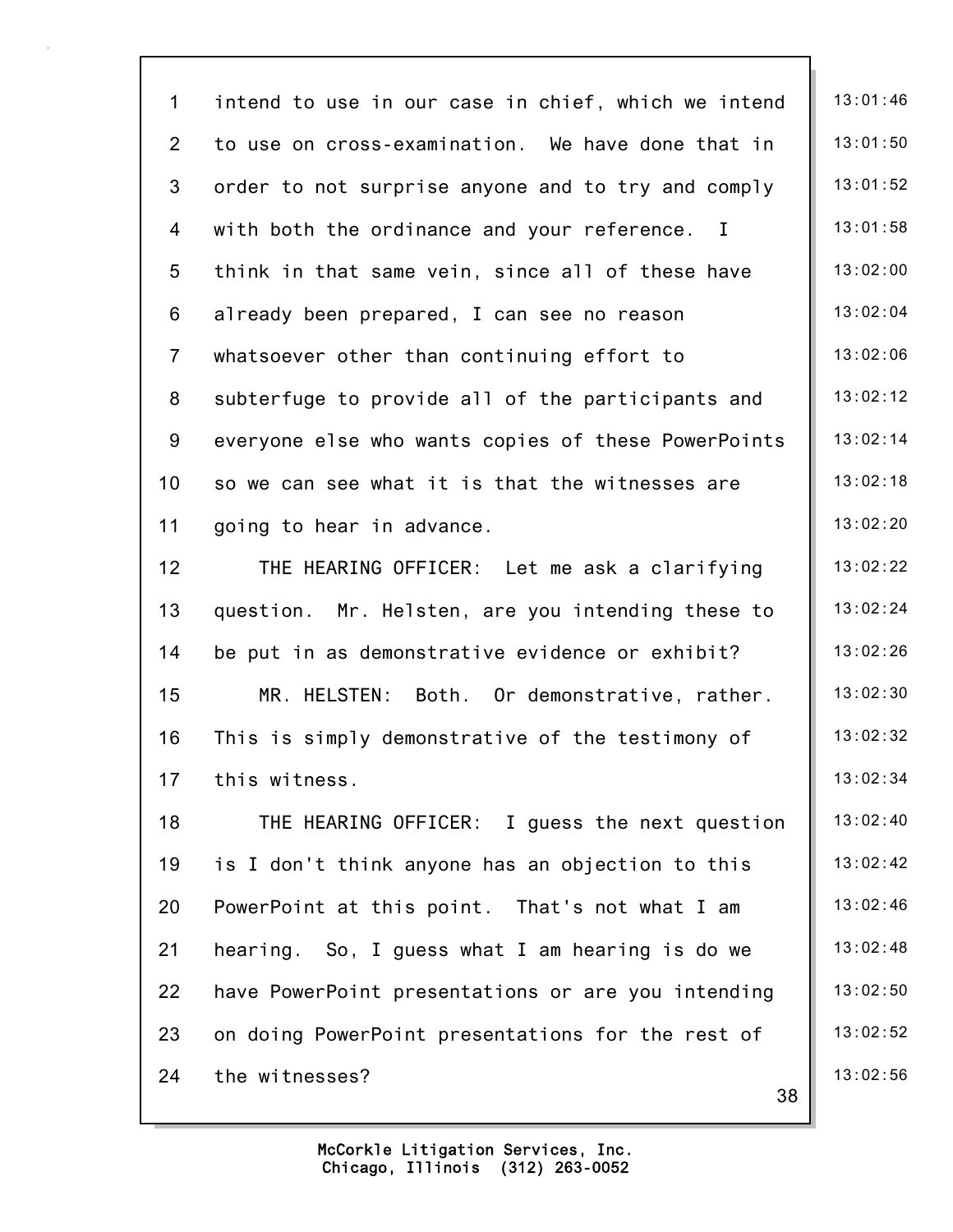| 1               | MR. HELSTEN: Yes, for each of our witnesses.             | 13:02:56 |
|-----------------|----------------------------------------------------------|----------|
| $\overline{2}$  | THE HEARING OFFICER: Are those prepared?                 | 13:03:00 |
| 3               | MR. HELSTEN: Yes.                                        | 13:03:00 |
| $\overline{4}$  | THE HEARING OFFICER: Are they here?                      | 13:03:00 |
| 5               | MR. HELSTEN: Yes.                                        | 13:03:02 |
| 6               | THE HEARING OFFICER: Could you -- and I don't            | 13:03:04 |
| $\overline{7}$  | know that we need them at this point, but at the         | 13:03:04 |
| 8               | next break can we distribute those?                      | 13:03:08 |
| 9               | MR. HELSTEN: Yes. Can we start with Mr. Moose            | 13:03:10 |
| 10              | and $-$                                                  |          |
| 11              | THE HEARING OFFICER: Yes. What I am saying is            | 13:03:12 |
| 12 <sub>2</sub> | let's see start with Mr. Moose now, but at a break       | 13:03:14 |
| 13              | time or dinner time, if you can distribute the rest      | 13:03:18 |
| 14              | of them at that time. I am not trying to hold up         | 13:03:20 |
| 15              | anyone up.                                               | 13:03:24 |
| 16              | MR. BLAZER: And just so the record is clear,             | 13:03:24 |
| 17              | Mr. Hearing Officer, I am not suggesting that they       | 13:03:28 |
| 18              | shouldn't. I am objecting to Mr. Moose doing it          | 13:03:40 |
| 19              | this way. This is the way he puts on his thing,          | 13:03:44 |
| 20              | but my only thing was just to when I read in             | 13:03:48 |
| 21              | advance of the testimony I didn't mean 30 seconds.       | 13:03:52 |
| 22              | I didn't read it is as 30 seconds before the             | 13:03:56 |
| 23              | testimony. I think in all fairness and notice, we        | 13:04:00 |
| 24              | should be seeing all of them. I am not hearing any<br>39 | 13:04:02 |
|                 |                                                          |          |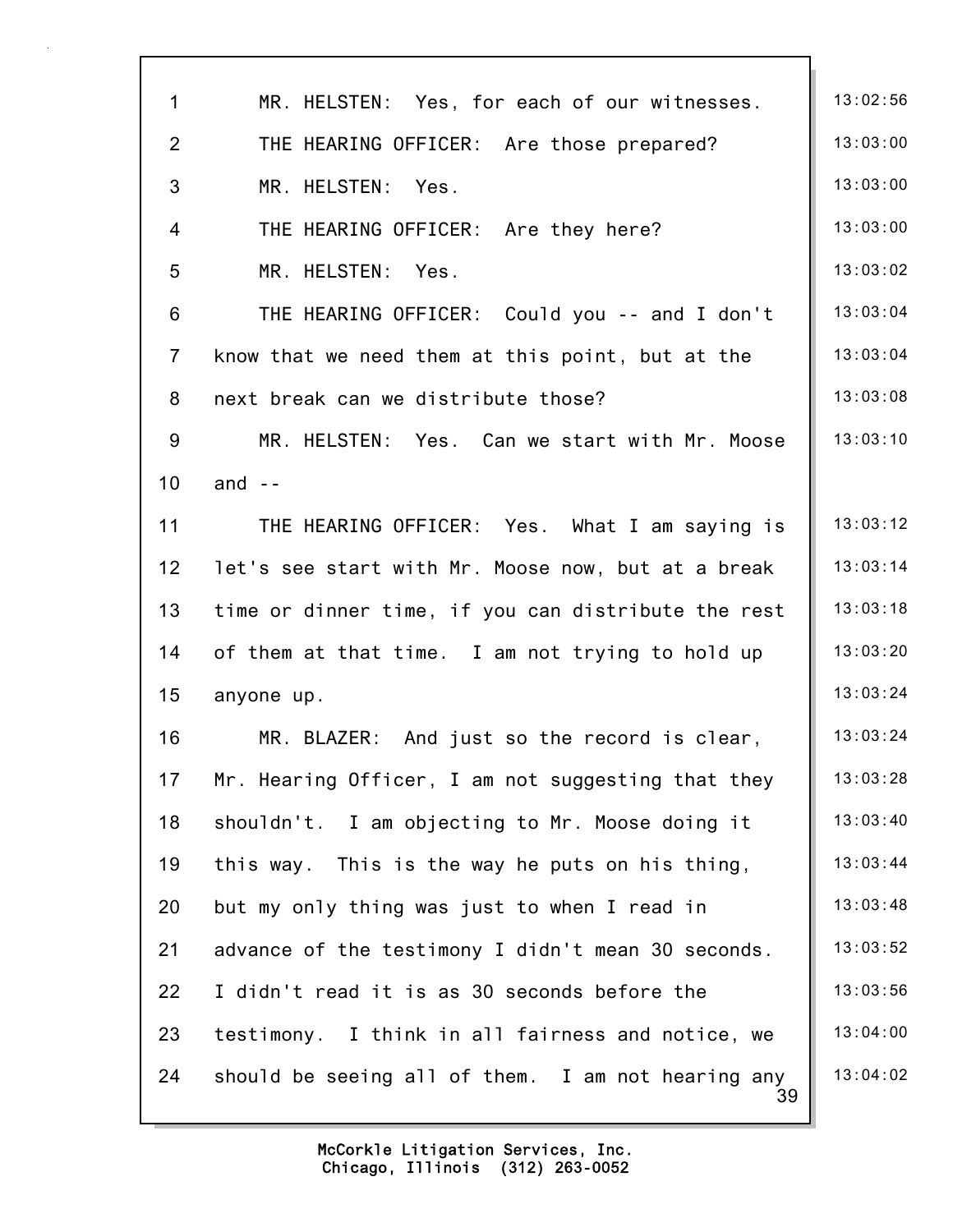| $\mathbf 1$    | objection from Mr. Helsten. At least I heard your   | 13:04:06 |
|----------------|-----------------------------------------------------|----------|
| $\overline{2}$ | comments. So, let's proceed. If we can get this     | 13:04:10 |
| 3              | one now, so we can start reading it while Mr. Moose | 13:04:12 |
| 4              | is pontificating, then we can proceed.              | 13:04:16 |
| 5              | MR. HELSTEN: Move to strike pontificating.          | 13:04:20 |
| 6              | THE HEARING OFFICER: Granted. If you can            | 13:04:24 |
| $\overline{7}$ | please distribute that.                             | 13:04:30 |
| 8              | MR. HELSTEN: Yes, we will do so now.                | 13:04:34 |
| 9              | THE HEARING OFFICER: Mr. Helsten, you may           | 13:05:28 |
| 10             | proceed.                                            | 13:05:30 |
| 11             | BY MR. BLAZER:                                      |          |
| 12             | Q.<br>Mr. Moose, are you also proposing that you    | 13:05:32 |
| 13             | testify substantially in a narrative form and go    | 13:05:36 |
| 14             | through each page of the PowerPoint presentation    | 13:05:38 |
| 15             | subject to me posing questions to clarify something | 13:05:40 |
| 16             | that you may have said?                             | 13:05:46 |
| 17             | A.<br>Yes.                                          | 13:05:48 |
| 18             | And you feel that will facilitate this<br>Q.        | 13:05:48 |
| 19             | proceeding and serve to make the presentation on    | 13:05:52 |
| 20             | the evidence more efficient and effective?          | 13:05:54 |
| 21             | I do.<br>Α.                                         | 13:05:58 |
| 22             | MR. HELSTEN: Mr. Hearing Officer, we would ask      | 13:06:00 |
| 23             | leave to ask Mr. Moose present a narrative subject  | 13:06:02 |
| 24             | to interjection of questions by me.<br>40           | 13:06:06 |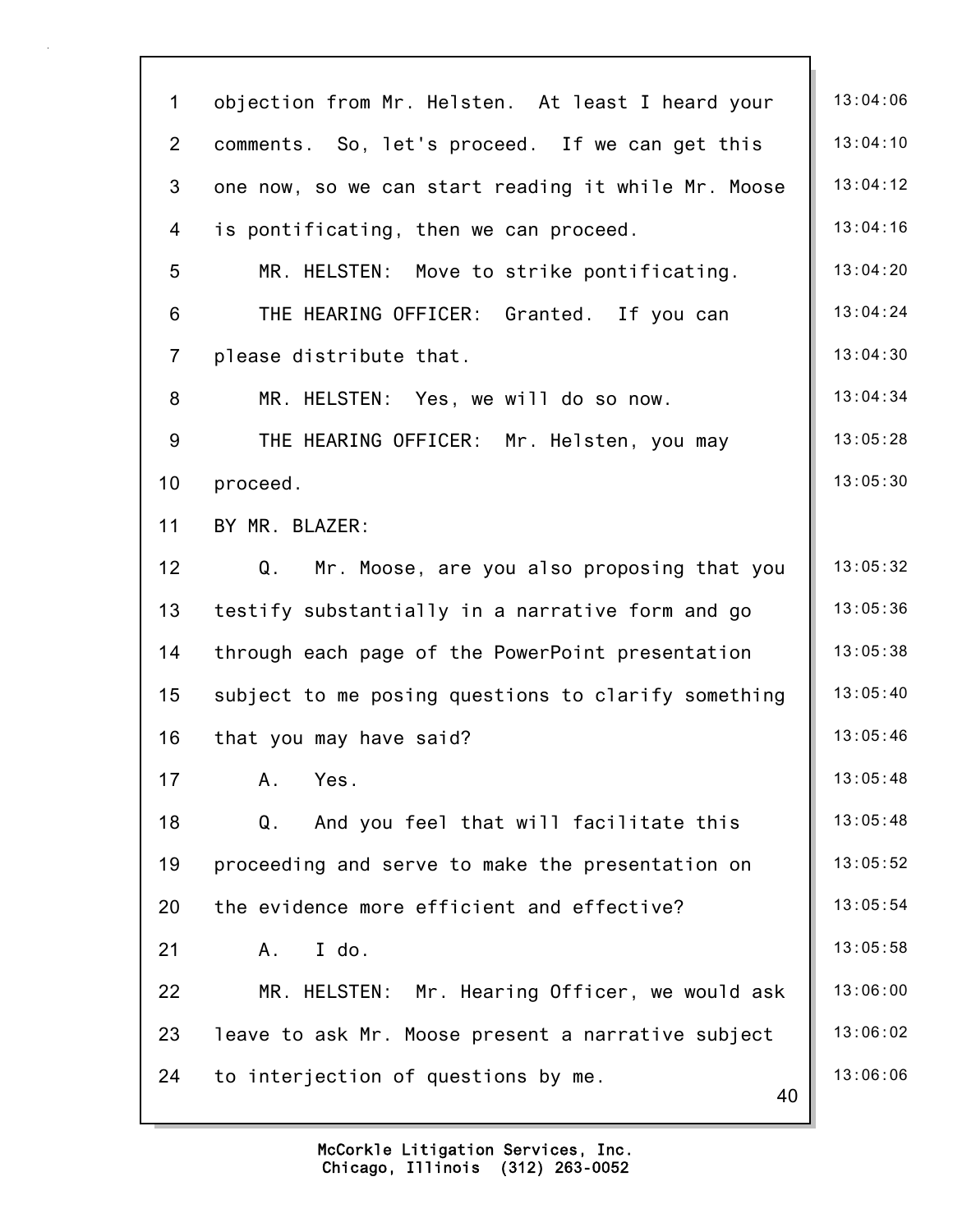| $\mathbf 1$     | THE HEARING OFFICER: Any objections? Hearing             | 13:06:12 |
|-----------------|----------------------------------------------------------|----------|
| $\overline{2}$  | none, so granted.                                        | 13:06:14 |
| 3               | MR. HELSTEN: Thank you, Mr. Hearing Officer.             | 13:06:14 |
| $\overline{4}$  | BY MR. HELSTEN:                                          | 13:06:16 |
| 5               | Q.<br>Please proceed to the first page of your           | 13:06:16 |
| 6               | PowerPoint presentation and testify -- and make          | 13:06:20 |
| $\overline{7}$  | your presentation, Mr. Moose.                            | 13:06:24 |
| 8               | Thank you. My name is Devin Moose. I am<br>A.            | 13:06:24 |
| 9               | the chief engineer responsible for development of        | 13:06:30 |
| 10 <sup>1</sup> | the application and design of the facility. I'm a        | 13:06:32 |
| 11              | registered professional engineer in Illinois and         | 13:06:36 |
| 12              | nine other states. And I'm a national director of        | 13:06:38 |
| 13              | solid waste consulting for a company called Shaw         | 13:06:42 |
| 14              | Environmental, a CB&I company. I know that's a           | 13:06:46 |
| 15              | mouthful. CB&I is a nationally traded corporation,       | 13:06:50 |
| 16              | \$11 billion a year in revenue and 50,000 employees      | 13:06:54 |
| 17              | worldwide.                                               | 13:06:58 |
| 18              | I received my degree in engineering from                 | 13:07:00 |
| 19              | the University of Missouri-Rolla specializing in         | 13:07:02 |
| 20              | civil engineering and geotechnical engineering. I        | 13:07:08 |
| 21              | have been awarded the level of diplomate by the          | 13:07:08 |
| 22              | American Academy of Environmental Engineers, and I       | 13:07:12 |
| 23              | have been practicing civil engineering in all            | 13:07:14 |
| 24              | aspects of solid waste for 30 years. Lead engineer<br>41 | 13:07:16 |
|                 |                                                          |          |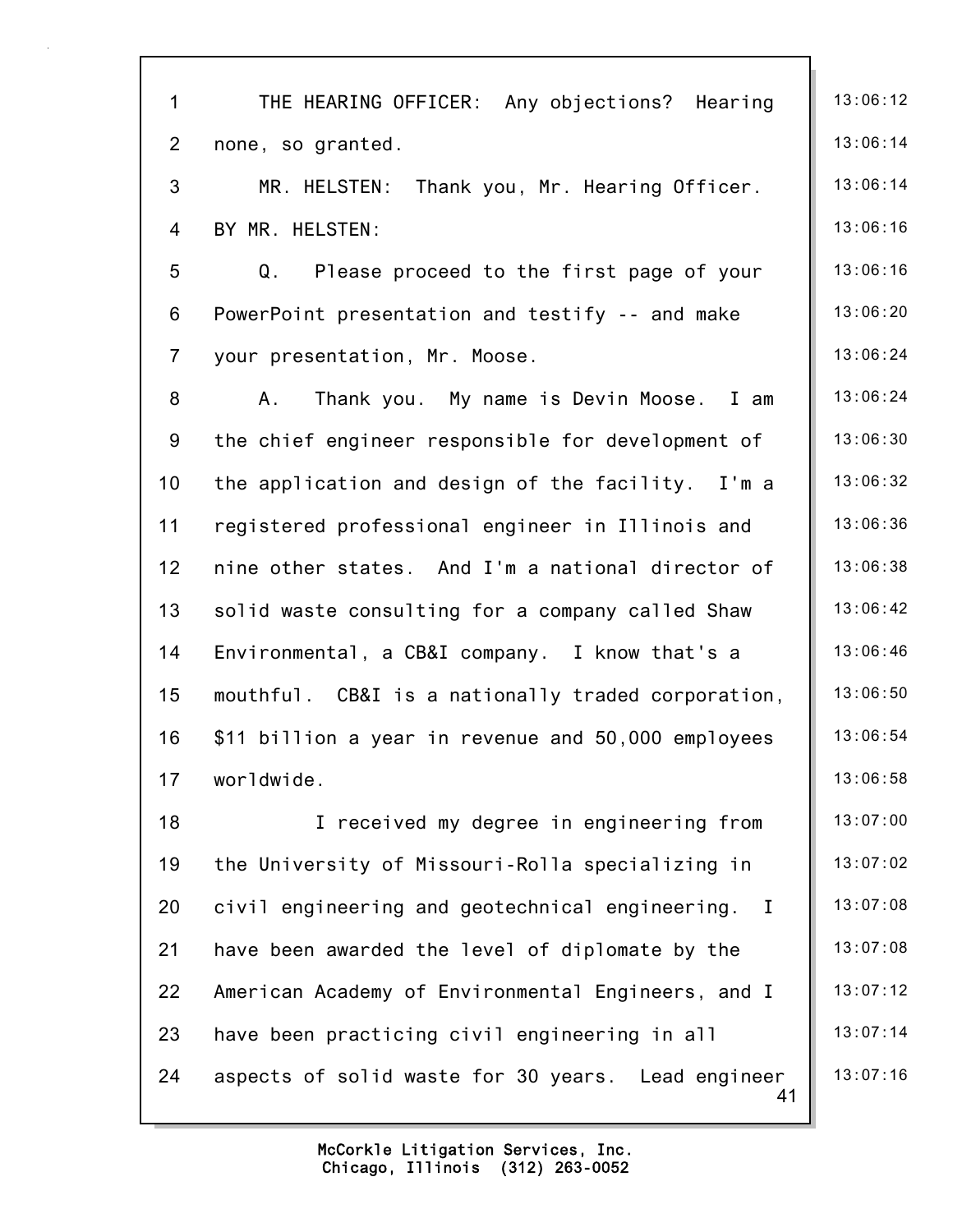1 on many transfer stations in Illinois, as well as | 13:07:22 2 around the country, and I have received awards for  $\parallel$  13:07:24 3 my transfer stations. My most recent is the 13:07:28 4 Silver Award from the Solid Waste Association of 13:07:32 5 North America for a facility that we completed in | 13:07:34 6 Los Alamos, New Mexico. 13:07:38

7 This is the beginning to some people for a  $\parallel$  13:07:42 8 long process. For some of us, we have been working | 13:07:44 9 on this for many years already. Siting transfer  $\parallel$  13:07:48 10 stations is a very difficult and lengthy process.  $\vert$  13:07:52 11 I have been working on this project for five years | 13:07:54 12 already. We have several more years of approvals  $\parallel$  13:07:58 13 and work to do before this can become reality. 13:08:02

14 We are at the local siting approval stage. 13:08:06 15 This is where we normally go out for proposal for  $\parallel$  13:08:10 16 the first time to the public siting. And as was  $\parallel$  13:08:14 17 explained to you by the hearing officer and 13:08:16 18 Mr. Helsten, in Illinois it's regulated by the 13:08:18 19 state legislature under 39.2 of the Environmental | 13:08:20 20 Protection Act, which makes a very stringent set of | 13:08:24 21 rules on how these things are approved.  $\vert$  13:08:28 22 Most of the criteria you have heard by 13:08:32

42 23 now, but recognize that this process does not  $\vert$  13:08:34 24 displace other processes that you may be used to.  $\parallel$  13:08:40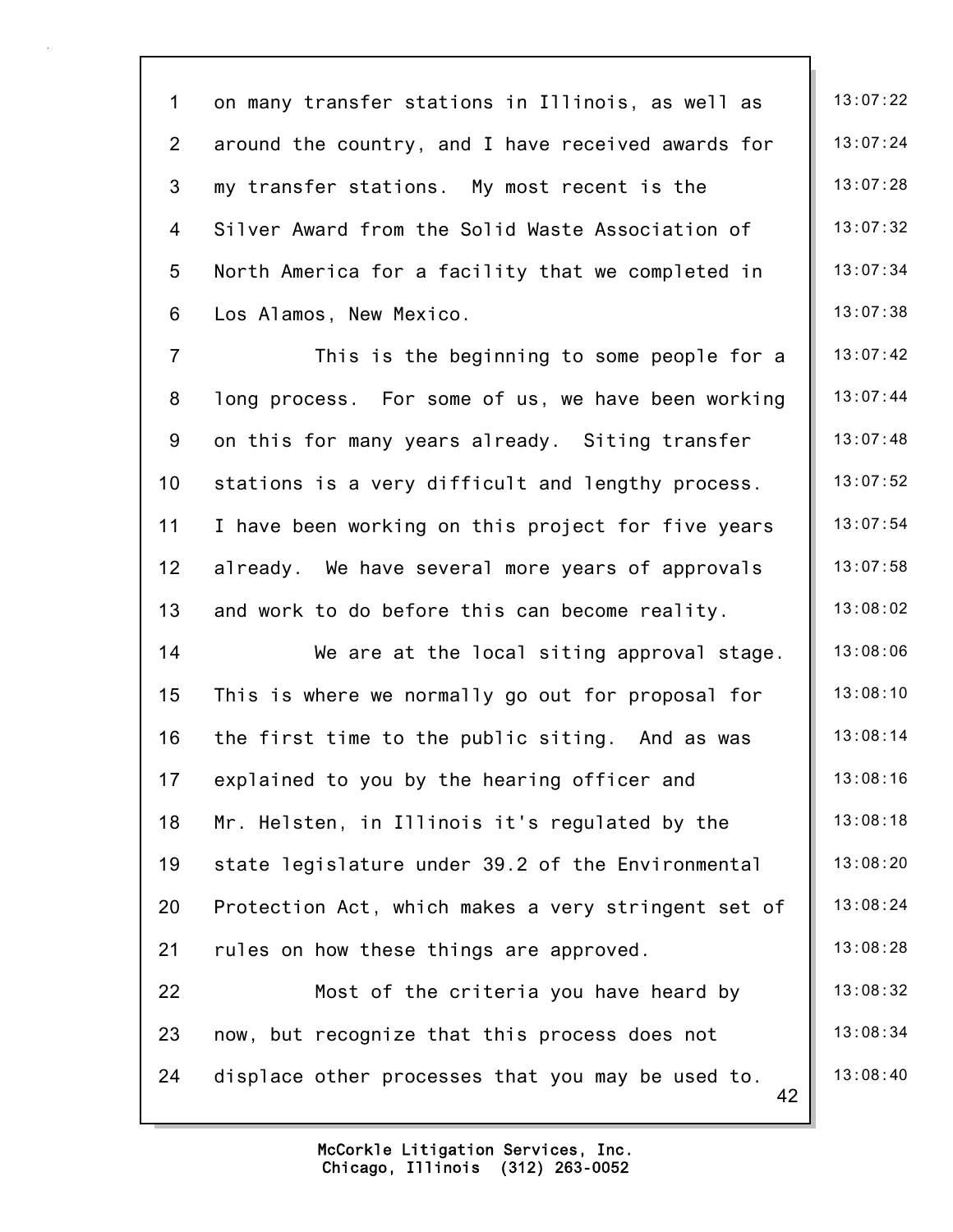43 1 If we are lucky enough to receive approval and 13:08:44 2 withstand Mr. Blazer's appeals, we still have to  $\parallel$  13:08:48 3 get a permit from the Illinois Environmental | 13:08:52 4 Protection Agency. That permit from the IEPA will | 13:08:54 5 focus in more detail on the design of the facility 13:08:58 6 and the operating plant of the facility, and it  $\parallel$  13:09:02 7 will be reviewed by the engineers at the IEPA who  $\parallel$  13:09:04 8 specialize in permitting these types of facilities. | 13:09:08 9 They won't be looking at traffic, off site traffic | 13:09:10 10 or property values. Those are really the 13:09:16 11 exclusively of your community. 13:09:18 12 **Having said that, we still have to come** 13:09:20 13 back and get local building permits. This is 13:09:22 14 fairly early in the stage of the design. It might  $\vert$  13:09:26 15 be 10 or 15 percent of design. Construction 13:09:30 16 drawings for a building like this will be maybe 120  $\vert$  13:09:32 17 sheets or more. I think we have got nine. So, 13:09:36 18 there is a lot of detail design that will have to 13:09:40 19 go into the building and the site and will have to  $\parallel$  13:09:42 20 go through the building codes just as everybody  $\vert$  13:09:46 21 else does in town that will look at precisely the | 13:09:48 22 construction materials of the building, more detail  $\vert$  13:09:52 23 review of the fire protection plan, all of those  $\vert$  13:09:56 24 things that are normally done still need to occur.  $\parallel$  13:09:58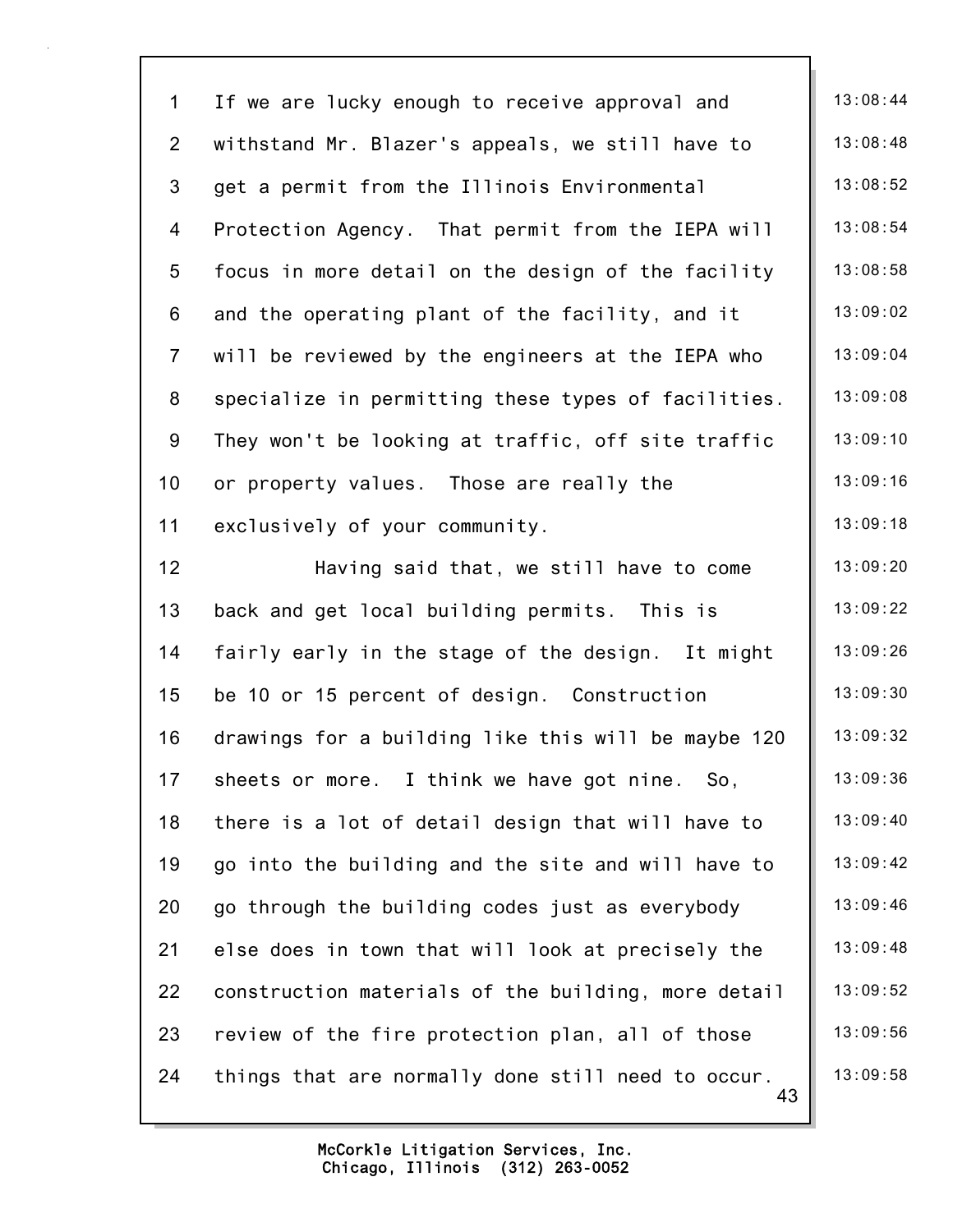| $\mathbf 1$    | There are certain roadway improvements              | 13:10:04 |
|----------------|-----------------------------------------------------|----------|
| $\overline{2}$ | that are planned. Those will have to be approved    | 13:10:06 |
| $\mathfrak{S}$ | by the Illinois Department of Transportation, and   | 13:10:10 |
| $\overline{4}$ | it isn't until we get the permit from the IEPA that | 13:10:10 |
| 5              | we can begin construction and the permit from your  | 13:10:14 |
| $\,6\,$        | Village that we can begin construction of the       | 13:10:18 |
| $\overline{7}$ | facility. During construction, construction is      | 13:10:20 |
| $\bf 8$        | inspected by your Village, it's also inspected by   | 13:10:22 |
| 9              | the IEPA, and ultimately another permit will have   | 13:10:26 |
| 10             | to be granted from the IEPA before any operations   | 13:10:30 |
| 11             | can begin. The IEPA's permit is specifically to     | 13:10:32 |
| 12             | see that our facility is constructed in a manner to | 13:10:36 |
| 13             | protect the health and safety and welfare           | 13:10:40 |
| 14             | consistent with the safety regulations. Your        | 13:10:42 |
| 15             | building inspector will also inspect the facility.  | 13:10:46 |
| 16             | Make sure that the facility meets the Village       | 13:10:50 |
| 17             | codes.                                              | 13:10:52 |
| 18             | So, there is a lot of inspections, a lot            | 13:10:52 |
| 19             | more design to go through, a lot more oversight by  | 13:10:56 |
| 20             | different groups of people other than yourself as   | 13:11:00 |
| 21             | we work through this years long process.            | 13:11:04 |
| 22             | MR. KARLOVICS: Mr. Hearing Officer, if I may,       | 13:11:08 |
| 23             | the record will reflect that Trustee Kenyon left at | 13:11:12 |
| 24             | 12:45 p.m.<br>44                                    | 13:11:16 |
|                |                                                     |          |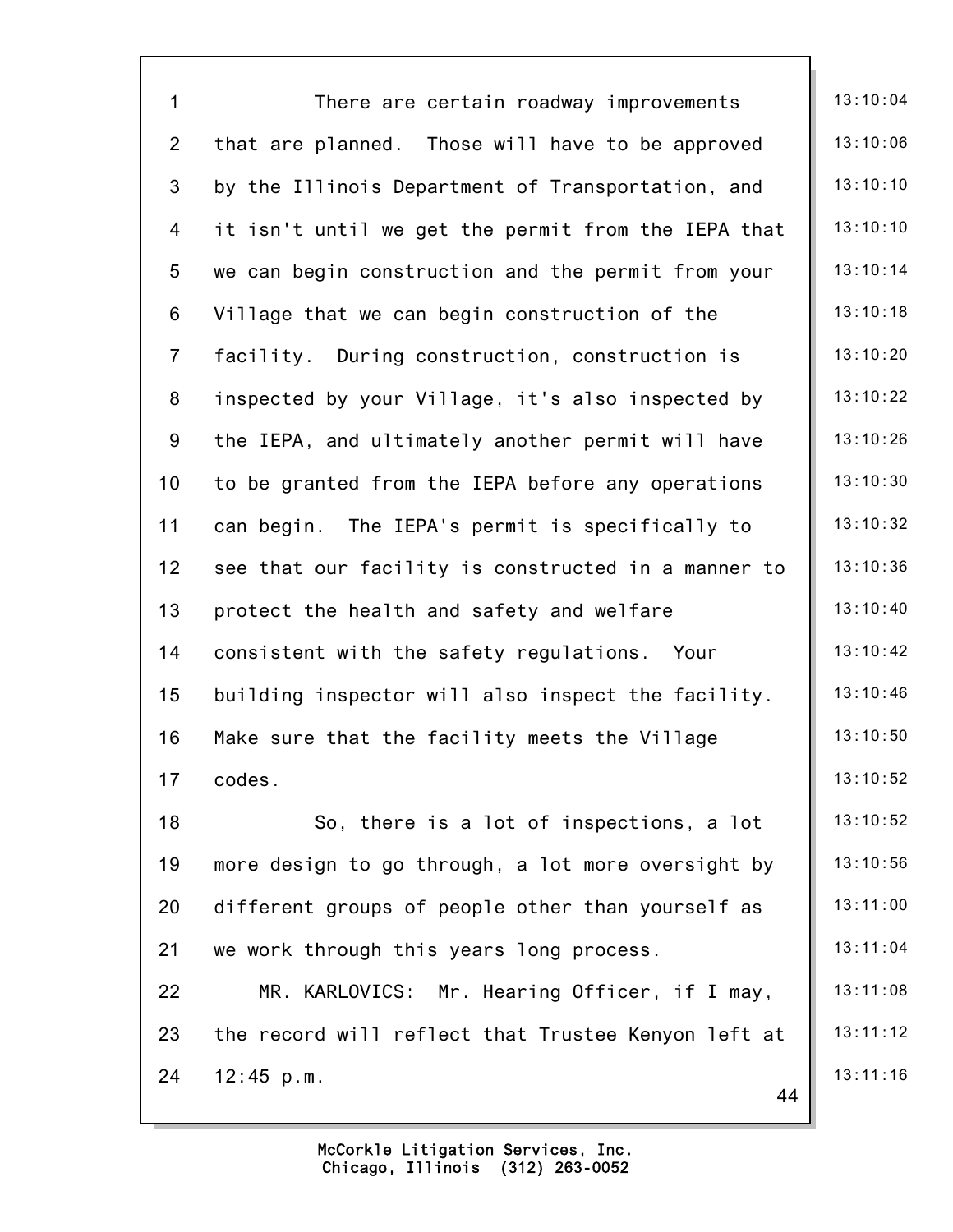45 1 THE HEARING OFFICER: Thank you. The record | 13:11:18 2 will reflect. 3 Proceed, Mr. Moose. 4 THE WITNESS: Nine criterion we have seen, I 13:11:22 5 won't go through them, but I will be talking about  $\parallel$  13:11:24 6 criterion two, four, five, seven and nine. First,  $\parallel$  13:11:26 7 a little basic site information. It's located at  $\parallel$  13:11:36 8 the northeast corner of 120 and Porter Drive. It's | 13:11:48 9 about 3.9 acres. We are asking for an average of  $\parallel$  13:11:56 10 750 tons per day of municipal solid waste, 13:12:00 11 landscape waste and/or recyclables combined. 13:12:06 12 That is a relatively moderate sized  $\begin{array}{|c|c|c|c|c|} \hline 13:12:10 \hline \end{array}$ 13 transfer station. To give you some comparisons, 13:12:12 14 there are transfer stations that take 3,000 tons a | 13:12:16 15 day. So, it's 750 tons a day. It's a relatively 13:12:18 16 moderate sized facility. 16 moderate sized facility. 17 Slide number seven zooms in on the site. 13:12:28 18 and located near the center south portion of the 13:12:30 19 site you can see the proposed transfer station.  $\parallel$  13:12:34 20 And showing green to the west is called the eco  $\parallel$  13:12:38 21 campus, which is a facility that has already  $\begin{array}{|l|}\n 13:12:42\n \end{array}$ 22 received local approval and state approval, and has  $\parallel$  13:12:44 23 not initiated construction. Immediately north of | 13:12:52 24 the eco campus is the hauling yard. That's the old  $\parallel$  13:12:54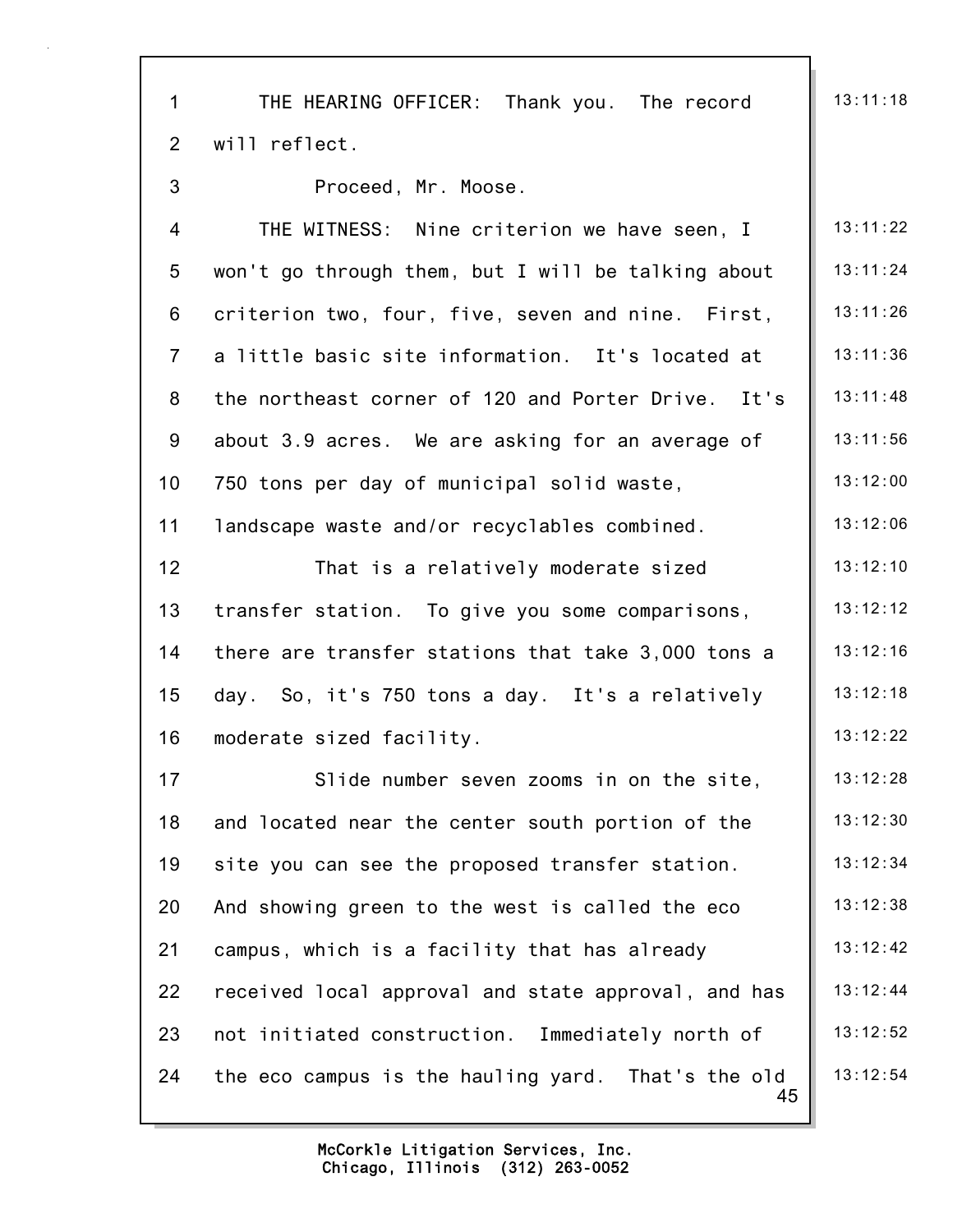46 1 Scott Lumber Company that Groot purchased and took | 13:13:00 2 over several years ago and many of us remember the | 13:13:02 3 multiple nights of hearings that we went through  $\parallel$  13:13:08 4 with that. I am very proud the way that facility | 13:13:10 5 turned out, and I testified in that. I use that as  $\parallel$  13:13:14 6 a gauge that everything that we promised and that  $I \parallel 13:13:16$ 7 said turned out to be pretty much on spot.  $\vert$  13:13:18 8 Immediately east of the transfer station | 13:13:22 9 is a piece of property that recently auctioned off  $\parallel$  13:13:26 10 and the winning bidder on the property is Groot  $\vert$  13:13:30 11 Disposal. So, they had actually owned property | 13:13:32 12 pretty much on at least two sides of this facility. | 13:13:36 13 That has not closed yet, but we have no reason to  $\parallel$  13:13:38 14 expect that it will not close.  $\vert$  13:13:42 15 Little bit about the building. Transfer | 13:13:46 16 station is about 27,800-square footage. It's a  $\parallel$  13:13:48 17 concrete and steel structure. That is a purposeful | 13:13:52 18 design decision. We could make this out of steel, 13:13:56 19 we could have made it out of other materials. But | 13:14:00 20 utilizing cast in place concrete and pre-cast 13:14:02 21 concrete hung on steel skeleton was a purposeful | 13:14:06 22 design decision. It blends in well to (inaudible) | 13:14:10 23 the area. It also suppresses noise within the  $\vert$  13:14:14 24 building. 13:14:18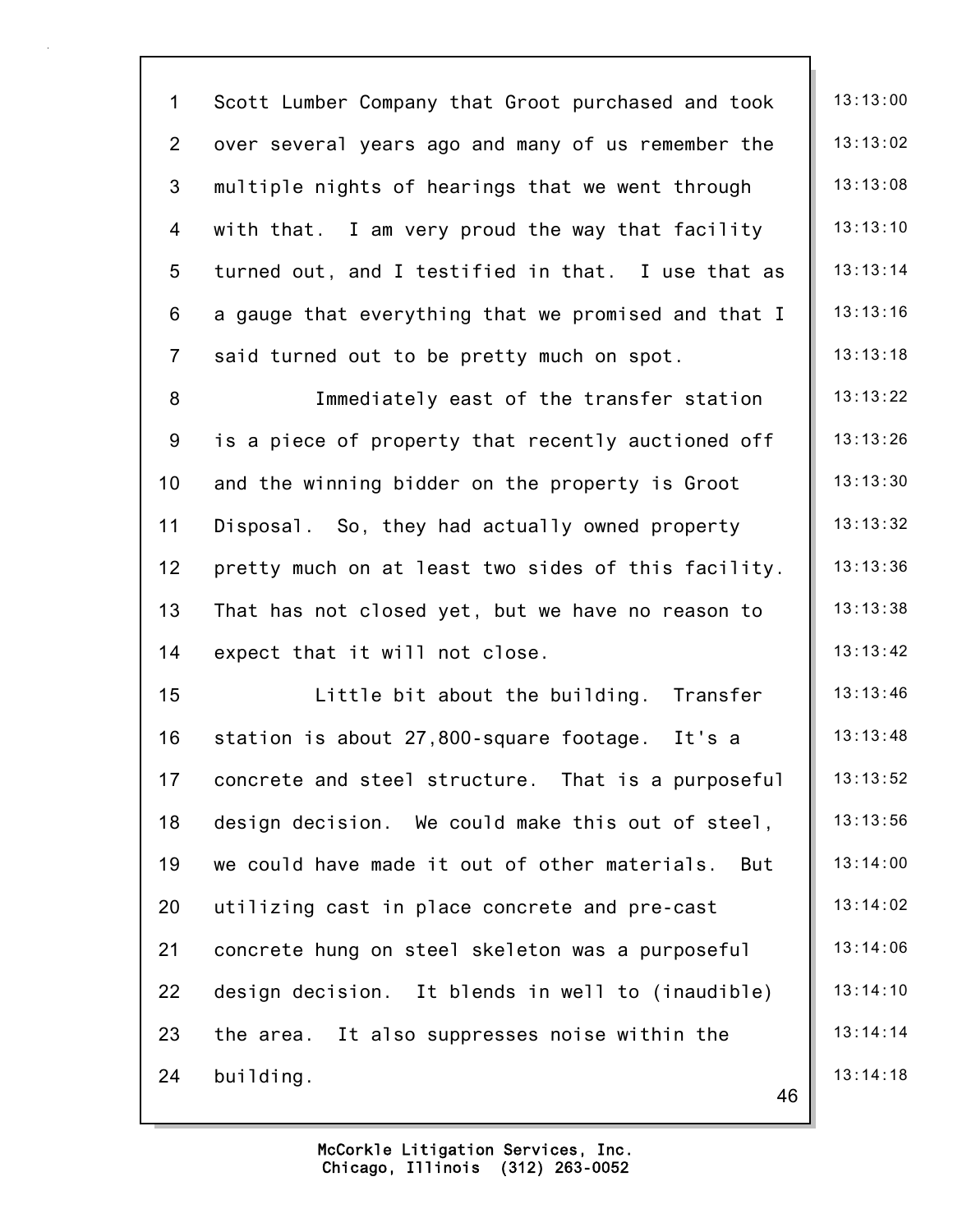47 1 We have 16-foot high push walls 18-inch | 13:14:18 2 thick. We found that this really works well for  $\parallel$  13:14:22 3 storing waste against the wall, has a long life,  $\vert$  13:14:26 4 and is pretty much our standard design on a lot of  $\parallel$  13:14:28 5 the transfer stations. Thick reinforced concrete 1 13:14:32 6 tipping floor. That's the floor that the garbage  $\parallel$  13:14:36 7 and recyclables are tipped or placed on the ground  $\parallel$  13:14:40 8 before they are loaded into transportation trucks.  $\parallel$  13:14:42 9 And there is a tarping station within the building  $\parallel$  13:14:46 10 that houses the trucks before they leave the 13:14:50 11 facility. It's designed as a drive-thru facility, 13:14:52 12 which is also a purposeful design decision. Some  $\parallel$  13:14:56 13 facilities are back-in facilities where you pull  $\begin{array}{|l|} 13:14:58 \end{array}$ 14 in, stop, out into the queuing yard and back into  $\begin{vmatrix} 1 & 3 & 15 & 02 \\ 0 & 1 & 1 & 15 \end{vmatrix}$ 15 the facility. This is a facility that was 13:15:04 16 purposefully designed as a drive-thru facility,  $\vert$  13:15:08 17 meaning one door opens up, you drive in, tip your | 13:15:10 18 waste, and you drive out. That minimizes the  $\vert$  13:15:14 19 number of openings outside. It was also oriented | 13:15:16 20 so along Route 120 there are no doors, and along 13:15:22 21 the north side there are no doors, to minimize the  $\parallel$  13:15:24 22 amount that people can see into the facility.  $\vert$  13:15:28 23 Landscaping was strategically placed also | 13:15:32 24 along Porter Drive to obstruct the use, and none of  $\parallel$  13:15:36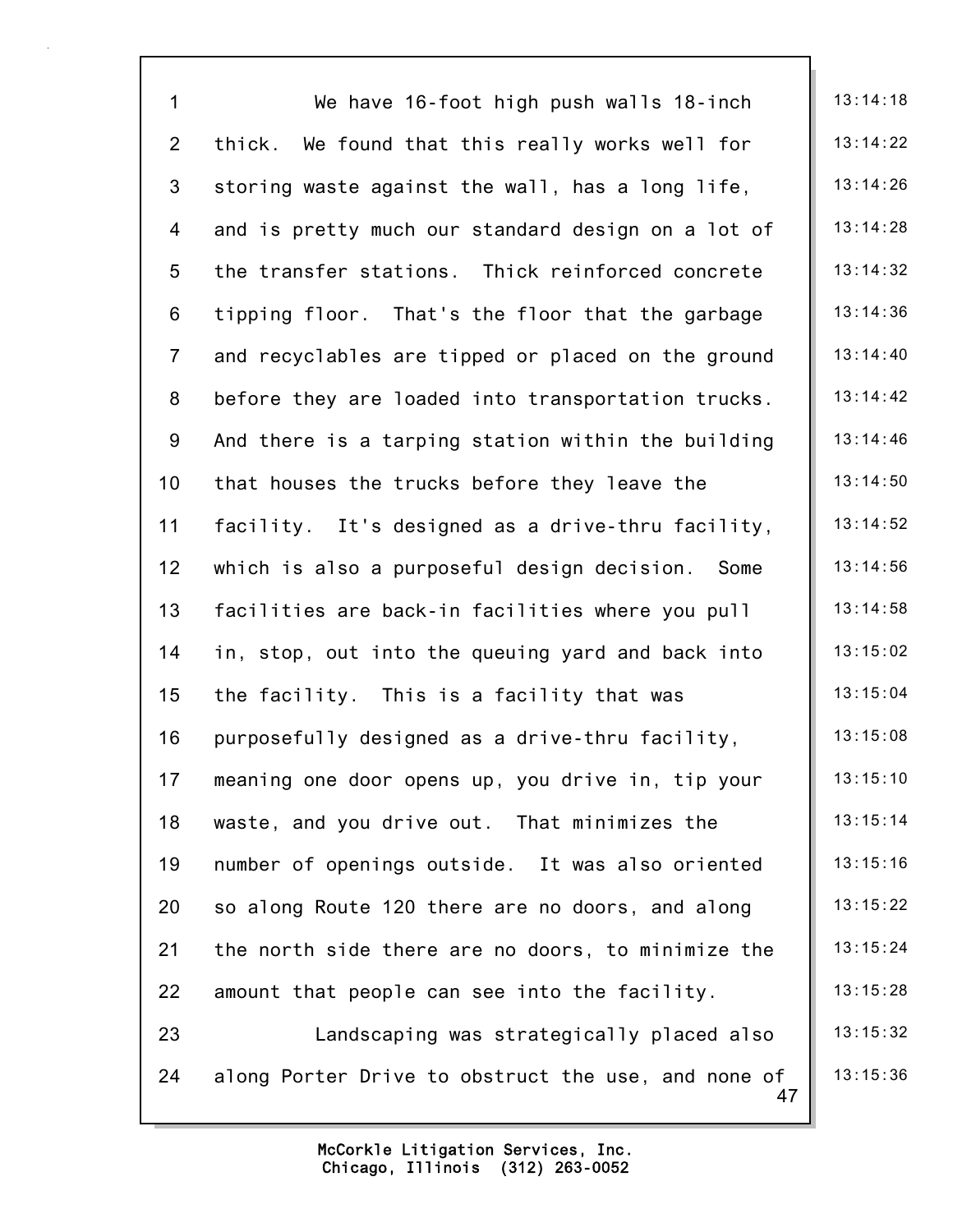48 1 the waste loading activities are observable from  $\parallel$  13:15:40 2 the outside, even if the landscaping wasn't there.  $\parallel$  13:15:44 3 BY MR. HELSTEN: 4 Q. Mr. Moose, let me ask you something. In 13:15:48 5 terms of amenities and design and construction,  $\vert$  13:15:52 6 would you compare this to other transfer stations  $\parallel$  13:15:54 7 that you have designed, been involved in permitting  $\parallel$  13:15:56 8 and construction in the last six or seven years and | 13:15:58 9 indicate whether this one lacks anything that have  $\parallel$  13:16:00 10 been involved or included in those other transfer | 13:16:04 11 station designs? 13:16:08 12 A. No, I think this compares fairly well with | 13:16:12 13 the Glenview transfer station, which I designed | 13:16:14 14 20 years ago, which received awards from the 13:16:16 15 American Public Works Association, as well as the  $\parallel$  13:16:20 16 American Consulting Council. 16 13:16:22 17 13:16:24 It has skylights pointing toward the south | 13:16:24 18 that let natural light filter in to minimize energy  $\parallel$  13:16:28 19 use and keep the building well lit. It has windows  $\parallel$  13:16:32 20 or also skylights along the south wall. To bathe  $\parallel$  13:16:36 21 and wash that floor, you need sunlight during the  $\parallel$  13:16:38 22 day. We find that the brighter a transfer station  $\parallel$  13:16:44 23 is, the safer it is. And the brighter a transfer  $\parallel$  13:16:46 24 station is, generally the cleaner it is. So, we  $\parallel$  13:16:48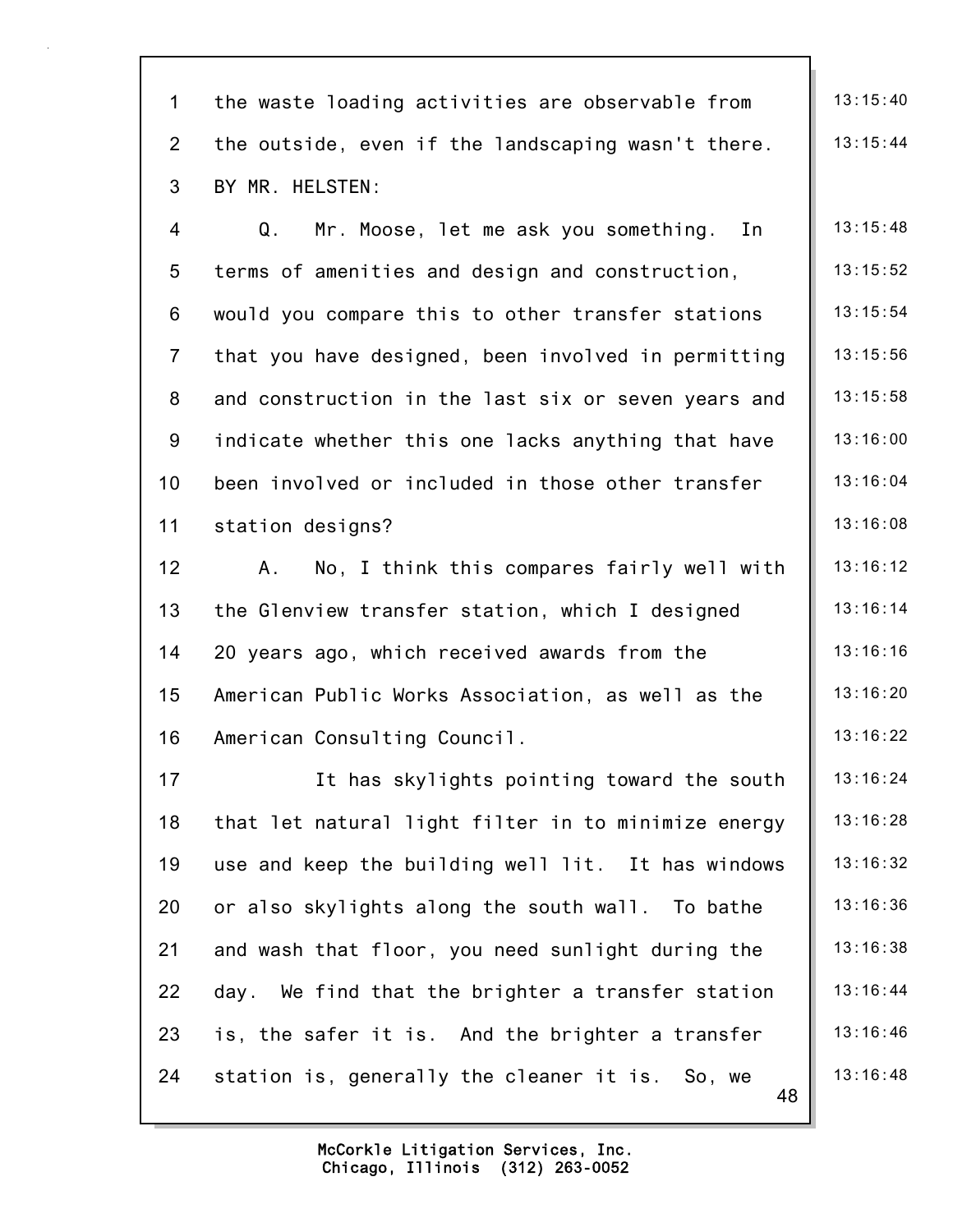49 1 like to get a lot of natural light into transfer  $\parallel$  13:16:50 2 stations. 13:16:54 3 The Vou will see roof vents on the sides. The 13:16:54 4 This facility will have an air exchange program | 13:16:58 5 where they will create a negative pressure within | 13:17:02 6 the transfer station building. As we suck the air  $\parallel$  13:17:04 7 into the transfer station building, we'll change  $\parallel$  13:17:08 8 that air probably four to six times per hour. So  $\parallel$  13:17:10 9 that if you were to actually stand next to the door  $\parallel$  13:17:14 10 and blow a match out, you would actually see that 13:17:16 11 smoke go into the transfer station building.  $\vert$  13:17:20 12 Criterion two states that the facility is | 13:17:28 13 so designed, located and proposed to be operated | 13:17:32 14 that the public health, safety and welfare will be | 13:17:36 15 protected. There are certain location standards | 13:17:40 16 that we look at where you can and cannot put a  $\vert$  13:17:42 17 transfer station or things that have to be  $\vert$  13:17:46 18 addressed if they are present. They are  $\vert$  13:17:50 19 residential setbacks, wetlands, archaeologic and 13:17:52 20 historic sites, endangered species, wild or scenic | 13:17:58 21 rivers, proximity to airports, floodplain and 13:18:02 22 regulated recharge. I'll speak to each of these  $\vert$  13:18:04 23 briefly. 23 and 13:18:08 24 Section 22.14 of the Environmental 13:18:10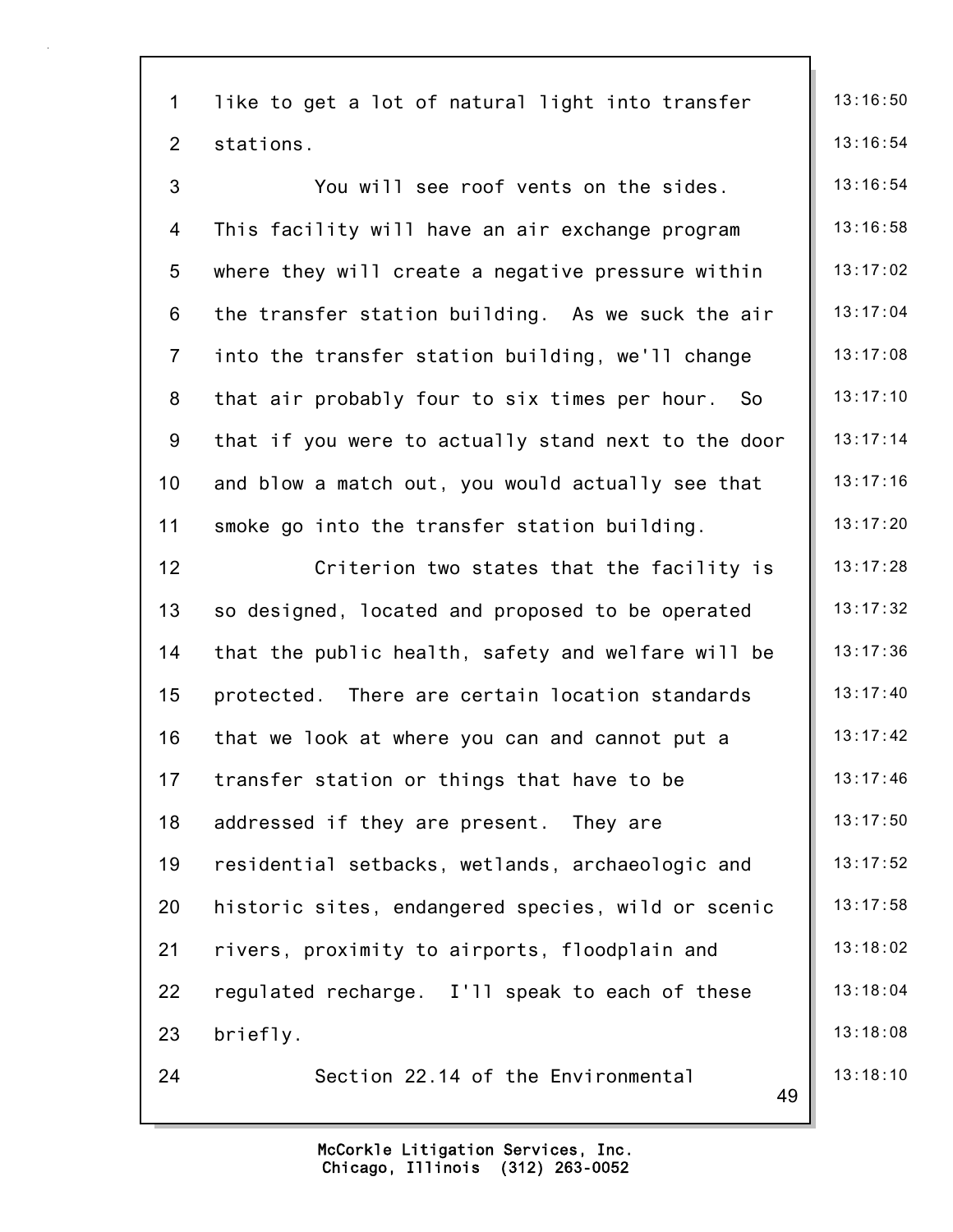| $\mathbf 1$    | Protection Act does not allow a transfer station to   | 13:18:12 |
|----------------|-------------------------------------------------------|----------|
| $\overline{2}$ | be established within 1,000 feet of the nearest       | 13:18:18 |
| 3              | property zoned primarily for residential uses or      | 13:18:20 |
| 4              | within 1,000 feet of any dwelling. This facility      | 13:18:24 |
| 5              | meets that standard, and shown on the lower           | 13:18:28 |
| 6              | right-hand portion of slide 11 is a graphic that      | 13:18:32 |
| $\overline{7}$ | shows the setbacks from the nearest dwelling, as      | 13:18:34 |
| 8              | well as setbacks from areas that are zoned            | 13:18:40 |
| 9              | primarily for residential use to the north and to     | 13:18:42 |
| 10             | the northwest.                                        | 13:18:46 |
| 11             | A wetland delineation has been conducted              | 13:18:52 |
| 12             | on the site. We have about 7,000 square feet of       | 13:18:54 |
| 13             | wetlands that are going to be impacted. We are        | 13:18:58 |
| 14             | going to manage that and making that a ratio of one   | 13:19:00 |
| 15             | and a half to one probably through the wetland bank   | 13:19:06 |
| 16             | or potentially on our own property, which we just     | 13:19:10 |
| 17             | purchased to the east.                                | 13:19:14 |
| 18             | There are no significant archeological or             | 13:19:18 |
| 19             | historic sites the facility will impact. There are    | 13:19:20 |
| 20             | no endangered species that the facility will          | 13:19:26 |
| 21             | impact. There are no nature preserves in the area.    | 13:19:30 |
| 22             | The site does not pose a threat to any Illinois       | 13:19:34 |
| 23             | Natural Areas. The only scenic river in Illinois      | 13:19:38 |
| 24             | is the Middle Fork or the Vermillion River, and<br>50 | 13:19:42 |
|                |                                                       |          |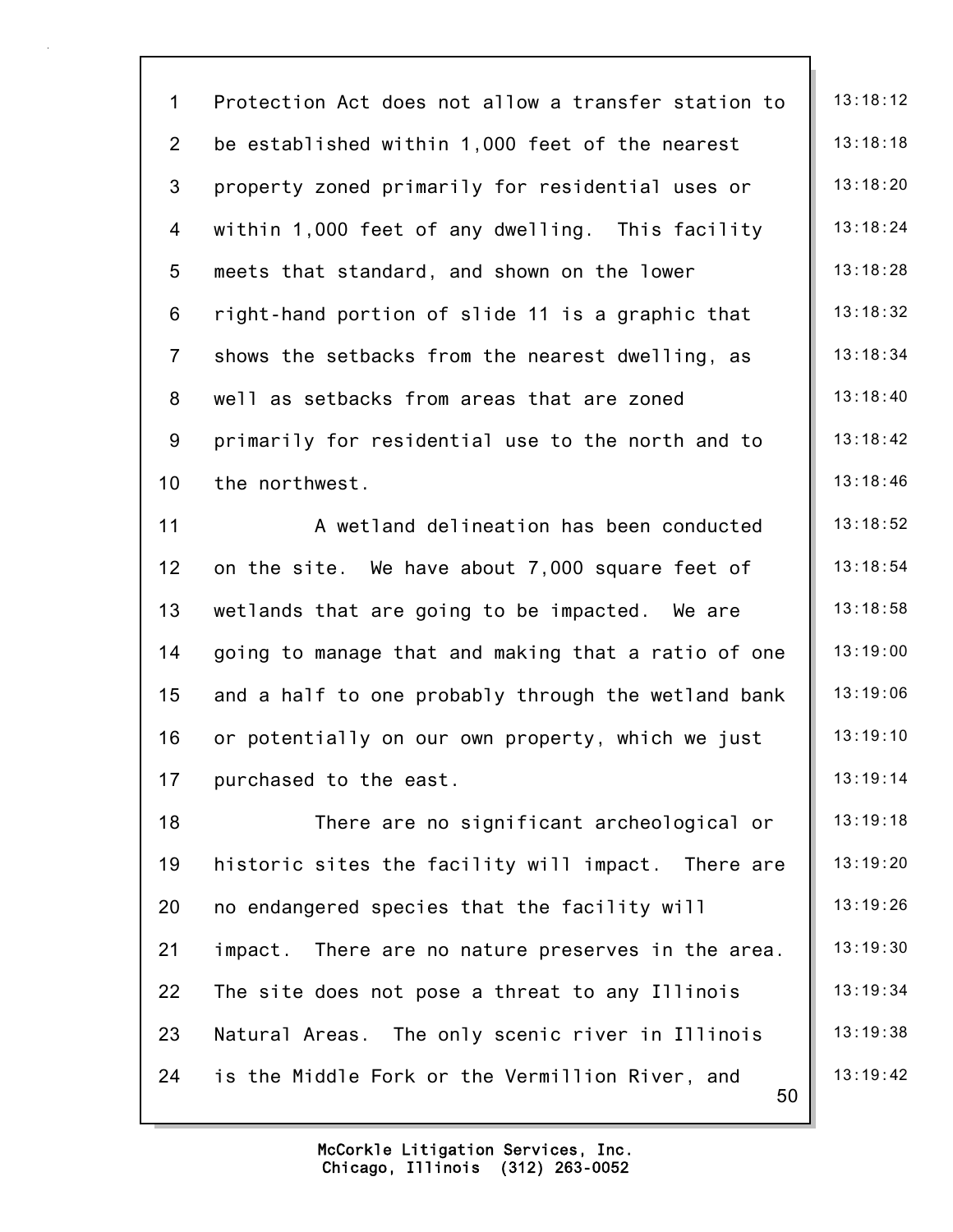| $\mathbf{1}$    | this is what that looks like, and we are not        | 13:19:52 |
|-----------------|-----------------------------------------------------|----------|
| $\overline{2}$  | anywhere near that.                                 | 13:19:52 |
| 3               | Airports. There are guidance documents by           | 13:19:54 |
| 4               | the FAA that talks about the proximity of a         | 13:19:56 |
| 5               | transfer station to airports and how certain        | 13:20:00 |
| 6               | transfer stations, if they meet certain criteria,   | 13:20:02 |
| $\overline{7}$  | the FAA needs to be consulted. Those are for        | 13:20:06 |
| 8               | transfer stations that are within 5,000 foot        | 13:20:10 |
| 9               | separation. This facility is greater than 5,000     | 13:20:12 |
| 10 <sub>1</sub> | feet, as shown on slide 18. Therefore, it already   | 13:20:16 |
| 11              | meets any FAA guidance.                             | 13:20:20 |
| 12              | Criterion four talks about floodplains.             | 13:20:24 |
| 13              | You can't put a facility on a floodplain or, if you | 13:20:28 |
| 14              | do, you have to find a way to flood proof it. This  | 13:20:32 |
| 15              | facility is not within a floodplain as shown on     | 13:20:36 |
| 16              | slide 20 and contained in greater detail in the     | 13:20:40 |
| 17              | applications. The FEMA or Federal Emergency         | 13:20:42 |
| 18              | Management Agency floodplain boundary map for the   | 13:20:46 |
| 19              | area that shows the site facility is wholly         | 13:20:50 |
| 20              | outsides of any floodplains.                        | 13:20:54 |
| 21              | Mr. Moose, is the FEMA documentation the<br>Q.      | 13:21:02 |
| 22              | type of documentation that is normally and          | 13:21:06 |
| 23              | customarily relied upon to determine the nature and | 13:21:08 |
| 24              | extent of the floodplain?<br>51                     | 13:21:10 |
|                 |                                                     |          |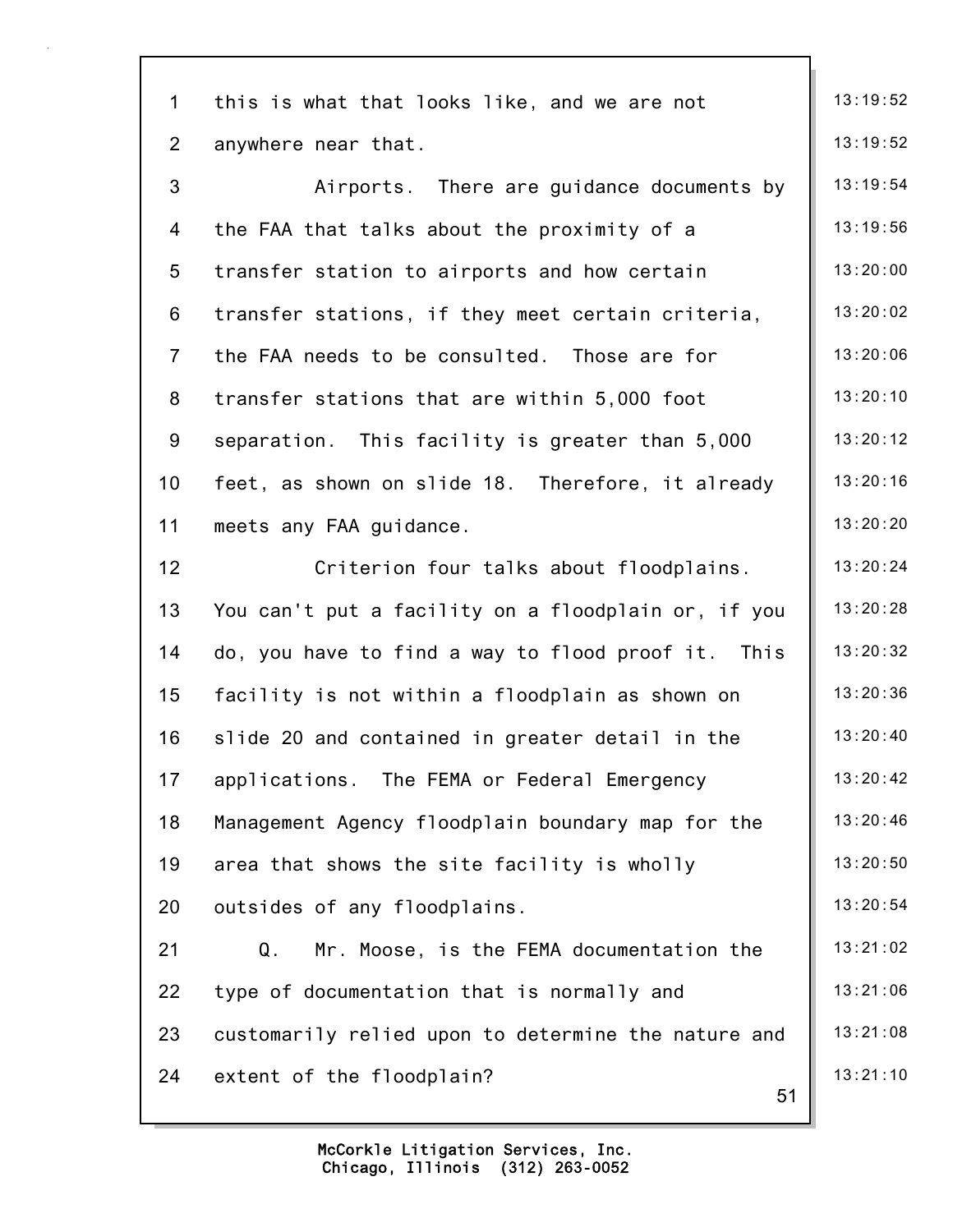| $\mathbf 1$    | A.<br>Yes.                                          | 13:21:12 |
|----------------|-----------------------------------------------------|----------|
| $\overline{2}$ | Q.<br>And, Mr. Moose, do you have an opinion as     | 13:21:16 |
| 3              | to whether the facility is located outside of the   | 13:21:18 |
| 4              | 100-year floodplain?                                | 13:21:22 |
| 5              | I do.<br>A.                                         | 13:21:24 |
| 6              | Q.<br>What is that opinion?                         | 13:21:24 |
| $\overline{7}$ | That it is so located outside of the<br>A.          | 13:21:26 |
| 8              | boundary of the 100-year floodplain.                | 13:21:28 |
| 9              | Q.<br>And the basis of your opinion is what         | 13:21:32 |
| 10             | again?                                              | 13:21:32 |
| 11             | A.<br>The FEMA maps.                                | 13:21:32 |
| 12             | Q.<br>And what you testified to so far, correct?    | 13:21:34 |
| 13             | A.<br>Correct.                                      | 13:21:36 |
| 14             | Q.<br>Okay. Please proceed.                         | 13:21:36 |
| 15             | A.<br>Criterion nine is the facility will not be    | 13:21:42 |
| 16             | located within a regulated recharge area. There is  | 13:21:46 |
| 17             | only one such area designated in Illinois, and this | 13:21:50 |
| 18             | is not within a regulated recharge area.            | 13:21:56 |
| 19             | Q.<br>So then do you have an opinion as to          | 13:21:58 |
| 20             | whether or not this facility is located within a    | 13:22:02 |
| 21             | regulated recharge area?                            | 13:22:04 |
| 22             | It is not.<br>A.                                    | 13:22:06 |
| 23             | Q.<br>And the basis of your opinion I take it is    | 13:22:06 |
| 24             | your testimony today and the contents of the<br>52  | 13:22:10 |

7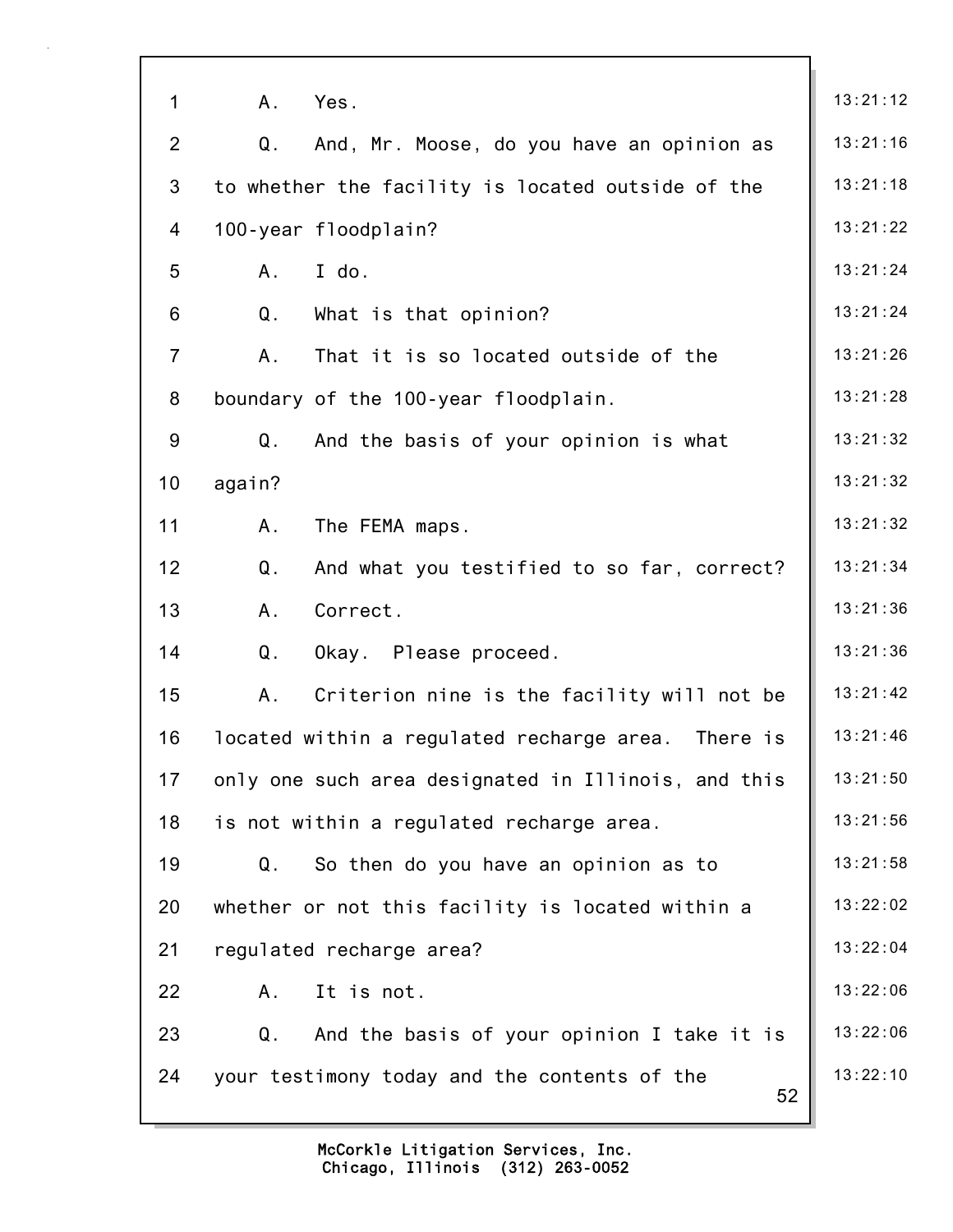| $\mathbf{1}$    | application that you have referred to today,            | 13:22:14 |
|-----------------|---------------------------------------------------------|----------|
| $\overline{2}$  | correct?                                                | 13:22:16 |
| 3               | Correct.<br>A.                                          | 13:22:16 |
| 4               | Q.<br>Please proceed.                                   | 13:22:18 |
| 5               | Proposed site improvements. We'll go<br>Α.              | 13:22:20 |
| 6               | through a little bit more of these. I talked            | 13:22:24 |
| $\overline{7}$  | earlier the 27,800 square feet is also a fairly         | 13:22:26 |
| 8               | moderate sized transfer station. I have transfer        | 13:22:30 |
| 9               | stations that are 80 or 90,000 square feet. So,         | 13:22:34 |
| 10 <sub>1</sub> | again, to give you some aspect of the size, it's a      | 13:22:36 |
| 11              | fairly moderate sized facility.                         | 13:22:42 |
| 12              | Q.<br>Mr. Moose, excuse me. As you go through,          | 13:22:46 |
| 13              | I would like you to as you just did present with        | 13:22:48 |
| 14              | detail the aspects of the and the amenities of the      | 13:22:54 |
| 15              | design here which are intended to minimize impacts      | 13:22:58 |
| 16              | and would show that this facility incorporates all      | 13:23:04 |
| 17              | of the amenities and all of the design features and     | 13:23:10 |
| 18              | safeguards that other transfer stations that you        | 13:23:14 |
| 19              | have recently designed and permitted in developing      | 13:23:18 |
| 20              | through.                                                | 13:23:28 |
| 21              | Thank you. It starts with size. There is<br>А.          | 13:23:28 |
| 22              | a greater need, as you'll see in subsequent             | 13:23:30 |
| 23              | testimony, that this facility can handle, but the       | 13:23:34 |
| 24              | decision to limit this facility to about 750 tons<br>53 | 13:23:36 |
|                 |                                                         |          |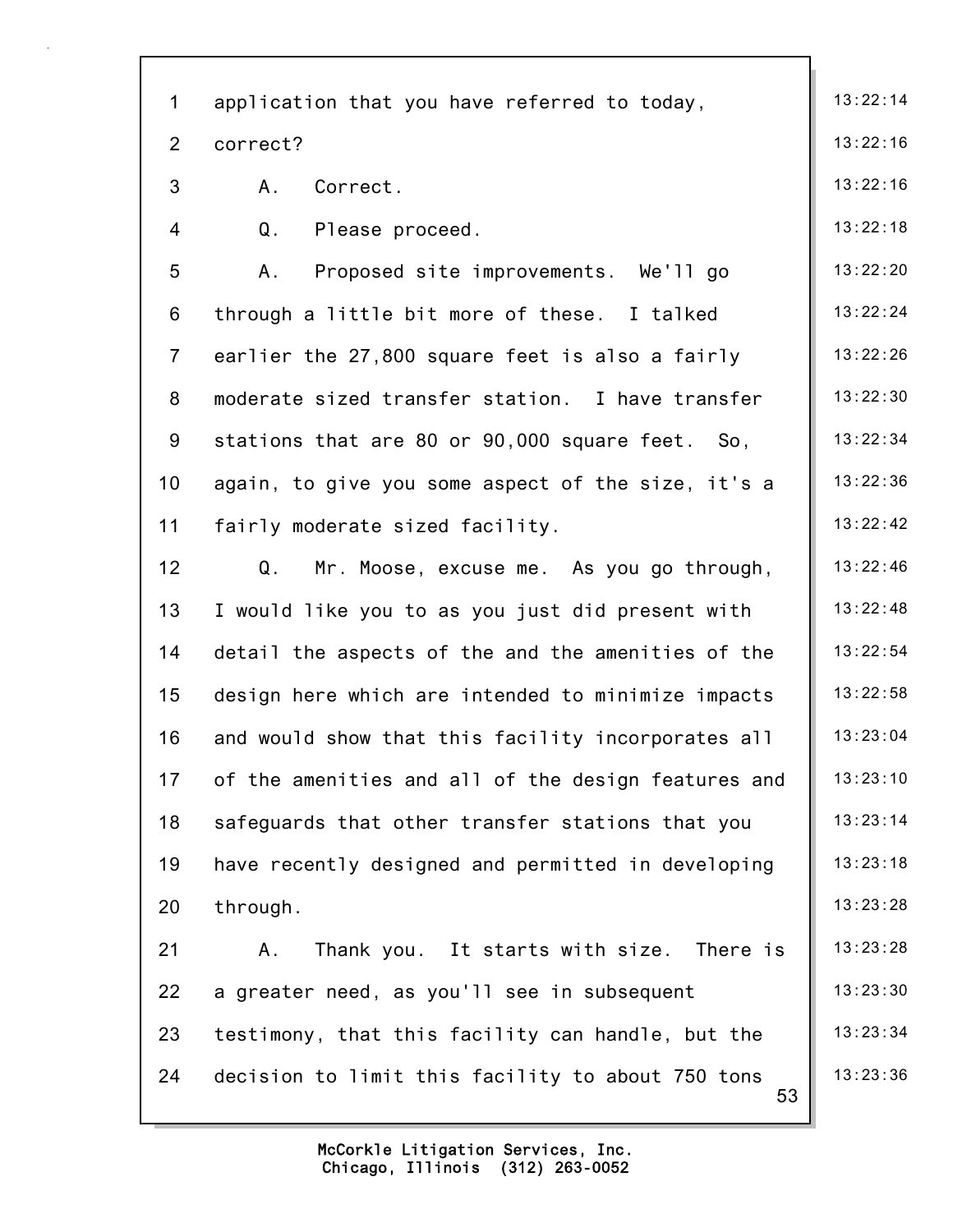| $\mathbf 1$     | per day is a fairly small facility. It's sized as      | 13:23:40 |
|-----------------|--------------------------------------------------------|----------|
| $2^{\circ}$     | far as volume and building size very comfortably       | 13:23:46 |
| 3               | with other transfer stations. Meaning we are not       | 13:23:48 |
| $\overline{4}$  | putting a lot more waste through a smaller             | 13:23:52 |
| $5\phantom{.0}$ | building. If you compare other transfer stations,      | 13:23:54 |
| 6               | this building is very, very, comfortably sized for     | 13:23:56 |
| $\overline{7}$  | the amount of waste that we are requesting.            | 13:24:00 |
| 8               | The same has to do with the site, the                  | 13:24:02 |
| 9               | facility boundary. At 3.9 acres at 750 tons per        | 13:24:04 |
| 10 <sub>1</sub> | day, this facility is very, very, comfortably          | 13:24:10 |
| 11              | sized, and it allows significant room for stacking     | 13:24:12 |
| 12              | or queuing of trucks, a lot of circulation room,       | 13:24:16 |
| 13              | plenty of room for employee parking. So, if you        | 13:24:20 |
| 14              | look at just the size of the facility of 3.9 or if     | 13:24:24 |
| 15              | you look at the size of the building and compare it    | 13:24:28 |
| 16              | to the volume request, that decision was made early    | 13:24:30 |
| 17              | on and it's very comfortably or relatively small       | 13:24:36 |
| 18              | sized less intense use of the property.                | 13:24:38 |
| 19              | I mentioned earlier the construction is                | 13:24:42 |
| 20              | reinforced concrete, pre-cast concrete panels.         | 13:24:44 |
| 21              | That serves to minimize noise transmission.<br>The     | 13:24:48 |
| 22              | denser the material is, the less noise will travel     | 13:24:52 |
| 23              | through that. Many transfer stations are               | 13:24:56 |
| 24              | constructed metal buildings with concrete hybrid<br>54 | 13:24:58 |
|                 |                                                        |          |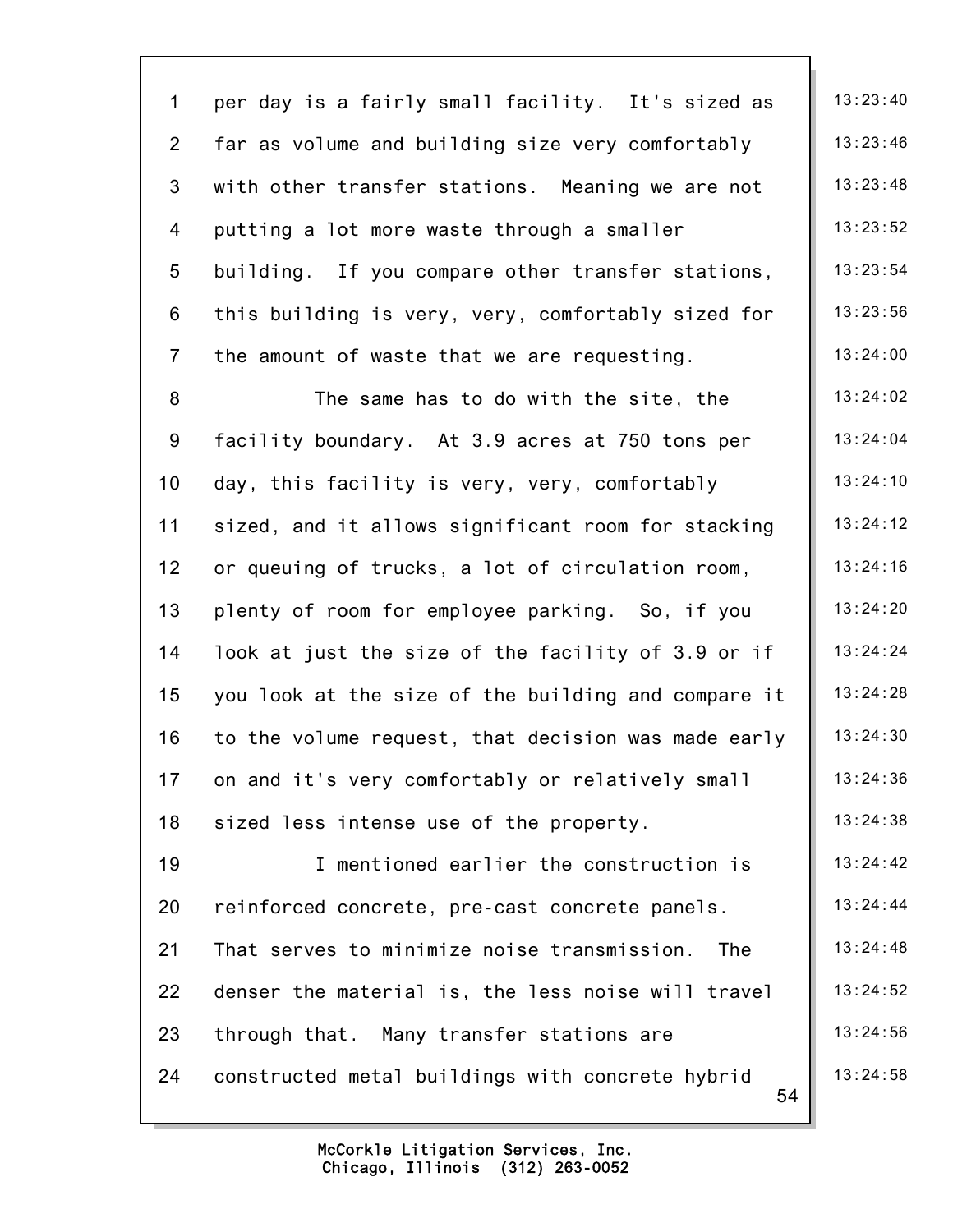55 1 type. This one is all concrete. It's a drive-thru | 13:25:04 2 facility. Minimizes visibility. Minimizes the 13:25:06 3 opportunity for litter. Minimizes the opportunity 13:25:12 4 for increased noise. And also helped us design in | 13:25:16 5 our handling system that can change those air and  $\parallel$  13:25:20 6 to perform those air exchanges.  $\begin{array}{|c|c|c|c|c|c|c|c|c|} \hline \end{array}$  13:25:24 7 It's got a good traffic route. Plenty of | 13:25:28 8 queuing. It's got a lot of light. We pointed to  $\parallel$  13:25:30 9 the doors opening away from our neighbors and away  $\parallel$  13:25:36 10 from Route 120. We constructed and designed a 13:25:38 11 storm water system using bio-swales that will 13:25:42 12 release the water through the bio-swale and allow | 13:25:44 13 for sedimentation, nutrients takeup, and prior to  $\parallel$  13:25:48 14 discharge into the existing storm water management | 13:25:54 15 system for the industrial park. The industrial | 13:25:58 16 park has a centralized storm water management | 13:26:00 17 system that serves all of the lots, and that is 13:26:02 18 providing the adequate retention. But we have also | 13:26:06 19 tried to incorporate rain sustainable principles in 13:26:08 20 the storm water design. 13:26:14 21 There will also be extensive landscaping | 13:26:16 22 and berms which Mr. Lannert will talk about later | 13:26:18 23 in terms of repaving Porter Drive and all of the | 13:26:24 24 driveways and parking areas of the transfer station  $\parallel$  13:26:28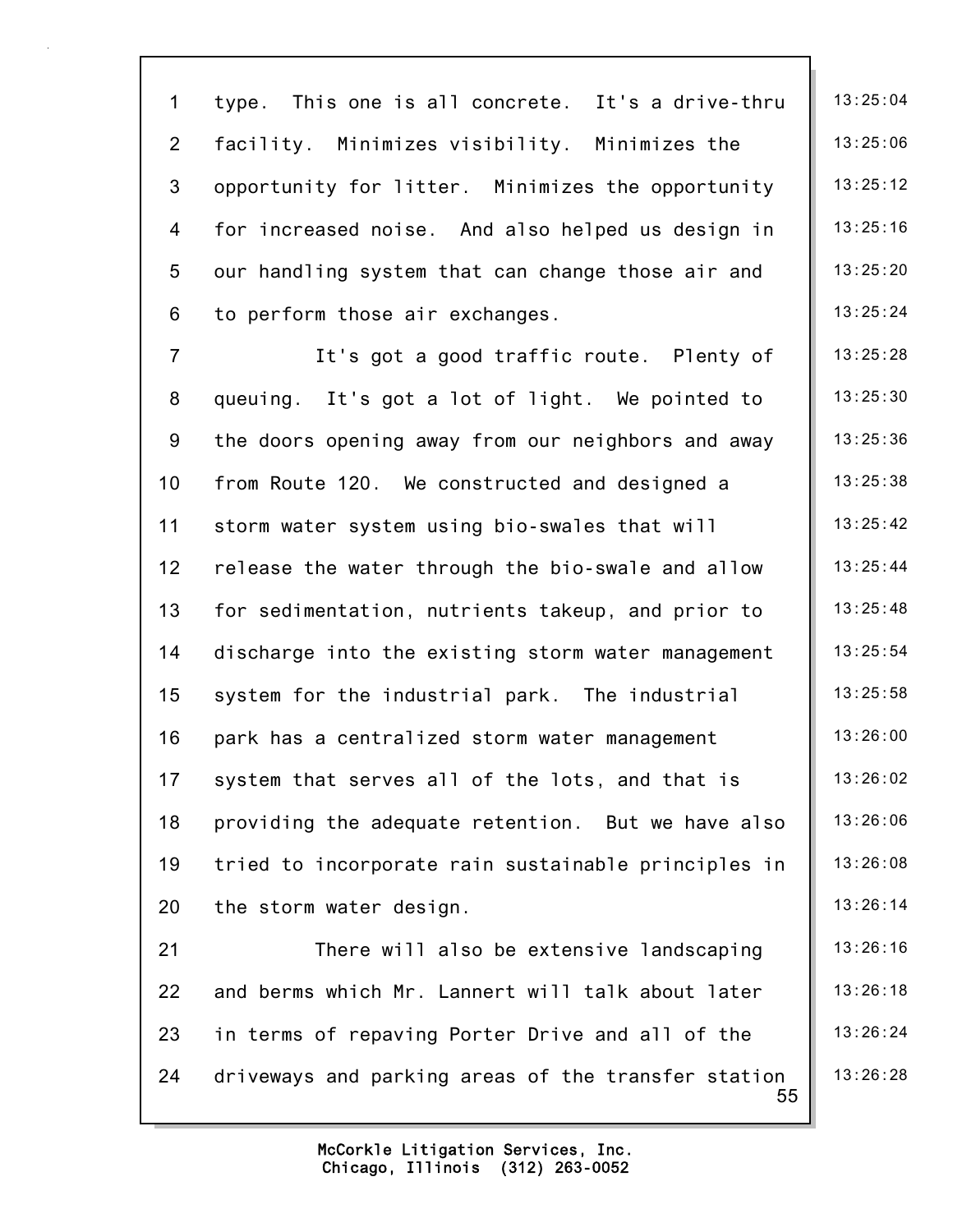| $\mathbf 1$     | facility itself will be paved.                       | 13:26:30 |
|-----------------|------------------------------------------------------|----------|
| $\overline{2}$  | Slide 26 shows a schematic of the transfer           | 13:26:36 |
| 3               | station facility. Porter Drive lies to your left     | 13:26:40 |
| 4               | over here. The entrance is a comfortable distance    | 13:26:46 |
| 5               | back from Route 120. Another decision that was       | 13:26:50 |
| 6               | made in the design process where should the          | 13:26:52 |
| $\overline{7}$  | entrance be, on Porter Drive, or should we try to    | 13:26:54 |
| 8               | come out on 120. So, there is a lot of decisions     | 13:26:58 |
| 9               | that have been made over the course of the layout    | 13:27:00 |
| 10 <sup>1</sup> | of the facility.                                     | 13:27:02 |
| 11              | This shows, these grey rectangles, are an            | 13:27:06 |
| 12 <sub>2</sub> | illustrative example of where transfer trailers can  | 13:27:14 |
| 13              | be stored, just to give you an idea of how much      | 13:27:18 |
| 14              | storage we have. We would never have a need to       | 13:27:20 |
| 15              | store that much, but we created the room for them.   | 13:27:24 |
| 16              | There is 13 parking spaces, and we have about six    | 13:27:26 |
| 17              | employees on two shifts, so there is always plenty   | 13:27:30 |
| 18              | of room for employees to park. On the northern or    | 13:27:32 |
| 19              | top of the slide in the central portion is the       | 13:27:38 |
| 20              | scale house, which is where the trucks, the packer   | 13:27:40 |
| 21              | trucks that pick up garbage at our house, will be    | 13:27:44 |
| 22              | weighed in before they tip their load in leaving.    | 13:27:48 |
| 23              | You see a little stilling basin to the               | 13:27:52 |
| 24              | northwest. That's at the end of the bio-swale.<br>56 | 13:27:54 |
|                 |                                                      |          |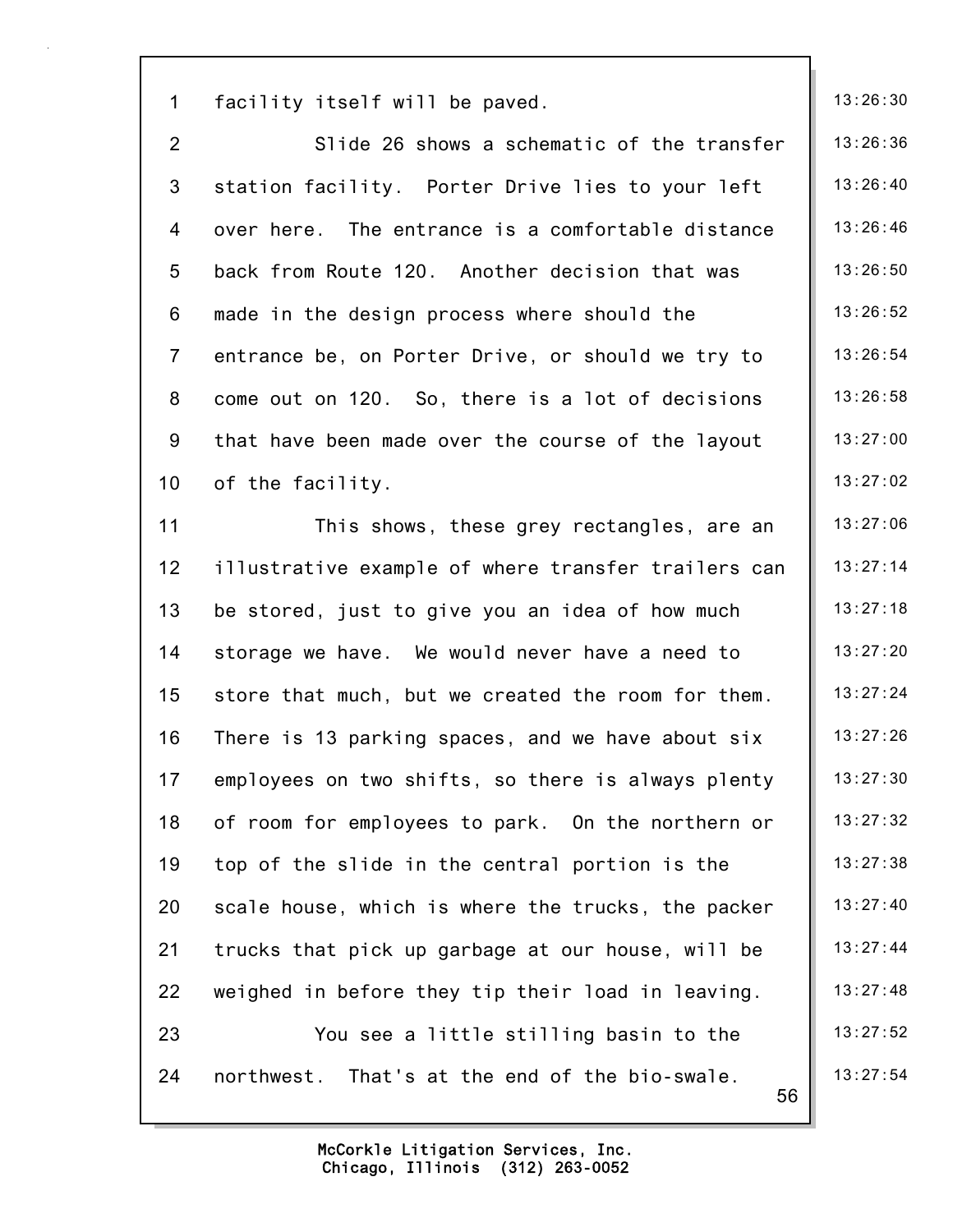57 1 This brown long stripe along the north end is the | 13:27:58 2 bio-swale. If there is (inaudible) flow from these  $\parallel$  13:28:02 3 different areas of pavement into that bio-swale, 13:28:06 4 water will then migrate very slowly to the west  $\vert$  13:28:08 5 into that stilling basin before the storm water  $\vert$  13:28:12 6 will be discharged to the industrial park storm  $\parallel$  13:28:14 7 water detention facility. This is just storm water  $\parallel$  13:28:18 8 that falls on the pavement. All the waste  $\vert$  13:28:22 9 transfers occur inside the building. So, none of  $\parallel$  13:28:24 10 the storm water will be in contact with any waste,  $\parallel$  13:28:28 11 just some pavement. 12 It also shows the skylights and some 13:28:34 13 vents. It shows an employee area to the west.  $\vert$  13:28:36 14 Shows Mr. Lannert's landscaping design, which he | 13:28:42 15 will get into more detail, along the south and 13:28:46 16 west. 13:28:52 17 This is a schematic of floor plan, and we | 13:28:54 18 will see a video to give you a better idea how this | 13:28:56 19 operates here in a second, but the trucks enter  $\vert$  13:29:00 20 from the right, back in about a 45-degree angle,  $\vert$  13:29:04 21 tip or place their load on the concrete floor, and | 13:29:06 22 then exit the building. The yellow piece of  $\|$  13:29:10 23 equipment that I am pointing at here on slide 27 is  $\parallel$  13:29:14 24 a front end loader. Its job is to really feed this  $\parallel$  13:29:16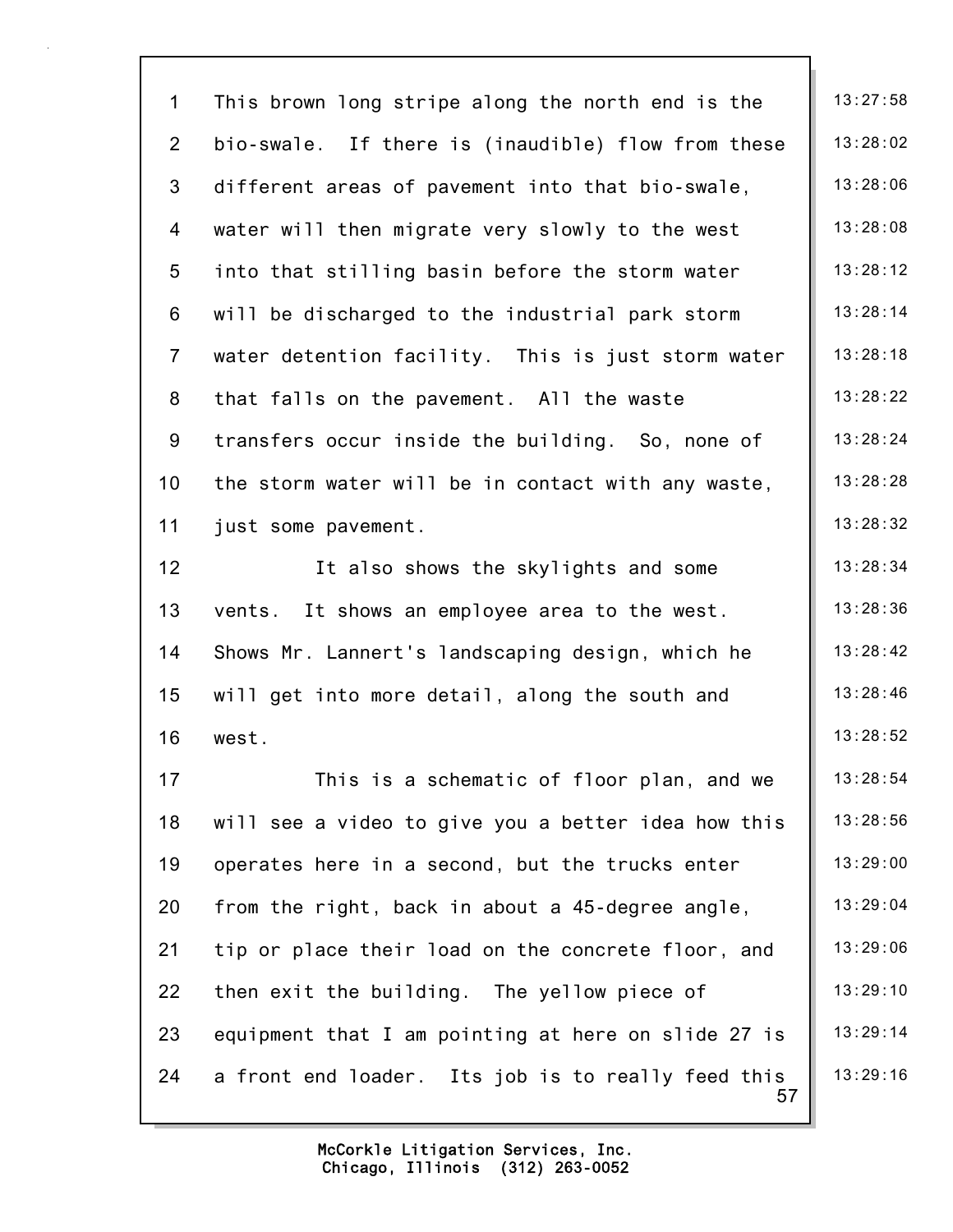58 1 excavator. At certain times of the day we are  $\parallel$  13:29:20 2 going to have more waste coming in than we can move  $\parallel$  13:29:24 3 out, and we store that in the transfer station | 13:29:26 4 along this push wall. This is a 16-foot high  $\vert$  13:29:28 5 concrete wall that I was telling you about.  $\|$  13:29:34 6 Here on the west and on the east are those  $\parallel$  13:29:38 7 areas that we can do that. So, the end loader will | 13:29:42 8 feed the excavator. The excavator will take from  $\parallel$  13:29:46 9 the pile and load onto a transfer trailer for  $\vert$  13:29:48 10 hauling to a distant land fill that might be 100,  $\parallel$  13:29:52 11 120 miles away. 15 and 13:29:56 12  $Q.$  Mr. Moose, will any of these areas be  $\parallel$  13:29:58 13 visible to the outside, to the public? 13:30:00 14 A. No. If you see along the bottom of the  $\vert$  13:30:02 15 slide, here is Route 120. There is no openings.  $\vert$  13:30:06 16 If you looked in these doors, you're not going to  $\parallel$  13:30:08 17 see this activity, either. 13:30:12 18 **Next slide.** Slide 28 shows the traffic 13:30:14 19 routes in and out of the facility. It looks like a  $\parallel$  13:30:20 20 lot of arrows, and it is, but what I'll do is we'll  $\parallel$  13:30:24 21 have a slide coming up that will show how this  $\vert$  13:30:28 22 actually works. I'll walk you through it once.  $\vert$  13:30:30 23 Packer trucks, which are these green trucks, the | 13:30:34 24 standard garbage trucks, come in, circle around, | 13:30:36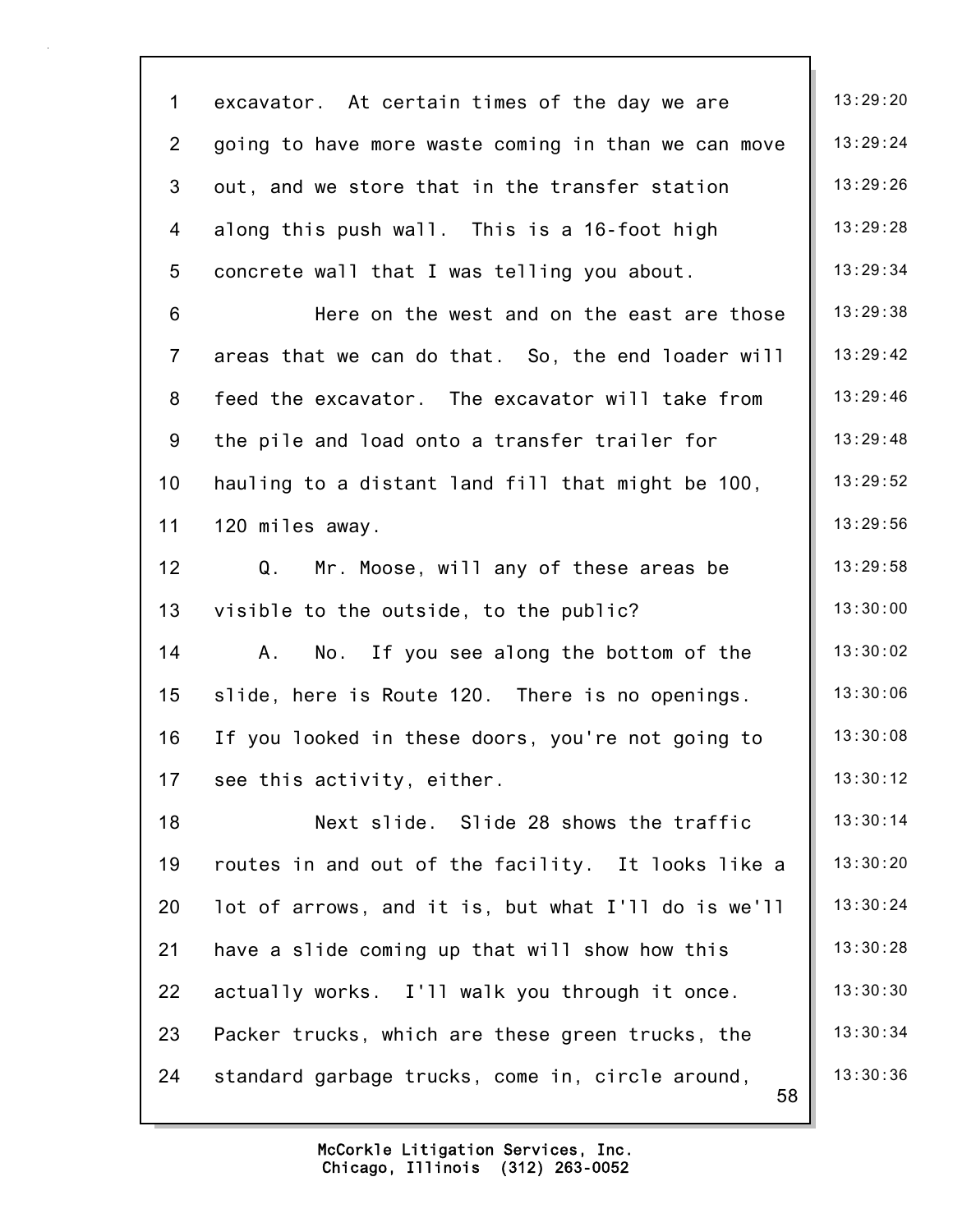59 1 and weigh on the scale or the north central portion  $\parallel$  13:30:40 2 of the side. Again a purposeful decision to do  $\parallel$  13:30:44 3 that so that we have plenty of stacking and  $\vert$  13:30:48 4 queuing. The ability to que trucks on our own site | 13:30:50 5 behind the building and not going through the scale  $\parallel$  13:30:54 6 out into the street. Again, a purposeful decision  $\parallel$  13:30:58 7 to minimize impact. 13:31:00 8 The truck then comes in, circles around, 13:31:02 9 enters the building, tips his waste to this  $\vert$  13:31:06 10 location, and then exits. The transfer trails, 13:31:08 11 which can hold about three or four times every 13:31:14 12 packer load, come in, either go straight in, load | 13:31:16 13 up, tarp, and leave, or if that loading bay is  $\vert$  13:31:20 14 full, they can either que or park their trailer and  $\vert$  13:31:28 15 wait for that loading dock to open up.  $\begin{array}{|c|c|c|c|c|c|} \hline \end{array}$  13:31:30 16 Slide 29 this gives you an idea of how 13:31:42 17 many vehicles we can que or park in a line in the | 13:31:44 18 facility. Plenty of room to take the traffic in a  $\vert$  13:31:48 19 counterclockwise manner around the building and 13:31:52 20 enter the scale from the east going west gives us a  $\vert$  13:31:54 21 lot of room to stack those trucks back here, as  $13:31:58$ 22 opposed to them working on a line out in the  $\vert$  13:32:00 23 street. Plenty of room. 13:32:04 24 Let's run the video. It will give you I  $\parallel$  13:32:08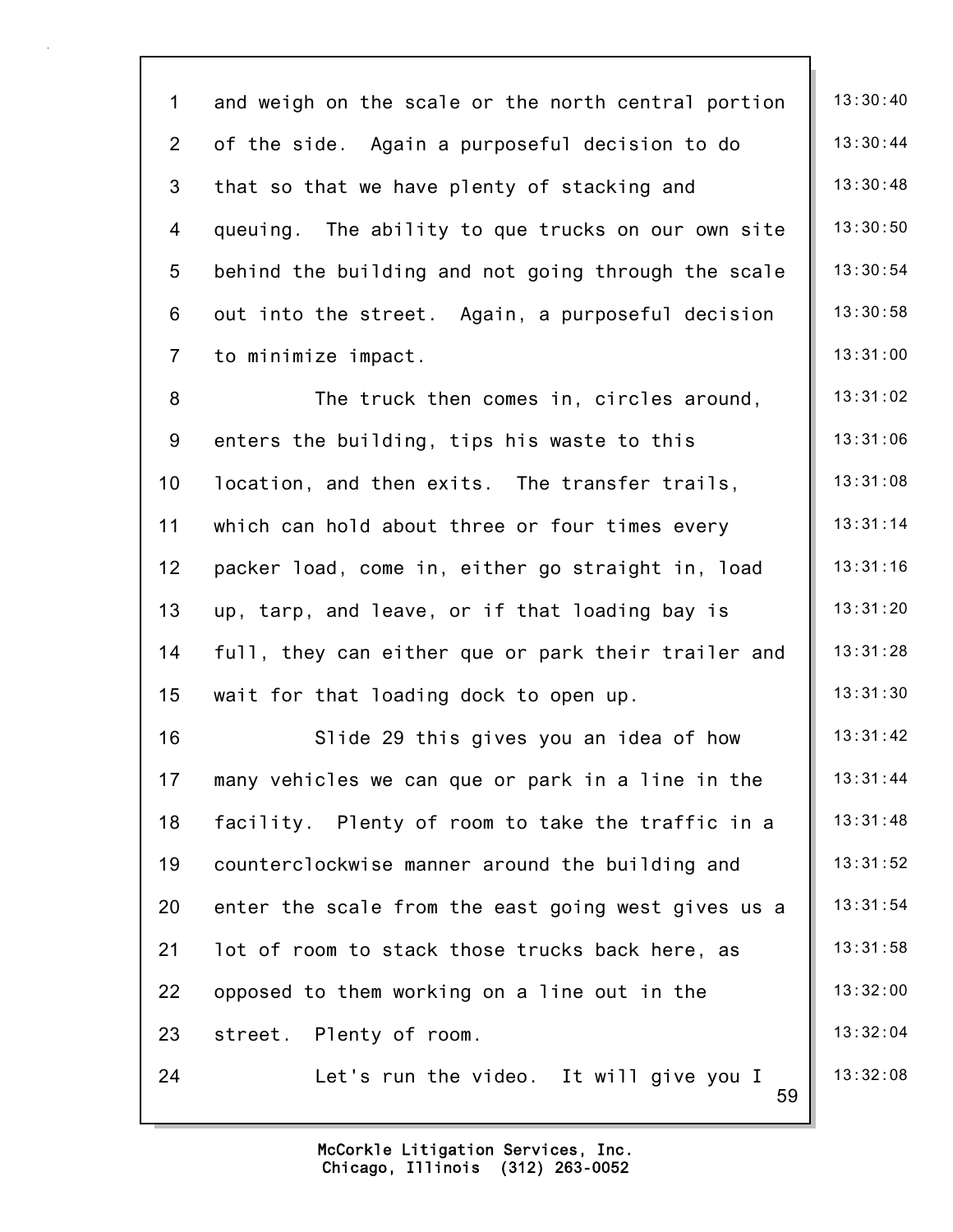| $\mathbf 1$    | think a very good example of what the facility        | 13:32:10 |
|----------------|-------------------------------------------------------|----------|
| $\overline{2}$ | looks like.                                           | 13:32:14 |
| 3              | Just by way of foundation, does the video<br>Q.       | 13:32:14 |
| 4              | accurately depict what operations will be there as    | 13:32:18 |
| 5              | you have designed them?                               | 13:32:20 |
| 6              | As best as we can get the video to work.<br>A.,       | 13:32:22 |
| $\overline{7}$ | It's really meant to show you what's happening on     | 13:32:26 |
| 8              | site, also. It's not meant to depict surrounding      | 13:32:28 |
| 9              | property. This is a video that we did from our        | 13:32:32 |
| 10             | computer CAD file, so it's all computer animated,     | 13:32:36 |
| 11             | but it's to the same design scale and it represents   | 13:32:40 |
| 12             | our facility and our transfer station building, but   | 13:32:42 |
| 13             | it really doesn't represent what you will see in      | 13:32:46 |
| 14             | the background.                                       | 13:32:50 |
| 15             | This is on Porter Drive looking at the                | 13:32:56 |
| 16             | This is at Porter and 120 looking at a<br>entrance.   | 13:32:58 |
| 17             | que angle down at the facility. This is the other     | 13:33:02 |
| 18             | angle looking to the northwest. And here is           | 13:33:06 |
| 19             | looking almost straight west.                         | 13:33:10 |
| 20             | This is the landscaping that will be on<br>Q.         | 13:33:14 |
| 21             | the facility property that will substantially be in   | 13:33:16 |
| 22             | place?                                                | 13:33:20 |
| 23             | This is the truck coming in. He is<br>Α.<br>Yes.      | 13:33:22 |
| 24             | now going along the south side of the building.<br>60 | 13:33:26 |
|                |                                                       |          |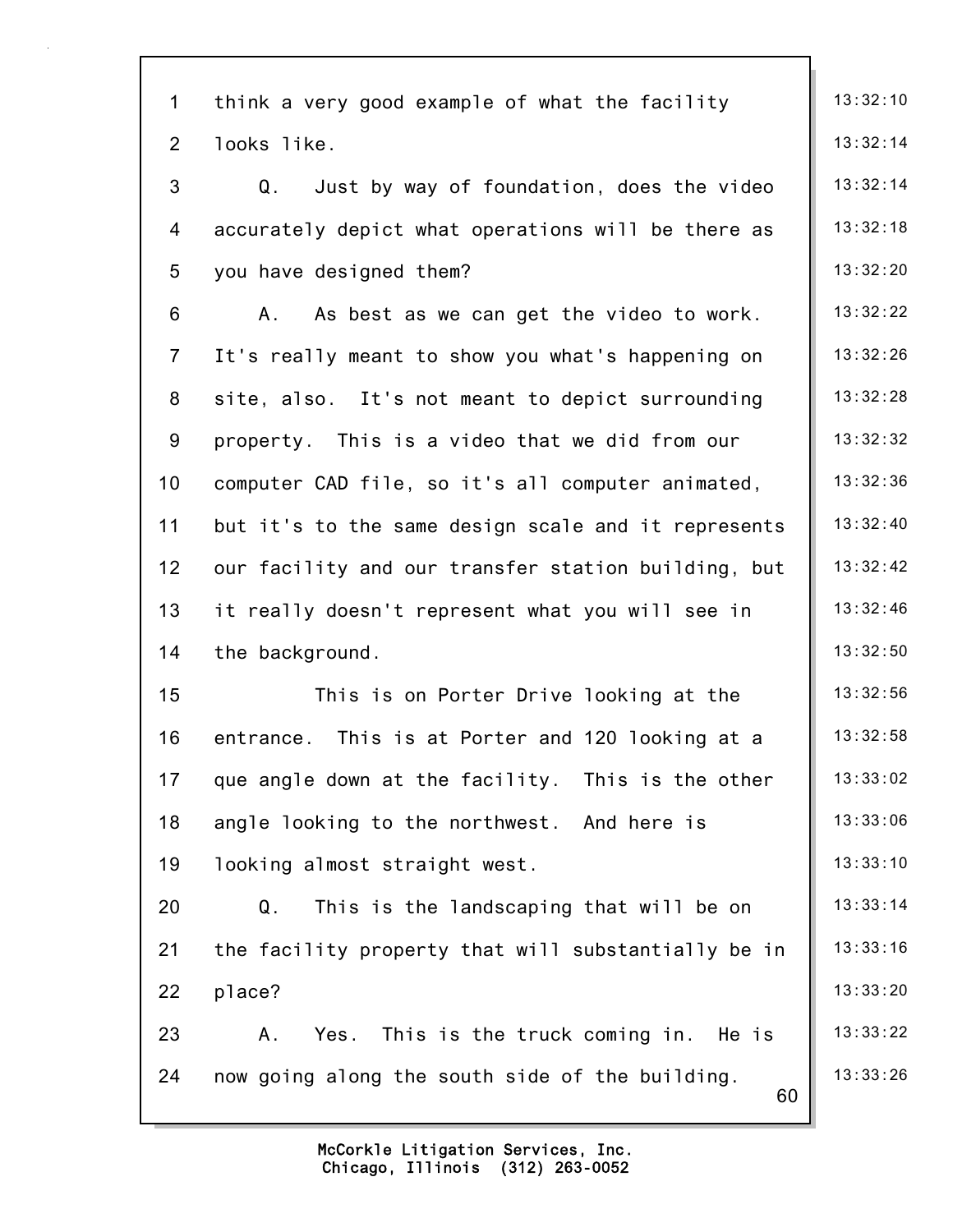61 1 You can see the skylights, you can see the roof  $\|\cdot\|$  13:33:30 2 lights, you can see the intake louvers for the air  $\parallel$  13:33:32 3 exchanges. He then goes to the scale where he is  $\parallel$  13:33:36 4 weighed. Scale operator will make sure that this | 13:33:42 5 is an approved hauler. They have to go through an  $\parallel$  13:33:46 6 approval process before they can use the facility.  $\parallel$  13:33:48 7 He will now circle back around and enter the  $\parallel$  13:33:52 8 tipping floor from the eastern doors. Here he is  $\parallel$  13:33:54 9 entering the eastern doors of the facility. You  $\parallel$  13:34:00 10 can see the end loader and tipping walls. He will | 13:34:04 11 now back in at about 45 degrees. You can see the | 13:34:08 12 eight-foot high safety walls. You will see a 13:34:16 13 transfer trailer pull in here. Discharging his | 13:34:20 14 load on to the tipping floor. The excavator will  $\parallel$  13:34:30 15 now take that material. The end loader will either 13:34:34 16 take that material and push it up into a pile and  $\parallel$  13:34:36 17 the excavator will load the transfer station. This | 13:34:38 18 is a specialized excavator with an elevating cab.  $\vert$  13:34:42 19 The operator of that excavator can raise his height  $\parallel$  13:34:48 20 so that he can see inside the transfer station or  $\vert$  13:34:52 21 the transfer trailer itself. Fairly new. Those  $\parallel$  13:34:54 22 have only come out in the last five or six years.  $\parallel$  13:35:00 23 **Transfer trailer is full.** It advances to  $\vert$  13:35:04 24 the next station where it is tarped, and then  $\vert$  13:35:06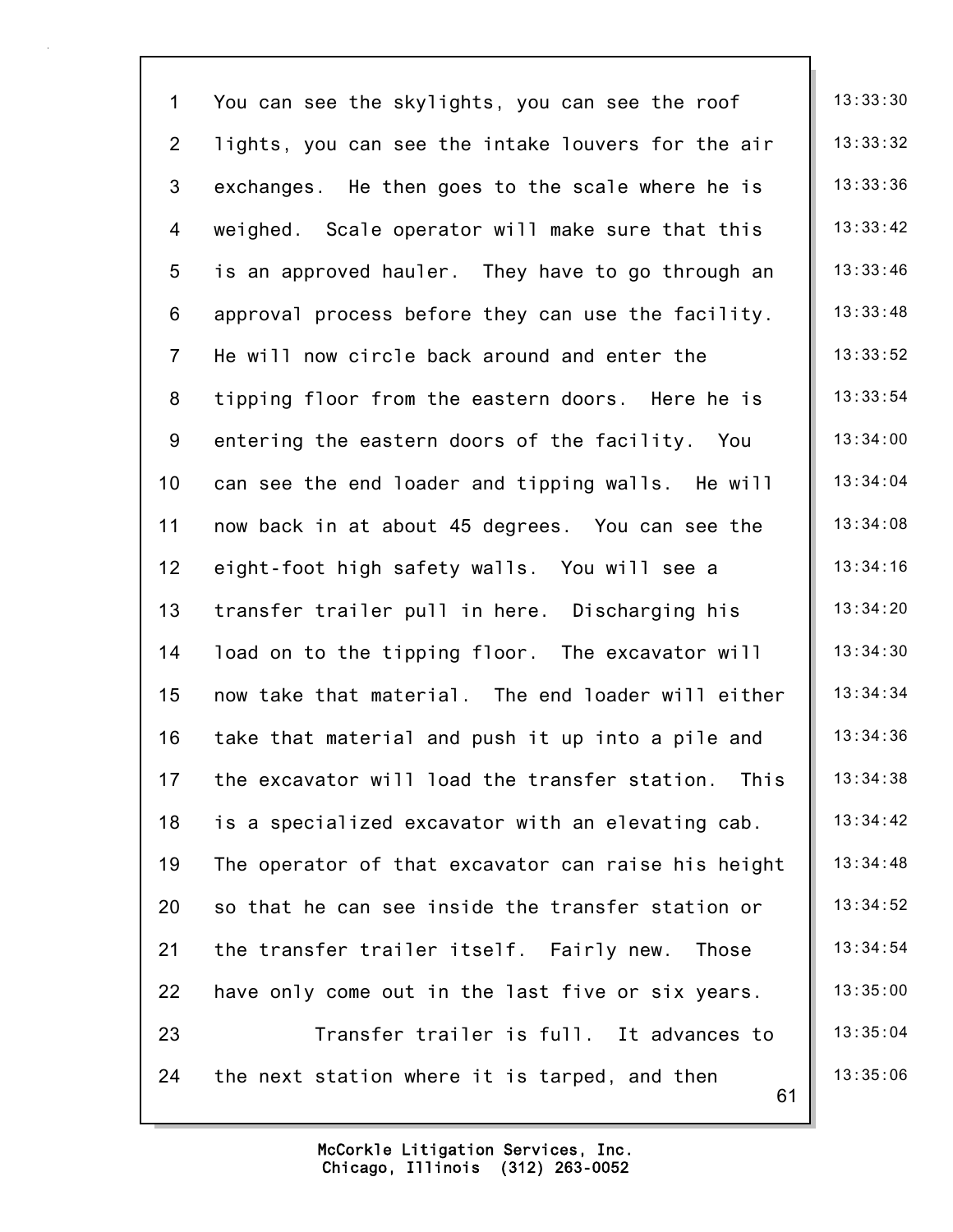| $\mathbf{1}$    | leaves the facility bound for a land fill 100,       | 13:35:12 |
|-----------------|------------------------------------------------------|----------|
| $\overline{2}$  | 120 miles away. You can see a little bit of the      | 13:35:20 |
| 3               | eco park across the street there. I hope that was    | 13:35:22 |
| 4               | helpful.                                             | 13:35:32 |
| 5               | We are asking for 24 hours, seven day a              | 13:35:34 |
| 6               | week operation. That gives us flexibility            | 13:35:36 |
| $\overline{7}$  | especially for things like commercial routes,        | 13:35:38 |
| 8               | holidays, and things like natural disasters, if      | 13:35:42 |
| 9               | they should occur. Most of the time we would be      | 13:35:46 |
| 10 <sub>1</sub> | operating from 4:00 a.m. to 8:00 p.m. Monday         | 13:35:54 |
| 11              | through Friday and $4:00$ a.m. to $12:00$ p.m. on    | 13:35:58 |
| 12              | Saturdays and closed on Sundays and six major        | 13:36:00 |
| 13              | holidays.                                            | 13:36:02 |
| 14              | The facility will not be treating, storing           | 13:36:08 |
| 15              | or disposing of hazardous wastes, which is           | 13:36:14 |
| 16              | criterion seven. The authorized wastes we will       | 13:36:18 |
| 17              | accept are non-hazardous municipal waste, landscape  | 13:36:22 |
| 18              | waste, and source separated recyclables, officer     | 13:36:26 |
| 19              | paper, newspaper. That is achieved through the       | 13:36:30 |
| 20              | approval of haulers to begin with. We want to know   | 13:36:32 |
| 21              | who they are. We certainly get financial and         | 13:36:36 |
| 22              | billing information, but we also require them to     | 13:36:38 |
| 23              | make sure they understand how a facility is used,    | 13:36:40 |
| 24              | orientate themselves around the site, and most<br>62 | 13:36:44 |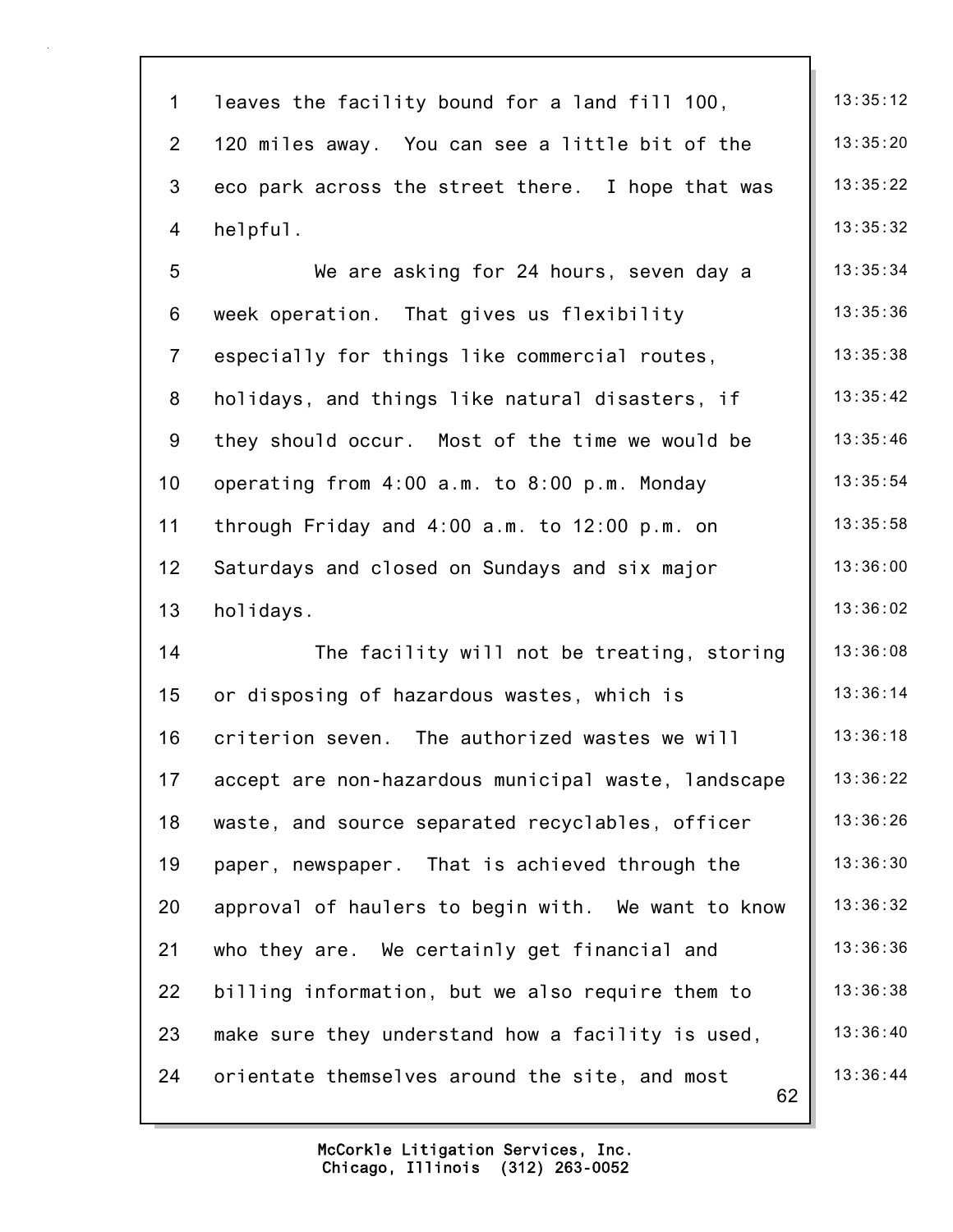63 1 important is to make sure that they understand what  $\parallel$  13:36:48 2 they cannot pick up. This has come quite a long  $\vert$  13:36:50 3 way, frankly, in the last ten years or so. I think  $\parallel$  13:36:54 4 most haulers that do curb side pickup do a very  $\vert$  13:36:58 5 good job of educating their customers what you can  $\parallel$  13:37:02 6 put in a garbage can and what you don't.  $\|$  13:37:04 7 There is a load checking program that 13:37:08 8 we'll conduct three days. On three random days,  $\vert$  13:37:10 9 three random loads will be inspected to see how | 13:37:14 10 well the education is working. If we find that we  $\parallel$  13:37:16 11 are getting unauthorized waste into the facility | 13:37:22 12 through that load checking program or through our | 13:37:26 13 observations of at either the end loader, who not  $\parallel$  13:37:28 14 only when they tip that waste and they push it in a  $\vert$  13:37:32 15 pile they get the opportunity to observe that  $\vert$  13:37:34 16 waste, or the grapple operator, he also is checking  $\parallel$  13:37:38 17 the garbage as it's loaded. And the third place is  $\vert$  13:37:44 18 the load checking program. Through those three  $\vert$  13:37:44 19 opportunities to get a good look at the waste, if  $\parallel$  13:37:48 20 we are finding a lot of unauthorized waste coming | 13:37:50 21 into the facility, we need to go back and retrain  $\vert$  13:37:52 22 our customers or find out where that fatal flaw is | 13:37:56 23 and make sure that we correct that promptly.  $\vert$  13:38:00 24 Unauthorized waste, I mentioned this  $\vert$  13:38:04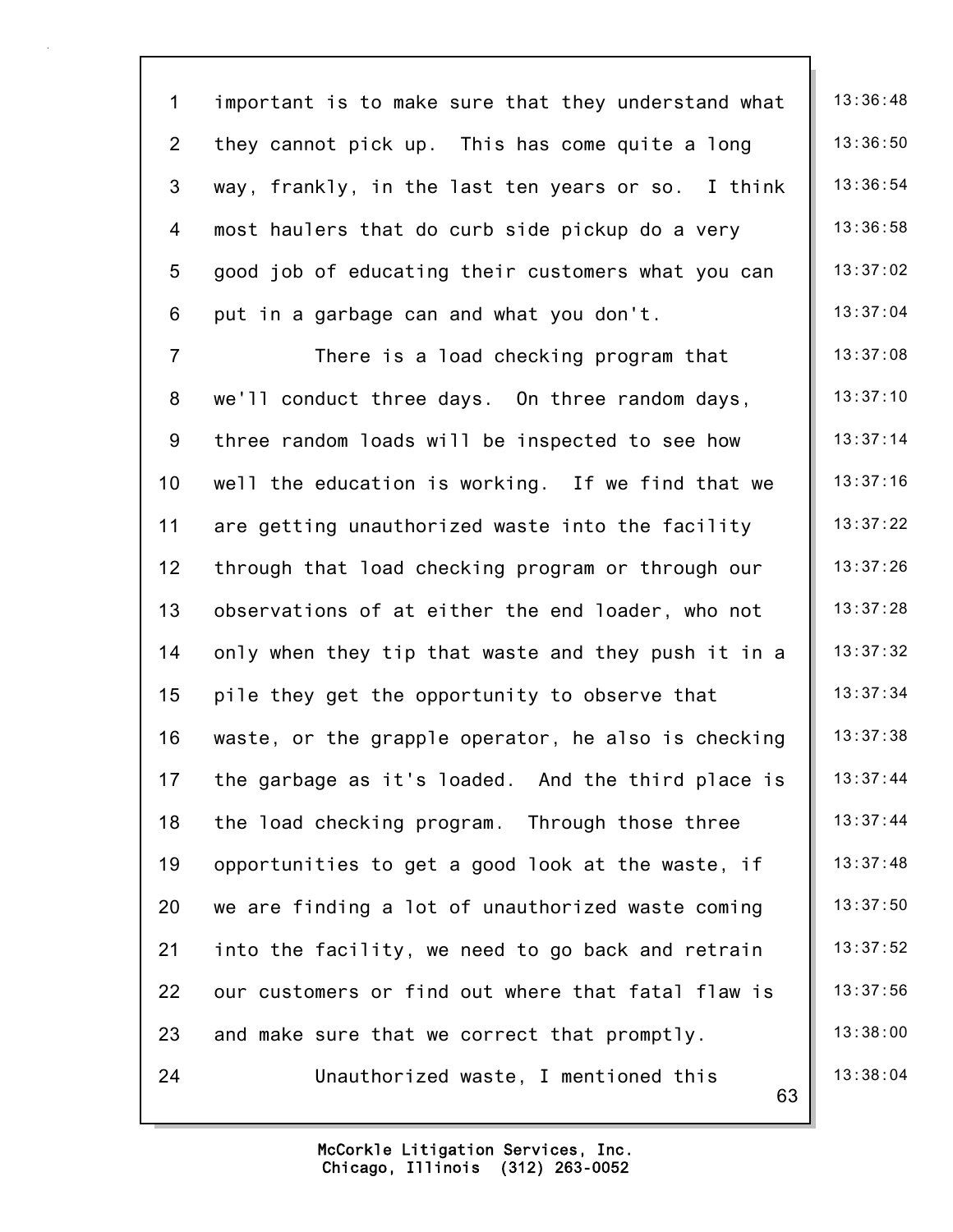| $\mathbf 1$    | several times, including this long list of no            | 13:38:06 |
|----------------|----------------------------------------------------------|----------|
| $\overline{2}$ | hazardous waste, no special waste, soils, no             | 13:38:10 |
| 3              | industrial process, no sludge, no motor oil, no          | 13:38:14 |
| 4              | liquid waste or medical waste, PCB waste, no white       | 13:38:18 |
| 5              | goods, which are appliances, radioactive waste,          | 13:38:24 |
| 6              | asbestos, whole tires. This is really used to            | 13:38:28 |
| $\overline{7}$ | serve our commercial accounts and our residential        | 13:38:36 |
| 8              | customers.                                               | 13:38:40 |
| 9              | So, do you have an opinion as to whether<br>Q.           | 13:38:40 |
| 10             | the facility will be treating or storing or              | 13:38:42 |
| 11             | disposing of hazardous waste?                            | 13:38:48 |
| 12             | I do.<br>A.                                              | 13:38:48 |
| 13             | Q <sub>1</sub><br>What is your opinion?                  | 13:38:48 |
| 14             | The facility will not be treating, storing<br>Α.         | 13:38:48 |
| 15             | or transporting hazardous waste.                         | 13:38:54 |
| 16             | And the basis of your opinion is your<br>Q.              | 13:38:56 |
| 17             | testimony today and the portions of the application      | 13:38:56 |
| 18             | that you alluded to in your testimony?                   | 13:38:58 |
| 19             | Yes.<br>Α.                                               | 13:39:00 |
| 20             | Q.<br>Okay. Please proceed.                              | 13:39:00 |
| 21             | There are five areas that people are at<br>Α.            | 13:39:06 |
| 22             | least under criterion two that I think people are        | 13:39:08 |
| 23             | most concerned about, at least in my experience;         | 13:39:12 |
| 24             | litter, odor, pests, noise and dust. This transfer<br>64 | 13:39:14 |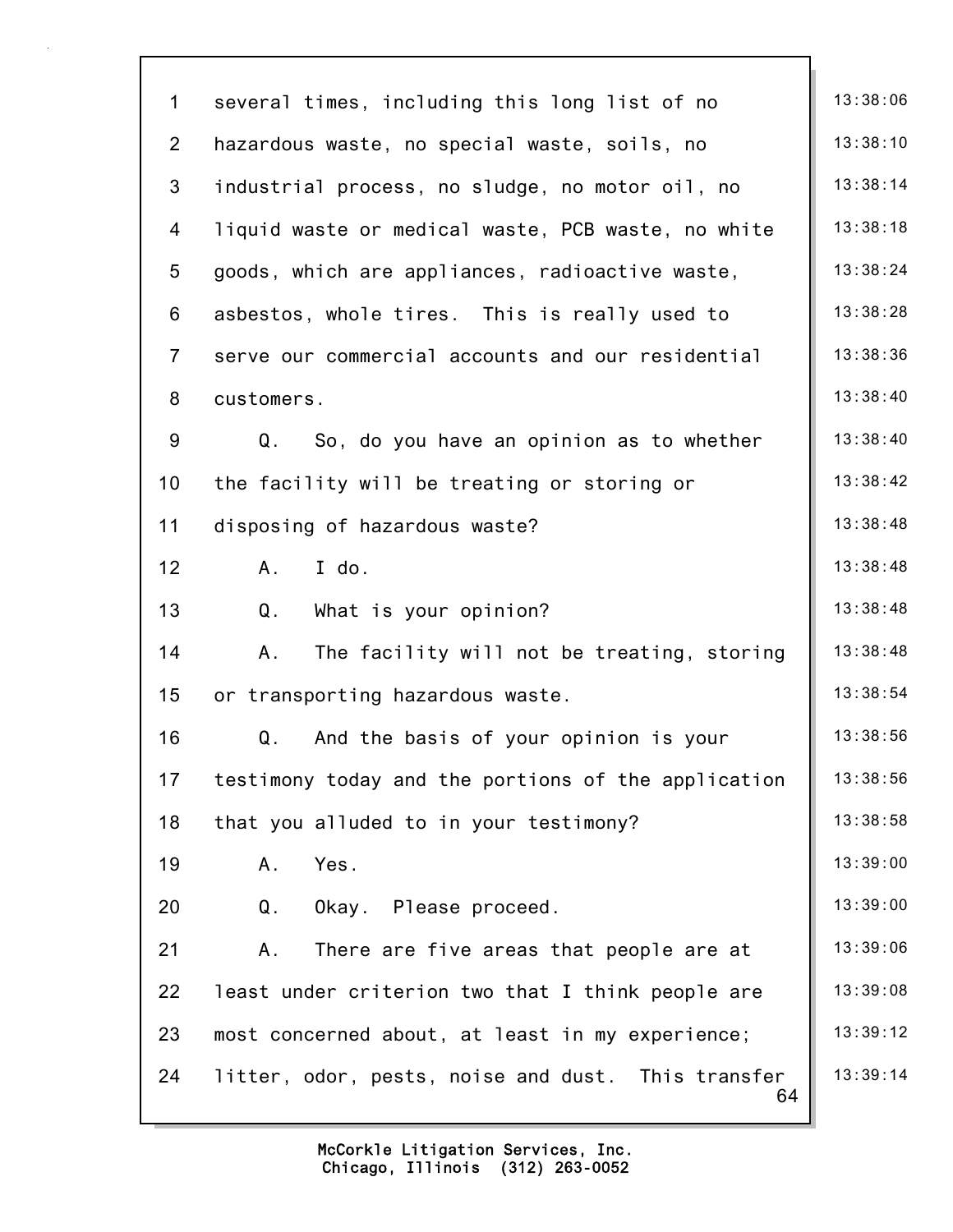| $\mathbf 1$     | station the design of a facility as well as the        | 13:39:20 |
|-----------------|--------------------------------------------------------|----------|
| $\overline{2}$  | operating plant for this facility had been married     | 13:39:22 |
| 3               | together to minimize any potential impact to these     | 13:39:26 |
| 4               | five areas. I'll take them each individually.          | 13:39:32 |
| $5\phantom{.0}$ | Litter. Collection vehicles that come to               | 13:39:34 |
| 6               | the facility will be required to be fully enclosed     | 13:39:40 |
| $\overline{7}$  | or covered, which means when they pull into that       | 13:39:44 |
| 8               | scale operator, that pre-approved customer knows       | 13:39:46 |
| 9               | that it has to be delivered that way. If they are      | 13:39:48 |
| 10 <sub>1</sub> | not, they are going to get a warning. But,             | 13:39:50 |
| 11              | ultimately, if it continues to happen, they will be    | 13:39:52 |
| 12              | refused service. We will patrol, just again, all       | 13:39:56 |
| 13              | the waste tipping that occurs within the building,     | 13:40:04 |
| 14              | especially drive-thru facilities such as we are        | 13:40:08 |
| 15              | proposing here. Litter outside the building is a       | 13:40:12 |
| 16              | relatively minor issue. Having said that, facility     | 13:40:16 |
| 17              | as well as the surrounding area will be patrolled      | 13:40:20 |
| 18              | on a daily basis and any litter will be picked up.     | 13:40:24 |
| 19              | We will remove litter from the facility 1,500 feet     | 13:40:26 |
| 20              | from the facility and private property within          | 13:40:30 |
| 21              | 500 feet unless people don't want us on their          | 13:40:34 |
| 22              | property.                                              | 13:40:38 |
| 23              | The main preventative measures that you                | 13:40:40 |
| 24              | can do to prevent odor is to clean the building.<br>65 | 13:40:48 |
|                 |                                                        |          |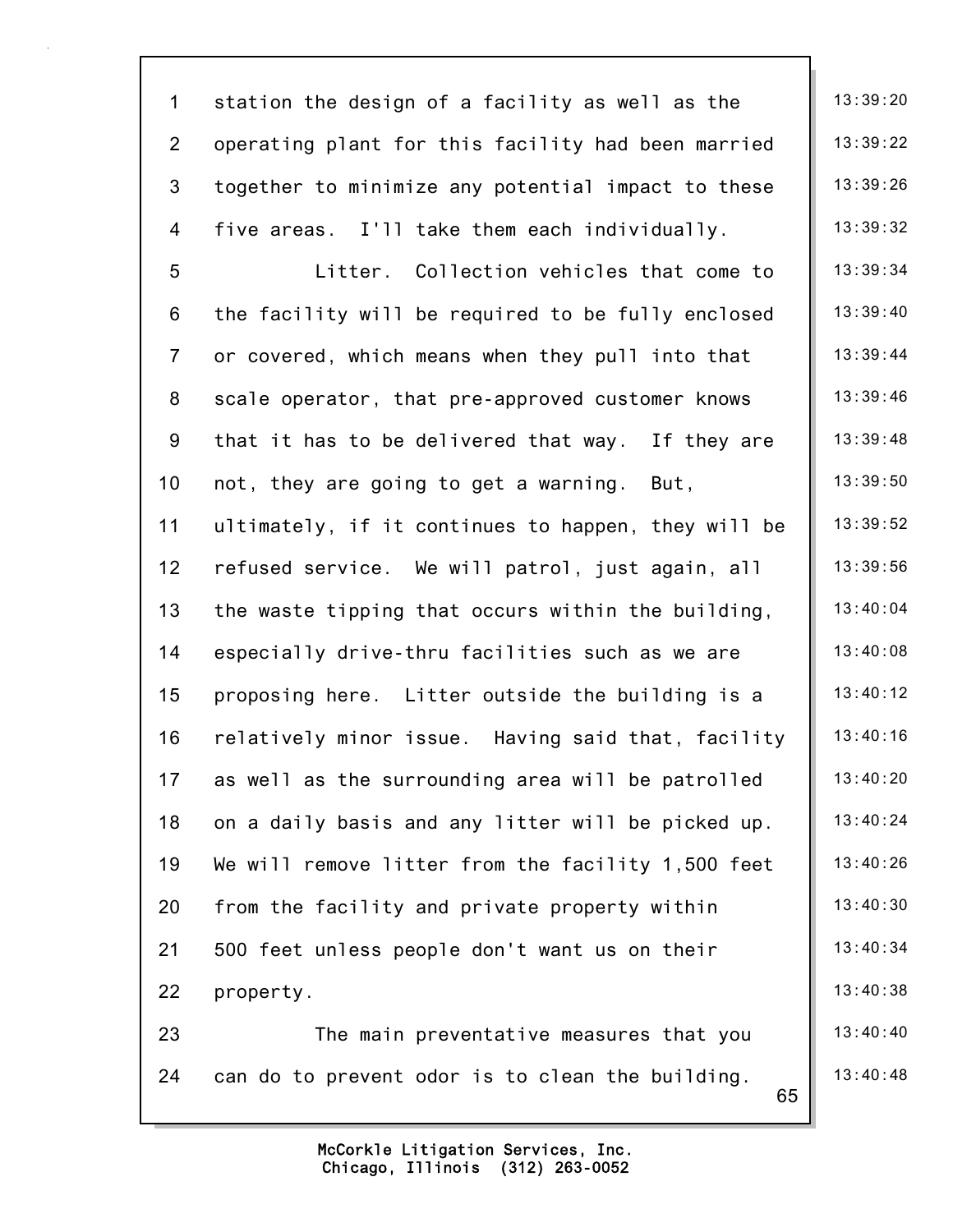66 1 Facilities that store waste for a long time will  $\parallel$  13:40:54 2 stink. We practice first in first out. The waste  $\parallel$  13:40:58 3 generally will only be here for a couple hours a  $13:41:02$ 4 day. Meaning that from the time it's put on the | 13:41:06 5 floor to the time it actually leaves, most of the | 13:41:08 6 waste (inaudible) for several hours. That's the  $\parallel$  13:41:14 7 best medicine. It will -- garbage does have an  $\parallel$  13:41:18 8 odor. You will smell it within the facility. But  $\parallel$  13:41:22 9 we are confident at many facilities we have done we  $\parallel$  13:41:26 10 will not have any odors outside of the facility | 13:41:30 11 boundary. We do that by moving the waste out. If  $\parallel$  13:41:32 12 you have particularly a diverse waste from a  $\vert$  13:41:36 13 particular customer, move that out immediately. | 13:41:40 14 Don't let it sit around. If you have a customer | 13:41:42 15 that's giving you a problem, we get rid of that  $\vert$  13:41:44 16 customer or we go to that customer's place of  $\vert$  13:41:48 17 business and work with them to try and find a  $\vert$  13:41:52 18 better way to manage that waste differently.  $\vert$  13:41:54 19 We will have a misting system within the  $\parallel$  13:42:00 20 facility. The misting system suppresses dust, but  $\begin{bmatrix} 13:42:02 \end{bmatrix}$ 21 we'll also be injecting a non-toxic odor  $\vert$  13:42:06 22 neutralizer. We will be able to use that in the  $\parallel$  13:42:10 23 summer months. The summer months is when the odor  $\parallel$  13:42:12 24 is potentially greatest, and in the winter months  $\parallel$  13:42:16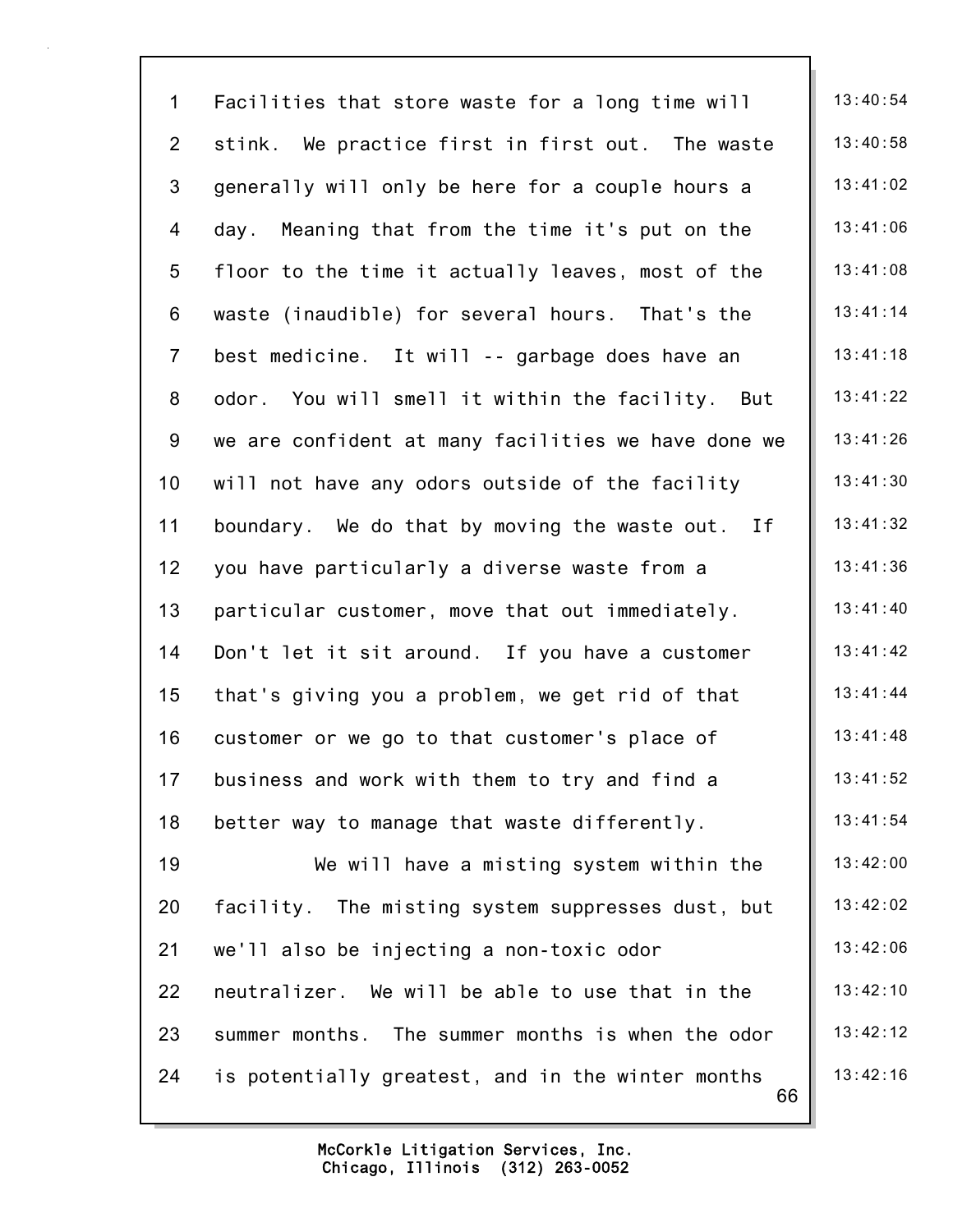| $\mathbf 1$    | it's not that big of an issue because garbage is    | 13:42:22 |
|----------------|-----------------------------------------------------|----------|
| $\overline{2}$ | nearly frozen, and odor is not an issue. So, we'll  | 13:42:26 |
| 3              | just run that misting system in the summertime.     | 13:42:28 |
| 4              | Let's go back one. We will at some point            | 13:42:34 |
| 5              | during the course of that day make sure that the    | 13:42:36 |
| 6              | floor is cleaned and we'll have a street sweeper    | 13:42:40 |
| $\overline{7}$ | sweep the building, and we will also pressure wash  | 13:42:44 |
| 8              | the walls as needed so that we get all that odor    | 13:42:46 |
| 9              | causing material out of the facility. My            | 13:42:50 |
| 10             | experience is that these measures work quite        | 13:42:52 |
| 11             | successfully on a facility like this. There are     | 13:42:56 |
| 12             | two. One of the things that the host agreements     | 13:43:02 |
| 13             | have within them a requirement that there are no    | 13:43:06 |
| 14             | noticeable odors at the facility boundary. So, the  | 13:43:12 |
| 15             | County, as well as the Village, have that within    | 13:43:12 |
| 16             | their host agreement and enforceable through that   | 13:43:16 |
| 17             | mechanism. So, there is a pretty good handle on     | 13:43:18 |
| 18             | odors.                                              | 13:43:22 |
| 19             | Pests. Again, it's an all concrete                  | 13:43:22 |
| 20             | building. Get the garbage out of the place          | 13:43:26 |
| 21             | quickly, clean it quickly, and have it inspected by | 13:43:30 |
| 22             | an exterminator on a regular basis and take         | 13:43:36 |
| 23             | appropriate measures.                               | 13:43:40 |
| 24             | Noise. Transfer station that we are<br>67           | 13:43:42 |
|                |                                                     |          |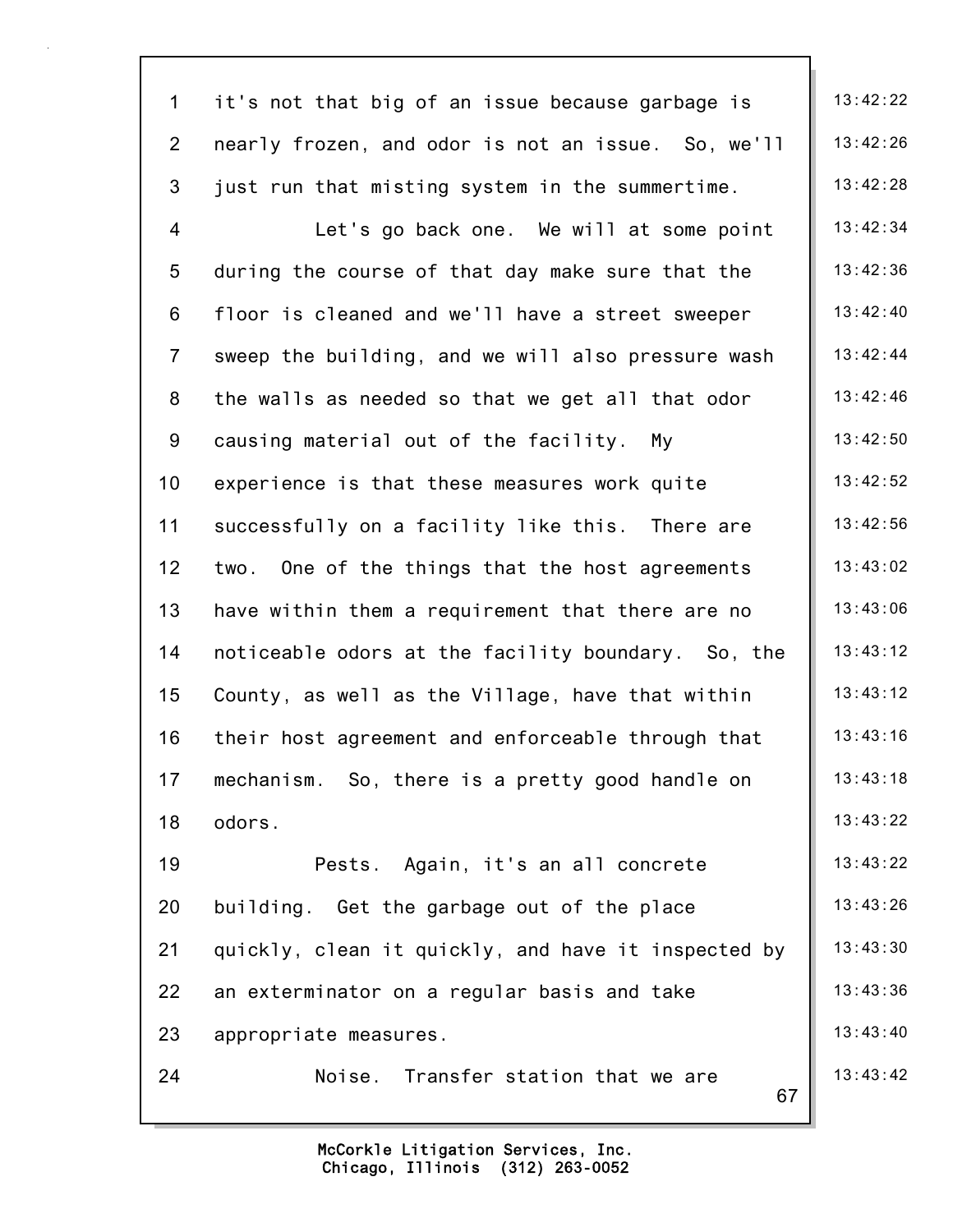68 1 proposing is located in an industrial park on 13:43:46 2 Route 120. I think the transfer station itself  $\parallel$  13:43:50 3 there will be no noise, in my opinion, noticeable  $\parallel$  13:43:54 4 with the background that's already in here. It's a  $\parallel$  13:44:00 5 concrete building. We are required to close the  $\vert$  13:44:02 6 doors between 4:00 and 8:00 a.m., which with every  $\parallel$  13:44:06 7 truck that enters and leaves, these are standard | 13:44:10 8 doors now that are used at pretty much all transfer  $\parallel$  13:44:14 9 stations. They are fast acting rubber doors. 13:44:16 10 There are two manufacturers. They are pretty much | 13:44:20 11 the same. 13:44:22 12 Obviously, all our equipment is going to  $\parallel$  13:44:22 13 be located equipped with the appropriate muffler  $\vert$  13:44:26 14 devices. So this facility as designed I am not  $\vert$  13:44:28 15 sure what more we could have done to minimize noise | 13:44:32 16 impact. 13:44:36 17 **Dust.** The best thing to minimize dust is | 13:44:36 18 to pave everything, put in a misting system and 13:44:40 19 clean the pavement, and we are agreeing to do that  $\parallel$  13:44:44 20 within 1,000 feet of the facility.  $\vert$  13:44:48 21  $Q.$  Do you have an opinion, then, as to  $\vert$  13:44:56 22 whether the facility that is so designed, located  $\parallel$  13:44:58 23 and proposed to be operated so that the public  $\vert$  13:45:02 24 health, safety and welfare will be protected,  $\vert$  13:45:06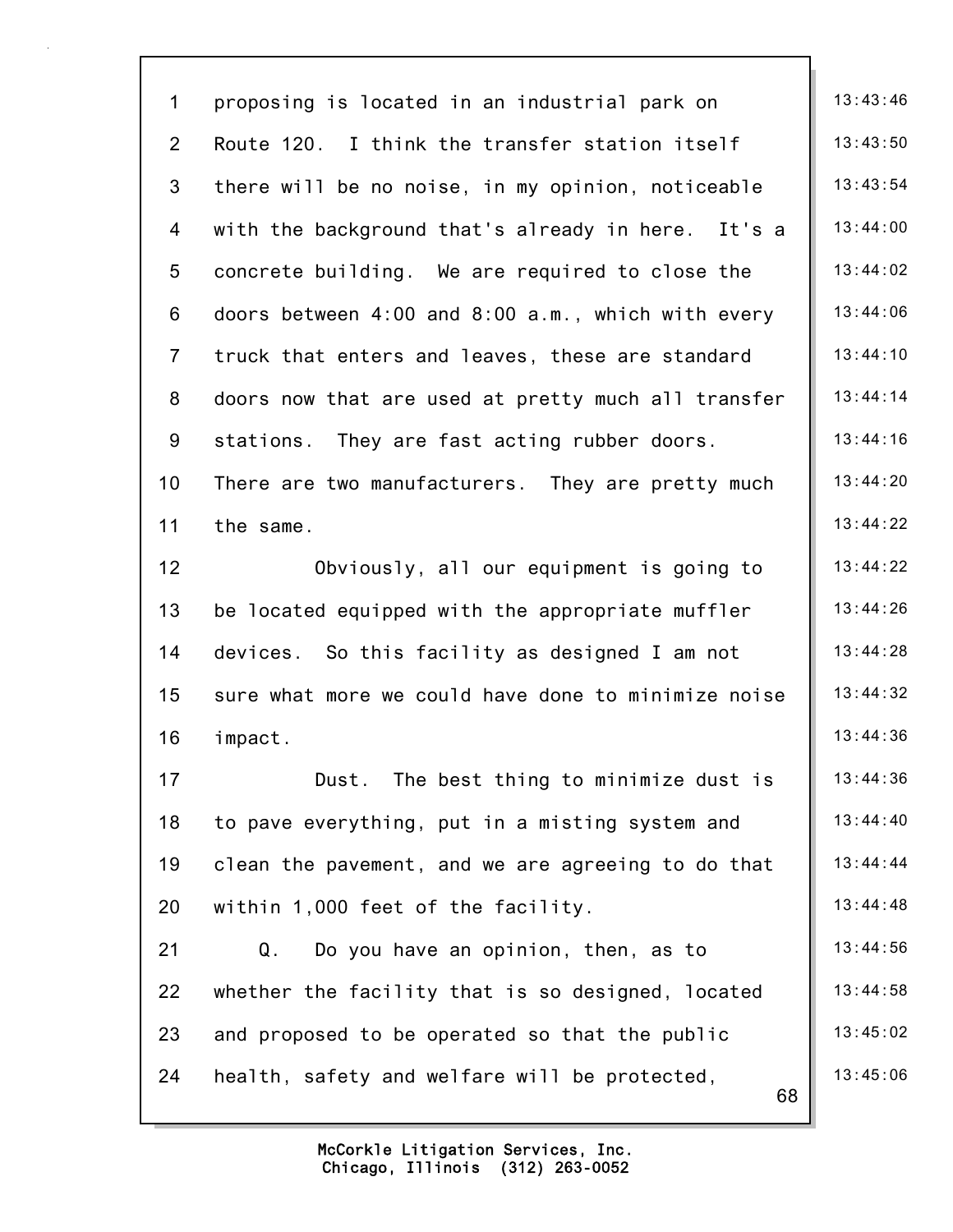| $\mathbf 1$    | Mr. Moose?                                               | 13:45:08 |
|----------------|----------------------------------------------------------|----------|
| $\overline{2}$ | I do.<br>Α.                                              | 13:45:08 |
| 3              | Q <sub>1</sub><br>What's your opinion?                   | 13:45:08 |
| 4              | That the facility is so designed, located<br>Α.          | 13:45:10 |
| 5              | and proposed to be operated to protect the public        | 13:45:12 |
| 6              | health, safety and welfare.                              | 13:45:16 |
| $\overline{7}$ | Q.<br>Is the basis of your opinion your                  | 13:45:16 |
| 8              | testimony today and the portions of the application      | 13:45:20 |
| 9              | which has been filed in this matter which you            | 13:45:22 |
| 10             | alluded to today in your testimony?                      | 13:45:24 |
| 11             | Yes, as well as my 30 years of experience.<br>Α.         | 13:45:26 |
| 12             | Q.<br>Okay. Please proceed. Criterion five               | 13:45:30 |
| 13             | requires us to minimize the danger to the                | 13:45:36 |
| 14             | surrounding area from fire, spills or other              | 13:45:40 |
| 15             | operational accidents.                                   | 13:45:44 |
| 16             | Fire control. This facility will be                      | 13:45:46 |
| 17             | equipped with a sprinkler system. There are              | 13:45:48 |
| 18             | hydrants proposed around the facility. There are         | 13:45:50 |
| 19             | fire extinguishers strategically located within          | 13:45:56 |
| 20             | that facility. There are fire extinguishers              | 13:46:00 |
| 21             | located on every piece of rolling equipment. And         | 13:46:02 |
| 22             | all the employees will be trained in fire control        | 13:46:06 |
| 23             | procedures. A Knox Box will be located at the            | 13:46:10 |
| 24             | front gate that will allow emergency responders to<br>69 | 13:46:16 |
|                |                                                          |          |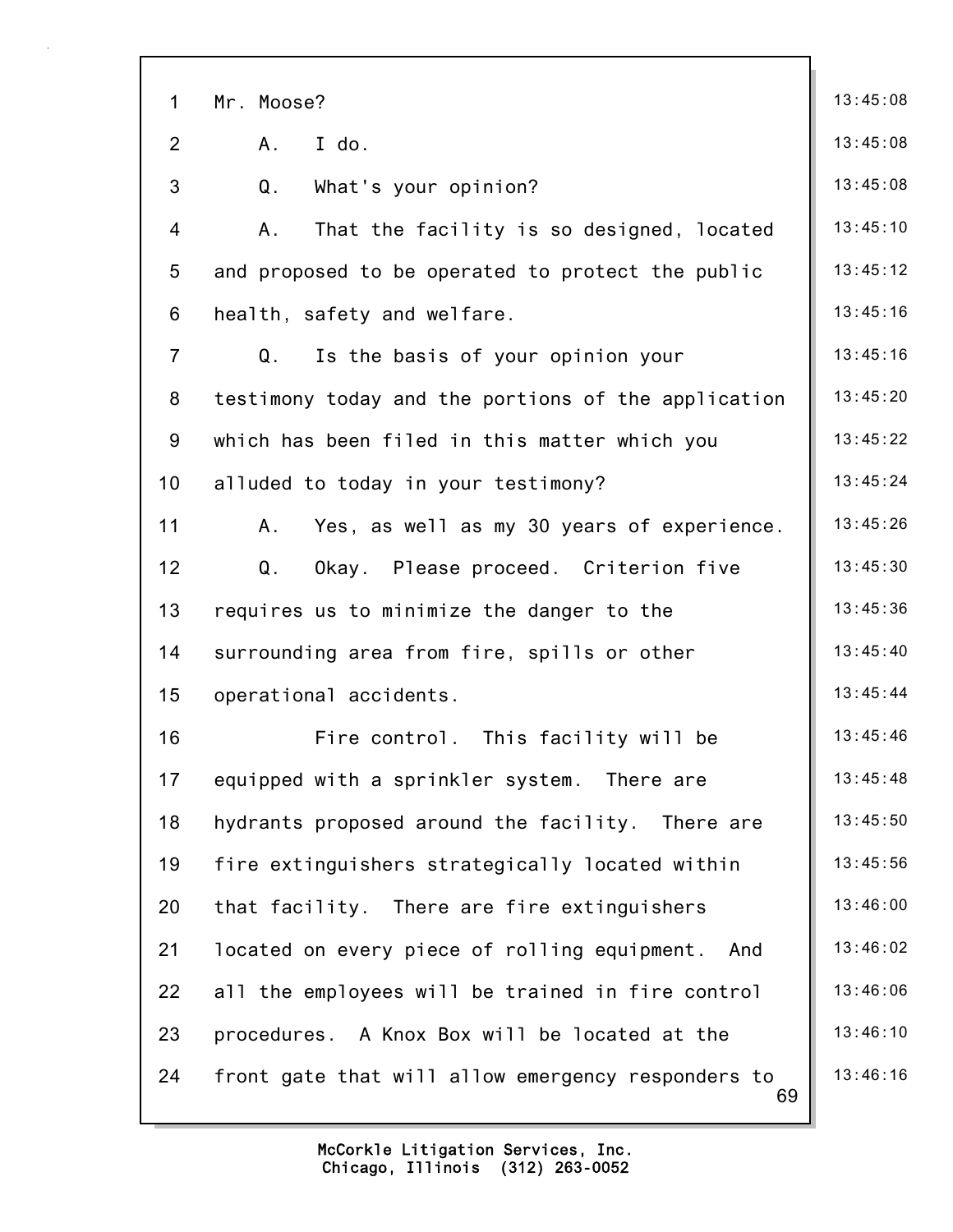| $\mathbf 1$     | enter the facility if nobody is there. And shown          | 13:46:20 |
|-----------------|-----------------------------------------------------------|----------|
| $\overline{2}$  | on Slide 45 are some proposed locations for fire          | 13:46:24 |
| 3               | extinguishers or hydrants and fire extinguishers.         | 13:46:32 |
| 4               | And on slide 46, we had met with the fire                 | 13:46:36 |
| $5\phantom{.0}$ | department. We consulted them about our proposed          | 13:46:40 |
| 6               | fire protection plan and our proposed fire                | 13:46:44 |
| $\overline{7}$  | protection improvements for the facility, and they        | 13:46:48 |
| 8               | have stated that if the facility has been                 | 13:46:52 |
| 9               | constructed as proposed, the fire district does not       | 13:46:54 |
| 10              | anticipate any significant threat or other risk to        | 13:46:58 |
| 11              | the community.                                            | 13:47:00 |
| 12              | Spill control. The facility will not                      | 13:47:02 |
| 13              | accept liquids, special or hazardous wastes.<br>Most      | 13:47:06 |
| 14              | likely nature for us to have a spill control or a         | 13:47:10 |
| 15              | spill issue is either putting out a fire or               | 13:47:14 |
| 16              | alternatively fueling our vehicles, both of which         | 13:47:18 |
| 17              | are controlled within an operating plant that shows       | 13:47:20 |
| 18              | us how to react to those. It includes fueling             | 13:47:24 |
| 19              | procedures that in case there is a spill, there is        | 13:47:28 |
| 20              | a spill kit on the site. If it's sufficient size,         | 13:47:30 |
| 21              | we have booms that we can put around a containing         | 13:47:36 |
| 22              | spill. We will have a contract with a remediation         | 13:47:38 |
| 23              | company that can come up and clean the spill. But,        | 13:47:44 |
| 24              | generally speaking, fueling vehicles is a very easy<br>70 | 13:47:48 |
|                 |                                                           |          |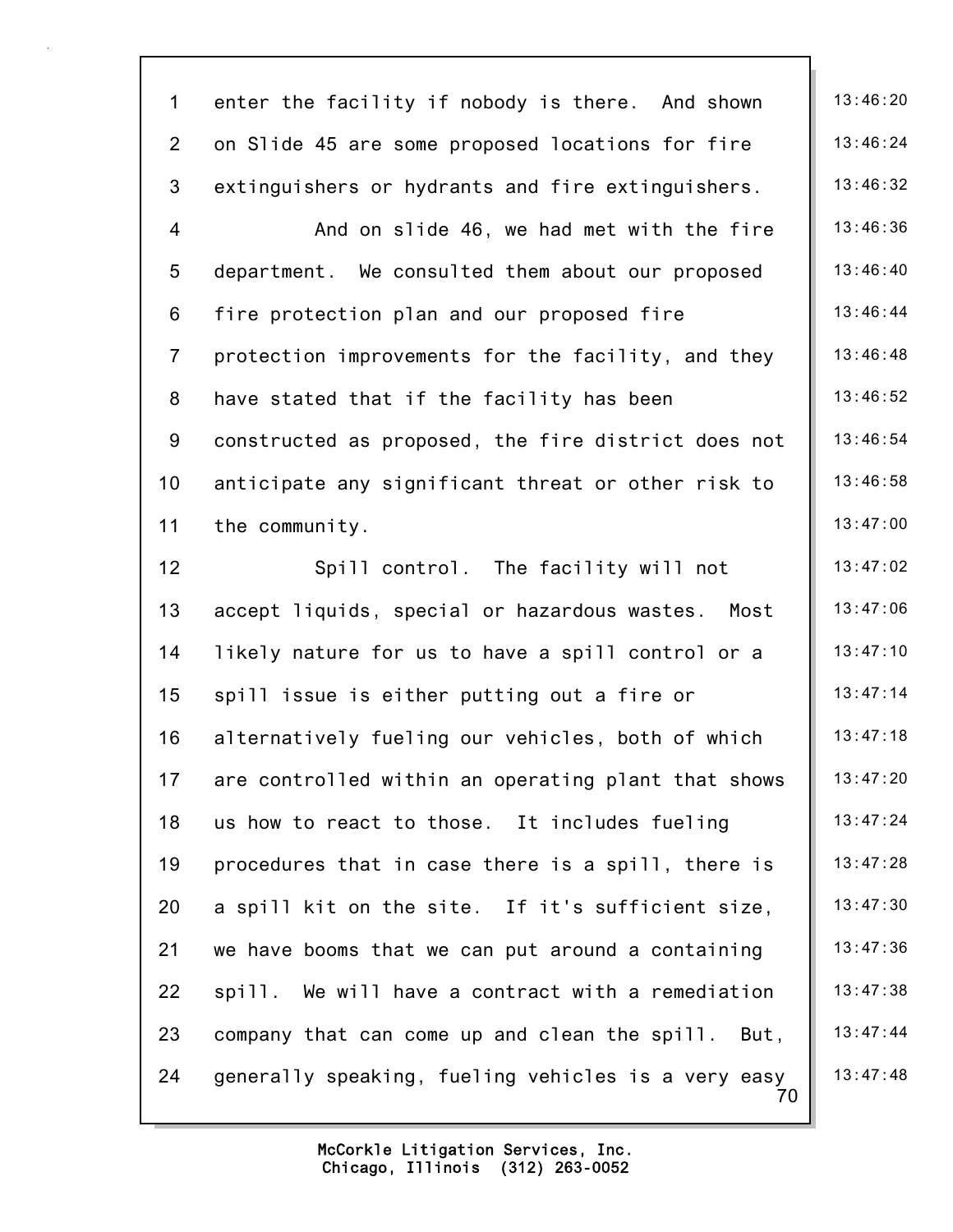| $\mathbf 1$     | routine thing. We know there is no science to it.    | 13:47:50 |
|-----------------|------------------------------------------------------|----------|
| $\overline{2}$  | But we have planned for spill doing that and we      | 13:47:54 |
| 3               | have the equipment on site to handle most minor      | 13:47:56 |
| 4               | spills.                                              | 13:48:00 |
| 5               | Safety training. As you heard previously,            | 13:48:04 |
| 6               | we try to include within the facility, the design    | 13:48:08 |
| $\overline{7}$  | of the facility, to improve safety. Everything       | 13:48:12 |
| 8               | from lighting to truck movement to safety walls      | 13:48:16 |
| 9               | around the loading pit to transfer station,          | 13:48:22 |
| 10 <sub>1</sub> | transfer trailer movements, but safety training is   | 13:48:26 |
| 11              | part of all of our lives right now. Any of us that   | 13:48:30 |
| 12              | work at sites or in the field. Our safety training   | 13:48:34 |
| 13              | has been fairly proven well over time. It includes   | 13:48:40 |
| 14              | operational procedures, it includes health and       | 13:48:44 |
| 15              | safety measures, it includes all personal            | 13:48:46 |
| 16              | protection equipment all the workers need to wear,   | 13:48:52 |
| 17              | lockout-tagout procedures, so that all of the        | 13:48:54 |
| 18              | equipment has no energy available for personnel      | 13:48:56 |
| 19              | injuries. Fire control and prevention, emergency     | 13:49:00 |
| 20              | first aid, detection, unauthorized waste, and        | 13:49:04 |
| 21              | emergency evacuation. Those are done through a       | 13:49:10 |
| 22              | formal training program within Groot, as well as     | 13:49:14 |
| 23              | ground (inaudible) to the employees.                 | 13:49:18 |
| 24              | Q.<br>So, Mr. Moose, do you have an opinion as<br>71 | 13:49:22 |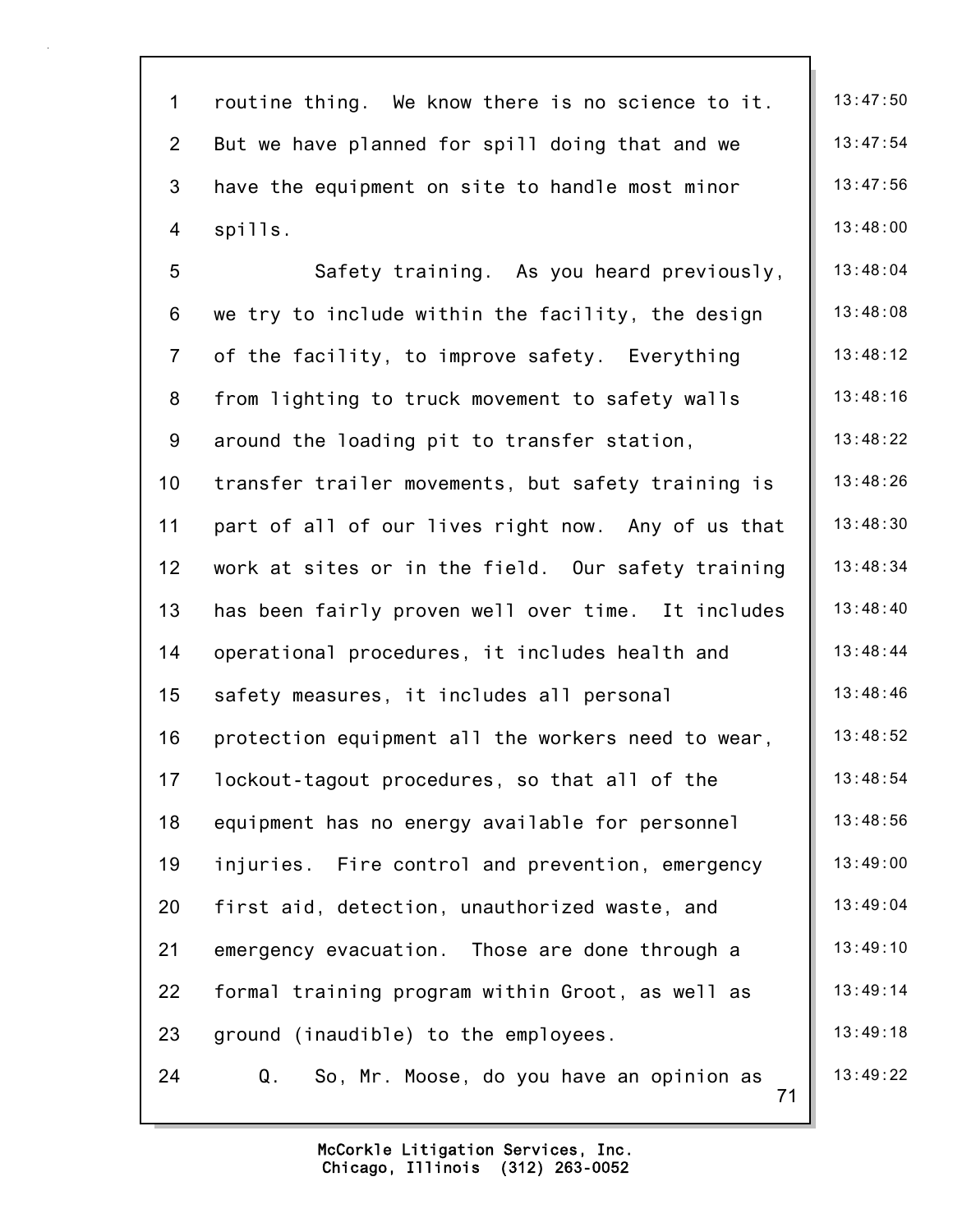| $\mathbf 1$    | to whether the plan of operations for this facility | 13:49:26 |
|----------------|-----------------------------------------------------|----------|
| $\overline{2}$ | is designed to minimize the danger to the           | 13:49:28 |
| 3              | surrounding area from fire spills or other          | 13:49:32 |
| 4              | operational accidents?                              | 13:49:38 |
| 5              | I do.<br>A                                          | 13:49:38 |
| 6              | Q.<br>What is your opinion?                         | 13:49:40 |
| $\overline{7}$ | The facility is so designed so that the<br>Α.       | 13:49:40 |
| 8              | plan of operations for the facility is designed to  | 13:49:44 |
| 9              | minimize the danger to the surrounding area from    |          |
| 10             | fire, spills or other operational accidents.        | 13:49:48 |
| 11             | Q.<br>And, Mr. Moose, do you have any other         | 13:49:50 |
| 12             | testimony to offer at this point in time as to      | 13:49:52 |
| 13             | criterion number two, criterion number four,        | 13:49:54 |
| 14             | criterion number five, criterion number seven or    | 13:49:58 |
| 15             | criterion number nine?                              | 13:50:04 |
| 16             | No.<br>Α.                                           | 13:50:08 |
| 17             | MR. HELSTEN: That's all we have, Mr. Hearing        | 13:50:12 |
| 18             | Officer. At this time I would tender the witness.   | 13:50:14 |
| 19             | THE HEARING OFFICER: Mr. Blazer, would you          | 13:50:20 |
| 20             | like to proceed?                                    | 13:50:26 |
| 21             | MR. BLAZER: If we can take a couple of              | 13:50:30 |
| 22             | minutes, I would like to switch my computer over    | 13:50:34 |
| 23             | and $-$                                             | 13:50:36 |
| 24             | THE HEARING OFFICER: 2 o'clock. We'll<br>72         | 13:50:38 |
|                |                                                     |          |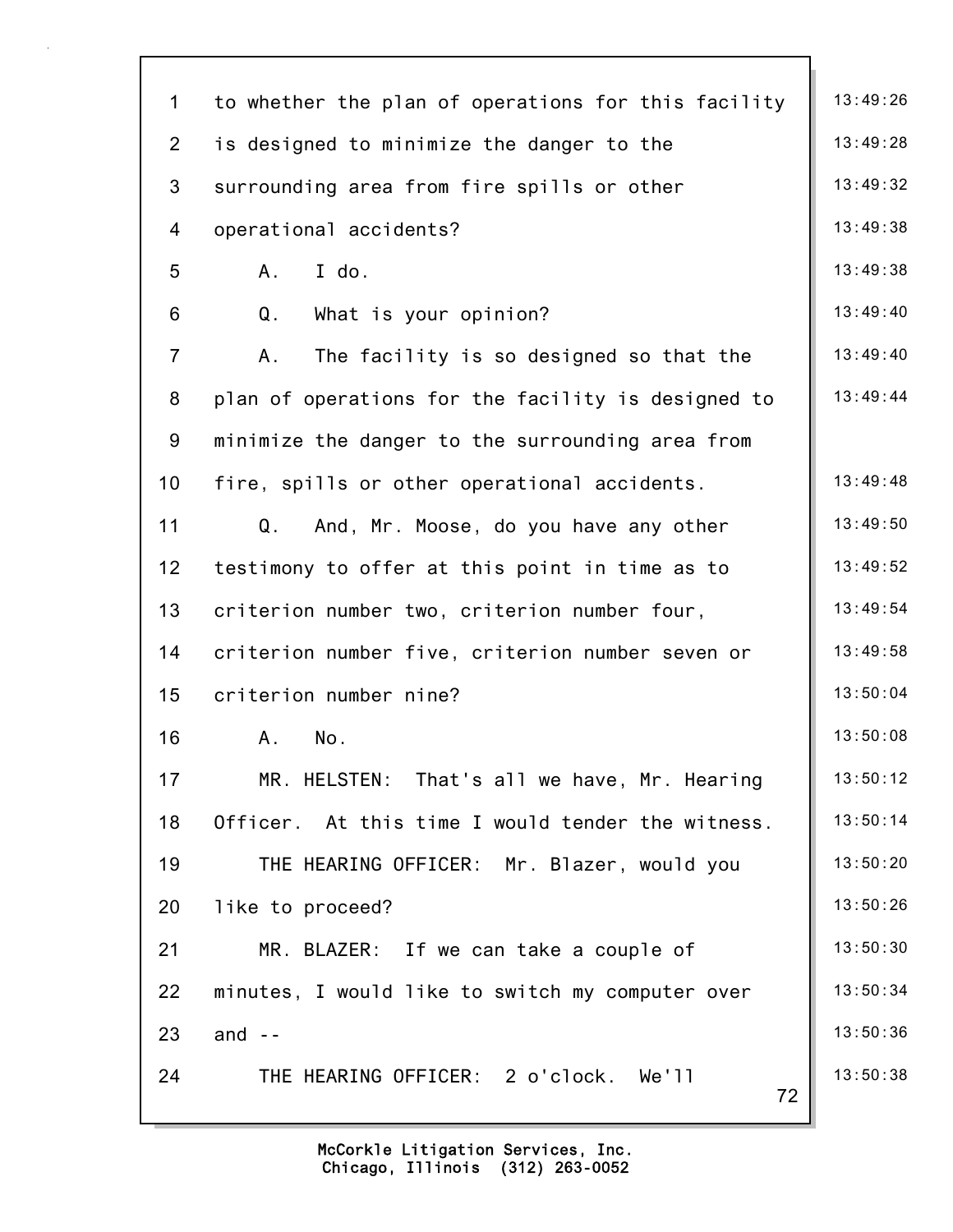| $\mathbf{1}$    | reconvene at 2 o'clock.                             | 13:50:38 |
|-----------------|-----------------------------------------------------|----------|
| $\overline{2}$  | (Whereupon, there                                   |          |
| 3               | was a short break.)                                 | 14:04:48 |
| $\overline{4}$  | THE HEARING OFFICER: Mr. Blazer, you may            | 14:04:48 |
| 5               | proceed.                                            | 14:04:52 |
| 6               | MR. BLAZER: Thank you.                              | 14:04:52 |
| $\overline{7}$  | <b>CROSS-EXAMINATION</b>                            |          |
| 8               | BY MR. BLAZER:                                      | 14:04:54 |
| 9               | Q.<br>Mr. Moose, you are the engineer of record     | 14:04:54 |
| 10 <sup>°</sup> | for this project, correct?                          |          |
| 11              | Yes.<br>A.                                          |          |
| 12              | And that means that this application for<br>Q.      | 14:04:56 |
| 13              | local siting approval has been prepared under your  | 14:04:58 |
| 14              | direction, correct?                                 | 14:05:00 |
| 15              | Portions of it.<br>A.                               | 14:05:00 |
| 16              | Q.<br>Well, it does mean that the information       | 14:05:06 |
| 17              | presented in the application is to the best of your | 14:05:08 |
| 18              | knowledge and belief complete, true and accurate,   | 14:05:12 |
| 19              | is that correct?                                    | 14:05:14 |
| 20              | The portions that were prepared by CB&I.<br>Α.      | 14:05:14 |
| 21              | And, then, I just have a few slides,<br>Q.          | 14:05:20 |
| 22              | nothing like you did. What I have up here on the    | 14:05:32 |
| 23              | screen is drawing D1 from the siting application.   | 14:05:58 |
| 24              | You recognize that?<br>73                           | 14:06:02 |
|                 |                                                     |          |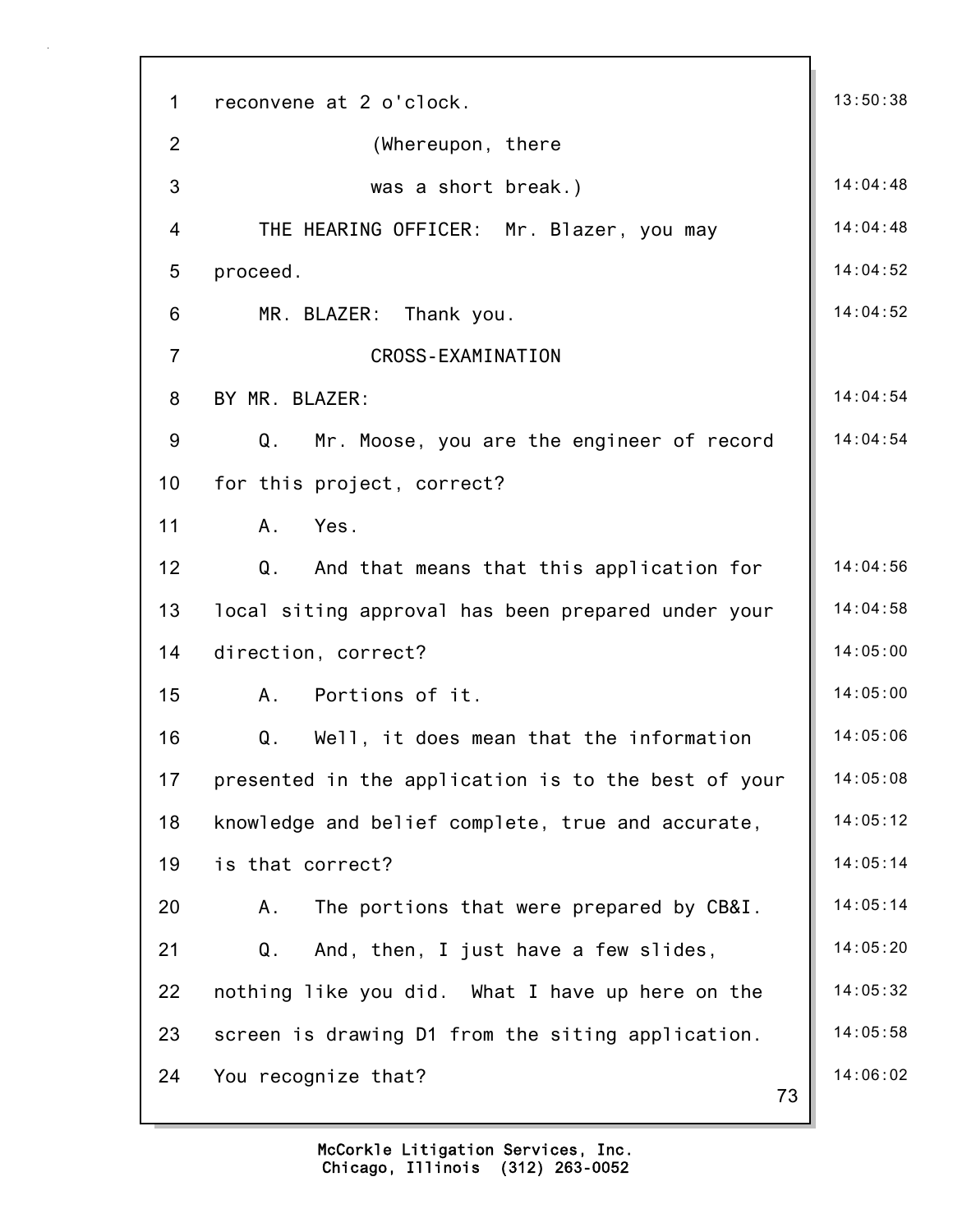| 1              | A.<br>Yes.                                          | 14:06:04 |
|----------------|-----------------------------------------------------|----------|
| $\overline{2}$ | Q.<br>And down over here at the bottom of that      | 14:06:08 |
| 3              | drawing is your professional engineer seal,         | 14:06:10 |
| 4              | correct?                                            |          |
| 5              | Yes.<br>A.                                          | 14:06:16 |
| 6              | Q.<br>And by putting your seal on this              | 14:06:18 |
| $\overline{7}$ | application, you're representing that the work has  | 14:06:20 |
| 8              | been prepared by or under your personal supervision | 14:06:22 |
| 9              | or developed in conjunction with the use of         | 14:06:26 |
| 10             | accepted engineering standards, correct?            | 14:06:28 |
| 11             | Yes.<br>A.                                          | 14:06:30 |
| 12             | Q.<br>And you also understand that the use of       | 14:06:32 |
| 13             | your PE seal further represents that the work has   | 14:06:34 |
| 14             | been prepared and administered in accordance with   | 14:06:38 |
| 15             | the standards of reasonable professional skill and  | 14:06:40 |
| 16             | diligence, correct?                                 | 14:06:44 |
| 17             | Yes.<br>Α.                                          | 14:06:44 |
| 18             | Now, you have given a number of<br>Q.               | 14:06:46 |
| 19             | presentations like this at a large number of these  | 14:06:48 |
| 20             | types of hearings, correct?                         | 14:06:50 |
| 21             | A.<br>Yes.                                          | 14:06:52 |
| 22             | Q.<br>For both land fills and transfer stations?    | 14:06:56 |
| 23             | Yes.<br>A.                                          | 14:06:58 |
| 24             | And you have been -- Mr. Helsten made a<br>Q.<br>74 | 14:07:00 |
|                |                                                     |          |

٦Ì,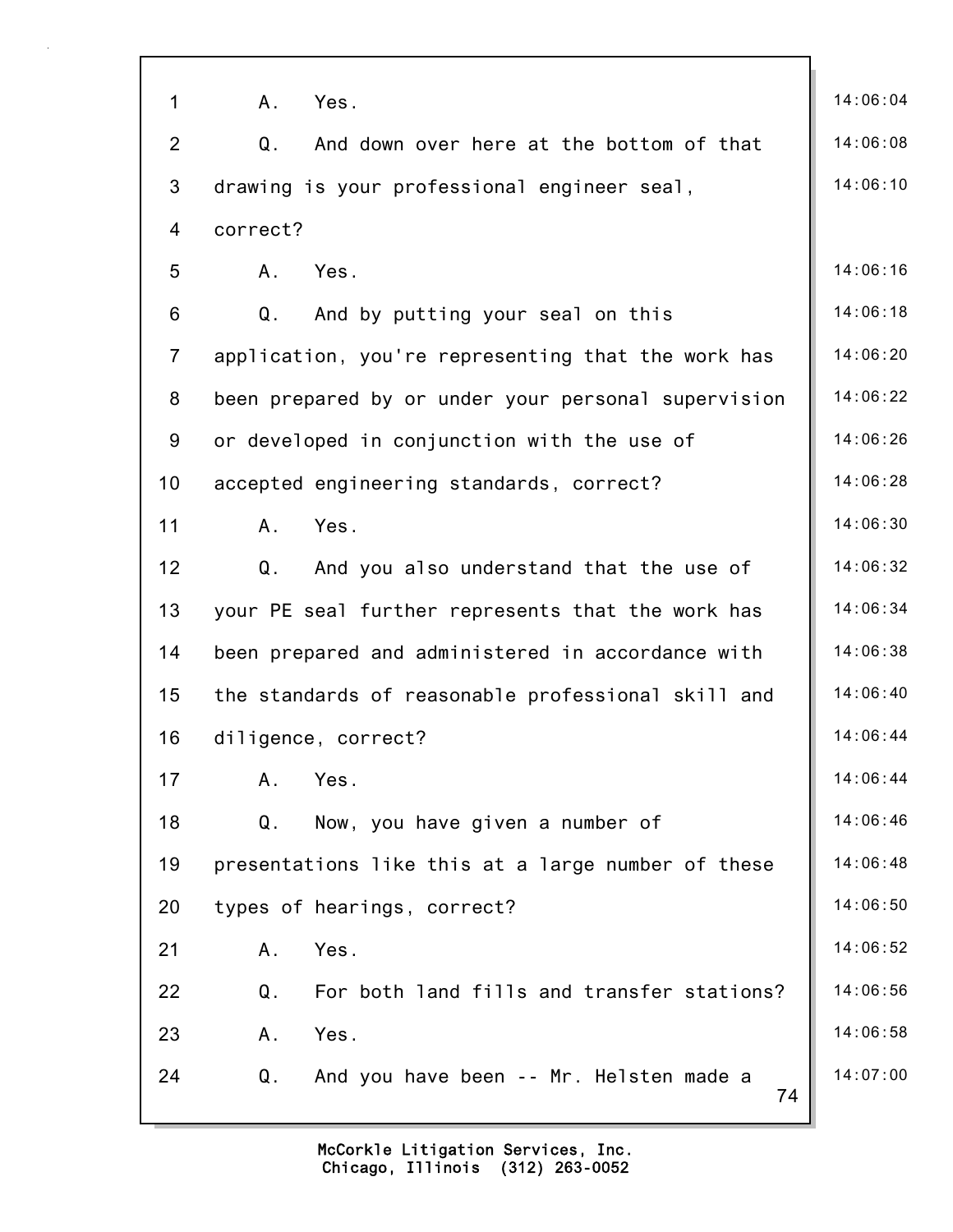| $\mathbf 1$    | point of talking about the number of proceedings         | 14:07:02 |
|----------------|----------------------------------------------------------|----------|
| $\overline{2}$ | and your -- the extent of the experience and how         | 14:07:06 |
| $\mathfrak{S}$ | this one is comparable to other ones you have done.      | 14:07:10 |
| 4              | You have been successful at quite a few of your          | 14:07:12 |
| 5              | land fill and transfer station projects, right?          | 14:07:16 |
| 6              | I don't know what you mean by successful.<br>Α.          | 14:07:20 |
| $\overline{7}$ | Q.<br>Siting has been approved?                          | 14:07:22 |
| 8              | Yes.<br>A.                                               | 14:07:24 |
| 9              | And you have also been unsuccessful on<br>Q.             | 14:07:26 |
| 10             | some siting that has been denied, correct?               | 14:07:28 |
| 11             | Yes.<br>Α.                                               | 14:07:30 |
| 12             | Q.<br>I would like to talk about with you some           | 14:07:32 |
| 13             | of the ones where folks like the Round Lake Park         | 14:07:34 |
| 14             | Village Board did not accept your presentation and       | 14:07:40 |
| 15             | denied siting approval. One of those was the             | 14:07:44 |
| 16             | Fox Moraine land fill in Yorkville, correct?             | 14:07:50 |
| 17             | I don't know if I agree with your<br>A.                  | 14:07:56 |
| 18             | characterization that they didn't accept my              | 14:07:58 |
| 19             | presentation. I don't know what that means.              | 14:08:00 |
| 20             | Let me try it this way. You made a<br>Q.                 | 14:08:02 |
| 21             | presentation at a siting hearing in Yorkville for a      | 14:08:04 |
| 22             | land fill called Fox Moraine land fill, correct?         | 14:08:10 |
| 23             | Yes.<br>A.                                               | 14:08:14 |
| 24             | $Q_{\perp}$<br>And the City Council of the City of<br>75 | 14:08:14 |
|                |                                                          |          |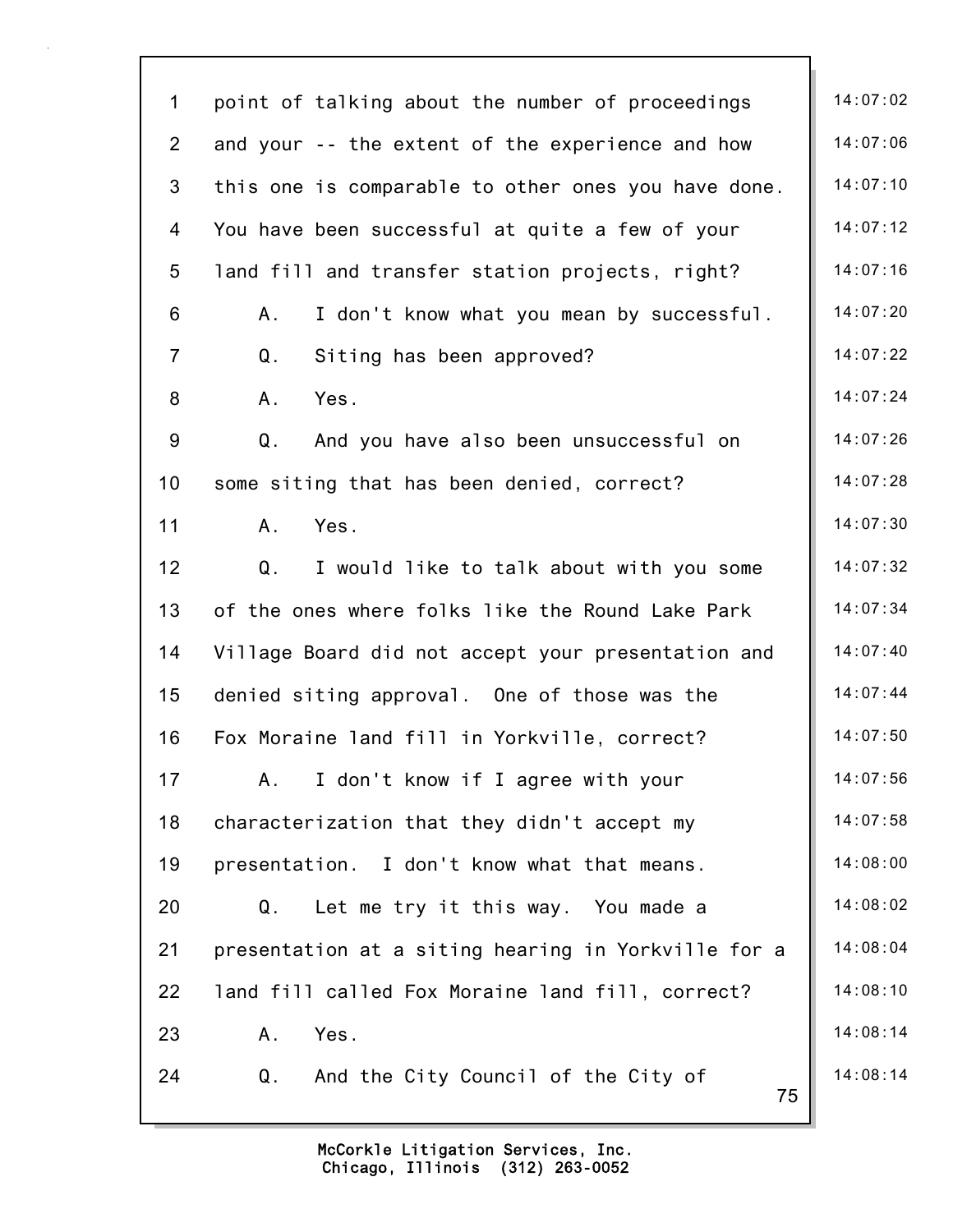| $\mathbf 1$    | Yorkville denied siting, correct?                       | 14:08:16 |
|----------------|---------------------------------------------------------|----------|
| $\overline{2}$ | A.<br>Yes.                                              | 14:08:20 |
| 3              | Q.<br>And you do know that Groot is a partner at        | 14:08:20 |
| 4              | Fox Moraine, right?                                     | 14:08:24 |
| 5              | Yes.<br>A.                                              | 14:08:24 |
| 6              | Q.<br>And Mr. Mueller and Mr. Helsten were              | 14:08:30 |
| $\overline{7}$ | lawyers for Fox Moraine in that proceeding,             | 14:08:36 |
| 8              | correct?                                                | 14:08:36 |
| 9              | Yes.<br>A.                                              | 14:08:36 |
| 10             | Q.<br>And you were the engineer of record on            | 14:08:36 |
| 11             | that project?                                           | 14:08:38 |
| 12             | A.<br>Yes.                                              | 14:08:38 |
| 13             | $Q$ .<br>Now, what I have up here, do you recognize     | 14:08:52 |
| 14             | what I am showing you up here?                          | 14:08:56 |
| 15             | Yes.<br>A.                                              | 14:08:58 |
| 16             | And that's your professional engineer<br>Q.             | 14:09:00 |
| 17             | certification for the Fox Moraine land fill siting      | 14:09:04 |
| 18             | application, correct?                                   | 14:09:08 |
| 19             | It appears as though it is.<br>Α.                       | 14:09:08 |
| 20             | MR. BLAZER: For the record, Mr. Luetkehans, as          | 14:09:12 |
| 21             | we know, we have discussed this, out of the number      | 14:09:14 |
| 22             | of documents that we submitted in advance of this       | 14:09:18 |
| 23             | hearing, we will make every effort to cull out          | 14:09:22 |
| 24             | specific pages as we are trying to use them so we<br>76 | 14:09:24 |
|                |                                                         |          |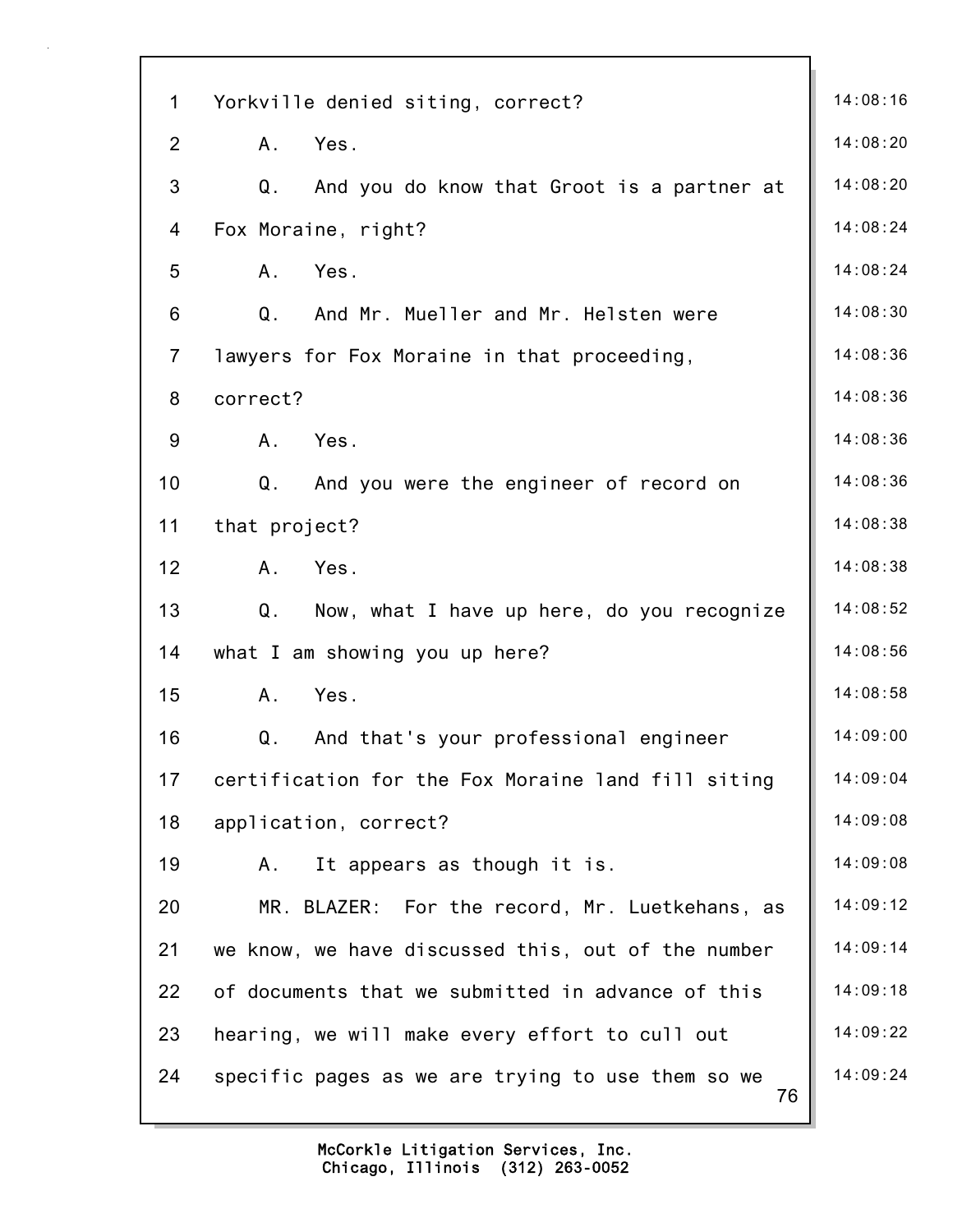77 1 are not cluttering the record with  $25,000$  pages.  $\parallel$  14:09:28 2 What I have, as soon as I can get to it, is what we  $\parallel$  14:09:30 3 have identified as Exhibit 26A. The original 14:09:48 4 Exhibit 26, the one we submitted, is the Fox 14:09:54 5 Moraine land fill site application. We have carved | 14:09:58 6 out just, and we are calling it 26A, that's the  $\parallel$  14:10:00 7 document that's up on the slide here, and I have  $\parallel$  14:10:04 8 seven copies here which should be enough for all | 14:10:06 9 counsel. 14:10:14 10 MR. HELSTEN: Well, I think -- well, I don't 14:10:16 11 know where this is going, but I am going to object | 14:10:16 12 to any cross-examination about Fox Moraine land | 14:10:20 13 fill for several reasons. Number one, it was an 14:10:24 14 application for land fill. Number two -- not a 14:10:28 15 transfer station. Number two, that's a wholly 14:10:32 16 separate and different proceeding than this 14:10:34 17 proceeding. Number three, the opinions rendered by | 14:10:38 18 the Village Board in that case as we still strongly | 14:10:42 19 assert were based upon political motivations, and I | 14:10:48 20 don't see the relevance of the opinion of that  $\vert$  14:10:52 21 board as to the professional qualifications and the | 14:10:56 22 professional accuracy of what Mr. Moose certified | 14:11:00 23 to in that application. So, I am going to object  $\parallel$  14:11:04 24 for that basis. 14:11:08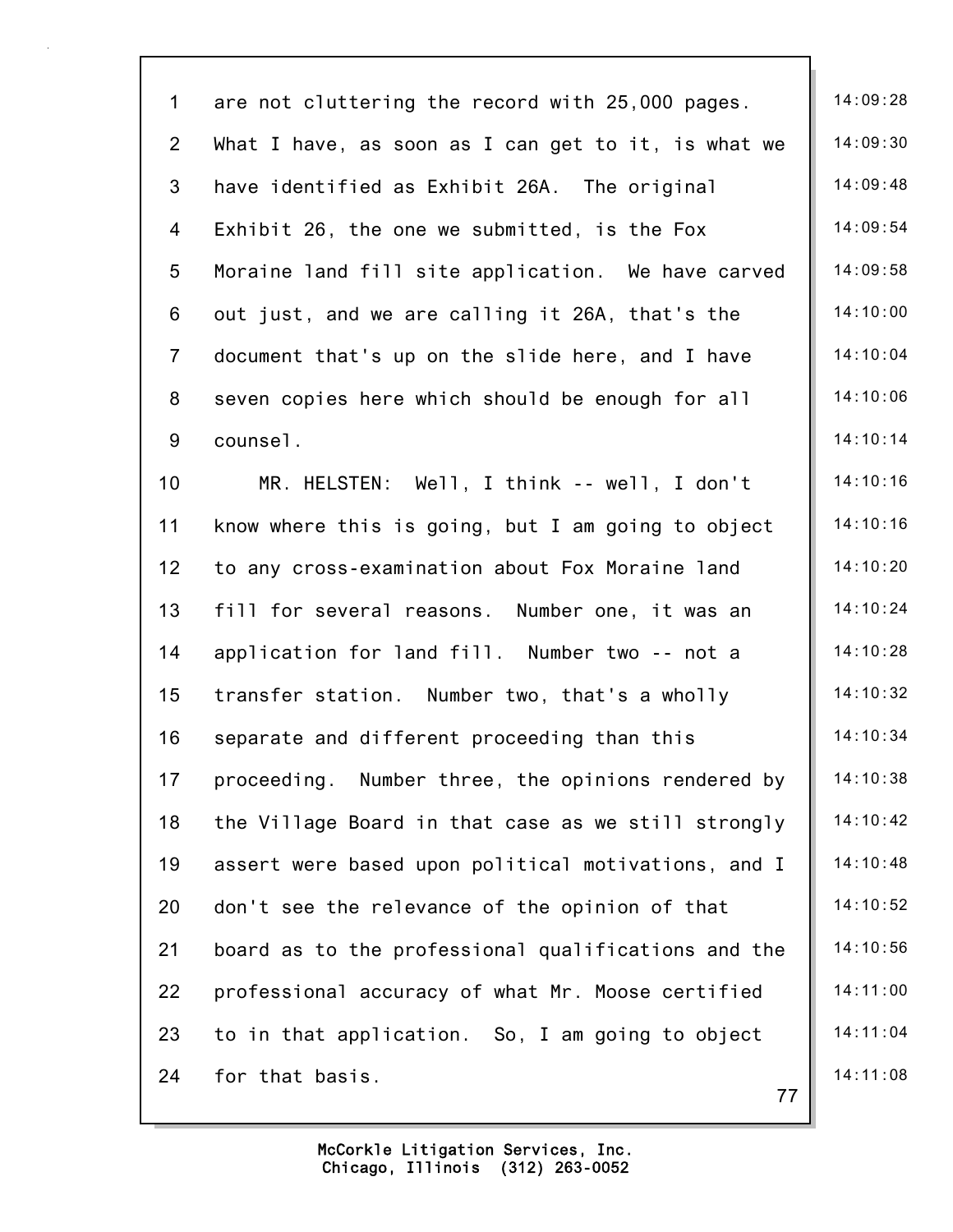| $\mathbf{1}$   | THE HEARING OFFICER: Mr. Blazer.                    | 14:11:10 |
|----------------|-----------------------------------------------------|----------|
| $\overline{2}$ | MR. BLAZER: I am candidly rather surprised          | 14:11:12 |
| 3              | that an attorney of Mr. Helsten's experience would  | 14:11:16 |
| 4              | object.                                             | 14:11:20 |
| 5              | THE HEARING OFFICER: Just respond, please.          | 14:11:20 |
| 6              | MR. BLAZER:<br>Thank you. It's the issue of this    | 14:11:22 |
| $\overline{7}$ | witness' credibility, Mr. Hearing Officer. Now,     | 14:11:24 |
| 8              | Mr. Helsten in opening --                           | 14:11:28 |
| 9              | THE HEARING OFFICER: I personally think the         | 14:11:34 |
| 10             | objection is somewhat premature. I will listen to   | 14:11:36 |
| 11             | the objection again when we get to questions that   | 14:11:40 |
| 12             | are actually to that issue, but right now we are at | 14:11:42 |
| 13             | a certification issue, and the objection will be    | 14:11:44 |
| 14             | denied with leave to rebring it, Mr. Helsten, at    | 14:11:44 |
| 15             | the appropriate time.                               | 14:11:50 |
| 16             | Thank you, Mr. Hearing Officer.<br>MR. HELSTEN:     | 14:11:50 |
| 17             | THE HEARING OFFICER: Proceed.                       | 14:11:54 |
| 18             | BY MR. BLAZER:                                      | 14:12:00 |
| 19             | On the declaration that I am looking at up<br>Q.    | 14:12:00 |
| 20             | here, Exhibit 26A, this is a formal declaration     | 14:12:04 |
| 21             | that you signed and sealed with respect to that     | 14:12:10 |
| 22             | application, correct?                               | 14:12:12 |
| 23             | MR. HELSTEN: Same objection.                        | 14:12:14 |
| 24             | THE HEARING OFFICER: Overruled.<br>78               | 14:12:16 |
|                |                                                     |          |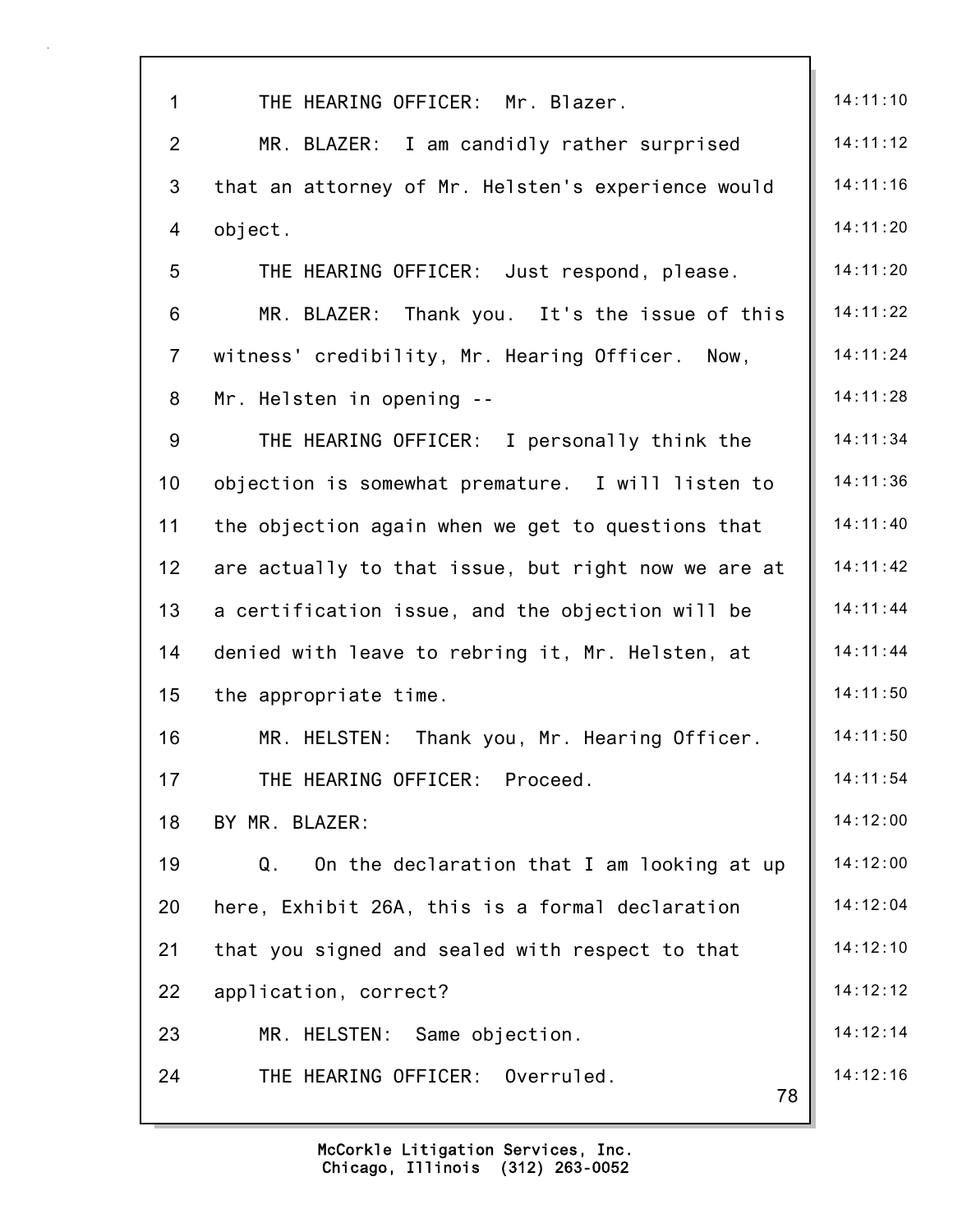| $\mathbf{1}$   | THE WITNESS: You mentioned Timber Creek. I                 | 14:12:20 |
|----------------|------------------------------------------------------------|----------|
| $\overline{2}$ | don't understand what you are talking about.               | 14:12:24 |
| 3              | BY MR. BLAZER:                                             | 14:12:24 |
| 4              | Q.<br>The certificate that you signed right                | 14:12:24 |
| 5              | there, you do recognize it, right?                         | 14:12:28 |
| 6              | A.<br>Yes.                                                 | 14:12:30 |
| $\overline{7}$ | Q <sub>1</sub><br>That's your signature on it?             | 14:12:30 |
| 8              | Yes.<br>A.                                                 | 14:12:32 |
| 9              | And that's your professional engineer seal<br>Q.           | 14:12:34 |
| 10             | on that document?                                          | 14:12:36 |
| 11             | Yes.<br>A.                                                 | 14:12:36 |
| 12             | Q.<br>Now, the Yorkville City Council, as                  | 14:12:38 |
| 13             | Mr. Helsten pointed out, denied siting, correct?           | 14:12:46 |
| 14             | A.<br>That's my understanding, yes.                        | 14:12:48 |
| 15             | $Q_{\perp}$<br>And you're aware that the Illinois          | 14:12:48 |
| 16             | Pollution Control Board affirmed the denial of that        | 14:12:52 |
| 17             | siting?                                                    | 14:12:52 |
| 18             | Yes.<br>Α.                                                 | 14:12:52 |
| 19             | Q <sub>1</sub><br>And you're also aware that the Appellate | 14:12:54 |
| 20             | Court, the Illinois Appellate Court, then also             | 14:12:56 |
| 21             | affirmed the denial of that siting?                        | 14:12:58 |
| 22             | That's what I have been led to believe,<br>A.              | 14:13:00 |
| 23             | but I didn't read --                                       | 14:13:04 |
| 24             | MR. HELSTEN: I am going to interpose an<br>79              | 14:13:04 |
|                |                                                            |          |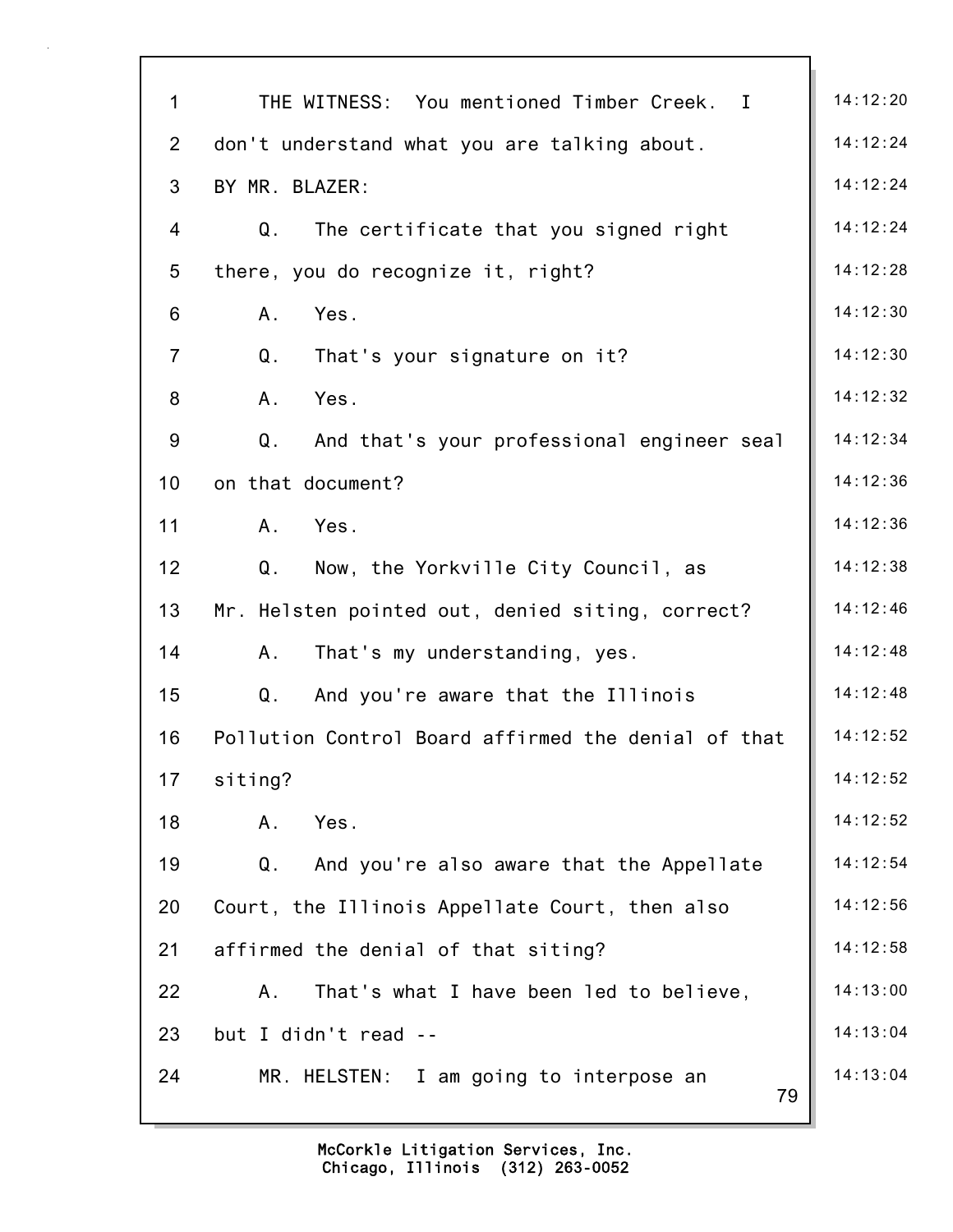| $\mathbf{1}$    | objection again, Mr. Hearing Officer, for the same     | 14:13:06 |
|-----------------|--------------------------------------------------------|----------|
| $\overline{2}$  | reasons as before, and the basis for the denial and    | 14:13:08 |
| 3               | whether it was upheld by the Pollution Control         | 14:13:12 |
| 4               | Board or the Appellate Court are totally separate      | 14:13:16 |
| $5\phantom{.0}$ | and different issues than those involved here.<br>We   | 14:13:18 |
| 6               | are straying from the as Billy Graham used to stay     | 14:13:20 |
| $\overline{7}$  | in a statement in a sermon in Yankee Stadium, the      | 14:13:24 |
| 8               | main thing is keeping the main thing the main          | 14:13:26 |
| 9               | The main thing here is the siting<br>thing.            | 14:13:28 |
| 10              | application that we have in front of us. If            | 14:13:30 |
| 11              | Mr. Blazer has some inconsistency in the siting        | 14:13:32 |
| 12              | application here which conflicts with Mr. Moose's      | 14:13:36 |
| 13              | professional engineer certification, he should         | 14:13:40 |
| 14              | point that out here.                                   | 14:13:44 |
| 15              | THE HEARING OFFICER: Mr. Blazer, what is the           | 14:13:46 |
| 16              | relevance?                                             | 14:13:48 |
| 17              | MR. BLAZER: Again, your Honor -- I am going to         | 14:13:50 |
| 18              | make that statement a lot, unfortunately.              | 14:13:54 |
| 19              | Mr. Helsten and Mr. Moose have                         | 14:13:56 |
| 20              | encapsulated this entire presentation on               | 14:14:00 |
| 21              | Mr. Moose's background, experience and credibility.    | 14:14:06 |
| 22              | Mr. Helsten made an extended point of talking about    | 14:14:10 |
| 23              | those subjects in his opening statement, and           | 14:14:12 |
| 24              | Mr. Moose went to great length to talk about his<br>80 | 14:14:16 |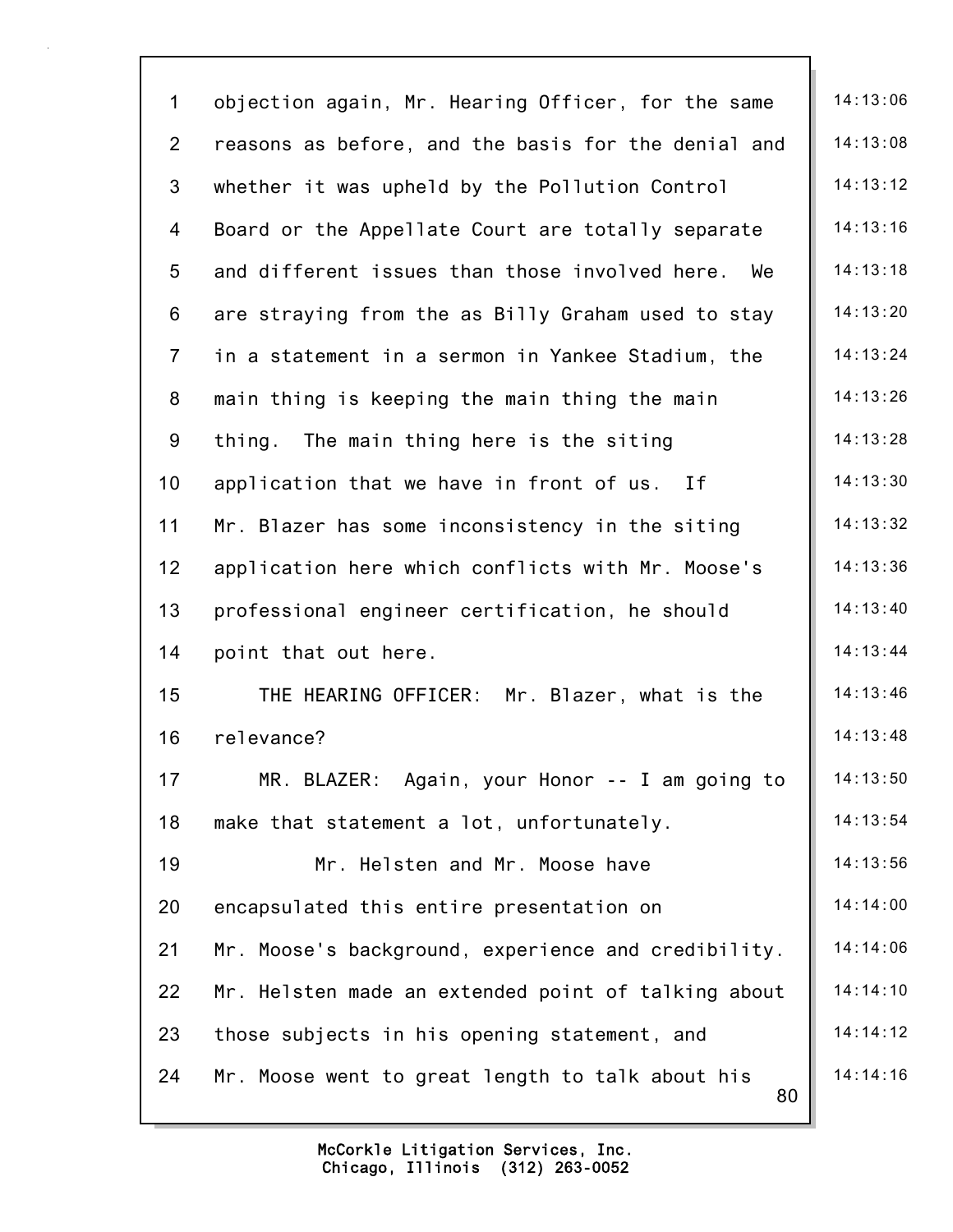| $\mathbf 1$    | background and his experience and how this             | 14:14:20 |
|----------------|--------------------------------------------------------|----------|
| $\overline{2}$ | application and this facility relates to or            | 14:14:24 |
| 3              | compares to his experience at other facilities.        | 14:14:26 |
| 4              | Now, I can understand why Mr. Helsten doesn't want     | 14:14:30 |
| 5              | the Village Board to hear about those situations       | 14:14:34 |
| 6              | where Mr. Moose was not successful, but the bottom     | 14:14:36 |
| $\overline{7}$ | line is Mr. Moose's credibility is at issue here,      | 14:14:40 |
| $\bf 8$        | and I am entitled to delve into his credibility,       | 14:14:44 |
| 9              | his background, and the fact that in certain other     | 14:14:48 |
| 10             | proceedings, both land fill and transfer station.      | 14:14:52 |
| 11             | And I have to add something, because Mr. Helsten is    | 14:14:54 |
| 12             | misrepresenting something. This proceeding and a       | 14:14:56 |
| 13             | proceeding for a newer extended land fill are          | 14:15:02 |
| 14             | identical. It's the same siting statute. It's          | 14:15:06 |
| 15             | the $-$                                                | 14:15:10 |
| 16             | THE HEARING OFFICER:<br>Okay.<br>Let's not have        | 14:15:10 |
| 17             | speeches. I will let you go through, I think it's      | 14:15:12 |
| 18             | probably no big surprise to anyone that Mr. Moose      | 14:15:22 |
| 19             | has been unsuccessful and he has been successful,      | 14:15:24 |
| 20             | kind of like all us lawyers in this room at            | 14:15:28 |
| 21             | different times. So, if you want to point out that     | 14:15:32 |
| 22             | certain boards disagree with him, that's fine. Go      | 14:15:34 |
| 23             | through those quickly. I don't want to spend a lot     | 14:15:36 |
| 24             | of time on that because I think the relevance is<br>81 | 14:15:38 |
|                |                                                        |          |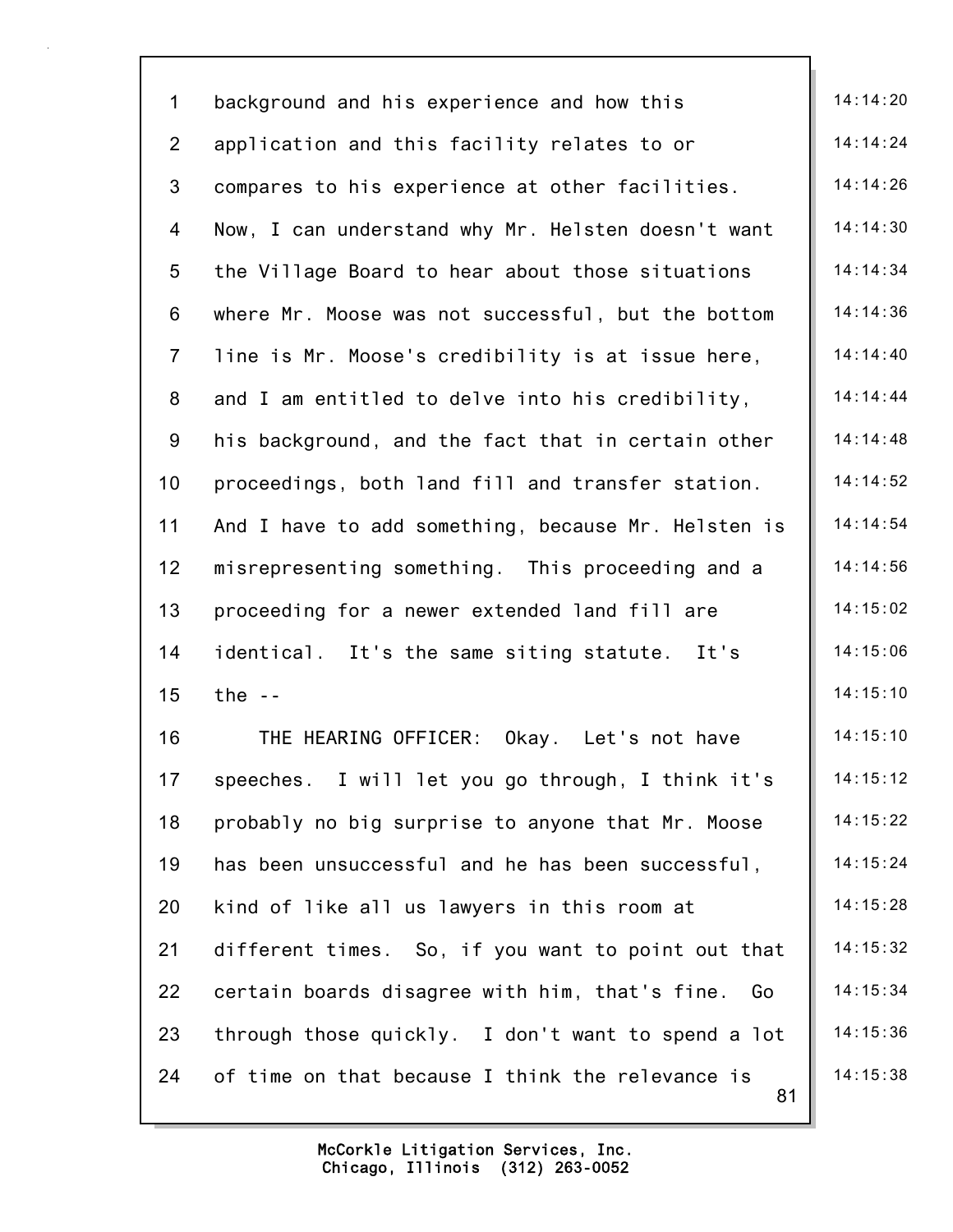| $\mathbf 1$    | somewhat limited. But if you want to go through         | 14:15:40 |
|----------------|---------------------------------------------------------|----------|
| $\overline{2}$ | that and the ones he has been denied and list them,     | 14:15:46 |
| 3              | I am okay with that, but let's not spend a half         | 14:15:48 |
| 4              | hour on each one of these.                              | 14:15:52 |
| 5              | MR. BLAZER: I wasn't planning on it. Even               | 14:15:54 |
| 6              | less if he stops objecting.                             | 14:15:56 |
| $\overline{7}$ | MR. HELSTEN: Again, I interpose with all due            | 14:15:58 |
| 8              | respect, Mr. Hearing Officer, the referral to other     | 14:16:02 |
| 9              | denials because they are not material to the issue      | 14:16:04 |
| 10             | of credibility. They don't make fact an issue more      | 14:16:08 |
| 11             | or less likely because of the reasons that may          | 14:16:12 |
| 12             | underlie the denials. Mr. Blazer said I didn't          | 14:16:12 |
| 13             | want the Village Board to hear about Fox Moraine.       | 14:16:18 |
| 14             | I would invite them to read the opinions of the         | 14:16:20 |
| 15             | Pollution Control Board, moreover the Appellate         | 14:16:24 |
| 16             | Court, as to what the shenanigans that went on          | 14:16:28 |
| 17             | there.                                                  | 14:16:30 |
| 18             | THE HEARING OFFICER: I don't want to get into           | 14:16:30 |
| 19             | the shenanigans that may or may not have gone on in     | 14:16:32 |
| 20             | Yorkville, but I will say you did put into evidence     | 14:16:38 |
| 21             | that he has been successful 22 times or something       | 14:16:38 |
| 22             | along those lines. So, to show that he has been         | 14:16:40 |
| 23             | unsuccessful, I don't have a problem with that. I       | 14:16:42 |
| 24             | just do not want to go into the specifics of -- a<br>82 | 14:16:44 |
|                |                                                         |          |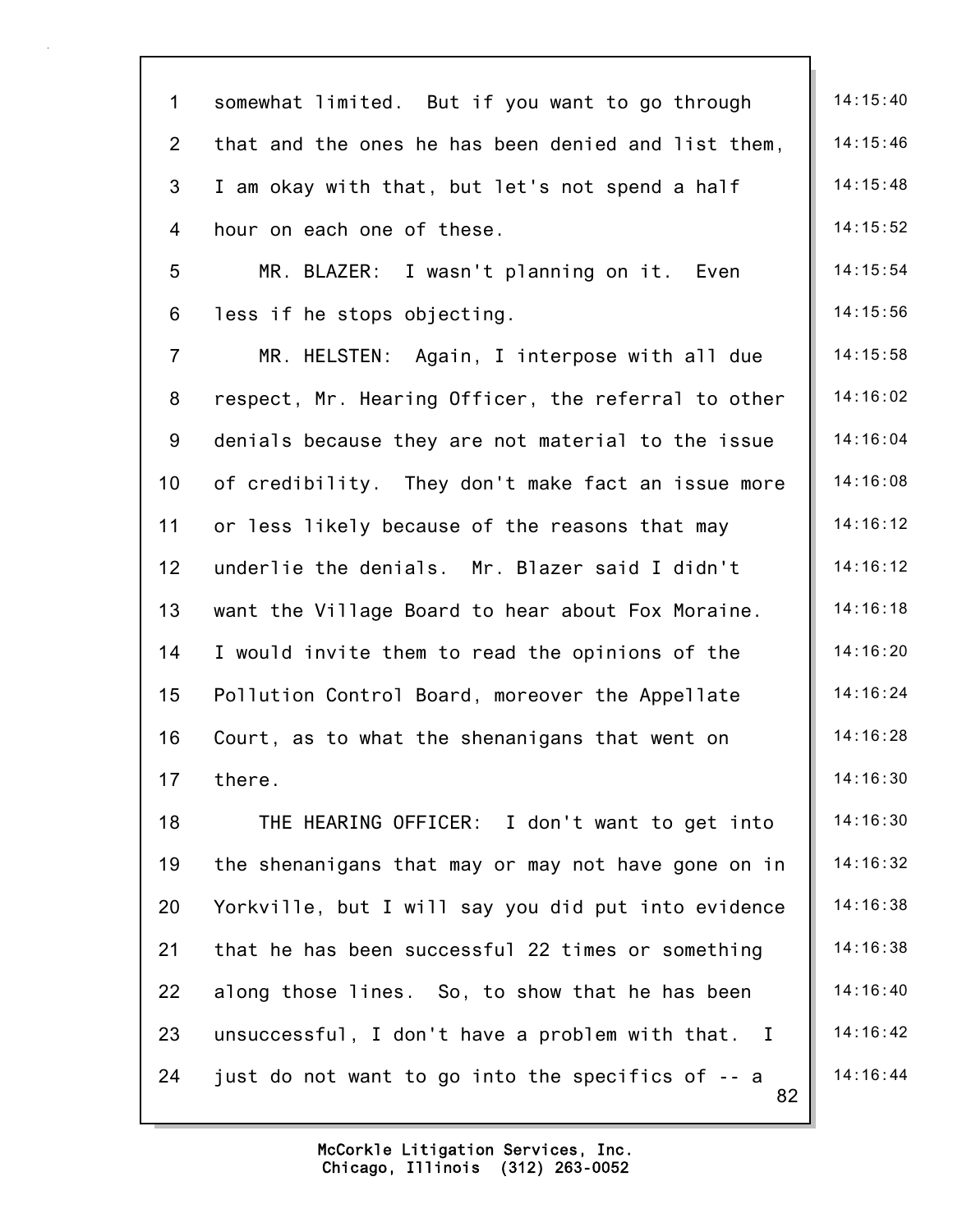| $\mathbf 1$    | specific statement being made regarding this land        | 14:16:46 |
|----------------|----------------------------------------------------------|----------|
| $\overline{2}$ | fill, and they are somewhat contradictory. Is that       | 14:16:48 |
| 3              | clear enough?                                            | 14:16:50 |
| 4              | MR. BLAZER: Absolutely, Mr. Luetkehans. I                | 14:16:52 |
| 5              | appreciate it.                                           | 14:16:56 |
| 6              | BY MR. BLAZER:                                           | 14:16:56 |
| $\overline{7}$ | $\mathsf Q$ .<br>Now, one of the reasons that siting was | 14:16:58 |
| 8              | denied at Fox Moraine was that you failed to meet        | 14:17:00 |
| 9              | criterion two, is that correct?                          | 14:17:02 |
| 10             | I don't recall.<br>A.                                    | 14:17:06 |
| 11             | Q.<br>Well, it is your view, Mr. Moose, isn't            | 14:17:18 |
| 12             | it, that the only explanation for the denial by the      | 14:17:20 |
| 13             | members of the Yorkville City Council is that they       | 14:17:22 |
| 14             | had to be either biased or ignorant?                     | 14:17:24 |
| 15             | I felt the --<br>A.                                      | 14:17:28 |
| 16             | I believe that's a yes or no question,<br>Q.             | 14:17:32 |
| 17             | Mr. Moose.                                               |          |
| 18             | MR. HELSTEN: I don't know if it is. I think              | 14:17:36 |
| 19             | he should be allowed to answer and explain the           | 14:17:36 |
| 20             | basis of his answer.                                     | 14:17:40 |
| 21             | MR. BLAZER: The question was very specific,              | 14:17:40 |
| 22             | Mr. Hearing Officer.                                     | 14:17:44 |
| 23             | THE HEARING OFFICER: Read back the question.             |          |
| 24             | MR. HELSTEN: It also calls for speculation.<br>83        | 14:18:02 |
|                |                                                          |          |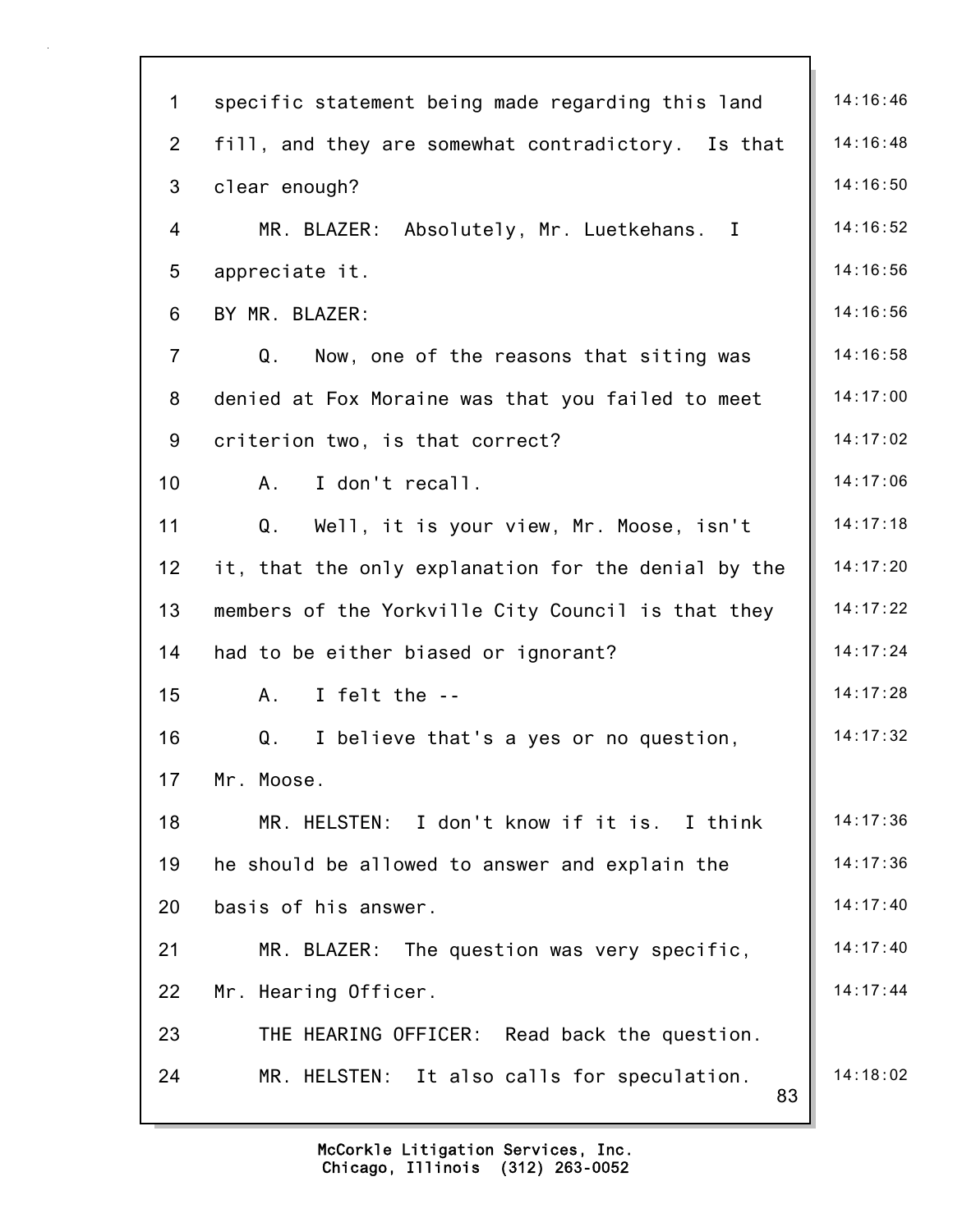| $\mathbf 1$    | (Whereupon, the record was read by                 | 14:18:02 |
|----------------|----------------------------------------------------|----------|
| $\overline{2}$ | the reporter as requested.)                        | 14:18:04 |
| 3              |                                                    | 14:18:04 |
|                | THE HEARING OFFICER: Please proceed,               |          |
| 4              | Mr. Moose, in answering the question. At this      | 14:18:06 |
| 5              | point I am not limiting you to a yes or no.        | 14:18:08 |
| 6              | THE WITNESS: I believe that the evidence we        | 14:18:12 |
| $\overline{7}$ | put forth on criterion two met the standard.       | 14:18:14 |
| 8              | MR. BLAZER: Mr. Luetkehans, unresponsive, move     | 14:18:24 |
| 9              | to strike and ask that the witness answer the      | 14:18:28 |
| 10             | question.                                          |          |
| 11             | MR. HELSTEN: He answered --                        | 14:18:30 |
| 12             | THE HEARING OFFICER: I'll ask you to repeat or     | 14:18:30 |
| 13             | rephrase the question. I think he did -- he gave   | 14:18:32 |
| 14             | his current view. Other than that, I think you     | 14:18:34 |
| 15             | need to follow up after that.                      | 14:18:38 |
| 16             | BY MR. BLAZER:                                     | 14:18:38 |
| 17             | Q.<br>Let me see if I can refresh your             | 14:18:40 |
| 18             | recollection about what your view has been on that | 14:18:42 |
| 19             | I'll have to circulate a transcript here.<br>case. | 14:18:44 |
| 20             | If I may have a moment, Mr. Hearing                | 14:18:46 |
| 21             | Officer.                                           | 14:18:48 |
| 22             | Mr. Moose, you do recall testifying --             | 14:19:40 |
| 23             | Α.<br>Do I get to see a copy of what you're        | 14:19:44 |
| 24             | referring to?                                      | 14:19:46 |
|                | 84                                                 |          |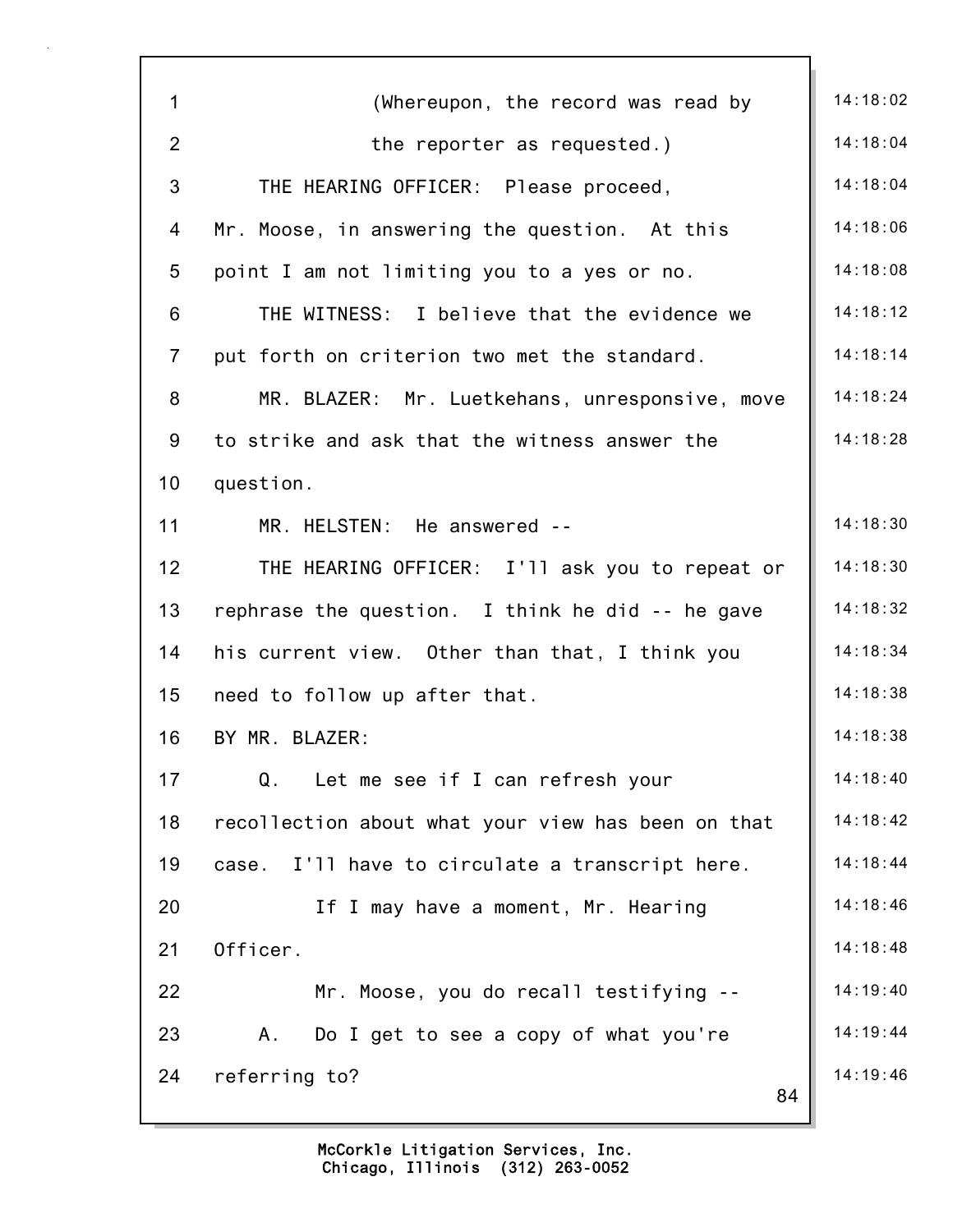| 1              | Q.<br>I'll get there in a minute.                 | 14:19:46 |
|----------------|---------------------------------------------------|----------|
| $\overline{2}$ | Okay.<br>Α.                                       |          |
| 3              | Q.<br>You do recall giving a deposition in a      | 14:19:48 |
| 4              | proceeding following the Yorkville City Council's | 14:19:52 |
| 5              | denial of siting in the Fox Moraine proceeding,   | 14:19:56 |
| 6              | right?                                            | 14:20:00 |
| $\overline{7}$ | Seven years ago, no, I don't recall.<br>Α.        | 14:20:02 |
| 8              | Q.<br>Well, actually, it was 2008, five years     | 14:20:04 |
| 9              | ago, exactly September 30, 2008.                  | 14:20:06 |
| 10             | No, I don't.<br>A.                                | 14:20:10 |
| 11             | MR. BLAZER: May I approach the witness?           | 14:20:16 |
| 12             | THE HEARING OFFICER: Yes.                         | 14:20:16 |
| 13             | BY MR. BLAZER:                                    | 14:20:22 |
| 14             | Q. For the record, I have handed Mr. Moose a      | 14:20:22 |
| 15             | copy of his deposition from that proceeding dated | 14:20:24 |
| 16             | September 30, 2008.                               | 14:20:28 |
| 17             | This is Pages 43 to 44.                           | 14:20:32 |
| 18             | Mr. Moose, do you recall being asked this         | 14:20:38 |
| 19             | question and giving this answer.                  | 14:20:40 |
| 20             | Question: Any evidence that the Council           | 14:20:42 |
| 21             | members who voted on the application were biased  | 14:20:46 |
| 22             | against Fox Moraine?                              | 14:20:50 |
| 23             | Answer: I think that's the same question.         | 14:20:52 |
| 24             | MR. HELSTEN: I am going to object to this.<br>85  | 14:20:56 |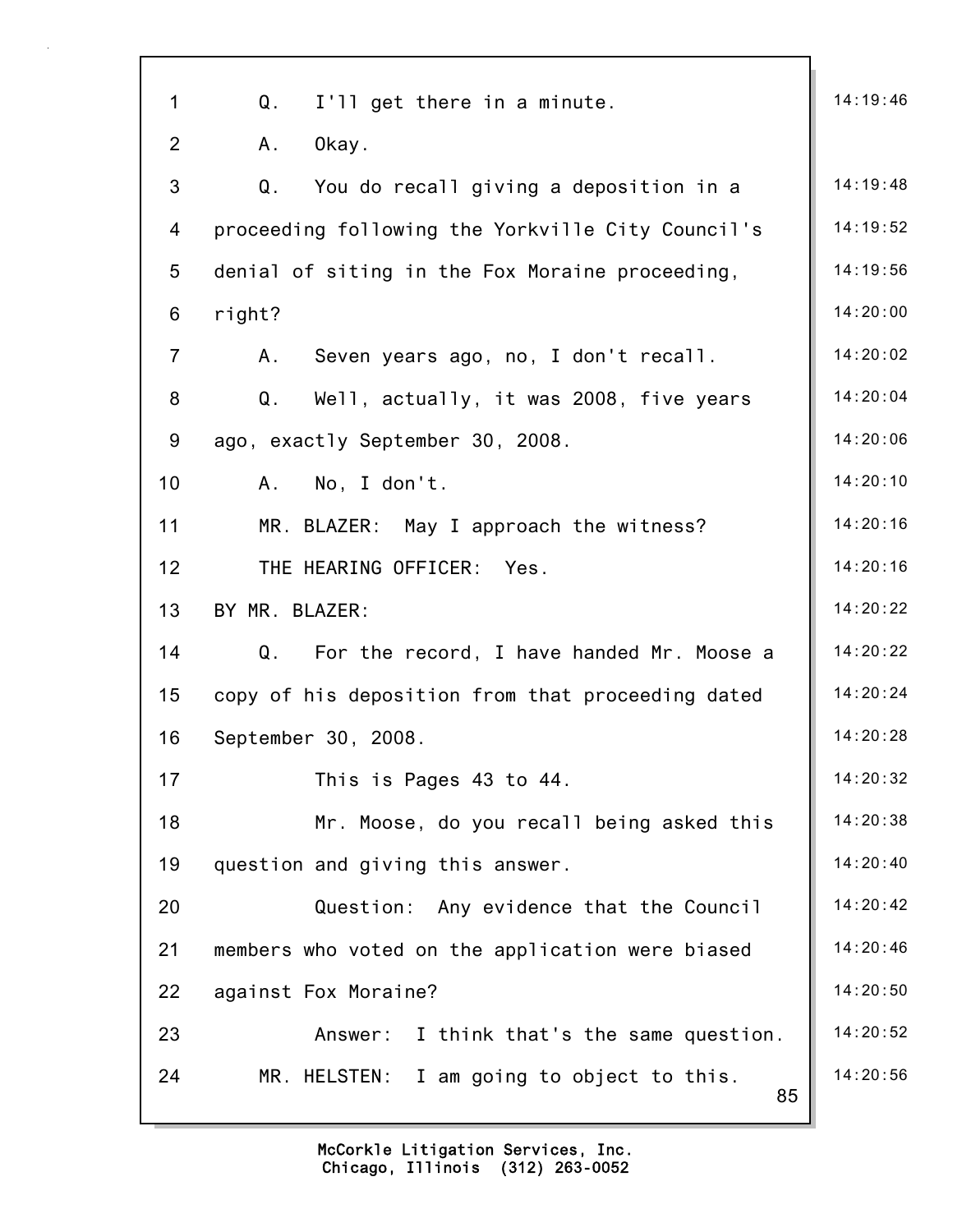| $\mathbf{1}$   | Mr. Luetkehans, this is exactly what you admonished | 14:20:58 |
|----------------|-----------------------------------------------------|----------|
| $\overline{2}$ | Mr. Blazer not to do, which is go to -- we are      | 14:21:02 |
| 3              | going to the underlying reason for the denial of    | 14:21:06 |
| 4              | the application by a roundabout disingenuous way.   | 14:21:10 |
| 5              | Mr. Moose stated I think we met the criterion two.  | 14:21:16 |
| 6              | I think the application our presentation met. He    | 14:21:20 |
| $\overline{7}$ | answered the question. I don't know what we are     | 14:21:22 |
| 8              | doing here.                                         | 14:21:24 |
| 9              | MR. BLAZER: Mr. Hearing Officer, he did             | 14:21:28 |
| 10             | everything but answer the question.                 | 14:21:30 |
| 11             | THE HEARING OFFICER: Well, let me ask what is       | 14:21:30 |
| 12             | the relevance of his belief as to the reason it was | 14:21:32 |
| 13             | denied?                                             | 14:21:36 |
| 14             | MR. BLAZER: Well, because Mr. Moose, apart          | 14:21:36 |
| 15             | from the 22 that they want the Village Board to     | 14:21:38 |
| 16             | talk about or to know about, is unwilling to        | 14:21:42 |
| 17             | acknowledge that he makes mistakes, that his        | 14:21:46 |
| 18             | testimony is rejected, that his credibility has     | 14:21:50 |
| 19             | been rejected, and his only explanation when he     | 14:21:54 |
| 20             | loses one of these is that the hearing body, like   | 14:21:56 |
| 21             | these folks here, had to be either biased or        | 14:22:00 |
| 22             | ignorant. And I think that neglegates his           | 14:22:04 |
| 23             | credibility dramatically.                           | 14:22:08 |
| 24             | MR. SECHEN: If that's the reason, I join in<br>86   | 14:22:10 |
|                |                                                     |          |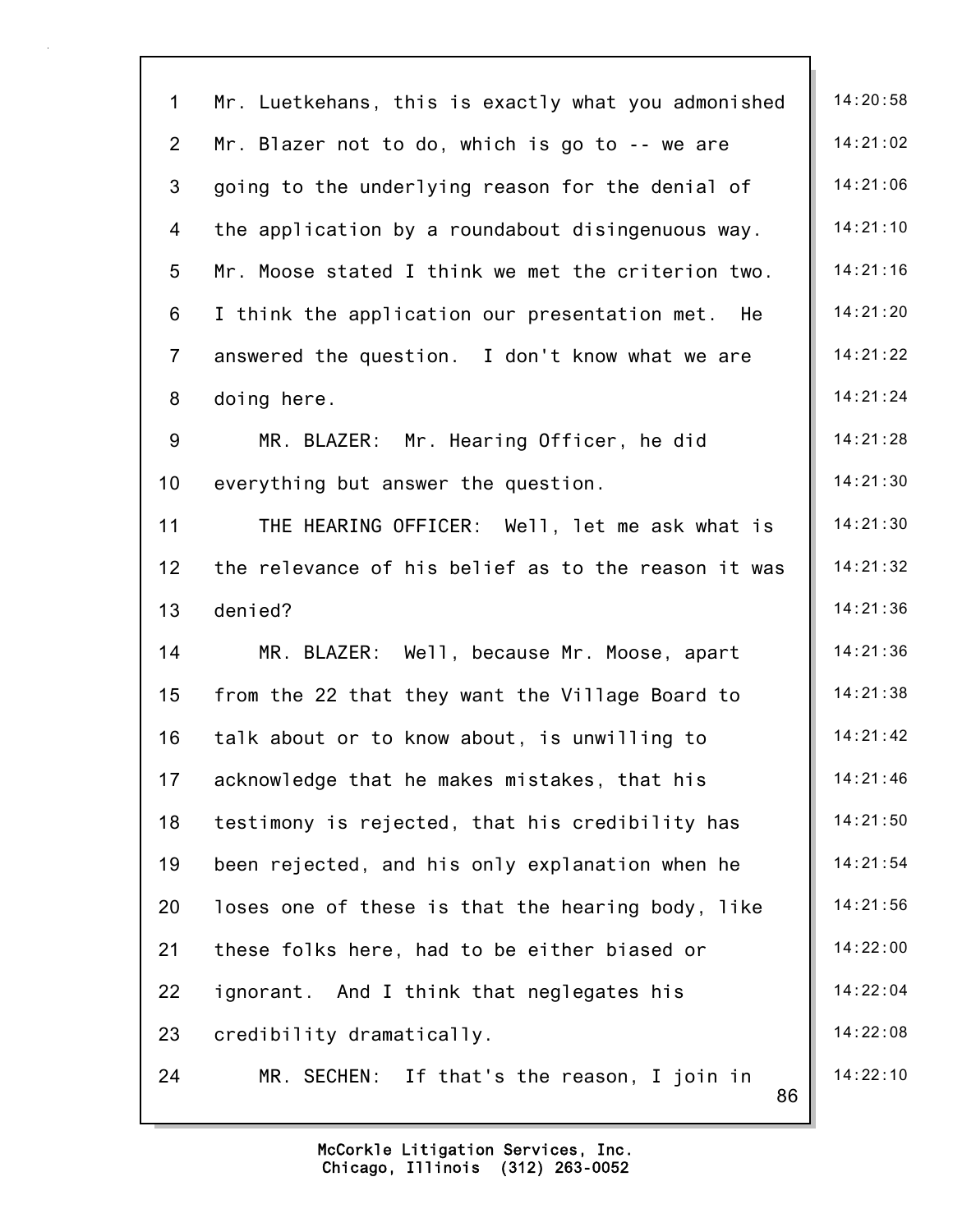| $\mathbf 1$    | the objection.                                           | 14:22:14 |
|----------------|----------------------------------------------------------|----------|
| $\overline{2}$ | THE HEARING OFFICER: And I have to admit that,           | 14:22:14 |
| 3              | first of all, he is not making those statements.         | 14:22:16 |
| 4              | You put them in the record. Mr. Moose has not. He        | 14:22:18 |
| 5              | stated his reason, and he is also advised as we          | 14:22:24 |
| 6              | discussed that the Board disagreed with it. The          | 14:22:26 |
| $\overline{7}$ | purpose of why the Board disagreed with him is not       | 14:22:30 |
| 8              | something he put into the record. It's something         | 14:22:34 |
| 9              | you're putting into the record and now trying to         | 14:22:36 |
| 10             | contradict that or cross-examine on a statement          | 14:22:38 |
| 11             | that he hasn't made, I don't think it's fair. So,        | 14:22:42 |
| 12             | in this case the objection is sustained.                 | 14:22:44 |
| 13             | MR. BLAZER: Thank you. May I make an offer of            | 14:22:46 |
| 14             | proof?                                                   | 14:22:50 |
| 15             | THE HEARING OFFICER: Granted.                            | 14:22:50 |
| 16             | If allowed to continue further,<br>MR. BLAZER:           | 14:22:50 |
| 17             | Mr. Luetkehans, I would ask the witness if he            | 14:22:52 |
| 18             | recalls this question, and if he recalls giving          | 14:22:58 |
| 19             | this answer.                                             | 14:23:02 |
| 20             | Question: Any evidence that the Council                  | 14:23:02 |
| 21             | members who voted on the application were biased         | 14:23:04 |
| 22             | against Fox Moraine?                                     | 14:23:08 |
| 23             | Answer: I think that's the same question.                | 14:23:08 |
| 24             | Again, I focused on the technical component of the<br>87 | 14:23:10 |
|                |                                                          |          |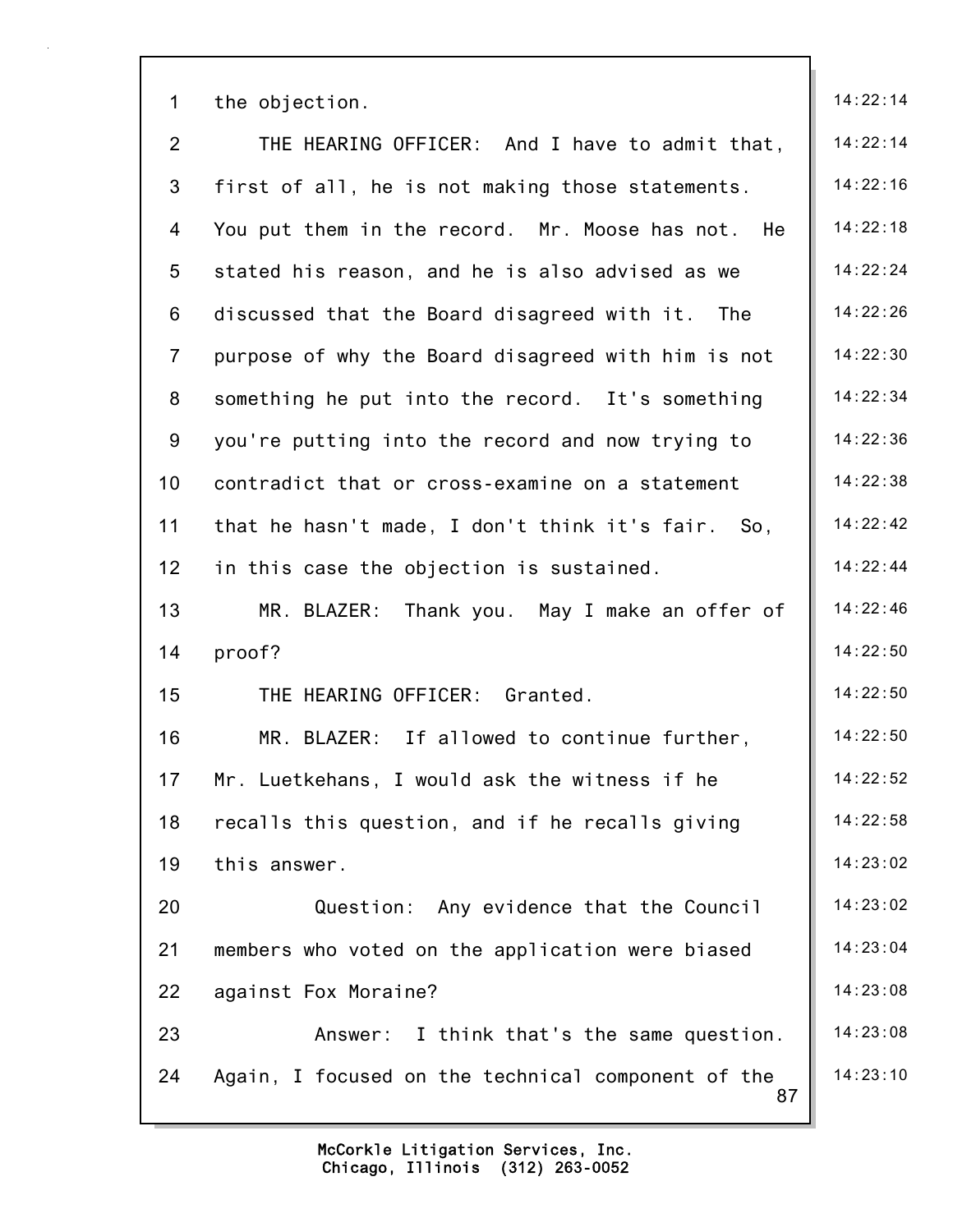| $\mathbf 1$    | application. My belief is there was significant        | 14:23:14 |
|----------------|--------------------------------------------------------|----------|
| $\overline{2}$ | bias based on the way they viewed the evidence, the    | 14:23:18 |
| 3              | way they weighed the evidence with virtually no        | 14:23:20 |
| 4              | weight given to the evidence that was submitted by     | 14:23:24 |
| 5              | the applicant, and significant weight given to         | 14:23:28 |
| 6              | (inaudible), and it's either bias or ignorance. I      | 14:23:32 |
| $\overline{7}$ | am not sure which, but it has to be one of those       | 14:23:36 |
| 8              | two.                                                   | 14:23:38 |
| 9              | And then further on Page 76 continuing the             | 14:23:38 |
| 10             | offer of proof.                                        | 14:23:42 |
| 11             | Question: It's your opinion that the                   | 14:23:44 |
| 12             | members of the Yorkville City Council must have        | 14:23:46 |
| 13             | been, I believe these were your words, biased or       | 14:23:50 |
| 14             | ignorant in their decision?                            | 14:23:54 |
| 15             | Answer: Certainly some of them, yes.                   | 14:23:56 |
| 16             | That concludes my offer of proof on                    | 14:24:02 |
| 17             | Fox Moraine.                                           | 14:24:04 |
| 18             | MR. HELSTEN: And with the conclusion of his            | 14:24:04 |
| 19             | offer of proof, I still object to it, and I renew      | 14:24:06 |
| 20             | my objection. Mr. Blazer is disingenuously using       | 14:24:08 |
| 21             | the term ignorance. I don't think there is             | 14:24:14 |
| 22             | anything Mr. Moose said that's inconsistent with       | 14:24:16 |
| 23             | ignorance. Ignorance doesn't mean a person is          | 14:24:20 |
| 24             | uneducated or dumb or stupid. It means they were<br>88 | 14:24:22 |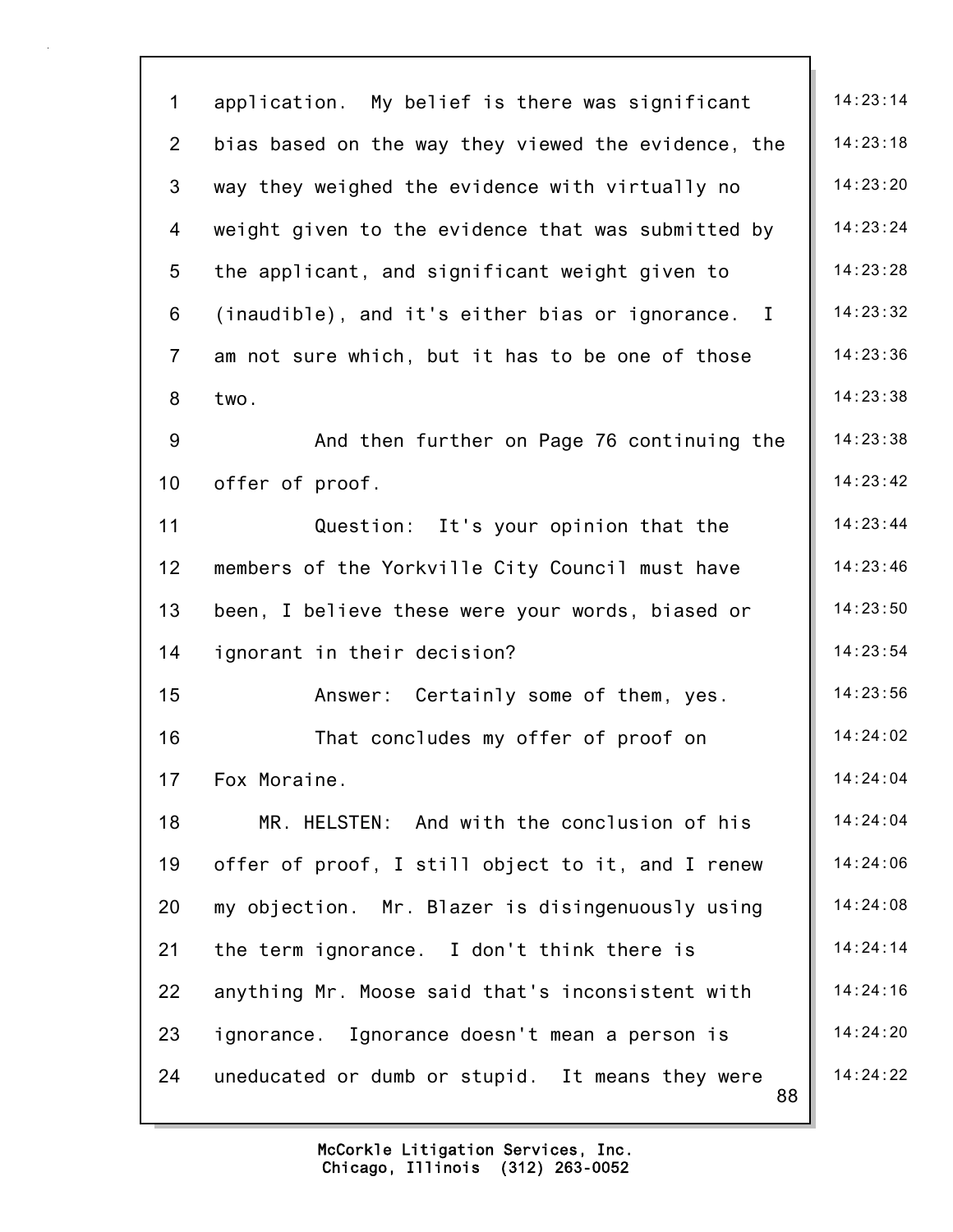| $\mathbf 1$     | ignorant of the presentation that was made. I            | 14:24:26 |
|-----------------|----------------------------------------------------------|----------|
| $\overline{2}$  | think that's clear from his answer here. They were       | 14:24:30 |
| 3               | ignorant on the presentation that was made at that       | 14:24:34 |
| 4               | hearing on criterion two, which is consistent with       | 14:24:36 |
| 5               | what he said a few minutes ago. I think our              | 14:24:40 |
| 6               | presentation satisfied criterion two.                    | 14:24:42 |
| $\overline{7}$  | MR. BLAZER: Mr. Luetkehans, I already have               | 14:24:46 |
| 8               | Mr. Mueller on my witness list. If Mr. Helsten           | 14:24:48 |
| 9               | wants to testify, I would be happy to add him, too.      | 14:24:52 |
| 10 <sup>1</sup> | THE HEARING OFFICER: You're both getting                 | 14:24:54 |
| 11              | pretty good at it, Mr. Blazer. So, let's just say        | 14:24:54 |
| 12 <sub>2</sub> | the objection is sustained for the reasons I             | 14:24:58 |
| 13              | previously stated and let's move on. Thank you.          | 14:25:00 |
| 14              | BY MR. BLAZER:                                           | 14:25:06 |
| 15              | $Q_{\perp}$<br>Well, let's talk about a transfer station | 14:25:06 |
| 16              | matter, Mr. Moose. You're familiar with an               | 14:25:08 |
| 17              | application for a transfer station by a company          | 14:25:10 |
| 18              | called Hovee (phonetic) in DuPage County outside of      | 14:25:12 |
| 19              | West Chicago, right?                                     | 14:25:16 |
| 20              | Yes.<br>Α.                                               | 14:25:18 |
| 21              | I think our hearing officer might be<br>Q.               | 14:25:18 |
| 22              | familiar with that one, as well.                         | 14:25:20 |
| 23              | You were the engineer of record on that                  | 14:25:22 |
| 24              | transfer station project, correct?<br>89                 | 14:25:24 |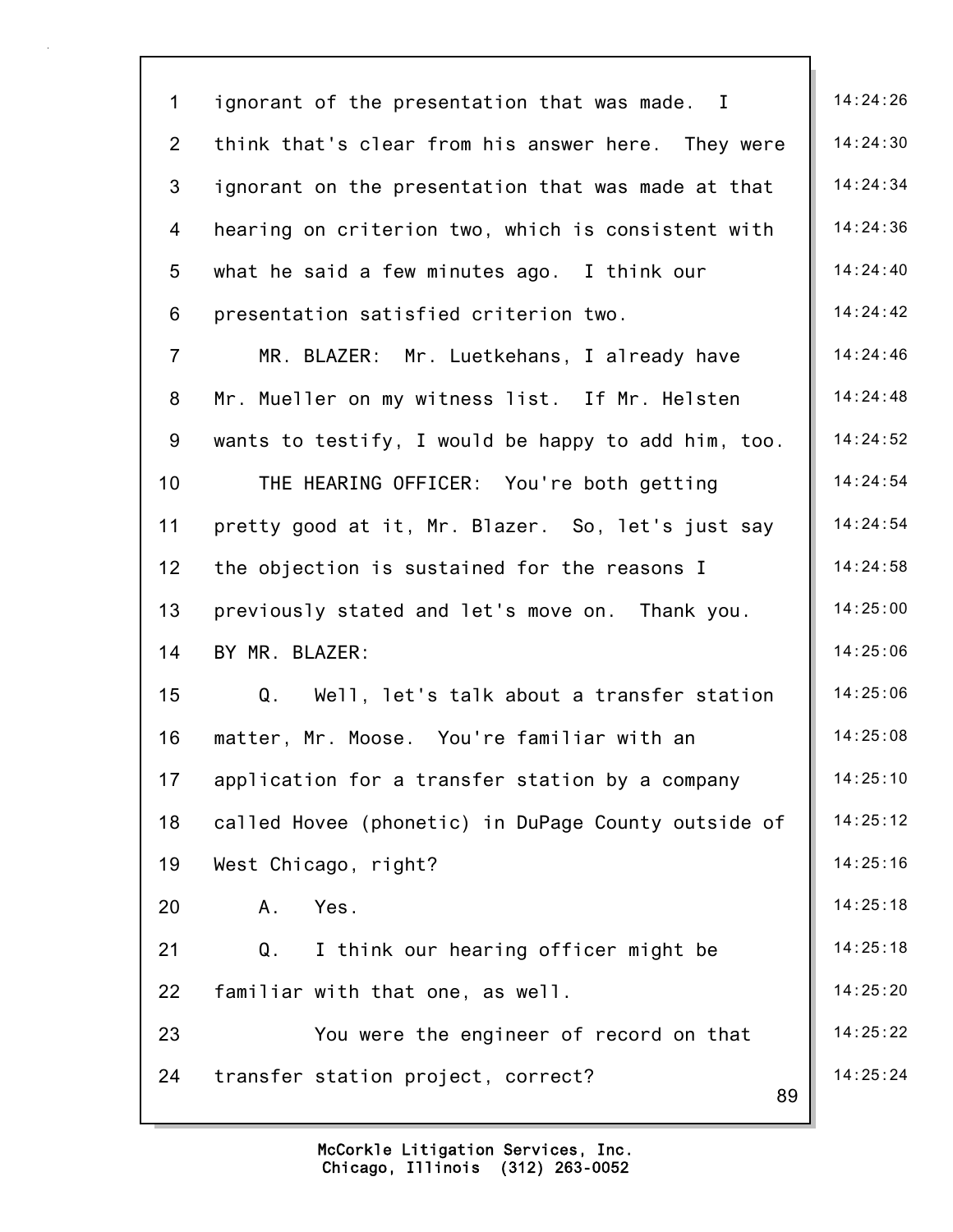| 1               | Α.<br>What year was that?                           | 14:25:28 |
|-----------------|-----------------------------------------------------|----------|
| $\overline{2}$  | Q <sub>1</sub><br>2004.                             | 14:25:30 |
| 3               | Α.<br>Yes, I was, seven years ago.                  | 14:25:34 |
| $\overline{4}$  | Q <sub>1</sub><br>It's actually nine.               | 14:25:38 |
| 5               | Nine.<br>A.                                         | 14:25:40 |
| 6               | And the DuPage County Board denied that<br>Q.       | 14:25:42 |
| $\overline{7}$  | siting application, as well, did they not?          | 14:25:44 |
| 8               | MR. HELSTEN: I am going to object to that and       | 14:25:46 |
| 9               | move to strike it because I didn't get my objection | 14:25:48 |
| 10 <sup>1</sup> | in before Mr. Moose answered for the same reasons   | 14:25:52 |
| 11              | set forth before. We don't know the motivation of   | 14:25:56 |
| 12              | that Board. We don't know the contents of that      | 14:25:58 |
| 13              | application. We don't know. You were the hearing    | 14:26:00 |
| 14              | officer. As I recall, you recommend approval on     | 14:26:06 |
| 15              | all criterion. You had your learned opinion based   | 14:26:08 |
| 16              | upon your extensive knowledge and experience.<br>We | 14:26:12 |
| 17              | don't know. We are speculating. The key here,       | 14:26:14 |
| 18              | Mr. Luetkehans, is Mr. Blazer wants to interject    | 14:26:18 |
| 19              | speculation rather than talk about the merits of    | 14:26:22 |
| 20              | this application and go to things in this           | 14:26:26 |
| 21              | application which are inconsistent with Mr. Moose's | 14:26:28 |
| 22              | seal. If he wants to do that, fine. Not generally   | 14:26:32 |
| 23              | talk about denial in other cases nine, ten, years   | 14:26:36 |
| 24              | ago on other applications.<br>90                    | 14:26:40 |
|                 |                                                     |          |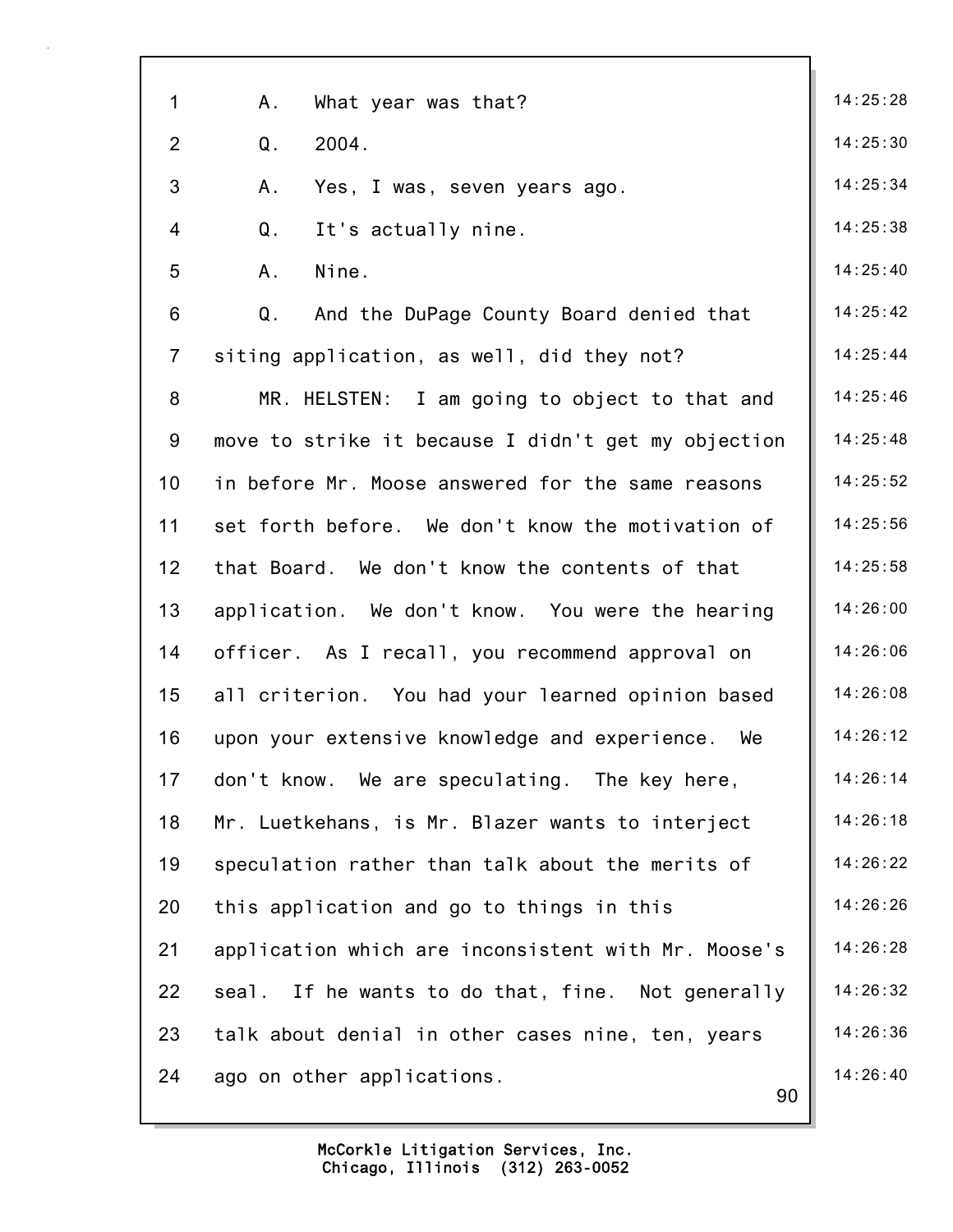| $\mathbf 1$     | THE HEARING OFFICER: I am going to overrule         | 14:26:42 |
|-----------------|-----------------------------------------------------|----------|
| $\overline{2}$  | the objection. You can answer the question as to    | 14:26:44 |
| 3               | this. This goes to the narrow scope I have already  | 14:26:46 |
| 4               | granted, which is did someone disagree with him.    | 14:26:50 |
| 5               | And obviously my opinion in that case was not       | 14:26:52 |
| 6               | followed and that's appropriate and but clearly the | 14:26:56 |
| $\overline{7}$  | Board disagreed. That's in the record. Let's go     | 14:27:00 |
| 8               | to the next question.                               | 14:27:04 |
| 9               | BY MR. BLAZER:                                      | 14:27:06 |
| 10 <sup>1</sup> | Q.<br>Well, with respect to that denial, again,     | 14:27:06 |
| 11              | Mr. Moose, you're of the view that the entire       | 14:27:08 |
| 12              | DuPage County Board was biased, correct?            | 14:27:12 |
| 13              | MR. HELSTEN: Same objection, no basis in the        | 14:27:14 |
| 14              | record --                                           | 14:27:16 |
| 15              | THE HEARING OFFICER: Sustained.                     | 14:27:16 |
| 16              | MR. BLAZER: Page 80 of that transcript,             | 14:27:18 |
| 17              | Mr. Hearing Officer, offer of proof.                | 14:27:20 |
| 18              | THE HEARING OFFICER: Yes.                           | 14:27:24 |
| 19              | MR. HELSTEN: Of which transcript?                   | 14:27:26 |
| 20              | MR. BLAZER: The same one that I just handed         | 14:27:26 |
| 21              | him, his deposition, the one you couldn't remember. | 14:27:28 |
| 22              | THE HEARING OFFICER: Proceed.                       | 14:27:32 |
| 23              | BY MR. BLAZER:                                      | 14:27:34 |
| 24              | Q. Page 80. Question: Was the DuPage County<br>91   | 14:27:34 |
|                 |                                                     |          |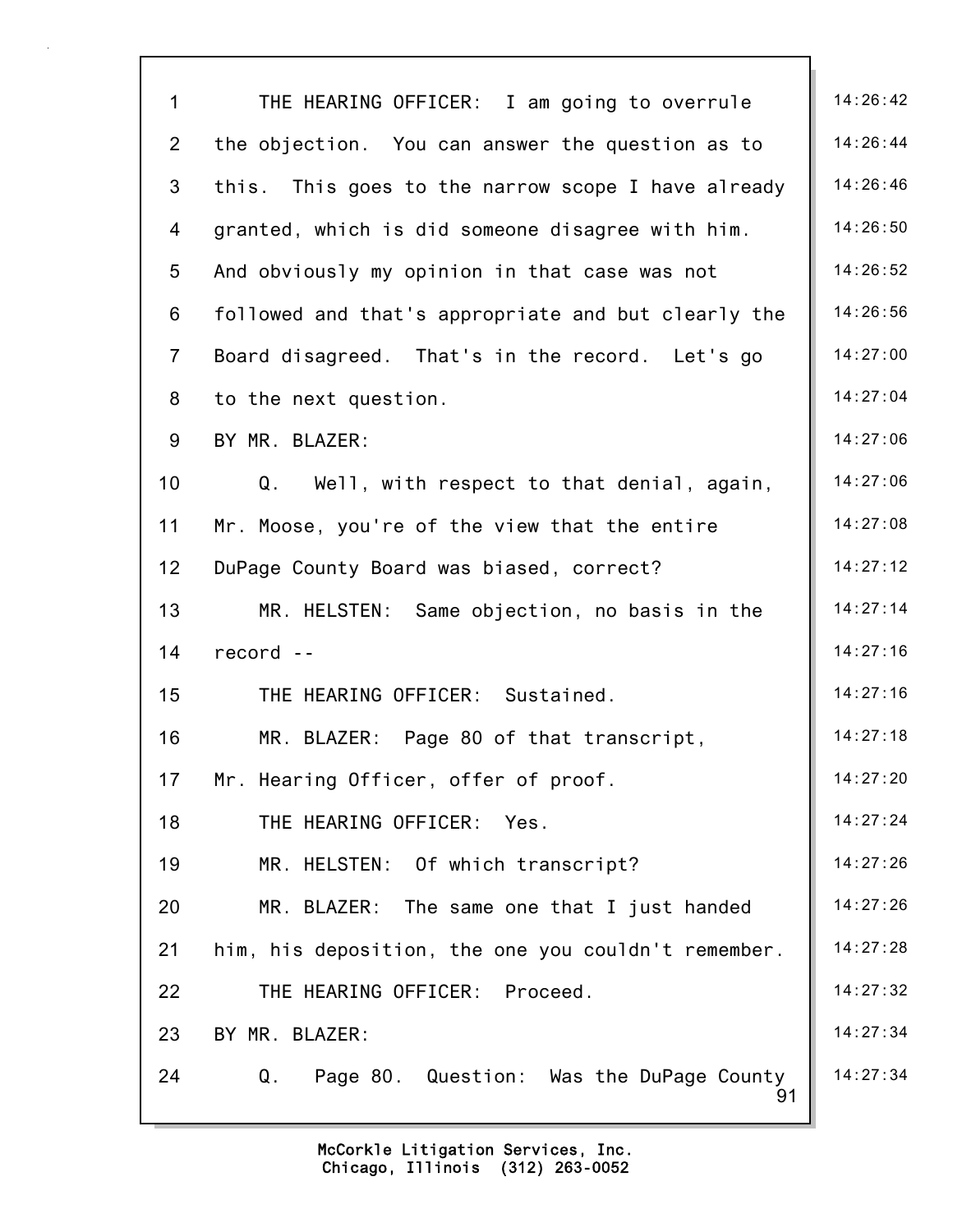| $\mathbf 1$    | board biased or ignorant in the Hovee matter?    | 14:27:36 |
|----------------|--------------------------------------------------|----------|
| $\overline{2}$ | Answer: I think they were biased.                | 14:27:40 |
| 3              | MR. HELSTEN: Same objection. Move to strike.     | 14:27:42 |
| 4              | THE HEARING OFFICER: Objection sustained.        | 14:27:44 |
| 5              | MR. BLAZER: That's the end of that hearing of    | 14:27:46 |
| 6              | proof, Mr. Hearing Officer.                      | 14:27:48 |
| $\overline{7}$ | THE HEARING OFFICER: Thank you.                  | 14:27:48 |
| 8              | BY MR. BLAZER:                                   | 14:27:54 |
| 9              | You also suffered a denial of a land fill<br>Q.  | 14:27:54 |
| 10             | application in front of the Cole's County Board, | 14:27:56 |
| 11             | correct?                                         |          |
| 12             | Yes, sir.<br>Α.                                  | 14:28:04 |
| 13             | MR. HELSTEN: I'll object to the term             | 14:28:04 |
| 14             | suffering.                                       | 14:28:06 |
| 15             | MR. BLAZER: My apologies for the use of the      | 14:28:06 |
| 16             | word.                                            | 14:28:10 |
| 17             | BY MR. BLAZER:                                   | 14:28:10 |
| 18             | In your view, the Cole's County Board was<br>Q.  | 14:28:10 |
| 19             | biased, correct?                                 | 14:28:12 |
| 20             | MR. HELSTEN: Same objection, Mr. Luetkehans.     | 14:28:14 |
| 21             | THE HEARING OFFICER: Objection sustained.        | 14:28:16 |
| 22             | MR. BLAZER: Offer of proof, Mr. Hearing          | 14:28:18 |
| 23             | Officer?                                         |          |
| 24             | THE HEARING OFFICER: Please proceed.<br>92       | 14:28:20 |
|                |                                                  |          |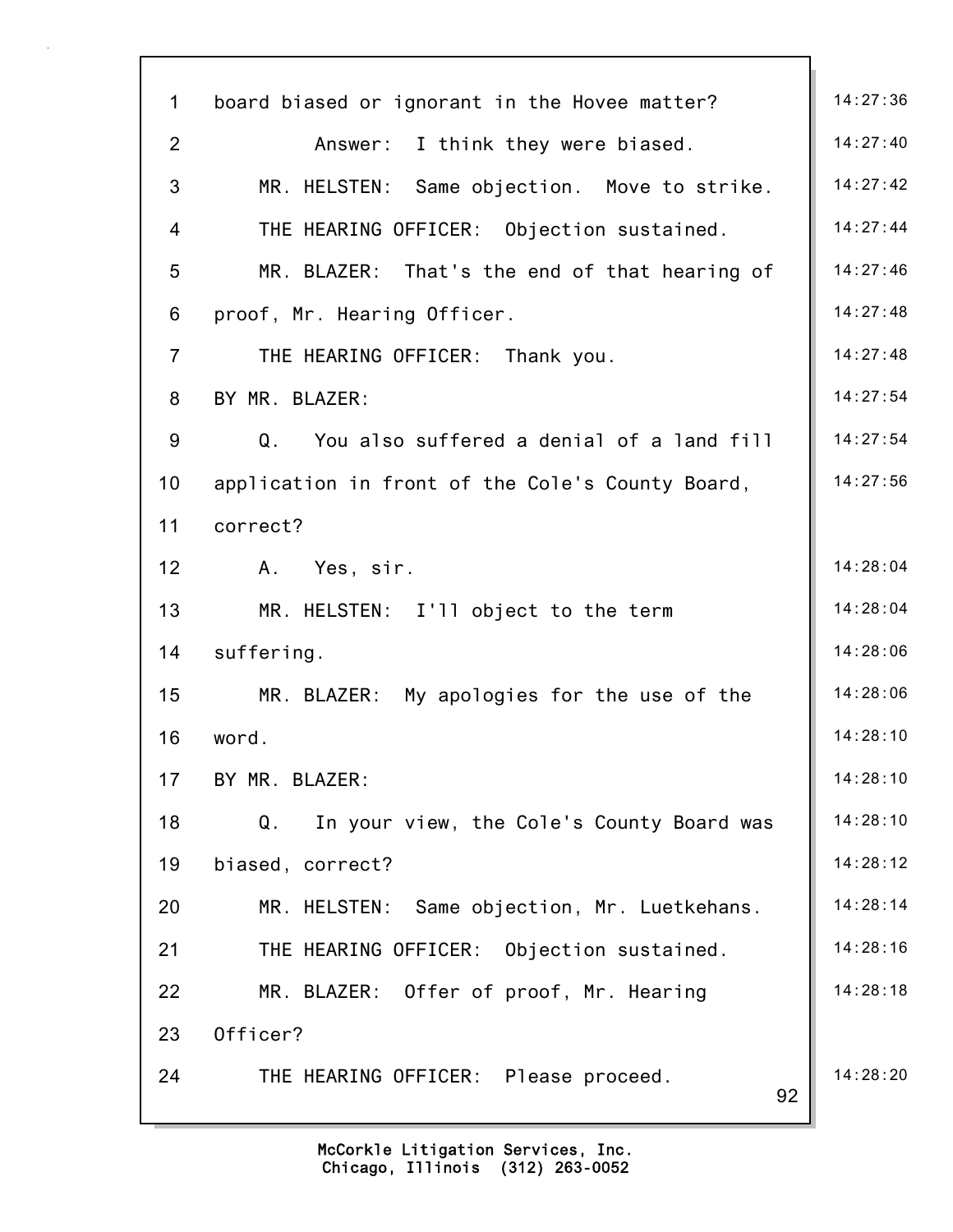| $\mathbf{1}$   | MR. BLAZER: Page 80 of the same transcript.          | 14:28:20 |
|----------------|------------------------------------------------------|----------|
| $\overline{2}$ | Question: What about the Cole's County               | 14:28:24 |
| 3              | Board and the Cole's County one, were they biased    | 14:28:24 |
| 4              | or ignorant?                                         | 14:28:30 |
| 5              | They were biased.                                    | 14:28:30 |
| 6              | End of the offer of proof.                           | 14:28:32 |
| $\overline{7}$ | MR. HELSTEN: And same objection to the offer         | 14:28:32 |
| 8              | of proof.                                            | 14:28:34 |
| 9              | THE HEARING OFFICER: Objection sustained.<br>Go      | 14:28:36 |
| 10             | on, please.                                          | 14:28:38 |
| 11             | BY MR. BLAZER:                                       | 14:28:40 |
| 12             | Q.<br>You're familiar with the Kankakee regional     | 14:28:42 |
| 13             | land fill siting proceeding, are you not?            | 14:28:44 |
| 14             | One of them.<br>A.                                   | 14:28:48 |
| 15             | Q <sub>1</sub><br>The applicant was a company called | 14:28:48 |
| 16             | Town & Country?                                      | 14:28:54 |
| 17             | A.<br>Yes.                                           | 14:28:54 |
| 18             | Q.<br>That was your client?                          | 14:28:54 |
| 19             | Yes.<br>A.                                           | 14:28:56 |
| 20             | Q.<br>And the siting body there was the City of      | 14:28:56 |
| 21             | Kankakee, correct?                                   | 14:28:58 |
| 22             | Yes.<br>A.                                           | 14:28:58 |
| 23             | Q.<br>And eventually the City approved the           | 14:29:00 |
| 24             | siting, correct?<br>93                               | 14:29:04 |
|                |                                                      |          |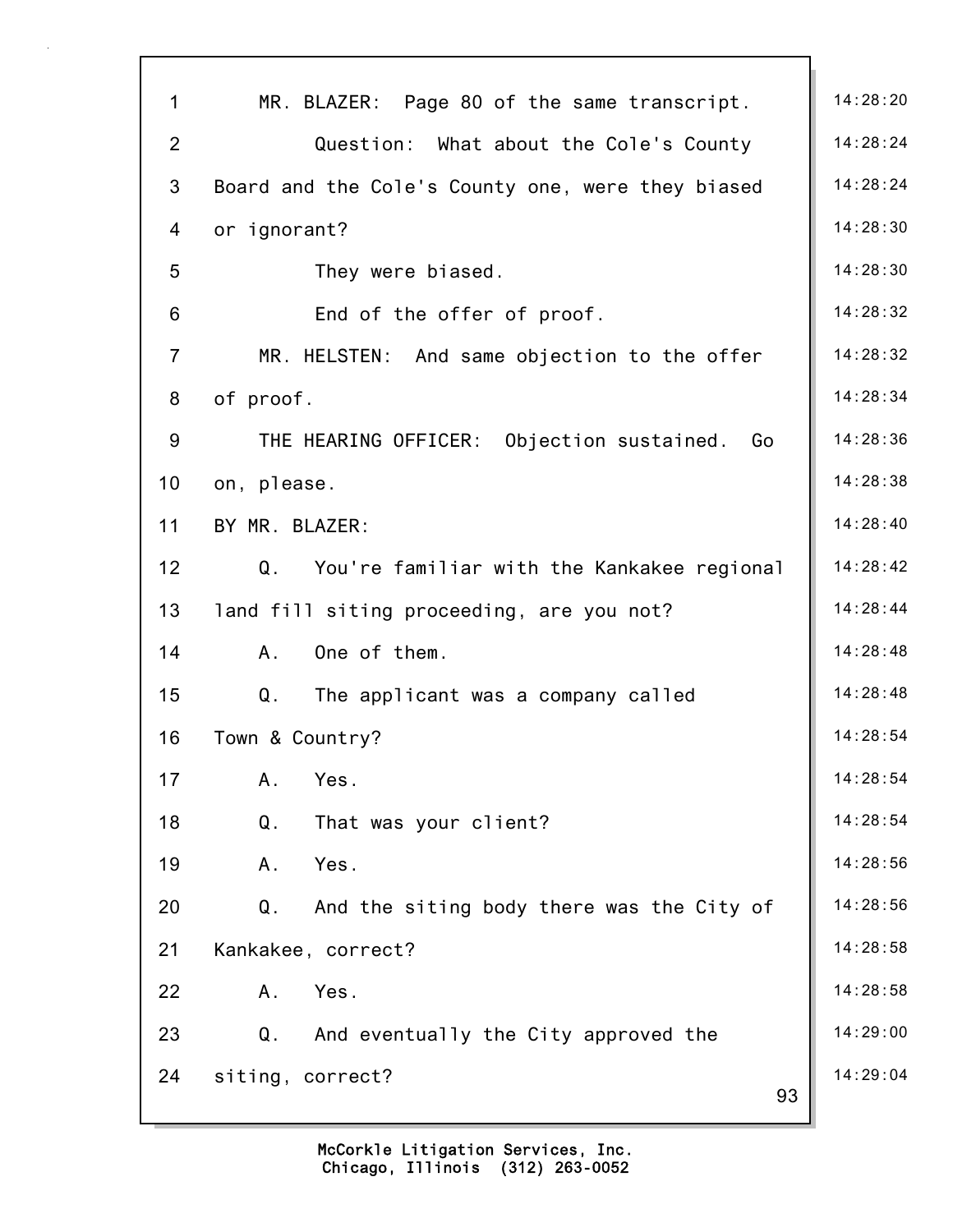| $\mathbf 1$     | Yes.<br>A <sub>1</sub>                                  | 14:29:04 |
|-----------------|---------------------------------------------------------|----------|
| $\overline{2}$  | Q.<br>I didn't hear an objection then.                  | 14:29:06 |
| 3               | And then it was reversed by the Illinois                | 14:29:08 |
| 4               | Pollution Control Board, right?                         | 14:29:12 |
| 5               | My recollection -- do you have the year on<br>A.        | 14:29:14 |
| 6               | that?                                                   | 14:29:16 |
| $\overline{7}$  | 2006, I believe. Well, you do remember<br>Q.            | 14:29:20 |
| 8               | that the reversal was based specifically with           | 14:29:26 |
| 9               | respect to your testimony regarding criterion two       | 14:29:28 |
| 10 <sub>1</sub> | of the siting statute, do you not?                      | 14:29:32 |
| 11              | MR. HELSTEN: Objection. Same basis as before.           | 14:29:34 |
| 12 <sub>2</sub> | We are talking about strangely enough rather than       | 14:29:38 |
| 13              | the application today, all I have heard is past         | 14:29:40 |
| 14              | history on past applications from some time back,       | 14:29:44 |
| 15              | which I don't see the relevance.                        | 14:29:46 |
| 16              | MR. BLAZER: May I say one thing, Mr. Hearing            | 14:29:48 |
| 17              | Officer?                                                |          |
| 18              | THE HEARING OFFICER: You may, but without a             | 14:29:52 |
| 19              | speech.                                                 | 14:29:54 |
| 20              | MR. BLAZER:<br>Absolutely. I always find that           | 14:29:54 |
| 21              | hard.                                                   | 14:29:58 |
| 22              | Mr. Mueller took the position before we                 | 14:29:58 |
| 23              | started this hearing that the only evidence that        | 14:30:02 |
| 24              | the applicant and its attorneys and its witnesses<br>94 | 14:30:04 |
|                 |                                                         |          |

٦Ì,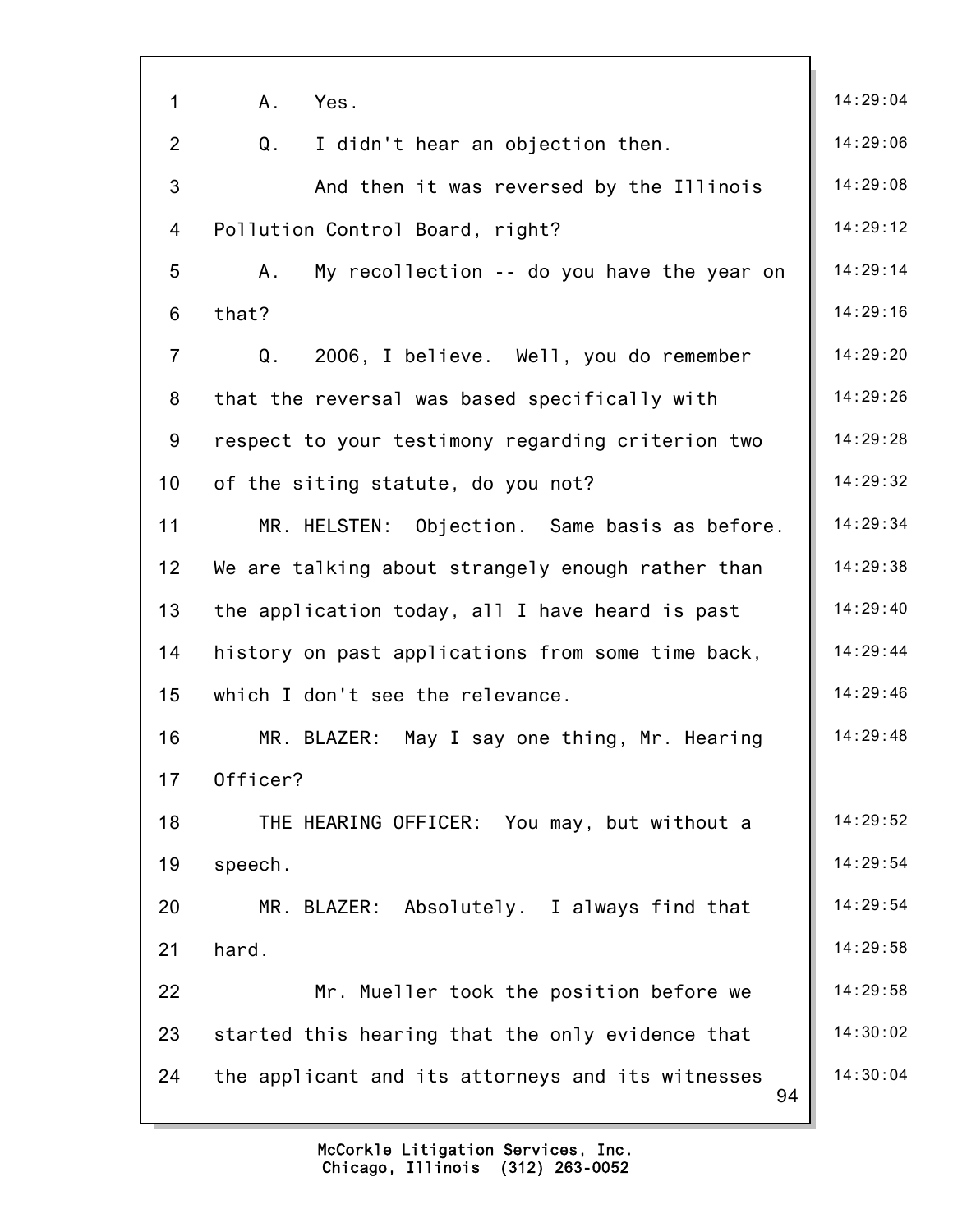| $\mathbf 1$    | consider relevant are things that are consistent   | 14:30:08 |
|----------------|----------------------------------------------------|----------|
| $\overline{2}$ | with the application. And you may recall I         | 14:30:10 |
| 3              | responded to that and said, well, if all that this | 14:30:12 |
| 4              | Village Board is going to be allowed to hear --    | 14:30:16 |
| 5              | THE HEARING OFFICER: Mr. Blazer, I am going to     | 14:30:20 |
| 6              | cut you off. The speech is unnecessary. The        | 14:30:20 |
| $\overline{7}$ | objection is actually denied or overruled, so      | 14:30:22 |
| 8              | please proceed.                                    | 14:30:26 |
| 9              | BY MR. BLAZER:                                     | 14:30:28 |
| 10             | Q.<br>Thank you. You do recall the reversal was    | 14:30:30 |
| 11             | based specifically on criterion two, correct?      | 14:30:32 |
| 12             | I recall the portion was on two. I don't<br>Α.     | 14:30:34 |
| 13             | recall the total. My recollection is it had to do  | 14:30:38 |
| 14             | with their improper definition of aquiclude, and I | 14:30:40 |
| 15             | still stand on those words. And subsequent         | 14:30:44 |
| 16             | decisions by that board and by the EPA have        | 14:30:48 |
| 17             | accepted my definition of aquiclude.               | 14:30:50 |
| 18             | MR. BLAZER: Let me see if I can refresh your       | 14:30:54 |
| 19             | recollection. Page 82.                             | 14:30:56 |
| 20             | MR. HELSTEN: I don't think he said he had a        | 14:30:58 |
| 21             | want of recollection, so I think this is improper  | 14:31:00 |
| 22             | refreshment of recollection because he hasn't said | 14:31:06 |
| 23             | anything about he needed to have his recollection  | 14:31:08 |
| 24             | refreshed, so I object on that basis.<br>95        | 14:31:12 |
|                |                                                    |          |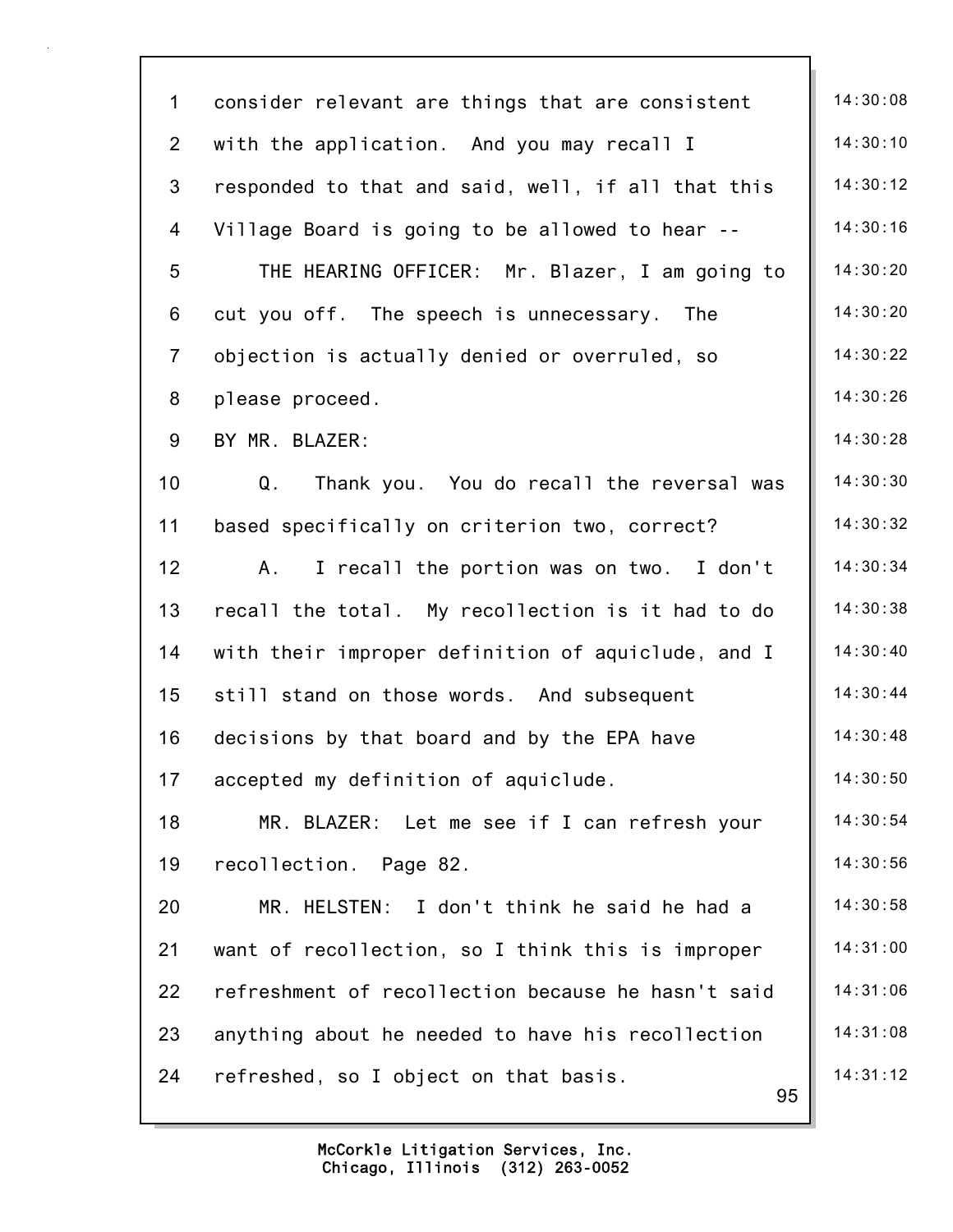| $\mathbf{1}$   | THE HEARING OFFICER: I'll wait until I hear         | 14:31:14 |
|----------------|-----------------------------------------------------|----------|
| $\overline{2}$ | the question before I rule.                         | 14:31:16 |
| 3              | MR. BLAZER: Thank you, Mr. Hearing Officer.         | 14:31:16 |
| 4              | BY MR. BLAZER:                                      |          |
| 5              | Q.<br>Are you at Page 82, Mr. Moose?                | 14:31:18 |
| 6              | A.<br>Yes.                                          | 14:31:22 |
| $\overline{7}$ | And you recall being asked these questions<br>Q.    | 14:31:22 |
| 8              | and giving these answers.                           | 14:31:26 |
| 9              | Question: And the Pollution Control Board           | 14:31:26 |
| 10             | overturned it, correct?                             | 14:31:30 |
| 11             | Answer: Yes.                                        | 14:31:32 |
| 12             | Question: And can you remember which                | 14:31:32 |
| 13             | criterion they overturned it on?                    | 14:31:34 |
| 14             | Answer: I remember specifically criterion           | 14:31:36 |
| 15             | two.                                                | 14:31:40 |
| 16             | MR. HELSTEN: Same objection again.                  | 14:31:40 |
| 17             | THE HEARING OFFICER: Objection sustained.           | 14:31:42 |
| 18             | This is not proper impeachment. He did not say      | 14:31:42 |
| 19             | anything that was in conflict with that statement   | 14:31:46 |
| 20             | you just read, Mr. Blazer.                          | 14:31:50 |
| 21             | MR. HELSTEN:<br>Thank you.                          | 14:31:52 |
| 22             | BY MR. BLAZER:                                      | 14:31:52 |
| 23             | Q.<br>Now, you had made a presentation in that      | 14:31:54 |
| 24             | Kankakee proceeding at least in terms of form<br>96 | 14:32:00 |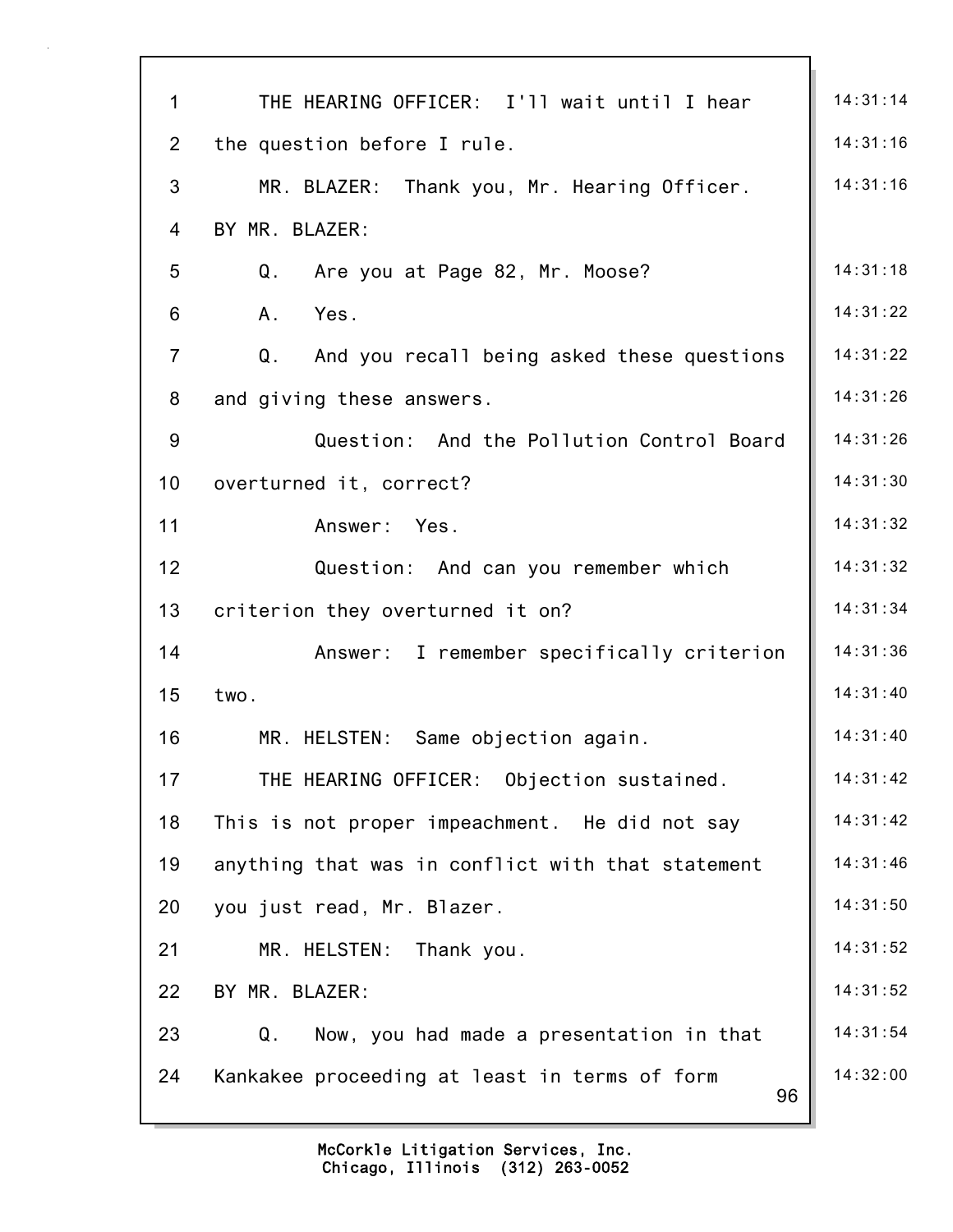| $\mathbf 1$     | similar to the one you gave to the Village Board | 14:32:06 |
|-----------------|--------------------------------------------------|----------|
| $\overline{2}$  | today, right?                                    | 14:32:08 |
| 3               | A.<br>Yes.                                       | 14:32:08 |
| 4               | Q. And the Pollution Control Board didn't        | 14:32:08 |
| 5               | believe your testimony, did they?                | 14:32:12 |
| 6               | MR. HELSTEN: Objection, that's irrelevant.       | 14:32:14 |
| $\overline{7}$  | THE HEARING OFFICER: Objection sustained to      | 14:32:16 |
| 8               | speculation at this point. I don't think it's    | 14:32:20 |
| 9               | proper. I don't think he has the foundation for  | 14:32:22 |
| 10              | that.                                            | 14:32:24 |
| 11              | MR. BLAZER: Except he testified to it,           | 14:32:24 |
| 12 <sub>2</sub> | Mr. Luetkehans.                                  | 14:32:28 |
| 13              | THE HEARING OFFICER: Again, I don't think so,    | 14:32:28 |
| 14              | so objection sustained.                          | 14:32:32 |
| 15              | MR. BLAZER: Offer of proof?                      | 14:32:32 |
| 16              | THE HEARING OFFICER: Please.                     | 14:32:32 |
| 17              | MR. BLAZER: Thank you. Page 84 of the same       | 14:32:32 |
| 18              | transcript.                                      | 14:32:36 |
| 19              | Question: Can you recall specifically            | 14:32:38 |
| 20              | what the basis for the Pollution Control Board's | 14:32:38 |
| 21              | original overturning of the siting approval was? | 14:32:42 |
| 22              | Answer: I don't understand.                      | 14:32:44 |
| 23              | Question: They didn't believe your               | 14:32:46 |
| 24              | testimony, did they?<br>97                       | 14:32:48 |
|                 |                                                  |          |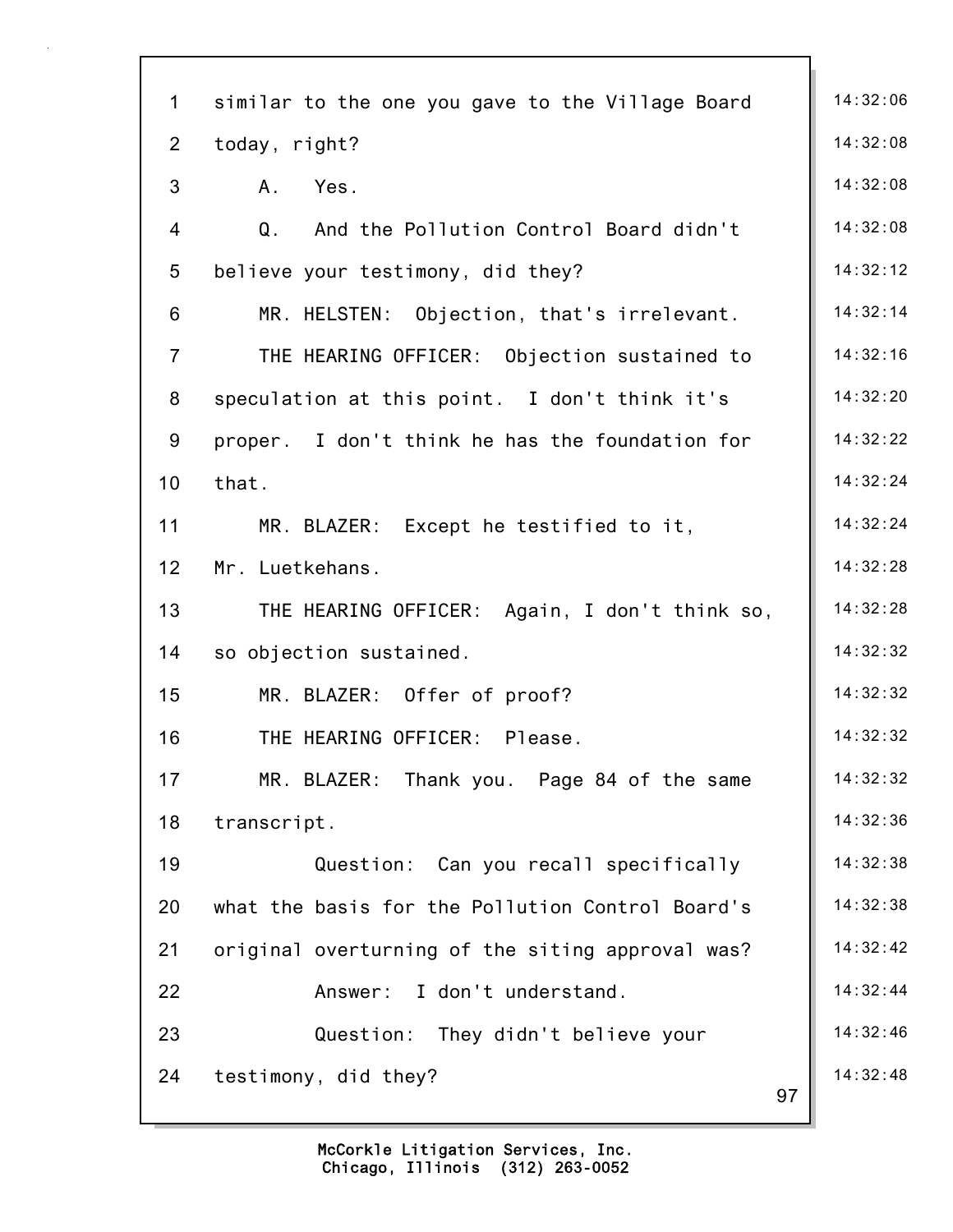| $\mathbf 1$     | Answer: Well, they must not believe the             | 14:32:50 |
|-----------------|-----------------------------------------------------|----------|
| $\overline{2}$  | design, right.                                      | 14:32:52 |
| 3               | Do you recall those questions and answers?          | 14:32:52 |
| 4               | A.<br>I don't recall, but I can read them.          | 14:32:56 |
| 5               | MR. HELSTEN: Does that conclude your offer of       | 14:32:58 |
| 6               | proof?                                              | 14:33:00 |
| $\overline{7}$  | MR. BLAZER: That concludes my offer of proof        | 14:33:00 |
| 8               | on that page.                                       | 14:33:02 |
| 9               | MR. HELSTEN: And my objection is the same,          | 14:33:04 |
| 10              | Mr. Hearing Officer. It's not relevant. He has      | 14:33:06 |
| 11              | testified previously why that he thought they       | 14:33:08 |
| 12 <sub>2</sub> | misinterpreted the phrase aquiclude and that he has | 14:33:10 |
| 13              | been vindicated in subsequent proceedings. So,      | 14:33:18 |
| 14              | this is not inconsistent. There is no need to       | 14:33:20 |
| 15              | attempt to impeach him because it's                 | 14:33:24 |
| 16              | not inconsistent with what he previously said and   | 14:33:26 |
| 17              | it's irrelevant and moot.                           |          |
| 18              | THE HEARING OFFICER: Objection overruled.           | 14:33:28 |
| 19              | BY MR. BLAZER:                                      | 14:33:28 |
| 20              | And it's your view that the members of<br>Q.        | 14:33:30 |
| 21              | Illinois Pollution Control Board were ignorant,     | 14:33:32 |
| 22              | too, is that right?                                 | 14:33:34 |
| 23              | MR. HELSTEN: That's a misstatement. It calls        | 14:33:38 |
| 24              | for speculation and misstatement of --<br>98        | 14:33:38 |
|                 |                                                     |          |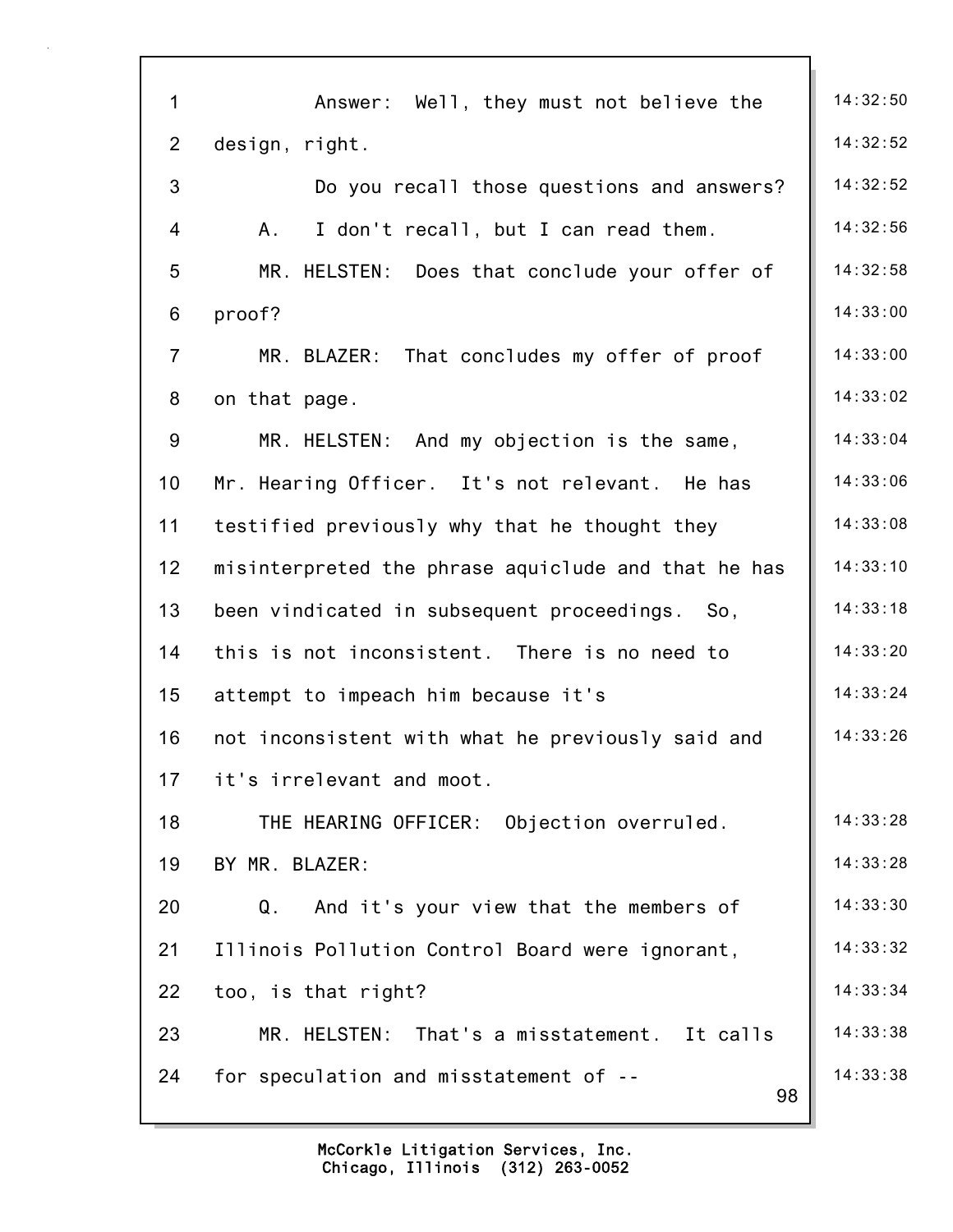| $\mathbf 1$     | THE WITNESS: I think your question is --           | 14:33:42 |
|-----------------|----------------------------------------------------|----------|
| $\overline{2}$  | MR. BLAZER: There is an objection pending.         | 14:33:44 |
| 3               | THE WITNESS: I understand your objection.          | 14:33:46 |
| 4               | THE HEARING OFFICER: Mr. Moose. Mr. Moose.         | 14:33:48 |
| 5               | Mr. Blazer, what's your response?                  | 14:33:48 |
| 6               | Actually, I am not sure where this is going, but I | 14:33:50 |
| $\overline{7}$  | am going to let this question proceed and go from  | 14:33:54 |
| 8               | there.                                             | 14:33:56 |
| 9               | MR. BLAZER: Page 83 to 84 of the same              | 14:33:56 |
| 10 <sup>1</sup> | transcript, Mr. Hearing Officer.                   | 14:33:58 |
| 11              | BY MR. BLAZER:                                     |          |
| 12              | $Q_{\perp}$<br>Are you there, Mr. Moose?           | 14:34:02 |
| 13              | Yes.<br>Α.                                         | 14:34:04 |
| 14              | Q.<br>You're remembering this deposition now?      | 14:34:04 |
| 15              | I don't remember it, no.<br>A.,                    | 14:34:06 |
| 16              | Well, you recall being asked these<br>Q.           | 14:34:10 |
| 17              | questions and giving these answers.                | 14:34:12 |
| 18              | Question: Were the members of the                  | 14:34:14 |
| 19              | Pollution Control Board biased or ignorant in that | 14:34:16 |
| 20              | one?                                               | 14:34:20 |
| 21              | Answer: Well, they certainly didn't know           | 14:34:20 |
| 22              | what the word gradient was or how to obtain them.  | 14:34:24 |
| 23              | Question: Were they biased or ignorant,            | 14:34:28 |
| 24              | in your opinion?<br>99                             | 14:34:30 |
|                 |                                                    |          |

٦Ì,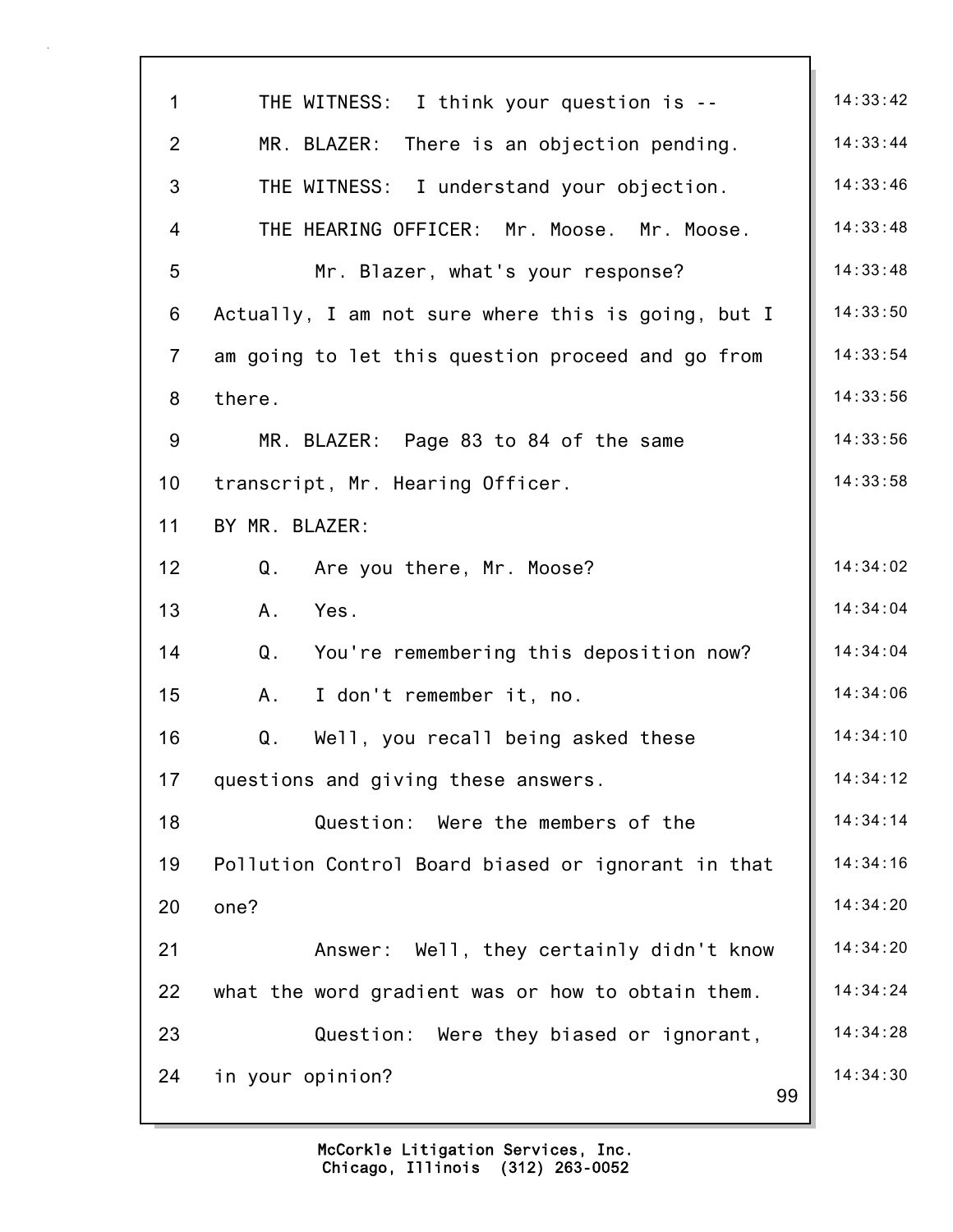| $\mathbf 1$    | Answer: Well, they must have been                          | 14:34:30 |
|----------------|------------------------------------------------------------|----------|
| $\overline{2}$ | ignorant on what the word gradient was.                    | 14:34:34 |
| 3              | Do you recall those questions and answers?                 |          |
| 4              | No, I do not recall those questions and<br>A.              |          |
| 5              | answers.                                                   |          |
| 6              | Do you believe yourself to be infallible?<br>Q.            | 14:34:38 |
| $\overline{7}$ | You know what --<br>A.                                     | 14:34:40 |
| 8              | MR. HELSTEN: This is --                                    | 14:34:42 |
| 9              | THE HEARING OFFICER: Mr. Moose.                            | 14:34:44 |
| 10             | THE HEARING OFFICER: Mr. Helsten, one at a                 | 14:34:48 |
| 11             | time.                                                      | 14:34:48 |
| 12             | When Mr. Helsten objects, please wait.                     | 14:34:50 |
| 13             | Give him the opportunity to make his objection.            | 14:34:52 |
| 14             | She can't take down both of you talking, just like         | 14:34:54 |
| 15             | she couldn't take down Mr. Helsten and I trying to         | 14:34:58 |
| 16             | talk, and I apologize for that.                            | 14:35:02 |
| 17             | Mr. Helsten, please proceed.                               | 14:35:04 |
| 18             | MR. HELSTEN: Thank you, and I apologize for                | 14:35:04 |
| 19             | interrupting you and Mr. Blazer. My objection is           | 14:35:06 |
| 20             | this is highly untoward. This is highly improper           | 14:35:10 |
| 21             | saying are you infallible. For a witness to simply         | 14:35:14 |
| 22             | honestly state he does not remember this particular        | 14:35:18 |
| 23             | line and this particular phrase from a document of         | 14:35:22 |
| 24             | seven, eight years ago when he reviews thousands of<br>100 | 14:35:26 |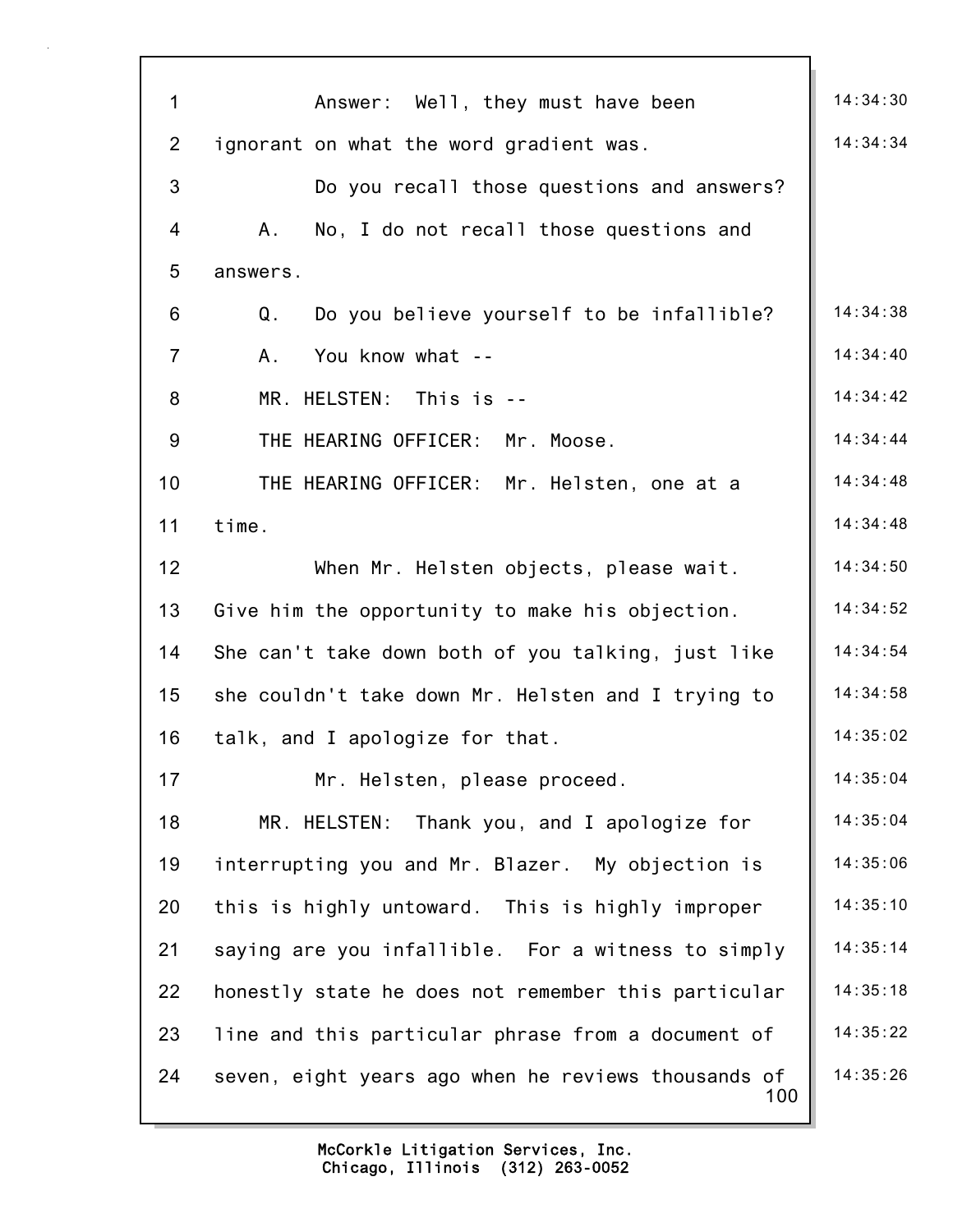| $\mathbf{1}$   | pages of documents is simply honest, and it's       | 14:35:30 |
|----------------|-----------------------------------------------------|----------|
| $\overline{2}$ | highly improper for Mr. Blazer to say are you       | 14:35:36 |
| $\mathfrak{B}$ | infallible, and it's irrelevant.                    | 14:35:38 |
| 4              | MR. BLAZER: Hold on.                                | 14:35:40 |
| 5              | MR. SECHEN: If I may join the objection and         | 14:35:42 |
| 6              | add the fact that it's argumentative.               | 14:35:44 |
| $\overline{7}$ | MR. BLAZER: If I may.                               | 14:35:46 |
| 8              | THE HEARING OFFICER: Mr. Blazer.                    | 14:35:48 |
| 9              | MR. BLAZER: This is not, quote unquote, a           | 14:35:48 |
| 10             | document. There is a deposition sworn to under      | 14:35:50 |
| 11             | oath.                                               | 14:35:56 |
| 12             | THE HEARING OFFICER: I am aware of that. I am       | 14:35:58 |
| 13             | more of the issue with Mr. Sechen here that this is | 14:36:00 |
| 14             | argumentative. None of us are infallible, and if    | 14:36:02 |
| 15             | anybody says that they are, I don't know that I     | 14:36:06 |
| 16             | would believe them to start with. I am going to     | 14:36:08 |
| 17             | sustain the objection as to the argumentative       | 14:36:12 |
| 18             | nature of it.                                       | 14:36:14 |
| 19             | BY MR. BLAZER:                                      | 14:36:20 |
| 20             | Q.<br>Well, let me ask you this, then,              | 14:36:22 |
| 21             | Mr. Moose. When George Mueller told the Pollution   | 14:36:24 |
| 22             | Control Board that you are not a truthful           | 14:36:28 |
| 23             | individual and that very little, if anything, you   | 14:36:28 |
| 24             | say ought to be believed, was he biased or<br>101   | 14:36:30 |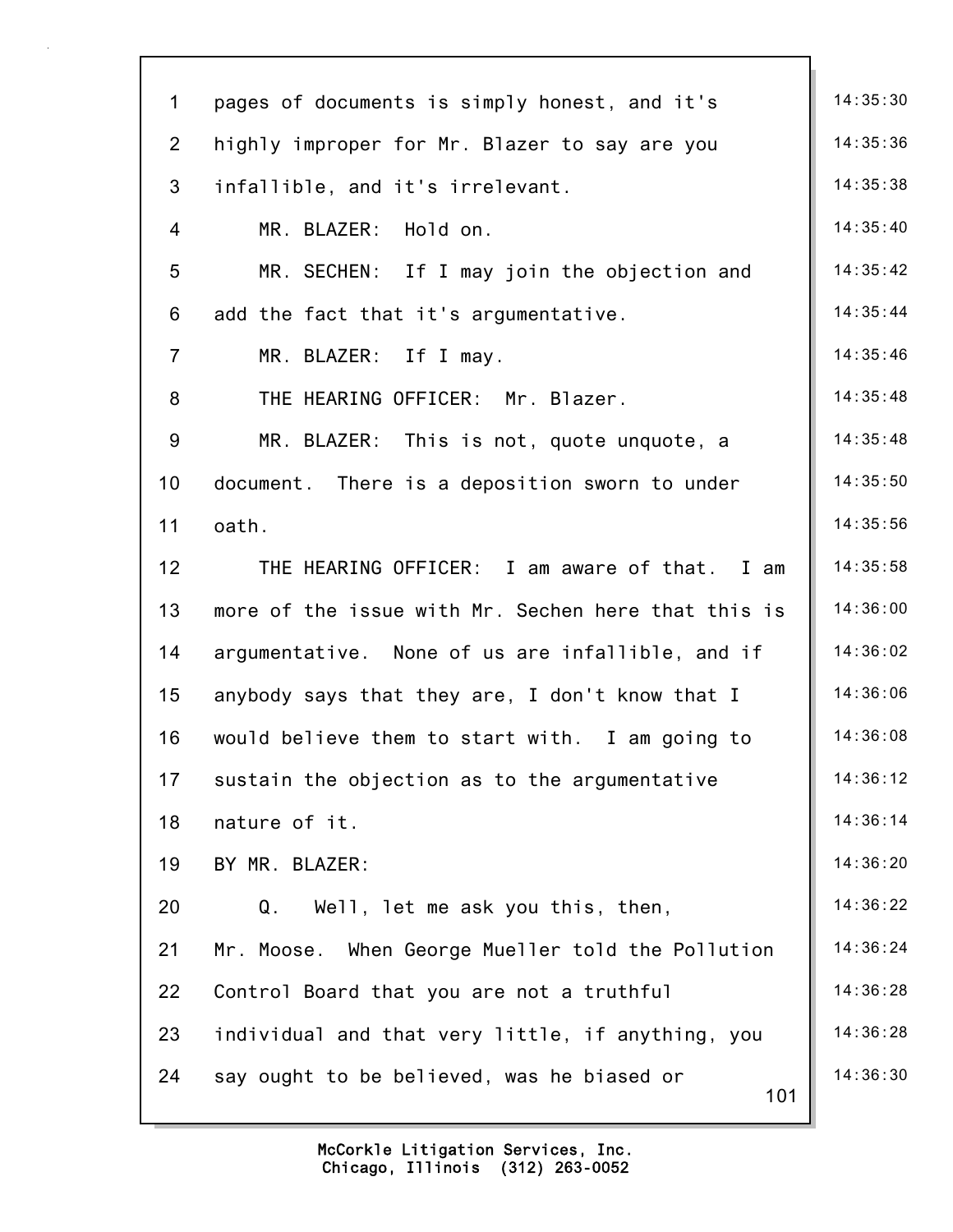| $\mathbf 1$     | ignorant?                                                   | 14:36:34 |
|-----------------|-------------------------------------------------------------|----------|
| $\overline{2}$  | MR. HELSTEN: Objection. There is no                         | 14:36:34 |
| 3               | foundation as to when, why, who Mr. Mueller                 | 14:36:36 |
| 4               | represented, what his motivation was in saying              | 14:36:40 |
| 5               | that, was he advocating for his client in that              | 14:36:42 |
| 6               | position. This is just a false statement taken out          | 14:36:46 |
| $\overline{7}$  | of thin air. How is Mr. Moose supposed to respond           | 14:36:48 |
| 8               | to that? It's totally improper impeachment, no              | 14:36:52 |
| 9               | basis whatsoever, no substantive or proper basis            | 14:36:54 |
| 10 <sub>1</sub> | whatsoever.                                                 | 14:36:58 |
| 11              | MR. SECHEN: I join in the objection, and may                | 14:36:58 |
| 12              | the record reflect my continuing objection to this          | 14:37:02 |
| 13              | total line of cross-examination. This is                    | 14:37:04 |
| 14              | ridiculous.                                                 | 14:37:06 |
| 15              | MR. BLAZER: I will stipulate, Mr. Hearing                   | 14:37:08 |
| 16              | Officer, for the record, that Mr. Sechen will join          | 14:37:10 |
| 17              | in whatever objection the applicant --                      | 14:37:12 |
| 18              | THE HEARING OFFICER: And I don't think anybody              | 14:37:16 |
| 19              | is willing stipulate to that by Mr. Sechen.<br>$\mathbf{I}$ | 14:37:18 |
| 20              | don't think Mr. Sechen is willing to stipulate to           | 14:37:20 |
| 21              | that, nor has he joined in on every objection.              | 14:37:24 |
| 22              | I really have a concern that Mr. Mueller                    | 14:37:26 |
| 23              | is somehow doing what we all do, which is                   | 14:37:28 |
| 24              | advocating on behalf of our client in saying<br>102         | 14:37:32 |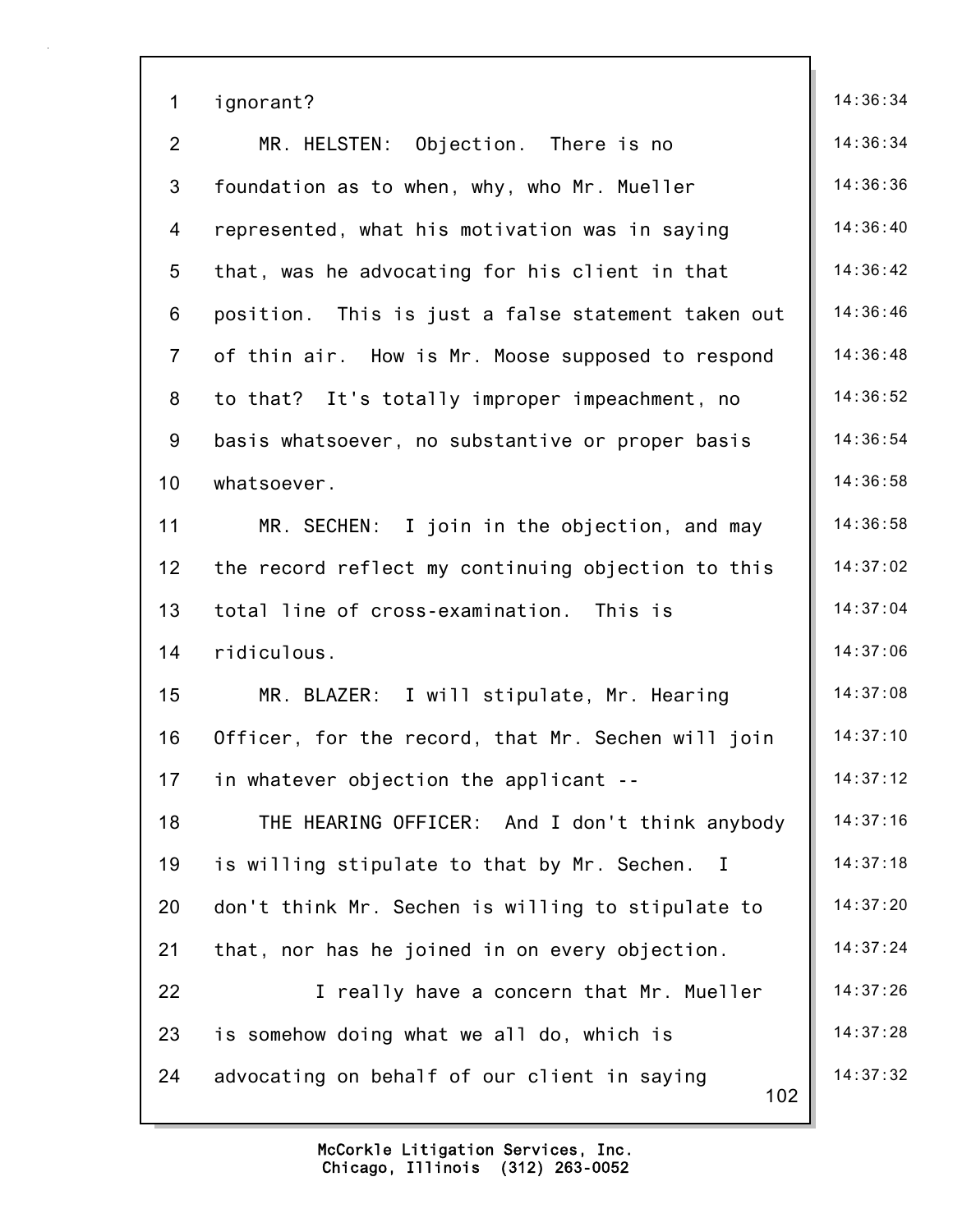| $\mathbf 1$     | things. I really don't see the relevance of         | 14:37:36 |
|-----------------|-----------------------------------------------------|----------|
| $\overline{2}$  | anything Mr. Mueller said in prior hearing about    | 14:37:40 |
| 3               | this particular witness. So in that respect I am    | 14:37:42 |
| 4               | going to sustain the objection.                     | 14:37:46 |
| $5\phantom{.0}$ | MR. BLAZER: May I be heard on that?                 | 14:37:46 |
| 6               | THE HEARING OFFICER:<br>Yes.                        | 14:37:48 |
| $\overline{7}$  | MR. BLAZER: I am referring to Rule 608 of the       | 14:37:58 |
| 8               | Illinois Rules of Evidence. The credibility of a    | 14:38:02 |
| 9               | witness may be attacked or supported by evidence in | 14:38:06 |
| 10              | the form of opinion or representation but subject   | 14:38:10 |
| 11              | to these limitations. The evidence may refer only   | 14:38:12 |
| 12              | to character for truthfulness or untruthfulness.    | 14:38:16 |
| 13              | We have a formal statement submitted to             | 14:38:22 |
| 14              | the Illinois Pollution Control Board by one of the  | 14:38:24 |
| 15              | attorneys for Groot that Mr. Moose is not a         | 14:38:26 |
| 16              | truthful individual and that very little, if        | 14:38:30 |
| 17              | anything, he says ought to be believed. If that is  | 14:38:32 |
| 18              | not within the purview of Rule 608, nothing is. I   | 14:38:38 |
| 19              | have the document here, as well.                    | 14:38:42 |
| 20              | MR. HELSTEN: Let's see the document.                | 14:38:44 |
| 21              | MR. SECHEN: I don't believe that what               | 14:38:46 |
| 22              | Mr. Blazer is attempting to do is reputation        | 14:38:52 |
| 23              | evidence.                                           | 14:38:56 |
| 24              | THE HEARING OFFICER: And I happen to agree<br>103   | 14:38:56 |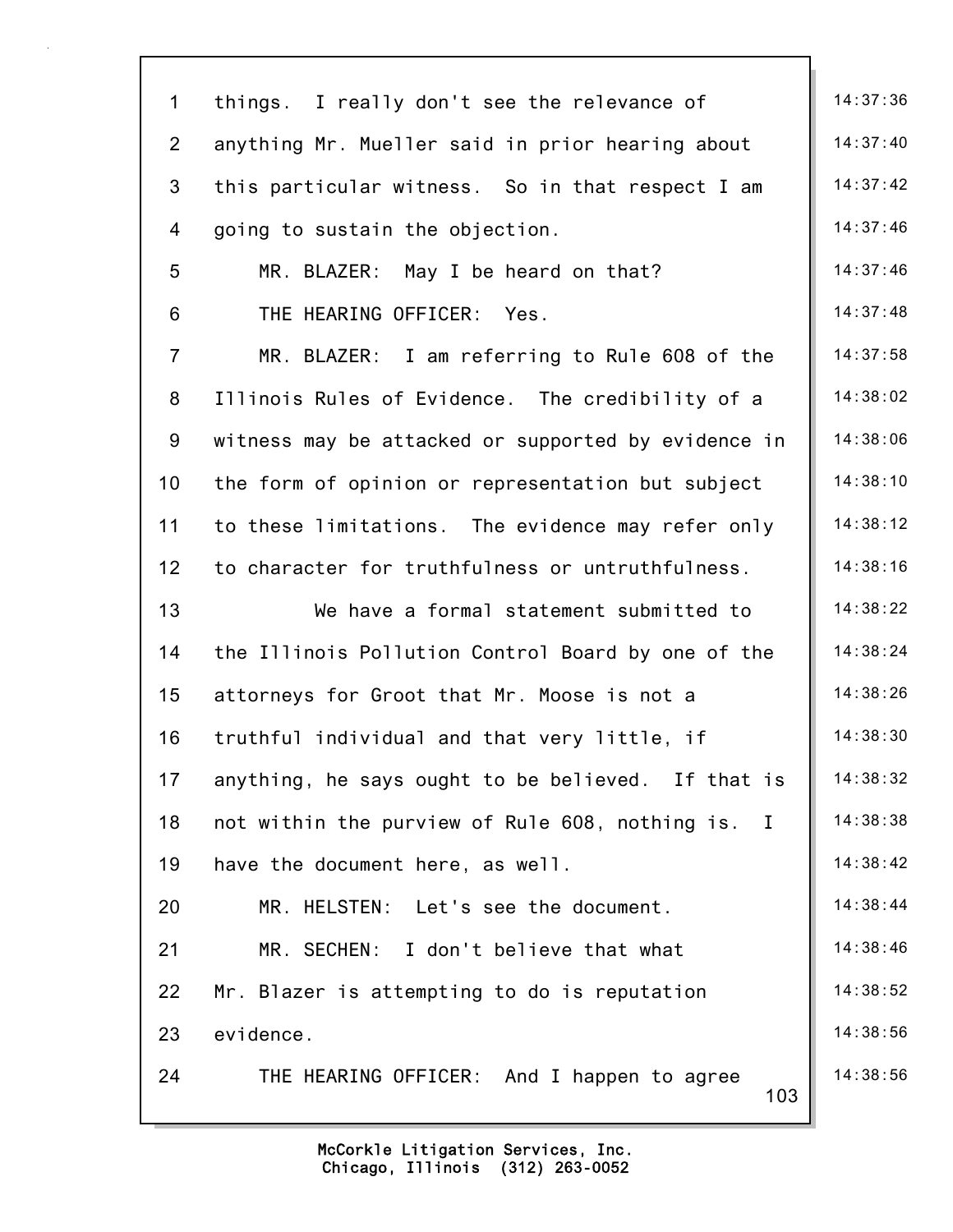| $\mathbf 1$    | with you, so the objection is sustained. If you      | 14:38:58 |
|----------------|------------------------------------------------------|----------|
| $\overline{2}$ | wish to make an offer of proof as to the document    | 14:39:00 |
| 3              | or submit that as an offer of proof, Mr. Blazer,     | 14:39:02 |
| 4              | you are welcome to.                                  | 14:39:06 |
| 5              | MR. BLAZER: Thank you. This one isn't marked.        | 14:39:16 |
| 6              | I'll mark it as TCH Exhibit 41 with your             | 14:39:18 |
| $\overline{7}$ | permission.                                          | 14:39:24 |
| 8              | THE HEARING OFFICER: Yes, sir.                       | 14:39:24 |
| 9              | (Whereupon, TCH Exhibit                              |          |
| 10             | No. 41 was marked for                                |          |
| 11             | identification as of 9/23/13.)                       | 14:40:16 |
| 12             | MR. BLAZER: My offer of proof, Mr. Hearing           | 14:40:16 |
| 13             | Officer, this as you can see is TCH Exhibit 41, a    | 14:40:18 |
| 14             | brief submitted to the Illinois Pollution Control    | 14:40:24 |
| 15             | Board signed by Mr. Mueller, Page 15. Let me know    | 14:40:28 |
| 16             | when you're there, Mr. Hearing Officer.              | 14:40:36 |
| 17             | THE HEARING OFFICER: I am there.                     | 14:40:38 |
| 18             | MR. BLAZER: Okay. The testimony of                   | 14:40:38 |
| 19             | Devin Moose, Patrick Engineering's project manager   | 14:40:40 |
| 20             | on this site and their principal witness at the      | 14:40:44 |
| 21             | hearings, demonstrates unequivocally that he is not  | 14:40:46 |
| 22             | a truthful individual and that very little, if       | 14:40:48 |
| 23             | anything, he says ought to be believed.              | 14:40:52 |
| 24             | MR. HELSTEN: Does that conclude your offer of<br>104 | 14:40:56 |
|                |                                                      |          |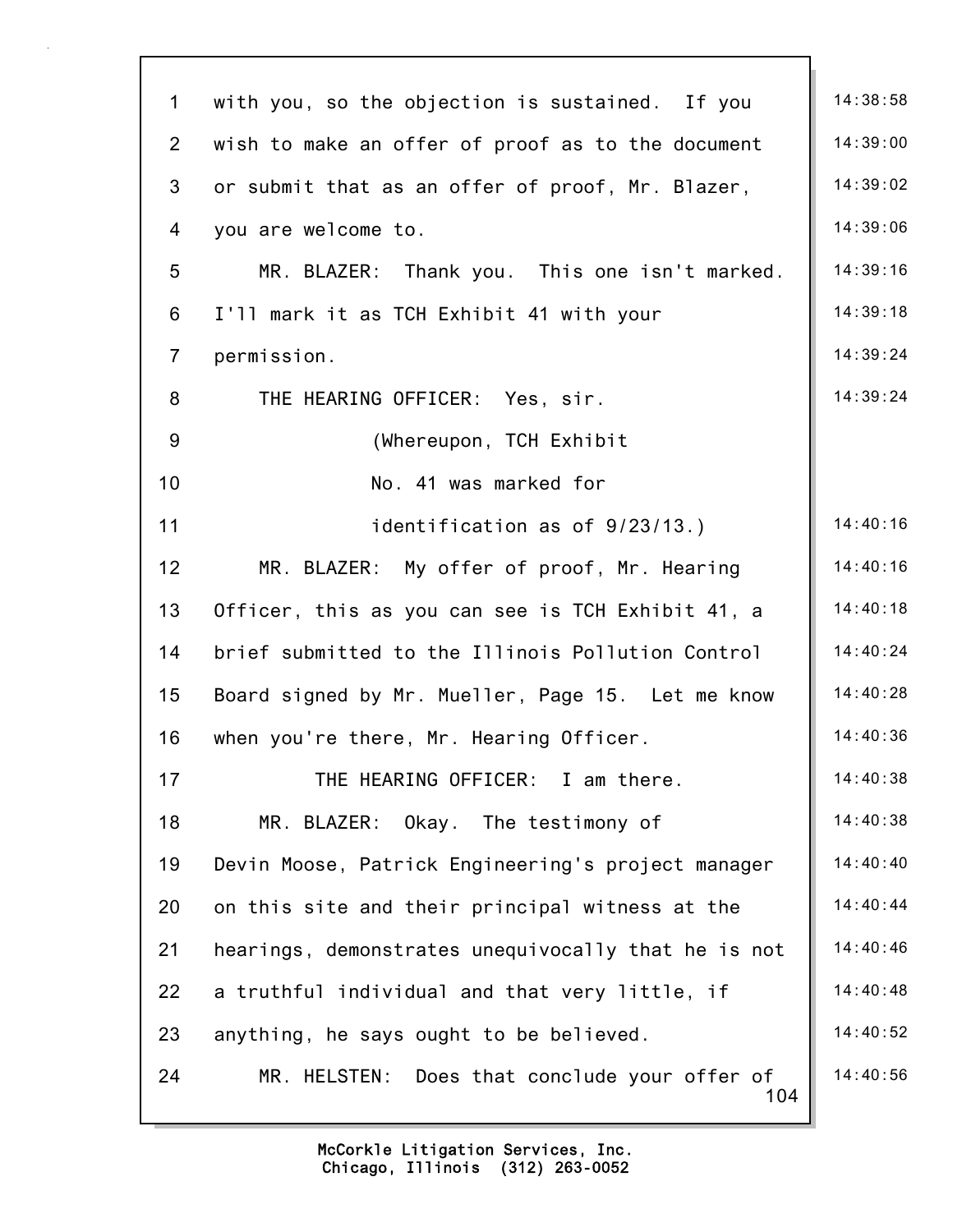| $\mathbf 1$     | proof?                                              | 14:40:58 |
|-----------------|-----------------------------------------------------|----------|
| $\overline{2}$  | MR. BLAZER: It does not.                            | 14:41:00 |
| 3               | MR. HELSTEN: I'm sorry.                             | 14:41:00 |
| $\overline{4}$  | MR. BLAZER: I'll let you know when I am done.       | 14:41:02 |
| 5               | Page 16. Mr. Mueller refers to                      | 14:41:08 |
| 6               | Mr. Moose's prevarication, his lies, as blatant and | 14:41:16 |
| $\overline{7}$  | shocking.                                           | 14:41:20 |
| 8               | Page 17. Mr. Mueller said of Mr. Moose              | 14:41:24 |
| 9               | that nothing he testified to should be given any    | 14:41:28 |
| 10 <sub>1</sub> | weight.                                             | 14:41:32 |
| 11              | That concludes my offer of proof.                   | 14:41:36 |
| 12              | MR. HELSTEN: And I object on the following          | 14:41:38 |
| 13              | basis. Mr. Blazer cited a rule that's not           | 14:41:40 |
| 14              | appropriate here. The document itself says brief    | 14:41:44 |
| 15              | and argument. Emphasis on argument. It's not        | 14:41:50 |
| 16              | sworn to. It's simply signed. This is an unsworn    | 14:41:54 |
| 17              | statement by an attorney. As you said,              | 14:41:56 |
| 18              | Mr. Luetkehans, it's simply advocacy. Statements    | 14:42:00 |
| 19              | by attorneys in a brief are simply argument. They   | 14:42:02 |
| 20              | are nothing more and nothing less than argument.    | 14:42:08 |
| 21              | Moreover, this is distant in time 20 years          | 14:42:10 |
| 22              | ago. And, even further, I am familiar with this.    | 14:42:14 |
| 23              | Mr. Mueller's positions were not accepted. This is  | 14:42:18 |
| 24              | simply advocacy and argument. It is not an<br>105   | 14:42:22 |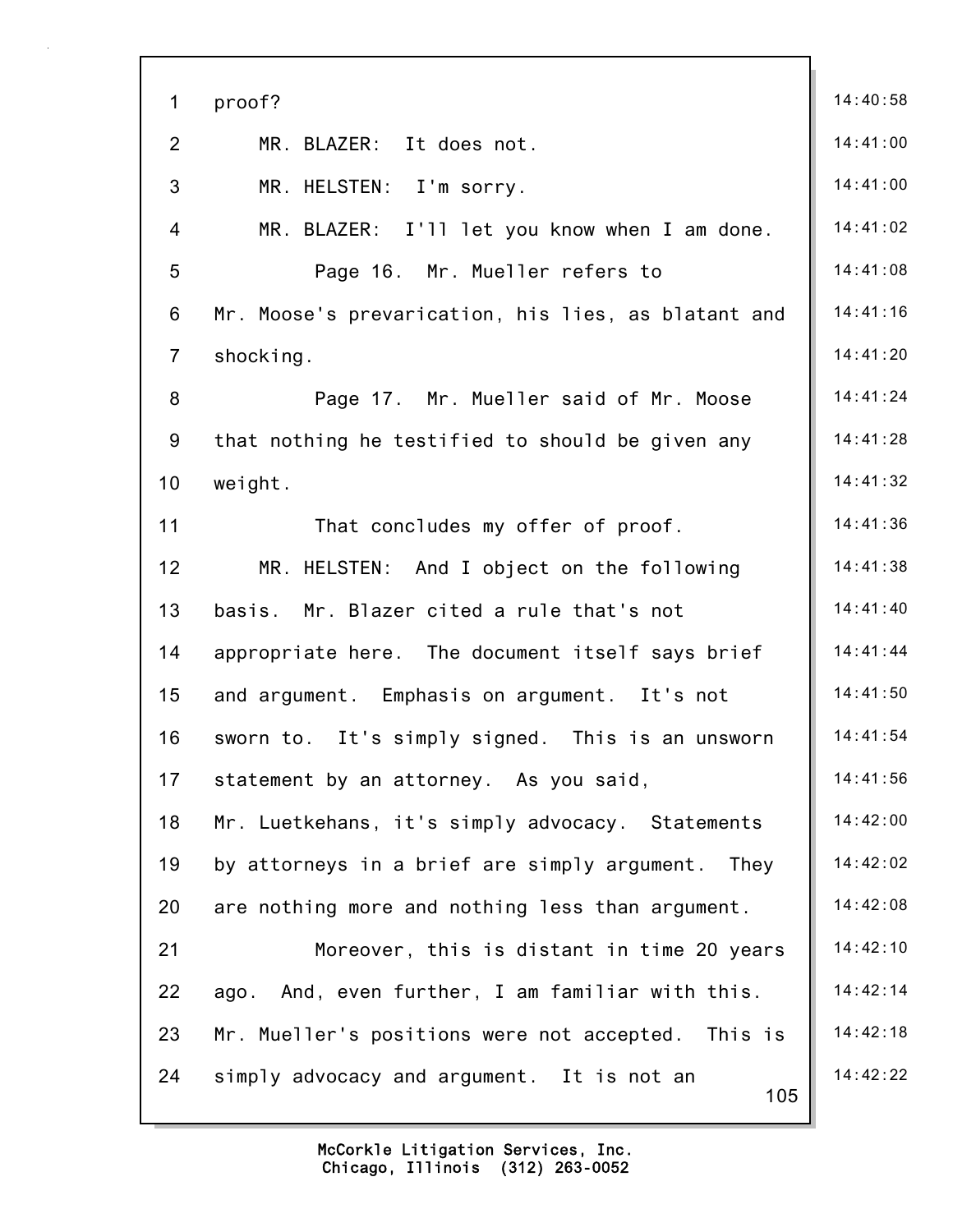| $\mathbf{1}$    | opinion, a sworn opinion, verified opinion, by a   | 14:42:30 |
|-----------------|----------------------------------------------------|----------|
| $\overline{2}$  | competent witness, no offense, Mr. Mueller, as to  | 14:42:34 |
| 3               | credibility as is contemplated by this rule as you | 14:42:40 |
| 4               | know, Mr. Hearing Officer, when you have a peer of | 14:42:44 |
| 5               | Mr. Moose, who will verify under oath as to        | 14:42:48 |
| 6               | inconsistencies based upon his knowledge in the    | 14:42:52 |
| $\overline{7}$  | same area of professional engineering. That's what | 14:42:56 |
| 8               | the rule that Mr. Blazer referred to goes to, not  | 14:42:58 |
| 9               | this. This is wholly outside the purview of that   | 14:43:02 |
| 10 <sub>1</sub> | rule.                                              | 14:43:06 |
| 11              | MR. BLAZER: May I be heard?                        | 14:43:10 |
| 12              | THE HEARING OFFICER: Yes, sir.                     | 14:43:12 |
| 13              | MR. BLAZER: First, Rule 608 doesn't require a      | 14:43:12 |
| 14              | sworn statement. That requirement is nowhere in    | 14:43:14 |
| 15              | the language of Rule 608. Number two, I can only   | 14:43:18 |
| 16              | liken this to the Wizard of Oz saying ignore the   | 14:43:24 |
| 17              | man behind the curtain. We have a statement by one | 14:43:30 |
| 18              | of the lawyers of the Applicant in this case, not  | 14:43:32 |
| 19              | as a matter of opinion, not as argument, that this | 14:43:34 |
| 20              | witness is a liar and nothing he says should be    | 14:43:38 |
| 21              | believed. That's not argument. That's a statement  | 14:43:42 |
| 22              | of fact.                                           | 14:43:44 |
| 23              | MR. SECHEN: And it's not representation.           | 14:43:48 |
| 24              | That's what's important.<br>106                    | 14:43:48 |
|                 |                                                    |          |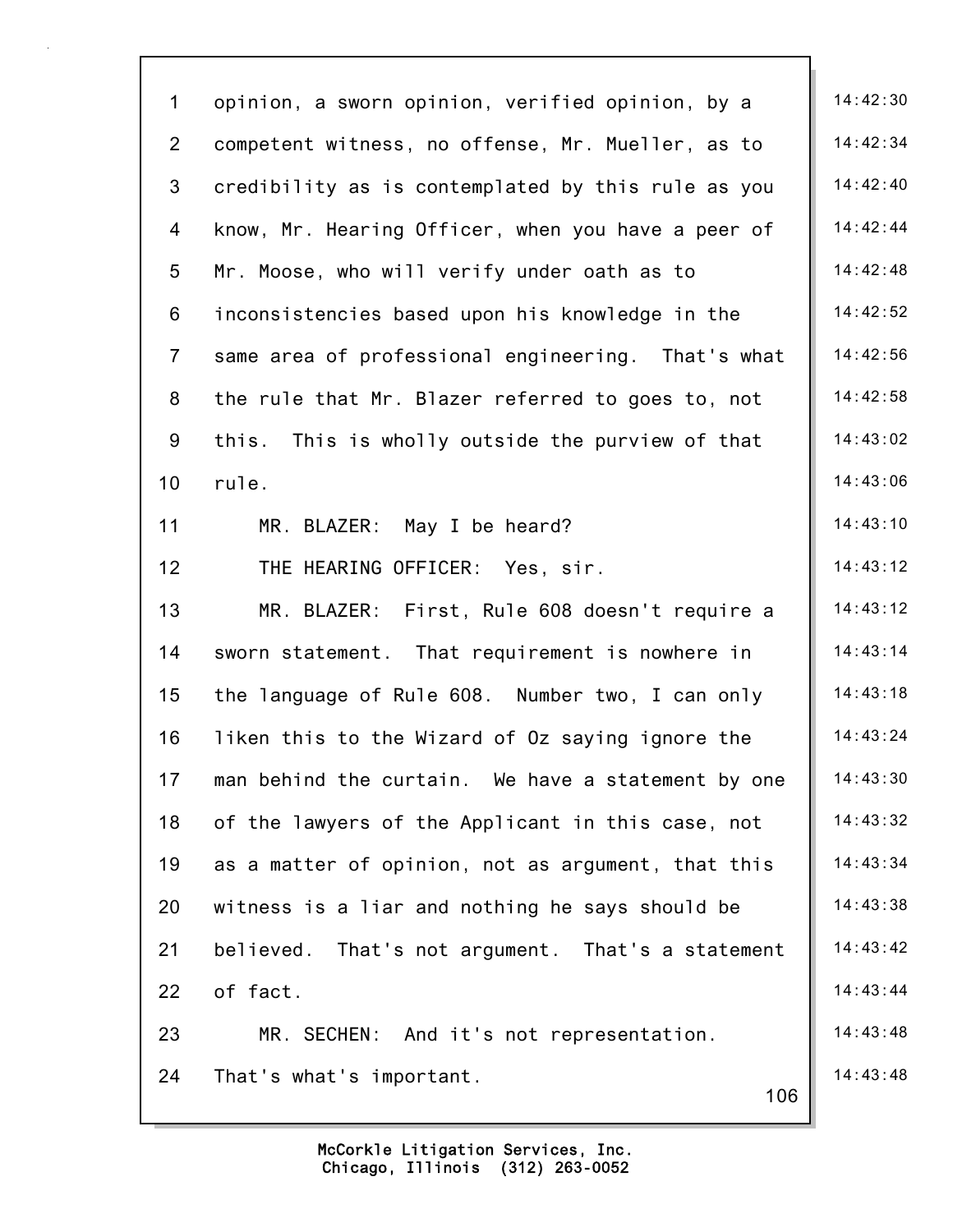| $\mathbf{1}$   | MR. BLAZER: He is a liar and nothing he says        | 14:43:52 |
|----------------|-----------------------------------------------------|----------|
| 2              | should be believed doesn't comment on his           | 14:43:54 |
| 3              | reputation?                                         | 14:43:56 |
| 4              | MR. SECHEN: It is not reputation evidence.          | 14:43:56 |
| 5              | THE HEARING OFFICER: Objection is sustained.        | 14:44:00 |
| 6              | The statement for the record, this is a brief from  | 14:44:02 |
| $\overline{7}$ | 1997, approximately 16, 17 -- 16 years ago. And it  | 14:44:08 |
| 8              | is a statement made by an attorney in a brief in    | 14:44:14 |
| 9              | the Appellate hearing before the Pollution Control  | 14:44:16 |
| 10             | Board and I do take it as argument, and but the     | 14:44:20 |
| 11             | offer of proof is in evidence, Mr. Blazer, and      | 14:44:24 |
| 12             | please proceed.                                     | 14:44:28 |
| 13             | MR. BLAZER: Thank you, Mr. Hearing Officer.         | 14:44:28 |
| 14             | We can now let Mr. Mueller off the hook from our    | 14:44:32 |
| 15             | witness list.                                       | 14:44:38 |
| 16             | BY MR. BLAZER:                                      |          |
| 17             | Q.<br>All right, Mr. Moose. Let's talk about        | 14:44:40 |
| 18             | how long these folks in Round Lake Park may have to | 14:44:42 |
| 19             | live with your facility.                            | 14:44:44 |
| 20             | MR. HELSTEN: Objection as to the                    | 14:44:46 |
| 21             | characterization live with. Again we are getting    | 14:44:46 |
| 22             | in these untoward improper methods of examination   | 14:44:50 |
| 23             | meant to prejudice and bias the decision maker      | 14:44:54 |
| 24             | here, Mr. Hearing Officer. They have been<br>107    | 14:44:58 |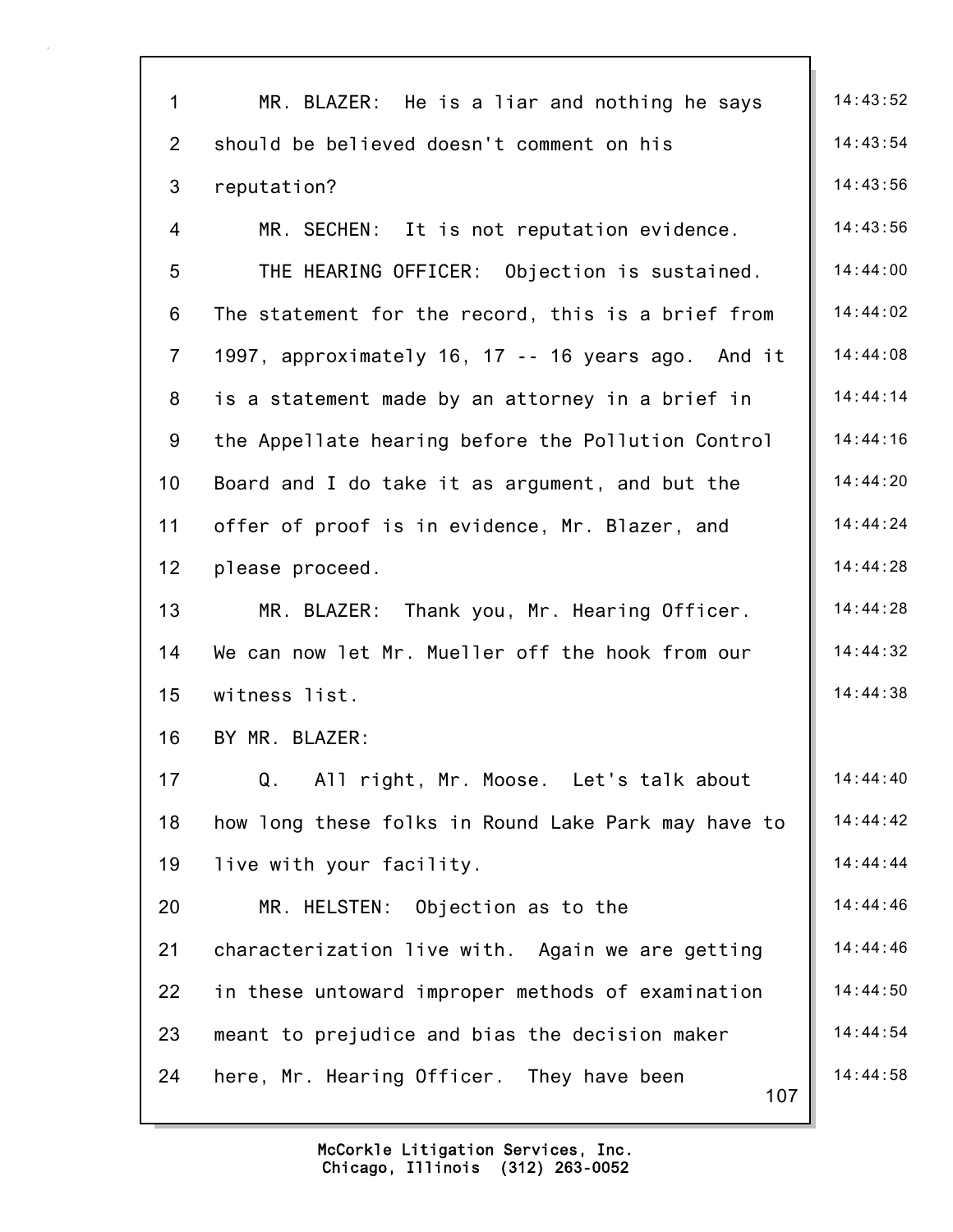| $\mathbf 1$<br>repetitive in the precious little time that<br>Mr. Blazer has been involved and a cumulative<br>$\overline{2}$<br>3<br>effect, I am going to object to them, and ask<br>pretty soon you sanction him.<br>4<br>MR. BLAZER: Well, God forbid Mr. Helsten would<br>5<br>6<br>want $-$<br>$\overline{7}$<br>THE HEARING OFFICER: Let's not get into it.<br>8<br>Mr. Blazer, rephrase the question, please. And ask<br>9<br>a question and not a statement, please.<br>10<br>MR. BLAZER: Thank you, Mr. Hearing Officer.<br>BY MR. BLAZER:<br>11<br>12<br>Q.<br>Mr. Moose, do you have the siting<br>13<br>application up there?<br>14<br>I do have the siting application.<br>A., | 14:45:00<br>14:45:04<br>14:45:10<br>14:45:14<br>14:45:16<br>14:45:18<br>14:45:18 |
|----------------------------------------------------------------------------------------------------------------------------------------------------------------------------------------------------------------------------------------------------------------------------------------------------------------------------------------------------------------------------------------------------------------------------------------------------------------------------------------------------------------------------------------------------------------------------------------------------------------------------------------------------------------------------------------------|----------------------------------------------------------------------------------|
|                                                                                                                                                                                                                                                                                                                                                                                                                                                                                                                                                                                                                                                                                              |                                                                                  |
|                                                                                                                                                                                                                                                                                                                                                                                                                                                                                                                                                                                                                                                                                              |                                                                                  |
|                                                                                                                                                                                                                                                                                                                                                                                                                                                                                                                                                                                                                                                                                              |                                                                                  |
|                                                                                                                                                                                                                                                                                                                                                                                                                                                                                                                                                                                                                                                                                              |                                                                                  |
|                                                                                                                                                                                                                                                                                                                                                                                                                                                                                                                                                                                                                                                                                              |                                                                                  |
|                                                                                                                                                                                                                                                                                                                                                                                                                                                                                                                                                                                                                                                                                              |                                                                                  |
|                                                                                                                                                                                                                                                                                                                                                                                                                                                                                                                                                                                                                                                                                              |                                                                                  |
|                                                                                                                                                                                                                                                                                                                                                                                                                                                                                                                                                                                                                                                                                              | 14:45:20                                                                         |
|                                                                                                                                                                                                                                                                                                                                                                                                                                                                                                                                                                                                                                                                                              | 14:45:22                                                                         |
|                                                                                                                                                                                                                                                                                                                                                                                                                                                                                                                                                                                                                                                                                              | 14:45:24                                                                         |
|                                                                                                                                                                                                                                                                                                                                                                                                                                                                                                                                                                                                                                                                                              | 14:45:26                                                                         |
|                                                                                                                                                                                                                                                                                                                                                                                                                                                                                                                                                                                                                                                                                              | 14:45:26                                                                         |
|                                                                                                                                                                                                                                                                                                                                                                                                                                                                                                                                                                                                                                                                                              | 14:45:30                                                                         |
|                                                                                                                                                                                                                                                                                                                                                                                                                                                                                                                                                                                                                                                                                              | 14:45:34                                                                         |
| 15<br>Q.<br>Can you turn to Page 2.4-13. I'll wait                                                                                                                                                                                                                                                                                                                                                                                                                                                                                                                                                                                                                                           | 14:45:36                                                                         |
| 16<br>until everybody gets there.                                                                                                                                                                                                                                                                                                                                                                                                                                                                                                                                                                                                                                                            | 14:45:42                                                                         |
| 17<br>I have it.<br>A.                                                                                                                                                                                                                                                                                                                                                                                                                                                                                                                                                                                                                                                                       | 14:45:52                                                                         |
| 18<br>I'll wait until all counsel have it.<br>Q.                                                                                                                                                                                                                                                                                                                                                                                                                                                                                                                                                                                                                                             | 14:45:52                                                                         |
| 19<br>MR. HELSTEN:<br>Thank you, Mike, for your                                                                                                                                                                                                                                                                                                                                                                                                                                                                                                                                                                                                                                              | 14:45:58                                                                         |
| professional courtesy in waiting for me to get the<br>20                                                                                                                                                                                                                                                                                                                                                                                                                                                                                                                                                                                                                                     | 14:46:00                                                                         |
| 21<br>page. I appreciate that.                                                                                                                                                                                                                                                                                                                                                                                                                                                                                                                                                                                                                                                               | 14:46:02                                                                         |
| 22<br>MR. BLAZER: Considering you have been at this                                                                                                                                                                                                                                                                                                                                                                                                                                                                                                                                                                                                                                          | 14:46:04                                                                         |
| 23<br>two years longer than I have, I should give you a                                                                                                                                                                                                                                                                                                                                                                                                                                                                                                                                                                                                                                      | 14:46:06                                                                         |
| 24<br>little more time.<br>108                                                                                                                                                                                                                                                                                                                                                                                                                                                                                                                                                                                                                                                               | 14:46:10                                                                         |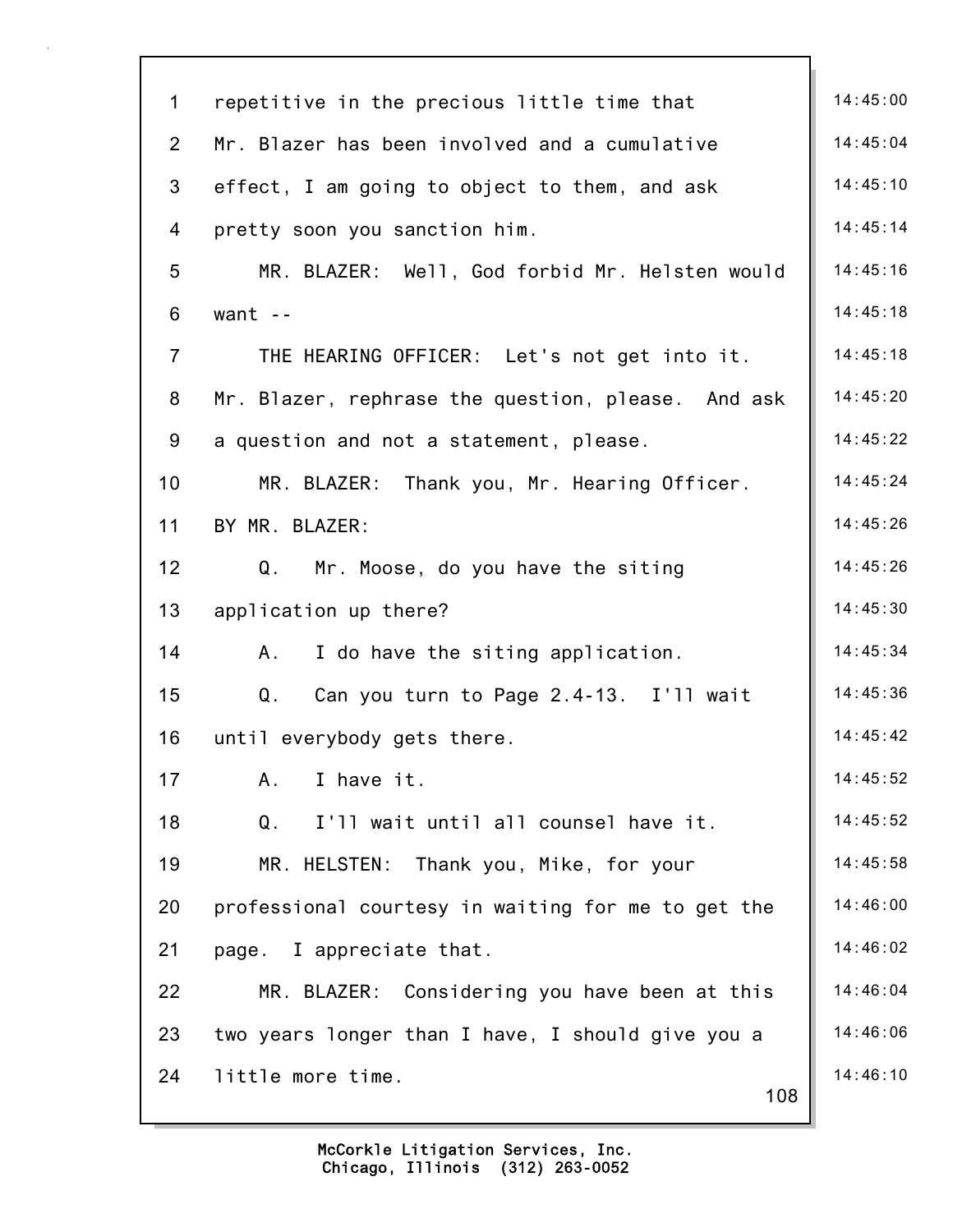| $\mathbf{1}$   | BY MR. BLAZER:                                      | 14:46:12 |
|----------------|-----------------------------------------------------|----------|
| $\overline{2}$ | Q.<br>They have a discussion here about final       | 14:46:12 |
| 3              | closure of this proposed facility, correct?         | 14:46:16 |
| 4              | A.<br>Yes.                                          | 14:46:18 |
| 5              | Q.<br>And you say here that closure activities      | 14:46:20 |
| 6              | will be initiated within 30 days of the declaration | 14:46:22 |
| $\overline{7}$ | of the acceptance of the last load of waste or      | 14:46:26 |
| 8              | within 30 days of notification of closure,          | 14:46:28 |
| 9              | whichever is less.                                  | 14:46:32 |
| 10             | Did I read that correctly?                          | 14:46:32 |
| 11             | A.<br>Yes.                                          | 14:46:34 |
| 12             | Q <sub>1</sub><br>When will that be?                | 14:46:38 |
| 13             | A <sub>1</sub><br>I don't know.                     | 14:46:40 |
| 14             | Q.<br>Could you turn to Page 1-27 of the            | 14:46:42 |
| 15             | application.                                        | 14:46:48 |
| 16             | MR. BLAZER: You there, Chuck?                       | 14:47:06 |
| 17             | MR. HELSTEN: Yes. Thank you.                        | 14:47:06 |
| 18             | MR. BLAZER:<br>Excuse me.<br>Mr. Helsten.           | 14:47:08 |
| 19             | You there, Mr. Hearing Officer? Thank               | 14:47:12 |
| 20             | you.                                                | 14:47:14 |
| 21             | BY MR. BLAZER:                                      |          |
| 22             | Q.<br>According to the application, Mr. Moose,      | 14:47:14 |
| 23             | this transfer station will operate for at least     | 14:47:16 |
| 24             | 20 years, right?<br>109                             | 14:47:20 |
|                |                                                     |          |

٦Ì,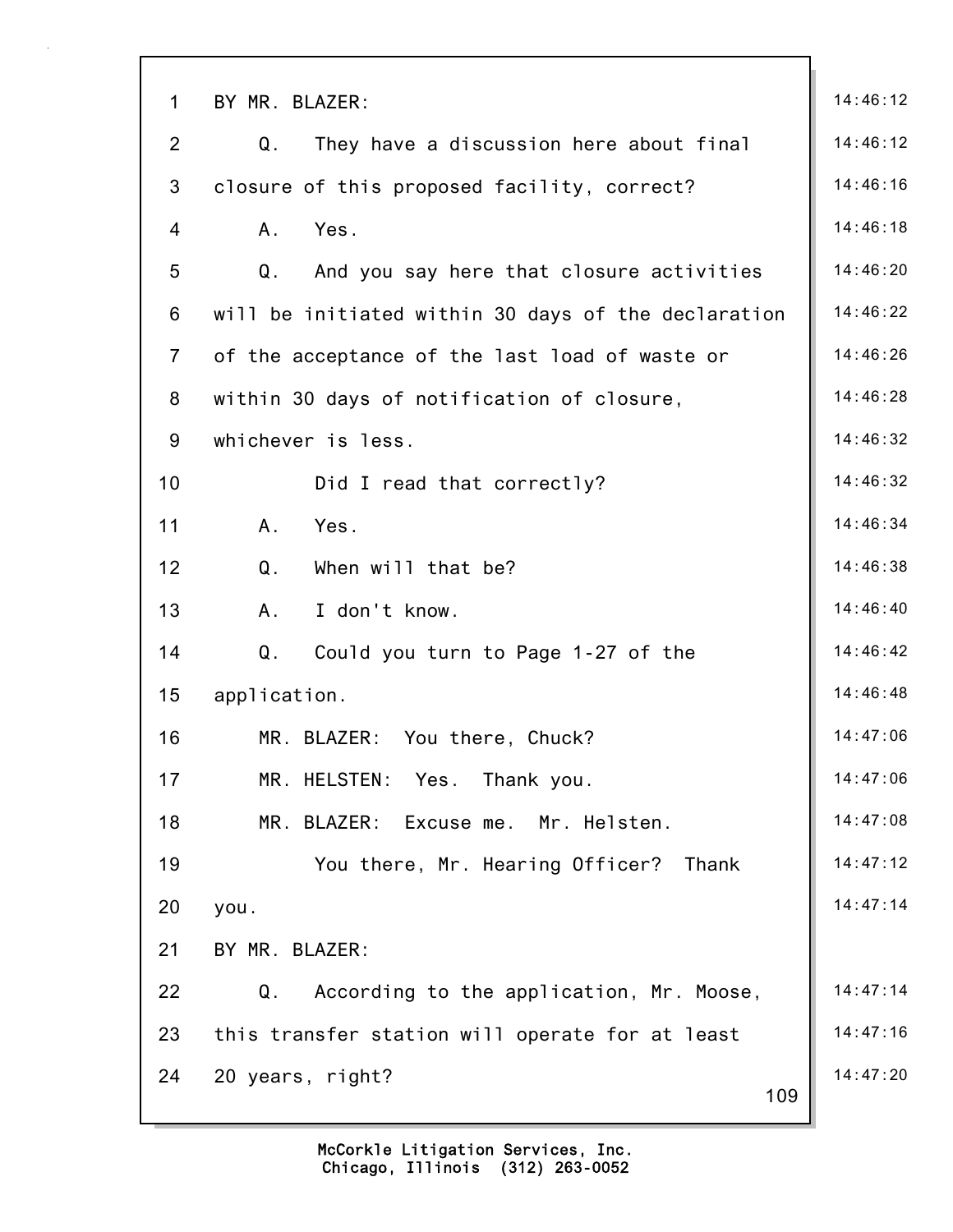| $\mathbf 1$    | A. I think that's the goal.                       | 14:47:24 |
|----------------|---------------------------------------------------|----------|
| $\overline{2}$ | Q.<br>Well, that's what this application says,    | 14:47:24 |
| 3              | correct?                                          | 14:47:26 |
| 4              | It could be in place longer than 20 years.<br>A.  | 14:47:30 |
| 5              | It could close less than 20 years.                | 14:47:32 |
| 6              | Q.<br>But the number here is at least 20 years,   | 14:47:36 |
| $\overline{7}$ | right? That's what this application says?         | 14:47:38 |
| 8              | Show me. Can you refer to me what<br>A.           | 14:47:42 |
| 9              | paragraph?                                        | 14:47:46 |
| 10             | $Q.$ Page 1-27. Groot has $-$                     | 14:47:46 |
| 11             |                                                   | 14:47:52 |
|                | THE HEARING OFFICER: Mr. Blazer, could you        | 14:47:54 |
| 12             | point?                                            |          |
| 13             | It's the next to the last paragraph,              | 14:47:54 |
| 14             | Mr. Moose.                                        | 14:47:56 |
| 15             | THE WITNESS: I got it.                            | 14:48:00 |
| 16             | BY MR. BLAZER:                                    | 14:48:02 |
| 17             | Q.<br>Groot has committed to use all reasonable   | 14:48:02 |
| 18             | efforts to ensure the facility operates for a     | 14:48:04 |
| 19             | minimum of 20 years, ensuring long term access to | 14:48:08 |
| 20             | transfer and disposal capacity for the Village of | 14:48:10 |
| 21             | Round Lake Park and the whole of Lake County.     | 14:48:14 |
| 22             | Did I read that correctly?                        | 14:48:16 |
| 23             | A.<br>Yes.                                        | 14:48:18 |
| 24             | Q.<br>You would agree with me that a transfer     | 14:48:20 |
|                | 110                                               |          |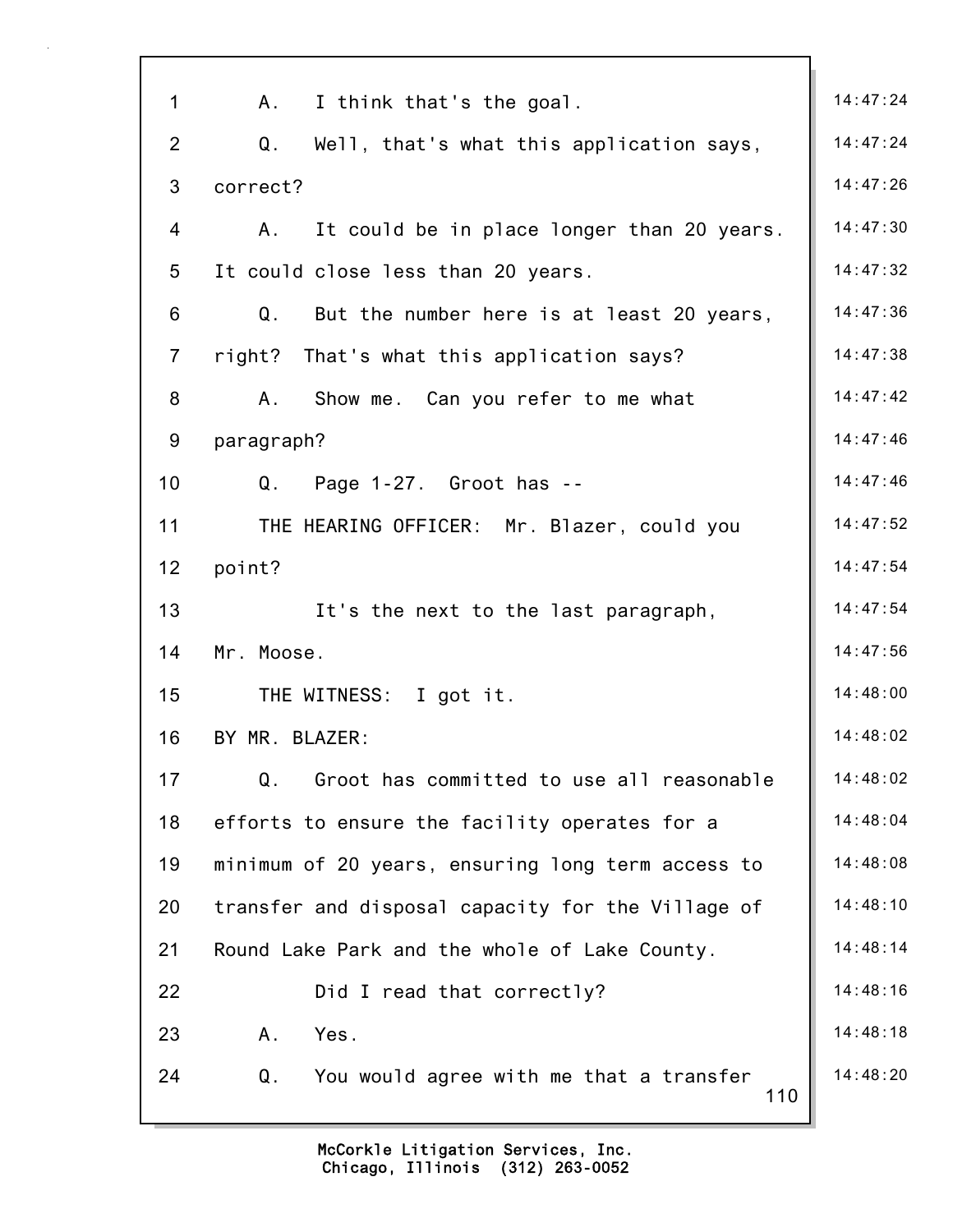| $\mathbf{1}$   | station is not like a land fill. It doesn't fill        | 14:48:22 |
|----------------|---------------------------------------------------------|----------|
| $\overline{2}$ | up, correct?                                            | 14:48:24 |
| 3              | Yes.<br>A.                                              | 14:48:30 |
| 4              | $Q_{\perp}$<br>So, you do agree, for example, that this | 14:48:30 |
| 5              | transfer station could operate for 30 years or          | 14:48:32 |
| 6              | more?                                                   | 14:48:34 |
| $\overline{7}$ | Or five years.<br>Α.                                    | 14:48:34 |
| 8              | MR. BLAZER: Move to strike as unresponsive.             | 14:48:38 |
| 9              | Ask that he be directed to answer the question.         | 14:48:40 |
| 10             | MR. HELSTEN: He did. He gave the full realm             | 14:48:42 |
| 11             | of his opinion.                                         | 14:48:44 |
| 12             | THE HEARING OFFICER: Mr. Helsten, I think he            | 14:48:46 |
| 13             | did answer the question. The answer will stand.         | 14:48:48 |
| 14             | He said or I am assuming that -- it sounded to me       | 14:48:50 |
| 15             | he agreed with your opinion but said that it could      | 14:48:52 |
| 16             | be shortened.                                           | 14:48:56 |
| 17             | MR. BLAZER: I didn't hear him agreeing with my          | 14:48:56 |
| 18             | opinion. I apologize, Mr. Luetkehans.                   | 14:49:00 |
| 19             | BY MR. BLAZER:                                          | 14:49:02 |
| 20             | It could be open for 40 years, right?<br>Q.             | 14:49:04 |
| 21             | It speaks for itself. It says that it<br>A.,            | 14:49:08 |
| 22             | will use all reasonable --                              | 14:49:10 |
| 23             | MR. BLAZER: Mr. Hearing Officer, move to                | 14:49:10 |
| 24             | strike. Ask that you direct the witness to --<br>111    | 14:49:14 |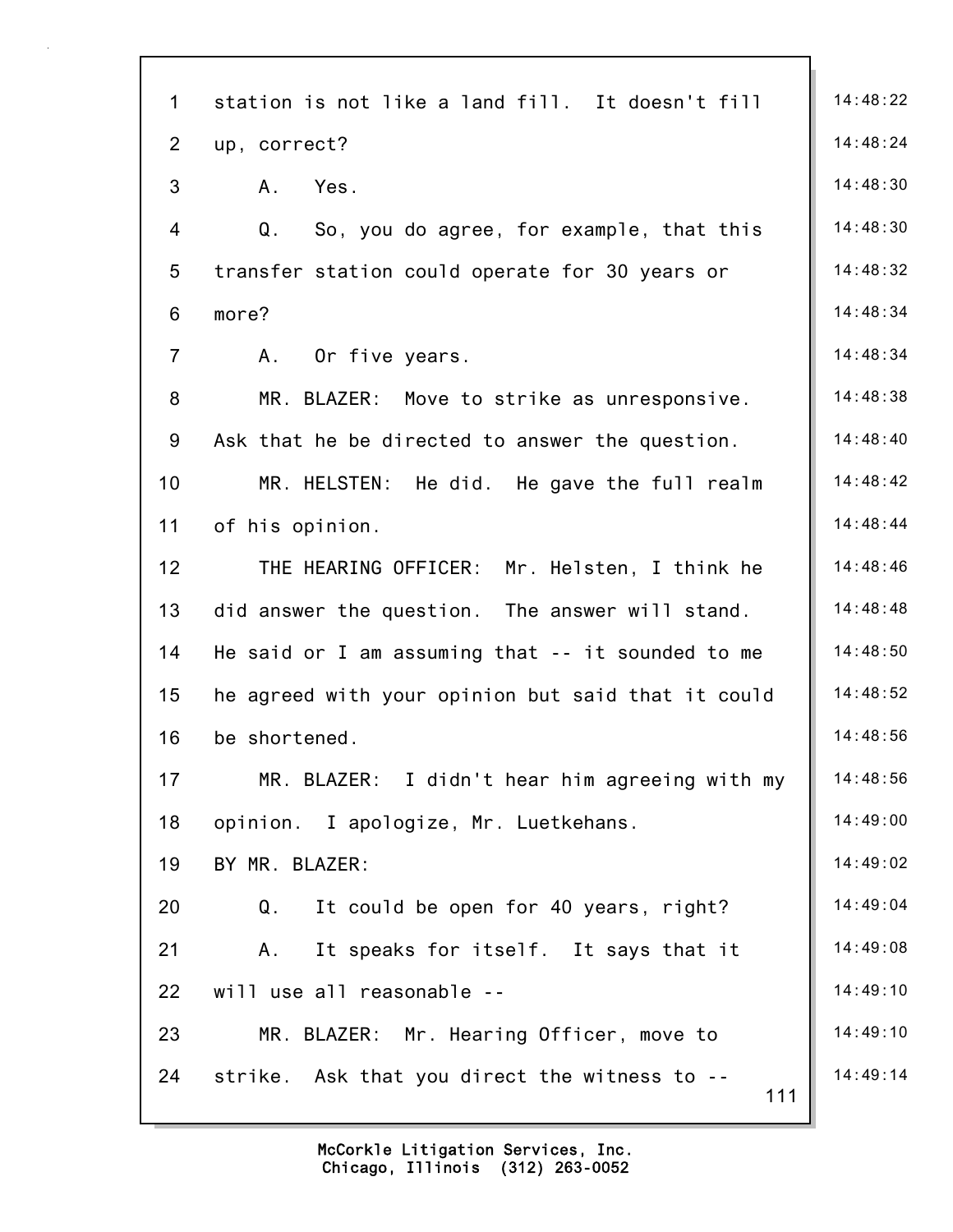| $\mathbf{1}$   | THE HEARING OFFICER: Mr. Moose, Mr. Helsten          | 14:49:14 |
|----------------|------------------------------------------------------|----------|
| $\overline{2}$ | will have every opportunity to clarify your          | 14:49:16 |
| 3              | answers. Please answer the question that's asked,    | 14:49:20 |
| 4              | and if you need to clarify it, that's a different    | 14:49:20 |
| 5              | issue. Please answer the question at hand.           | 14:49:26 |
| 6              | THE WITNESS: Yes, it could work for more than        | 14:49:28 |
| $\overline{7}$ | 20 years.                                            | 14:49:28 |
| 8              | BY MR. BLAZER:                                       | 14:49:30 |
| 9              | Q.<br>It could be 40 years, correct? That was        | 14:49:30 |
| 10             | my question.                                         | 14:49:32 |
| 11             | A <sub>1</sub><br>Yes.                               | 14:49:32 |
| 12             | Q.<br>Could be 50 years, right?                      | 14:49:32 |
| 13             | A.<br>Theoretically.                                 | 14:49:34 |
| 14             | Q.<br>All right. Could you go to 2.4-1 of the        | 14:49:36 |
| 15             | application?                                         | 14:49:48 |
| 16             | THE HEARING OFFICER: I didn't hear.                  | 14:49:50 |
| 17             | MR. BLAZER: 2.4-1. I apologize.                      | 14:49:52 |
| 18             | MR. HELSTEN: I have it.                              | 14:50:08 |
| 19             | BY MR. BLAZER:                                       | 14:50:10 |
| 20             | Q.<br>There is a section up at the top titled        | 14:50:12 |
| 21             | Hours of Operation.                                  | 14:50:14 |
| 22             | Yes, I have it.<br>Α.                                | 14:50:18 |
| 23             | And this is part of the application where<br>Q.      | 14:50:20 |
| 24             | you describe when this facility will operate,<br>112 | 14:50:20 |
|                |                                                      |          |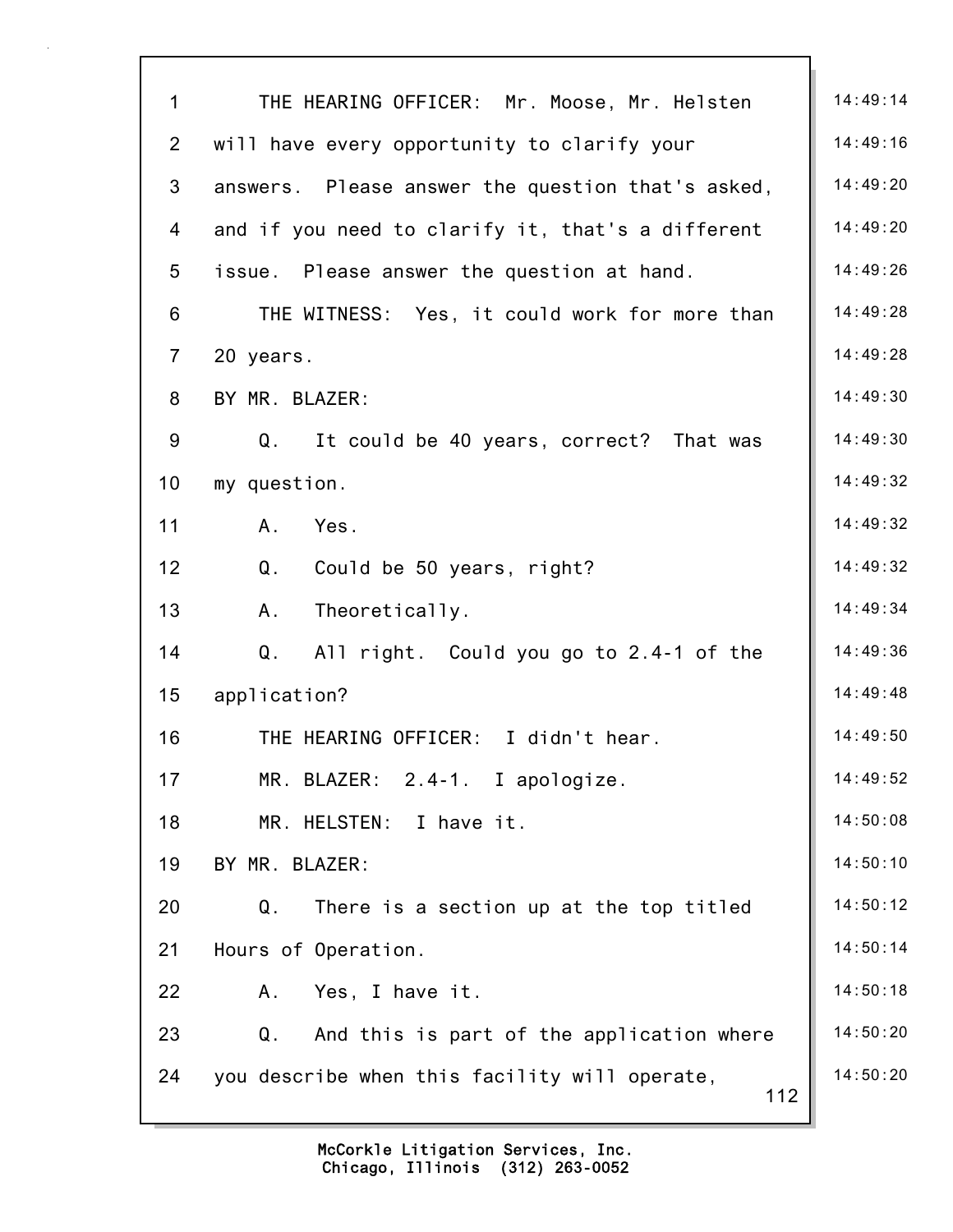| $\mathbf 1$    | right?                                              | 14:50:24 |
|----------------|-----------------------------------------------------|----------|
| $\overline{2}$ | A.<br>Yes.                                          | 14:50:24 |
| 3              | Q.<br>We'll come back to this. Could you turn       | 14:50:26 |
| $\overline{4}$ | to Page 2.4-13? This is at the bottom of the page.  | 14:50:28 |
| 5              | This is the section where you discuss overnight     | 14:50:46 |
| 6              | storage of waste on site, correct?                  | 14:50:50 |
| $\overline{7}$ | A.<br>The title is Waste Removal.                   | 14:50:54 |
| 8              | Well, what you say here in the application<br>Q.    | 14:50:58 |
| 9              | is, All waste materials are anticipated to be       | 14:51:00 |
| 10             | removed from the proposed transfer station by the   | 14:51:04 |
| 11             | close of operations on a daily basis if the         | 14:51:08 |
| 12             | proposed transfer station is not operating 24 hours | 14:51:10 |
| 13             | per day.                                            | 14:51:14 |
| 14             | Did I read that correctly?                          | 14:51:16 |
| 15             | Yes.<br>A.                                          | 14:51:16 |
| 16             | So, this facility could be operating<br>Q.          | 14:51:18 |
| 17             | 24 hours a day, right?                              | 14:51:22 |
| 18             | That's what we are requesting.<br>Α.                | 14:51:22 |
| 19             | Q.<br>Let's go back to Page 2.4-7.                  | 14:51:26 |
| 20             | Mr. Luetkehans, I apologize for the                 | 14:51:36 |
| 21             | bouncing around, but there is some connection of    | 14:51:38 |
| 22             | dots that has to happen with regard to this         | 14:51:40 |
| 23             | application.                                        | 14:51:42 |
| 24             | You're at that page, Mr. Moose?<br>113              | 14:51:44 |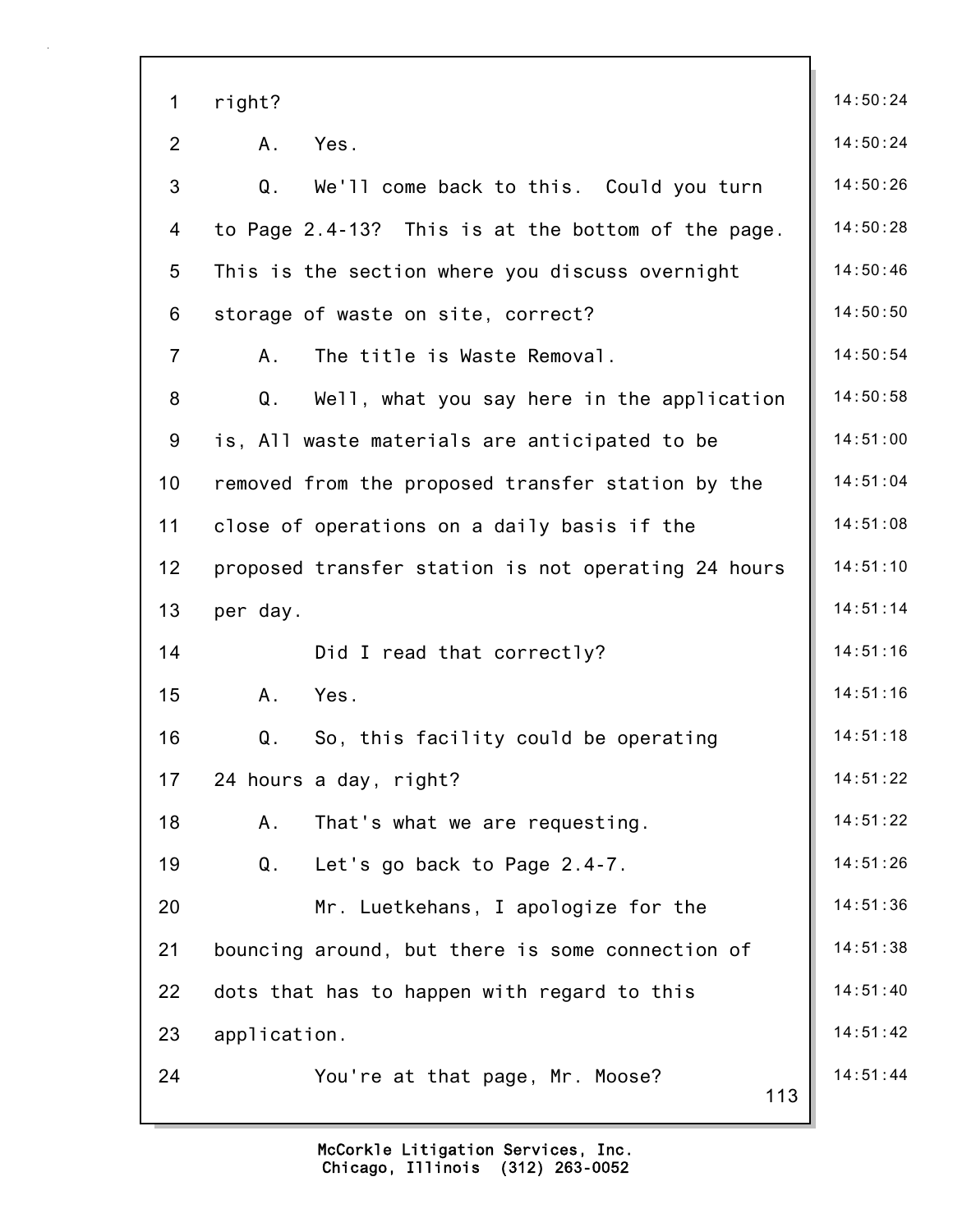| 1               | Yes.<br>A.                                          | 14:51:46 |
|-----------------|-----------------------------------------------------|----------|
| $\overline{2}$  | Q.<br>Okay. At the bottom again on overnight        | 14:51:48 |
| $\mathfrak{S}$  | storage of waste on site, you said the following:   | 14:51:56 |
| 4               | All municipal waste, landscape waste, and/or        | 14:52:00 |
| $5\phantom{.0}$ | recyclables will be removed from the tipping floor  | 14:52:04 |
| 6               | and lowered into transfer trailers prior to the end | 14:52:08 |
| $\overline{7}$  | of the operating day, if the proposed transfer      | 14:52:10 |
| 8               | station is not operating 24 hours per day.          | 14:52:14 |
| $9\,$           | So, is it fair to state, then, Mr. Moose,           | 14:52:18 |
| 10              | that if a facility is operating 24 hours per day,   | 14:52:24 |
| 11              | all municipal waste, landscape waste, and/or        | 14:52:28 |
| 12              | recyclables will not be removed from the tipping    | 14:52:32 |
| 13              | floor and loaded into transfer trailers prior to    | 14:52:36 |
| 14              | the end of the operating day?                       | 14:52:38 |
| 15              | It is our intent that some portion during<br>Α.     | 14:52:40 |
| 16              | that 24 hours that the floor will be cleared of     | 14:52:42 |
| 17              | those materials.                                    | 14:52:46 |
| 18              | MR. BLAZER: Move to strike, ask the witness be      | 14:52:48 |
| 19              | directed to answer the question.                    | 14:52:50 |
| 20              | THE HEARING OFFICER: I won't strike, but,           | 14:52:52 |
| 21              | please, Mr. Moose, answer the question.             | 14:52:52 |
| 22              | THE WITNESS: Well, you'll have to repeat it.        | 14:52:58 |
| 23              | I have answered it the best way I know how.         | 14:53:00 |
| 24              | MR. BLAZER: Mr. Luetkehans, can you ask the<br>114  |          |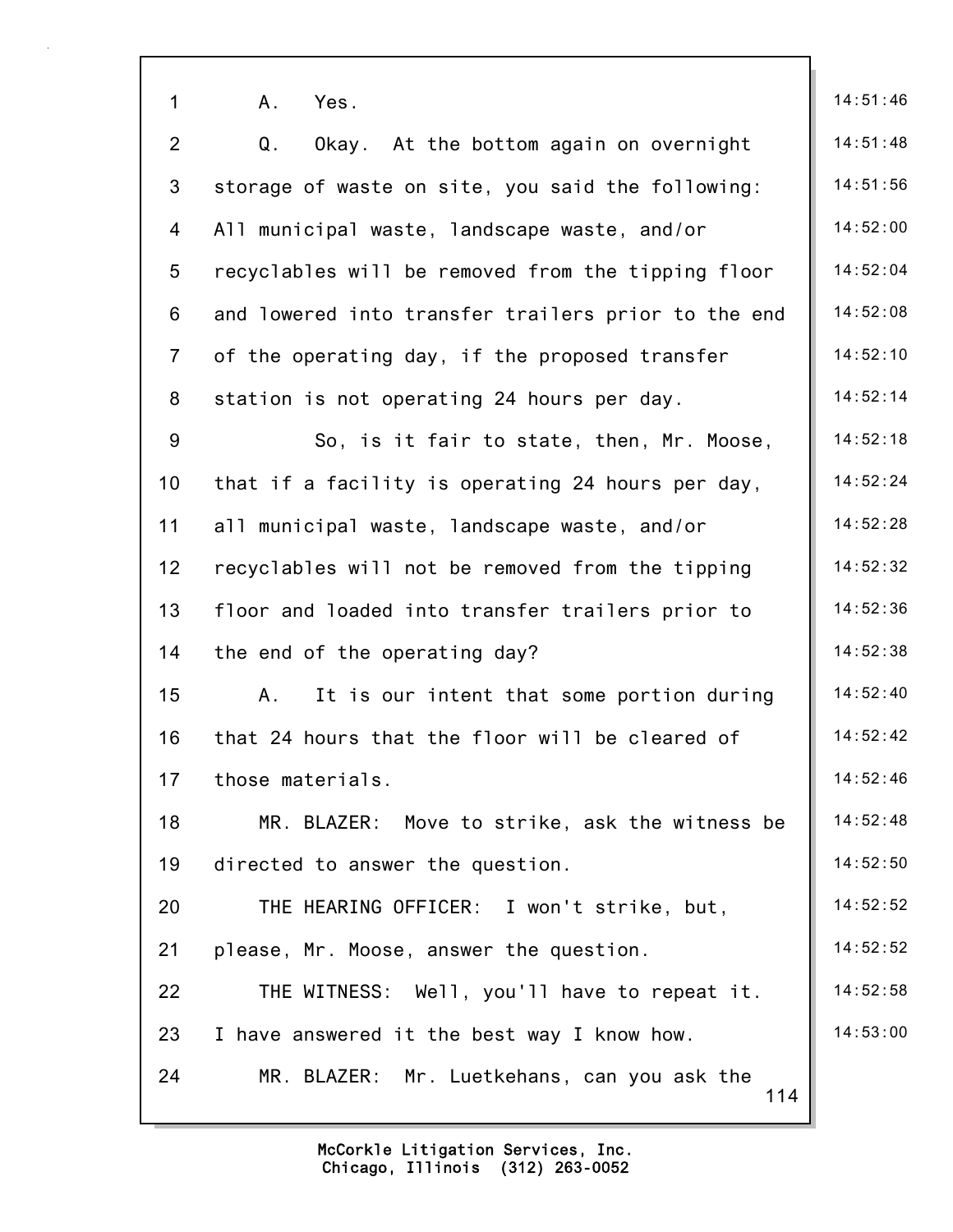| $\mathbf 1$     | reporter to read it back?                             |          |
|-----------------|-------------------------------------------------------|----------|
| $\overline{2}$  | THE WITNESS: It was a long question.                  | 14:53:04 |
| 3               | MR. HEARING OFFICER: If you would repeat it,          | 14:53:06 |
| 4               | Mr. Blazer, I think that will be quicker.             | 14:53:06 |
| 5               | BY MR. BLAZER:                                        | 14:53:10 |
| 6               | Q.<br>Is it correct, Mr. Moose, that if the           | 14:53:10 |
| $\overline{7}$  | facility is operating 24 hours per day -- I am        | 14:53:14 |
| 8               | doing the reverse of what you put in this paragraph   | 14:53:20 |
| 9               | here, what you didn't say, that's what I am asking    | 14:53:24 |
| 10              | you.                                                  | 14:53:26 |
| 11              | Α.<br>This is why it's hard to answer your            | 14:53:26 |
| 12 <sub>2</sub> | questions. They are long.                             | 14:53:28 |
| 13              | Q. Well, because you didn't make the                  | 14:53:30 |
| 14              | statement. If the proposed transfer station is        | 14:53:32 |
| 15              | operating 24 hours per day, are you with me so far?   | 14:53:34 |
| 16              | Α.<br>Yes.                                            | 14:53:38 |
| 17              | $\mathsf Q$ .<br>All municipal waste, landscape waste | 14:53:38 |
| 18              | and/or recyclables will not be removed from the       | 14:53:42 |
| 19              | tipping floor and loaded into transfer trailers       | 14:53:44 |
| 20              | prior to the end of the operating day, is that        | 14:53:48 |
| 21              | correct?                                              | 14:53:50 |
| 22              | No.<br>Α.                                             | 14:53:50 |
| 23              | Q.<br>Where do I find that in this application?       | 14:53:52 |
| 24              | Ask me the question.<br>A.<br>115                     | 14:53:56 |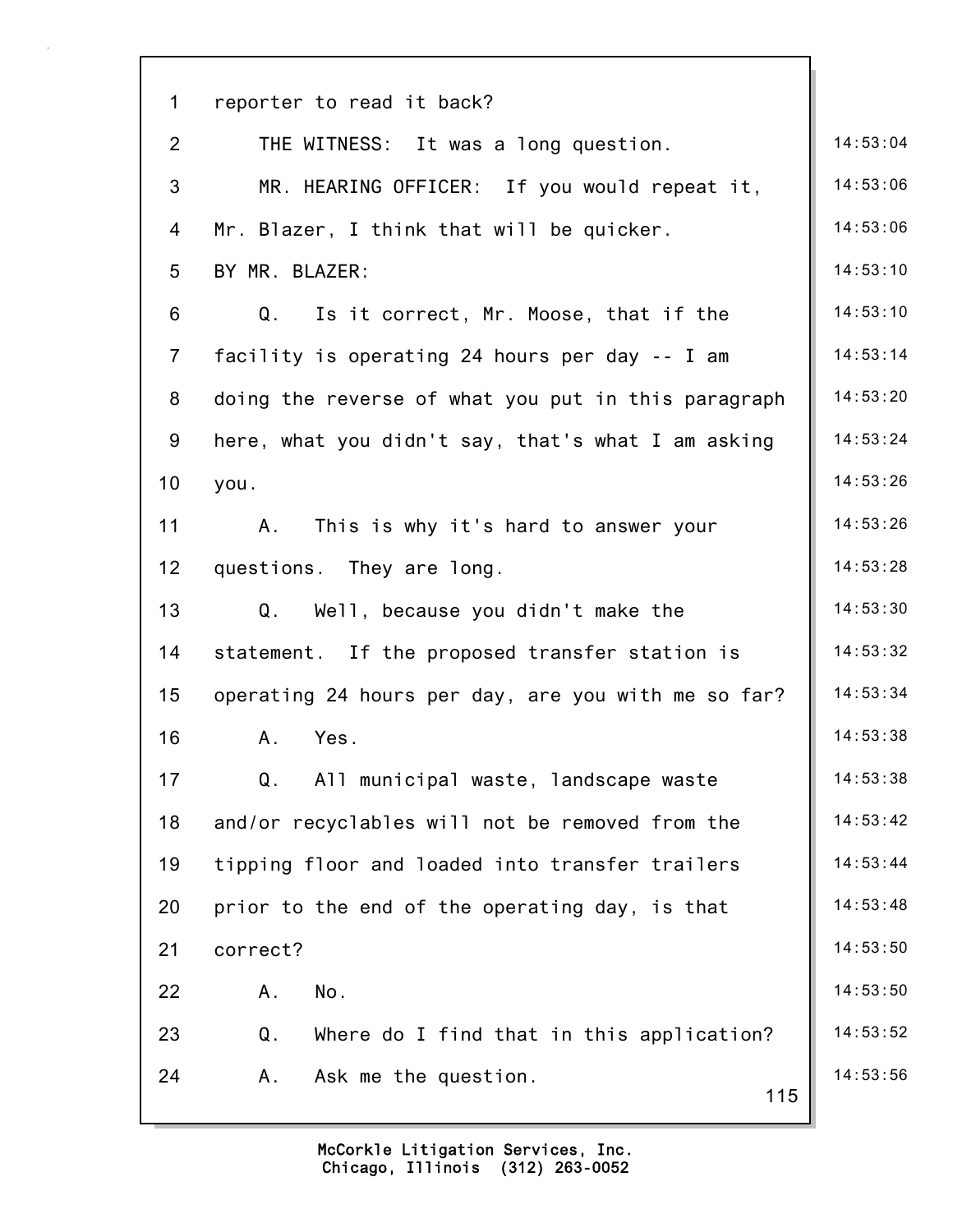| $\mathbf{1}$    | Q.<br>Where do I find that in the application?       | 14:53:58 |
|-----------------|------------------------------------------------------|----------|
| $\overline{2}$  | I think it might be in the host agreement,<br>Α.     | 14:54:00 |
| 3               | but I don't recall that as I stand here.             | 14:54:04 |
| 4               | You can't identify a single paragraph in<br>Q.       | 14:54:06 |
| 5               | the application where you take the position that if  | 14:54:08 |
| 6               | this Village Board grants your request and allows    | 14:54:12 |
| $\overline{7}$  | you to operate 24/7, all municipal waste, landscape  | 14:54:14 |
| 8               | waste, or recyclables will not be removed from the   | 14:54:18 |
| 9               | tipping floor?                                       | 14:54:22 |
| 10              | MR. HELSTEN: Objection. It's argumentative.          | 14:54:24 |
| 11              | It's asked and answered. He already said in one      | 14:54:26 |
| 12 <sub>2</sub> | portion of the day if they operate 24 hours a day,   | 14:54:30 |
| 13              | they will suspend operations to clean the floor.     | 14:54:32 |
| 14              | He has already said that.                            | 14:54:36 |
| 15              | THE HEARING OFFICER: The objection is                | 14:54:36 |
| 16              | sustained, and it is asked and answered.<br>He did   | 14:54:38 |
| 17              | say -- he did give you an answer he did not know if  | 14:54:40 |
| 18              | it was in there or not, Mr. Blazer.                  | 14:54:44 |
| 19              | BY MR. BLAZER:                                       |          |
| 20              | Q.<br>What I have up on the screen now,              | 14:55:06 |
| 21              | Mr. Moose, is drawing D6 from the application.<br>Do | 14:55:10 |
| 22              | you recognize it?                                    | 14:55:14 |
| 23              | It's up on the screen, Mr. Moose.                    | 14:55:16 |
| 24              | Hang on a second.<br>Α.<br>116                       | 14:55:18 |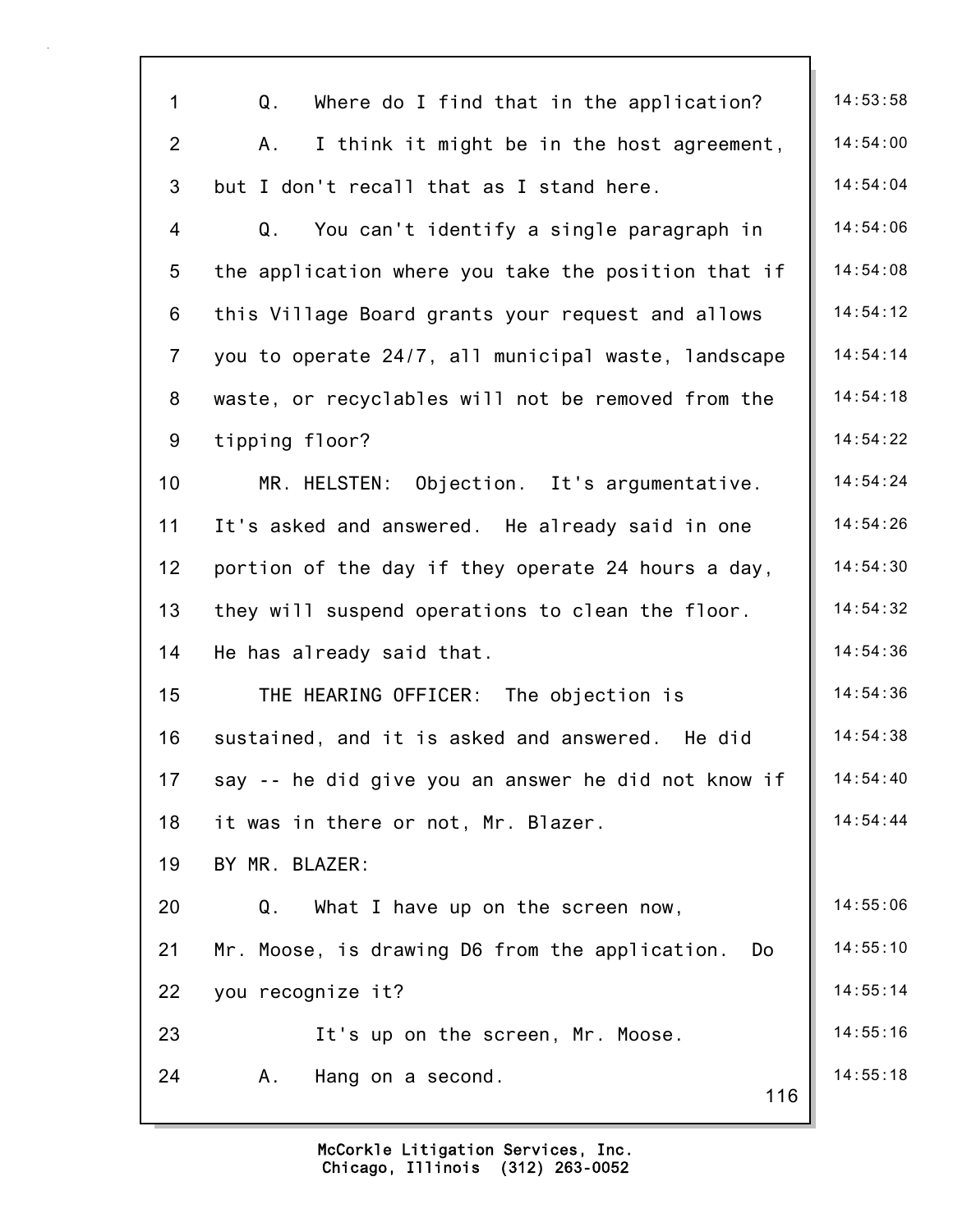| $\mathbf{1}$   | It's to your left. If you look up to the<br>Q.      | 14:55:20 |
|----------------|-----------------------------------------------------|----------|
| $\overline{2}$ | left, you'll see it.                                | 14:55:26 |
| 3              | Question is?<br>A.                                  | 14:55:38 |
| $\overline{4}$ | Q.<br>Do you recognize that to be drawing D6        | 14:55:38 |
| $\overline{5}$ | from the application?                               | 14:55:42 |
| $6\,$          | Yes.<br>A.                                          | 14:55:46 |
| $\overline{7}$ | Q.<br>Down at the lower right-hand corner of        | 14:55:46 |
| 8              | this drawing, you see where it says approved by     | 14:55:50 |
| 9              | DAM?                                                | 14:55:52 |
| 10             | Yes.<br>A.                                          | 14:55:54 |
| 11             | Q <sub>1</sub><br>And DAM is you, right?            | 14:55:54 |
| 12             | Yes.<br>A.                                          | 14:56:04 |
| 13             | Q.<br>If you look at the legend of the drawing      | 14:56:04 |
| 14             | kind of in the middle there is a picture of what    | 14:56:06 |
| 15             | looks like a something long, I assume it's supposed | 14:56:08 |
| 16             | to be a truck, and what does it say there next to   | 14:56:12 |
| 17             | the truck, picture of the truck?                    | 14:56:14 |
| 18             | Waste collection vehicle.<br>Α.                     | 14:56:16 |
| 19             | Q <sub>1</sub><br>That's a transfer trailer?        | 14:56:18 |
| 20             | Yes.<br>A.                                          | 14:56:20 |
| 21             | THE HEARING OFFICER: I am not sure even I           | 14:56:26 |
| 22             | understood what happened there. Can we start that   | 14:56:28 |
| 23             | over?                                               | 14:56:30 |
| 24             | Mr. Moose, it may be actually easier for<br>117     | 14:56:30 |
|                |                                                     |          |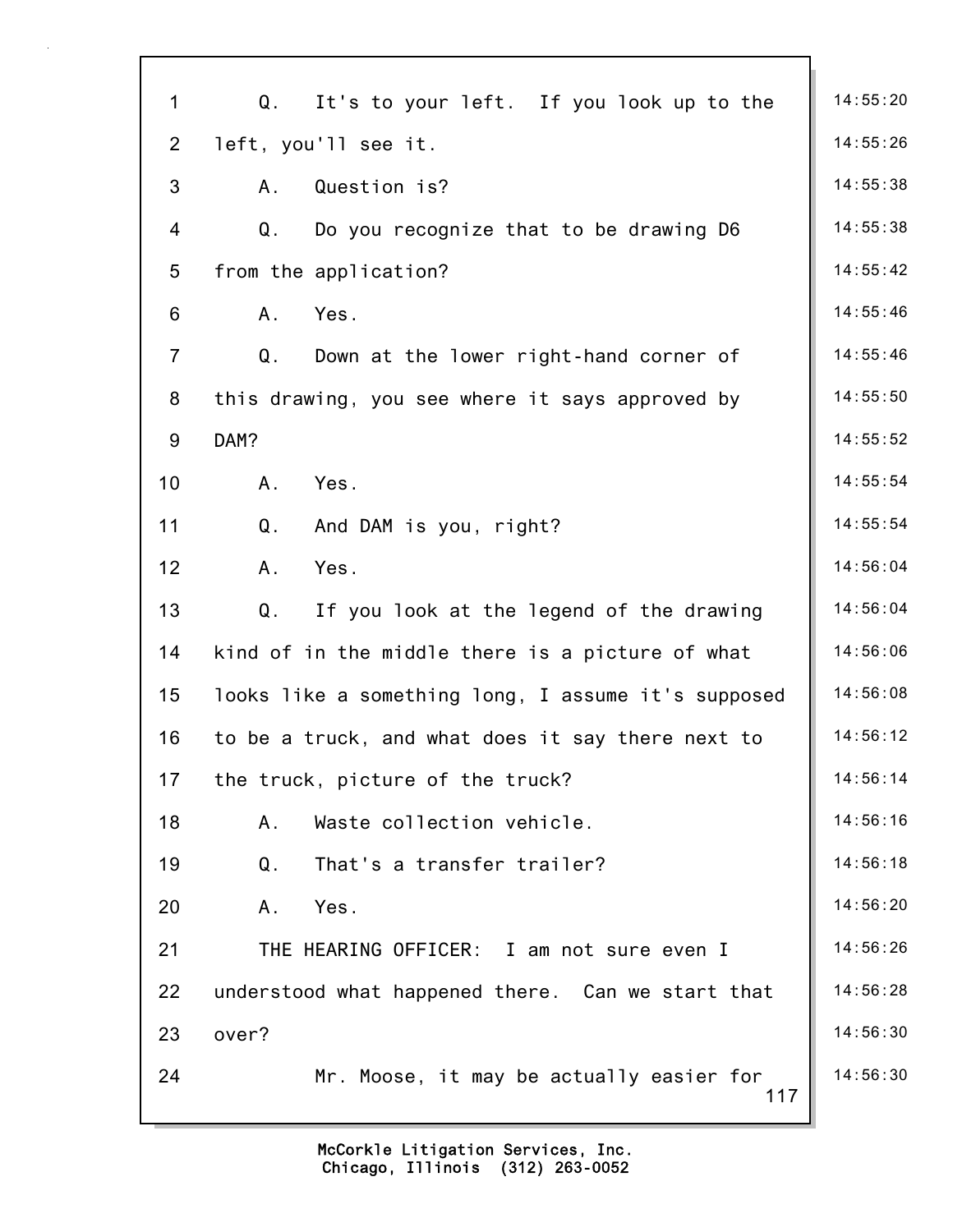| $\mathbf 1$    | you to look at these things, rather than what's on   | 14:56:34 |
|----------------|------------------------------------------------------|----------|
| $\overline{2}$ | the screen, if that's easier. You have a right to    | 14:56:36 |
| 3              | do that.                                             | 14:56:38 |
| 4              | THE WITNESS: Okay. Thank you.                        | 14:56:38 |
| 5              | THE HEARING OFFICER: The longest truck, the          | 14:56:40 |
| 6              | longer of the two trucks, or the three trucks, the   | 14:56:42 |
| $\overline{7}$ | three vehicles, is that what you were referring to,  | 14:56:44 |
| 8              | Mr. Blazer?                                          | 14:56:46 |
| 9              | MR. BLAZER: Yes, Mr. Hearing Officer. And he         | 14:56:46 |
| 10             | identified it as a transfer trailer.                 | 14:56:48 |
| 11             | THE HEARING OFFICER: Okay. I just heard a            | 14:56:50 |
| 12             | couple different answers, so I want to make sure     | 14:56:52 |
| 13             | that would be a waste transfer vehicle, is that the  | 14:56:54 |
| 14             | answer, Mr. Moose?                                   | 14:56:58 |
| 15             | THE WITNESS: Yes.                                    | 14:57:00 |
| 16             | THE HEARING OFFICER:<br>Thank you. Please            | 14:57:00 |
| 17             | proceed.                                             | 14:57:02 |
| 18             | BY MR. BLAZER:                                       | 14:57:02 |
| 19             | Now, you see on the facility drawing<br>Q.           | 14:57:02 |
| 20             | itself on the right-hand side there is a             | 14:57:04 |
| 21             | representation there of a group of transfer          | 14:57:08 |
| 22             | vehicles?                                            | 14:57:12 |
| 23             | Yes.<br>A.                                           | 14:57:14 |
| 24             | Q.<br>What is that group of transfer trailers<br>118 | 14:57:16 |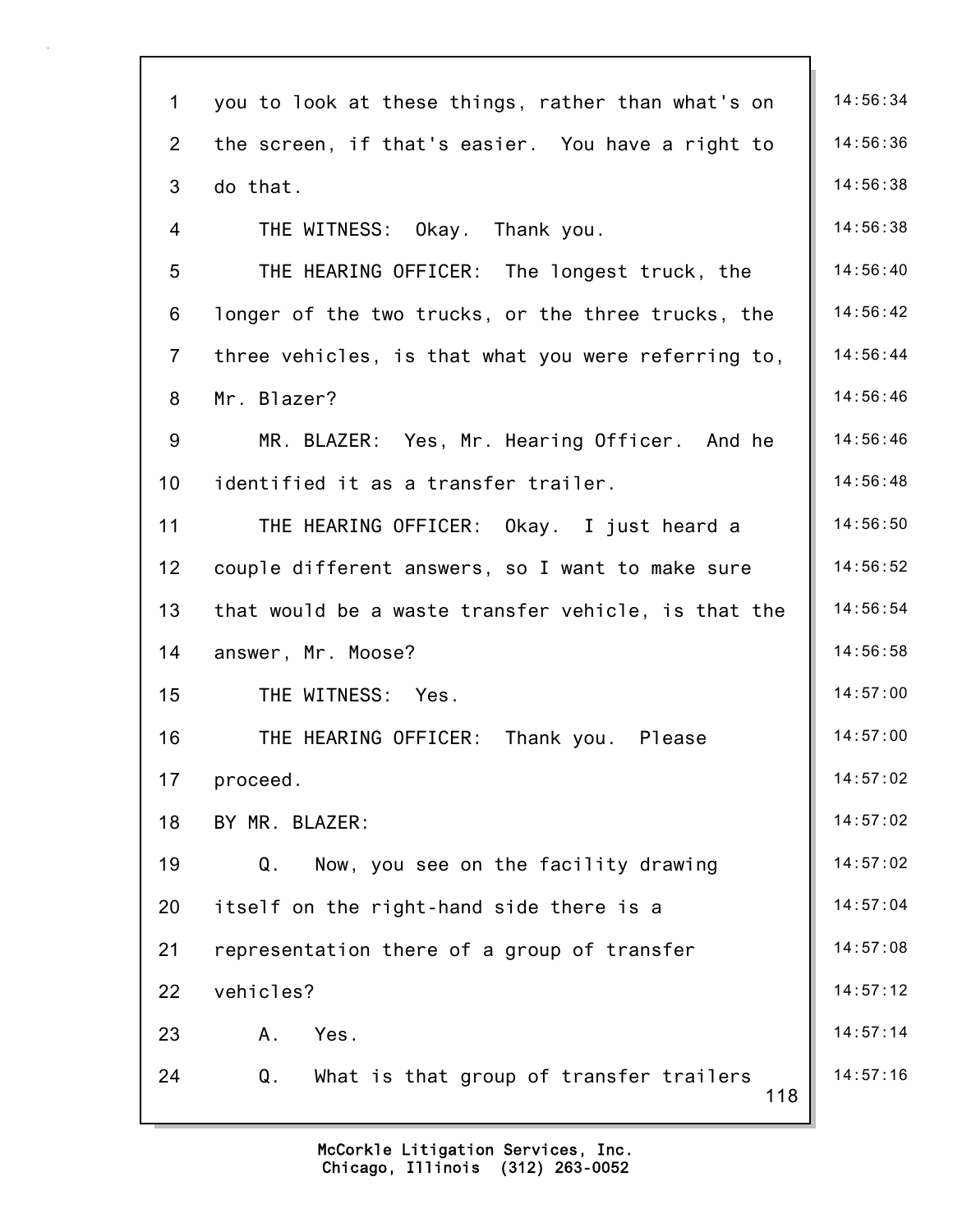| $\mathbf 1$     | supposed to represent?                                   | 14:57:18 |
|-----------------|----------------------------------------------------------|----------|
| $\overline{2}$  | Just the potential parking area of<br>Α.                 | 14:57:20 |
| 3               | transfer trailers.                                       | 14:57:22 |
| $\overline{4}$  | Q. And then over here on the right side of               | 14:57:24 |
| 5               | the building itself there is another group of            | 14:57:26 |
| 6               | transfer trailers, right?                                | 14:57:30 |
| $\overline{7}$  | A.<br>Yes.                                               | 14:57:32 |
| 8               | $\mathsf Q$ .<br>And what is that supposed to represent? | 14:57:32 |
| 9               | Α.<br>Potential area of parking of transfer              | 14:57:34 |
| 10 <sub>1</sub> | trailers.                                                | 14:57:38 |
| 11              | Q. Let's go back to Page 2.4-13 of the                   | 14:57:40 |
| 12 <sub>2</sub> | application, please.                                     | 14:57:46 |
| 13              | I have it.<br>$A_{\cdot}$                                | 14:58:10 |
| 14              | MR. BLAZER: Mr. Helsten, are you there?                  | 14:58:16 |
| 15              | MR. HELSTEN: Yes.                                        | 14:58:18 |
| 16              | BY MR. BLAZER:                                           | 14:58:18 |
| 17              | Q <sub>1</sub><br>In here you say, Therefore no waste    | 14:58:18 |
| 18              | materials will typically remain on the tipping           | 14:58:22 |
| 19              | floor overnight when the facility is unattended.         | 14:58:24 |
| 20              | As such, a routine final closure scenario will           | 14:58:28 |
| 21              | likely not require the removal of waste from the         | 14:58:32 |
| 22              | transfer station building.                               | 14:58:34 |
| 23              | Did I read that correctly?                               | 14:58:36 |
| 24              | Yes.<br>A.<br>119                                        | 14:58:38 |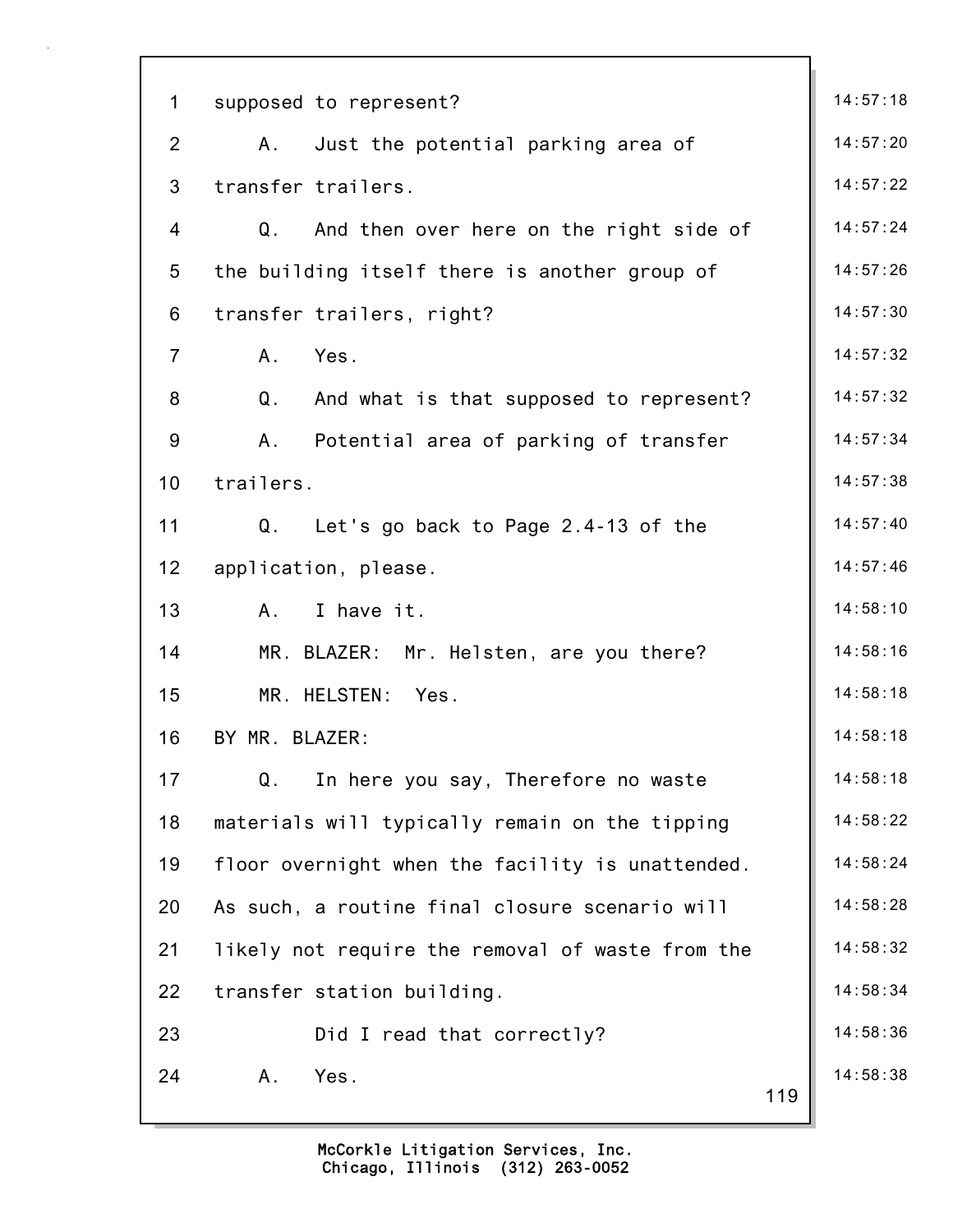| $\mathbf 1$    | So, there could be situations where<br>Q.           | 14:58:42 |
|----------------|-----------------------------------------------------|----------|
| $\overline{2}$ | garbage will remain on the tipping floor overnight  | 14:58:48 |
| 3              | when a transfer station is unattended?              | 14:58:50 |
| 4              | That's not our intent.<br>A.                        | 14:58:56 |
| 5              | That wasn't my question.<br>Q.                      | 14:59:00 |
| 6              | MR. HELSTEN: Mr. Hearing Officer, this is a         | 14:59:00 |
| $\overline{7}$ | mix and match and mischaracterization of what       | 14:59:02 |
| 8              | Mr. Moose previously said. I object to it on that   | 14:59:06 |
| 9              | basis. I think it's asked and answered, but if      | 14:59:08 |
| 10             | Mr. Blazer wants to ask him the question again, I   | 14:59:10 |
| 11             | think Mr. Moose can clarify exactly what is         | 14:59:14 |
| 12             | intended here from these excerpts if they are read  | 14:59:18 |
| 13             | in pari materia together rather than parsing        | 14:59:22 |
| 14             | several words here out of context and several words | 14:59:24 |
| 15             | there out of context.                               | 14:59:28 |
| 16             | THE HEARING OFFICER:<br>Well, the objection is      | 14:59:30 |
| 17             | overruled. Mr. Blazer, if you want to reask the     | 14:59:30 |
| 18             | question, that's up to you. If you're looking to    | 14:59:32 |
| 19             | me for something else, I am not sure, so please     | 14:59:36 |
| 20             | proceed.                                            | 14:59:38 |
| 21             | MR. BLAZER: I would like to keep Mr. Helsten        | 14:59:40 |
| 22             | from testifying, but that's a different issue.      |          |
| 23             | MR. HEARING OFFICER: As I am sure he would          | 14:59:44 |
| 24             | like you to quit testifying, as well.<br>120        | 14:59:46 |
|                |                                                     |          |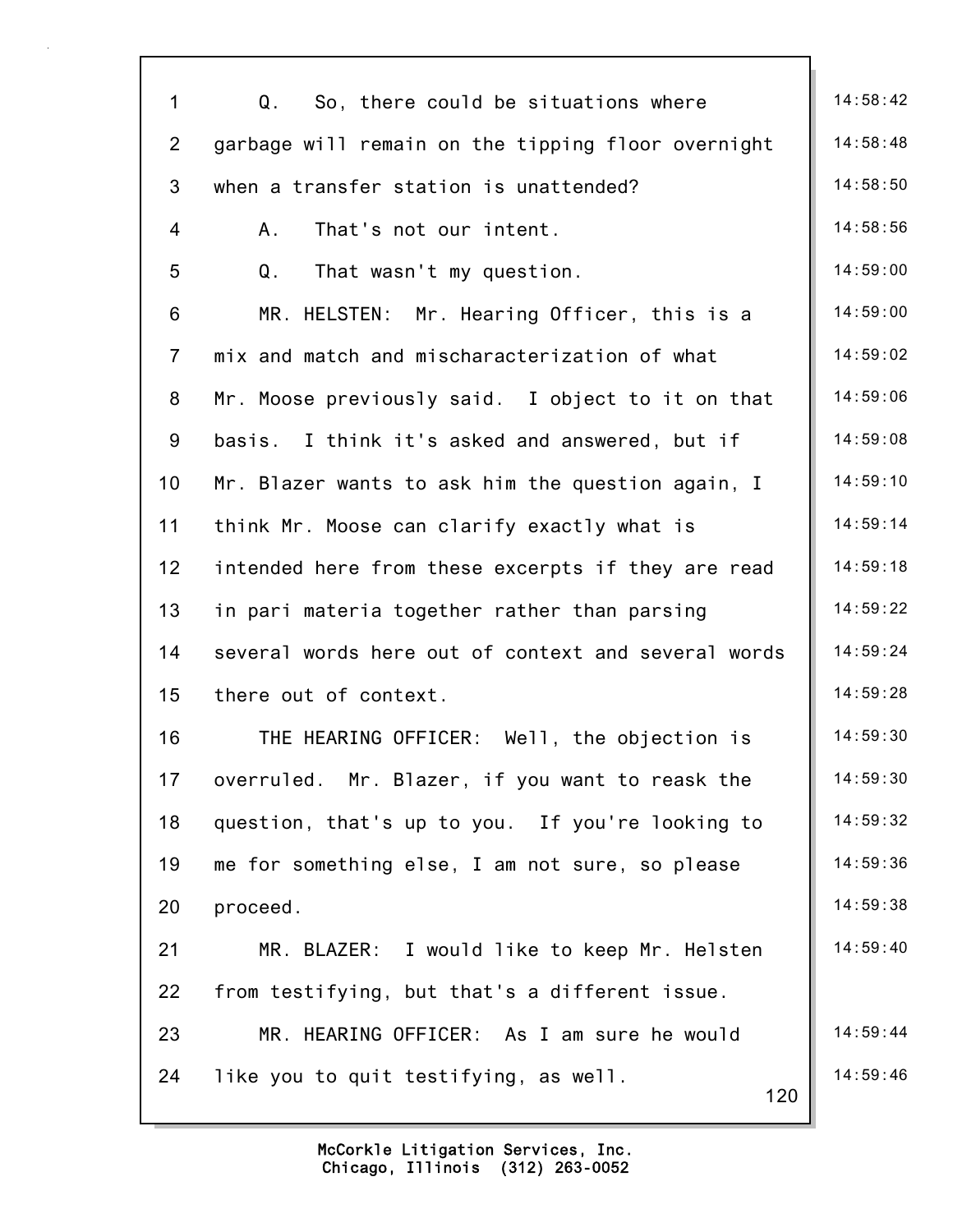| $\mathbf{1}$   | MR. BLAZER: You can tell he and I have been                | 14:59:48 |
|----------------|------------------------------------------------------------|----------|
| $\overline{2}$ | through this a few times.                                  | 14:59:50 |
| 3              | BY MR. BLAZER:                                             | 14:59:52 |
| 4              | Q.<br>My question, Mr. Moose, the one I would              | 14:59:52 |
| 5              | like you to answer is, so there could be situations        | 14:59:54 |
| 6              | where garbage will remain on the tipping floor             | 15:00:02 |
| $\overline{7}$ | overnight when the transfer station is unattended,         | 15:00:06 |
| 8              | correct?                                                   |          |
| 9              | A.<br>No.                                                  | 15:00:12 |
| 10             | Q.<br>Never happen?                                        | 15:00:12 |
| 11             | A.<br>No.                                                  | 15:00:12 |
| 12             | So, when you use the word typically on<br>Q.               | 15:00:14 |
| 13             | Page 2.4-13, what did you mean?                            | 15:00:18 |
| 14             | And maybe it was a poor choice of words,<br>A.             | 15:00:22 |
| 15             | but that is not allowed by state permit, so even if        | 15:00:24 |
| 16             | we wanted to, the state wouldn't allow it. So, if          | 15:00:28 |
| 17             | you had permitted a transfer station --                    | 15:00:32 |
| 18             | MR. BLAZER: Unresponsive, move to strike.                  | 15:00:36 |
| 19             | THE HEARING OFFICER:<br>Denied.                            | 15:00:38 |
| 20             | BY MR. BLAZER:                                             | 15:00:38 |
| 21             | So, maybe the word typically should have<br>Q.             | 15:00:40 |
| 22             | been never?                                                | 15:00:42 |
| 23             | It should have just been definitive in<br>Α.               | 15:00:44 |
| 24             | saying waste will not be allowed to be on the floor<br>121 | 15:00:46 |
|                |                                                            |          |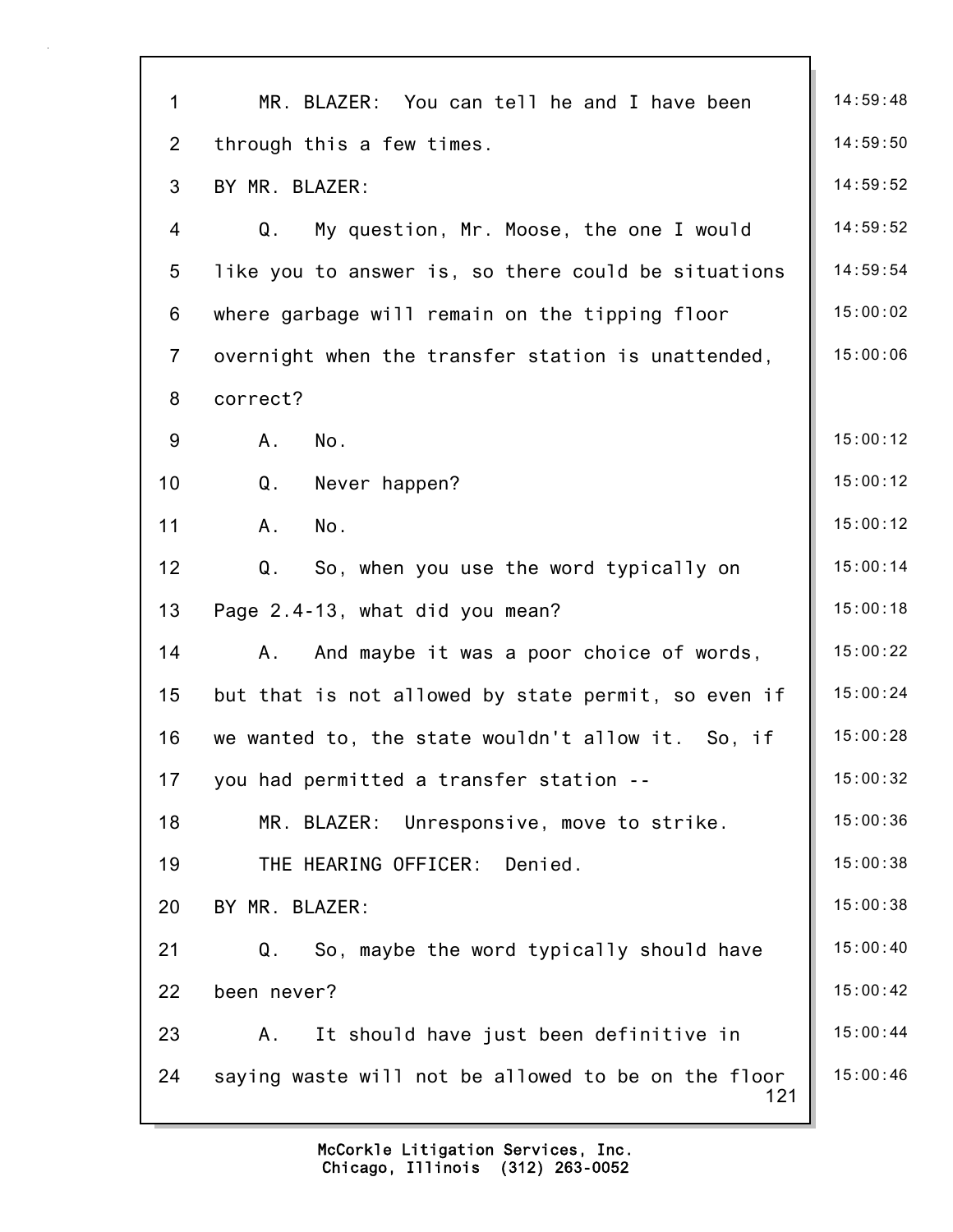| $\mathbf 1$    | overnight.                                         | 15:00:50 |
|----------------|----------------------------------------------------|----------|
| $\overline{2}$ | Q.<br>So that was a mistake?                       | 15:00:52 |
| 3              |                                                    | 15:00:54 |
|                | I make many mistakes, as you know through<br>Α.    |          |
| 4              | errata that have already been put into the record. | 15:00:58 |
| 5              | THE HEARING OFFICER: Mr. Blazer, is this a         | 15:01:08 |
| 6              | good time to break?                                | 15:01:08 |
| $\overline{7}$ | MR. BLAZER: Yes.                                   | 15:01:10 |
| 8              | THE HEARING OFFICER: It's now -- let's take a      | 15:01:10 |
| 9              | two-minute break, and we'll have public comment,   | 15:01:14 |
| 10             | and depending on how long that is, we will have to | 15:01:16 |
| 11             | start again, but let's take a very short break.    |          |
| 12             | (Whereupon, there                                  |          |
| 13             | was a short break.)                                |          |
| 14             | (Whereupon, further proceedings were               |          |
| 15             | transcribed under separate cover.)                 |          |
| 16             |                                                    |          |
| 17             |                                                    |          |
| 18             |                                                    |          |
| 19             |                                                    |          |
| 20             |                                                    |          |
| 21             |                                                    |          |
| 22             |                                                    |          |
| 23             |                                                    |          |
| 24             | 122                                                |          |
|                |                                                    |          |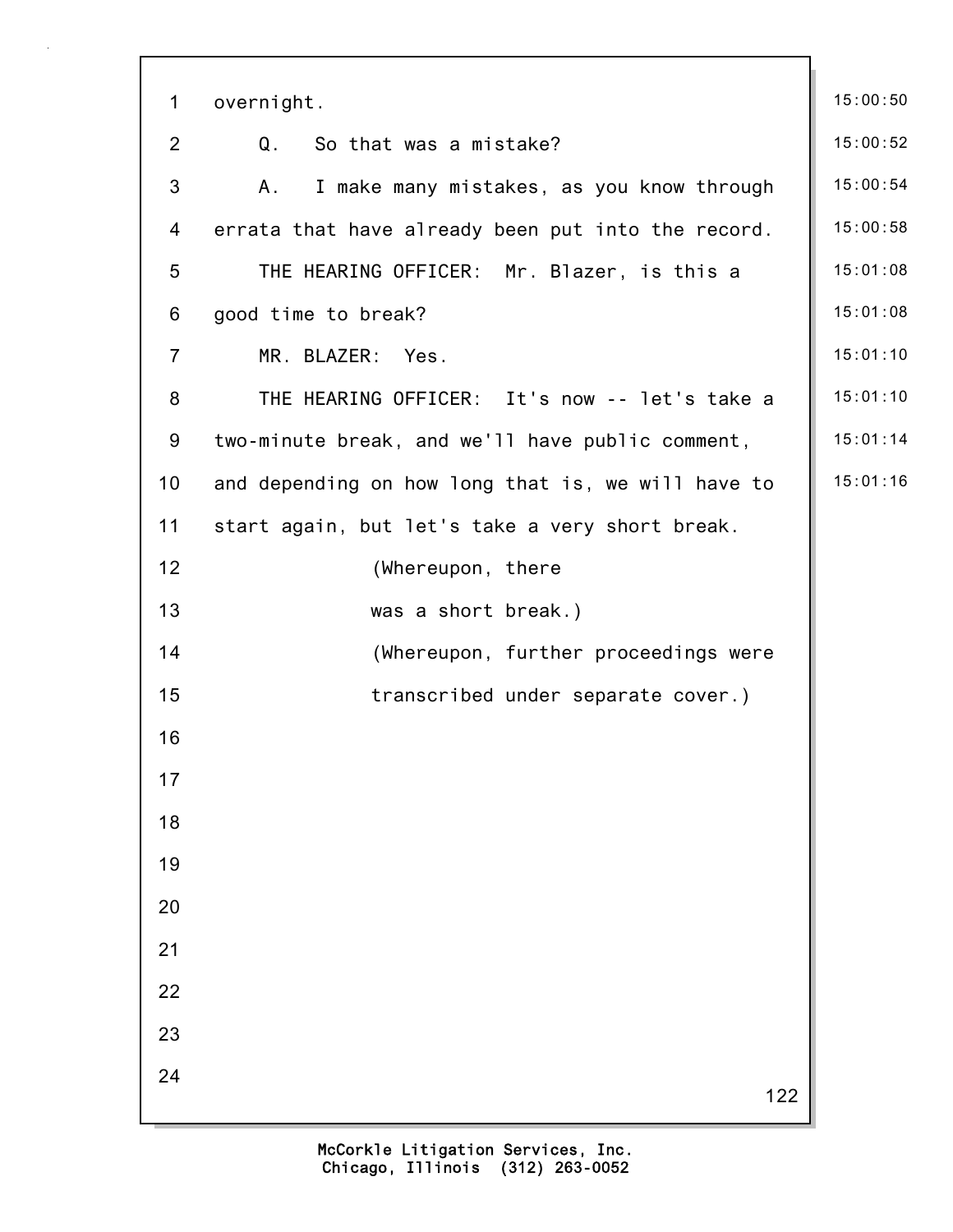1 STATE OF ILLINOIS ) 2 ) SS: 3 COUNTY OF L A K E ) 4 5 Elvira M. Molnar being first duly sworn on 6 oath says that she is a court reporter doing 7 business in the City of Chicago; 8 That she reported in shorthand the 9 proceedings given at the taking of said hearing; 10 That the foregoing is a true and correct 11 transcript of her shorthand notes so taken as 12 aforesaid and contains all the proceedings given at 13 said hearing. 14 Eliri-Wilm 15 16 17 18 19 Elvira M. Molnar, CSR 20 Lic. No. 084-003309 21 22 23 24123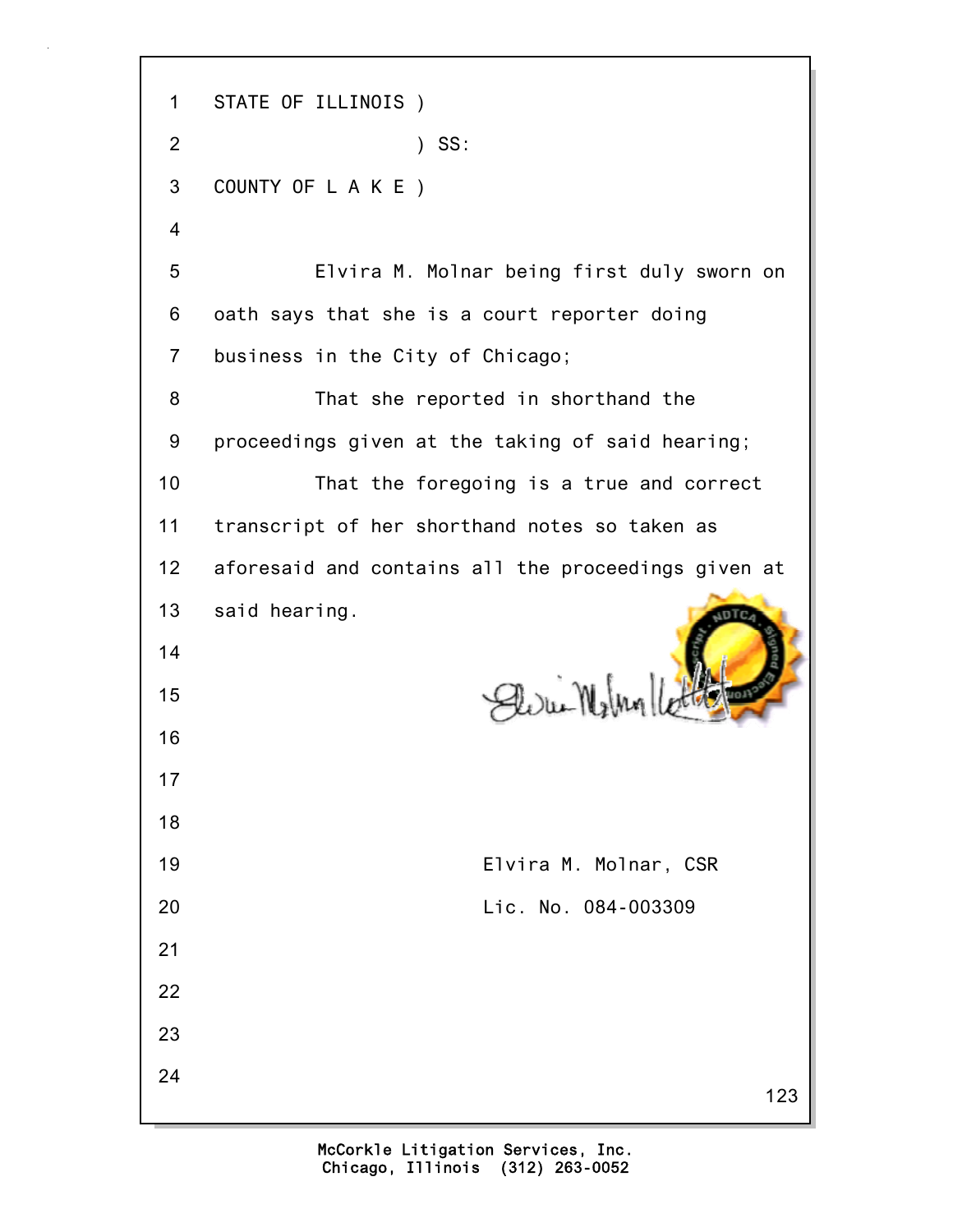ability  $59:4$ able 8:14 9:7 66:22 aboveentitled absolutely  $32:3,483:4$  $94:20$ academy  $41:22$ accept  $30.2362.17$ 70:13 75:14  $75:18$ acceptable  $4:15$ acceptance accepted 17:20 74:10 95:17 105:23 access  $110:19$ accidents 69:15 72:4,10 accommodate  $30:17$ accounts  $64:7$ accuracy  $77.22$ accurate  $33:21$   $73:18$ accurately  $60:4$ achieve  $33.3$ achieved  $62:19$ acknowledge  $86:17$ acres  $45:954:9$ act  $6:22$  42:20  $50.1$ acting  $68.0$ actions  $26:8$ activities 48:1 109:5 activity  $58:17$ add  $81:1189:9$  $101:6$ added addition  $18:1$ address  $6:12$  13:15.15 addressed 49:18 addressing adequate  $55:18$ administered 74:14 admit  $87.2$ admitted  $7:128:7$ admonished  $86:1$ advance  $33:5$  36:23

37:7,9 38:11<br>39:21 76:22 advances  $61.23$ advised  $87:5$ advocacy 105:18.24 advocating  $102.524$ aesthetics  $22.9$ affidavit  $6:19$   $7:3.12.20$  $7:24$ affirmed 79:16.21 aforesaid  $123:12$ afternoon  $3:4$  5:11 agency  $2:23$   $5:18$   $43:4$  $51.18$ agenda  $26:13$ ago 46:2 48:14 85:7,9 89:5  $90:3,24$  $100:24$  $105:22$  107:7 agree 75:17 103:24  $110:24$  111:4 agreed  $111:15$ agreeing 68:19 111:17 agreement 29:22 67:16  $116:2$ agreements  $67:12$ ahead  $33:16$ aid  $36:8$  71:20 air  $49:4.6.8.55:5$  $55:661:2$  $102:7$ airports  $49.21$  51.3 5 alamos  $42.6$ allow  $32:16.50:1$ 55:12 69:24  $121.16$ allowed 36:14,16 83:19 87:16 95:4  $121:15.24$ allows 54:11 116:6 alluded 64:18 69:10 alternatively  $70:16$ amenities 16:11 25:15 48:5 53:14  $53:17$ america  $42:5$ american 41:22 48:15,16 amount 22:21 29:23  $47:22$  54:7

anderson  $2:5$ angle  $57:20$  60:17.18 animated  $60:10$ announce  $12:4$ answer  $83:19.20$   $84:9$  $85:19.23$ 86:10 87:19  $87.23$   $88.15$  $89:291:2$ 92:2 96:11  $96:14$   $97:22$  $98:1$   $99:21$  $100:1$  111:9  $111:13.13$  $112:3,5$  $114:19.21$  $115:11$  $116:17$  $118:14$  121:5 answered 84:11 86:7 90:10 114:23  $116:11,16$  $120.9$ answering  $84:4$ answers  $96:898:3$ 99:17 100:3  $100:5$  112:3  $118:12$ anticipate  $70:10$ anticipated  $113:9$ anybody  $5:16$  101:15  $102:18$ apart  $86:14$ apologies  $92:15$ apologize  $9.4.33.11$  $37:13$  100:16  $100:18$  $111:18$  $112:17$  $113.20$ appeals  $43:2$ appearance  $9:16.17$ appearances appears 13:19 76:19 appellate 79:19,20 80:4 82:15 107:9 applauded appliances  $64:5$ applicable  $18.19$ applicant  $3:1, 12, 14$  4:9  $4:12$  7:13  $12:20$   $13:23$ 25:24 88:5 93:15 94:24  $102:17$  $106:18$ applicants  $8:2$  33:21

application  $1:6$  3:5, 14 4:1  $5:23.6:6.7$  $6:21,24$  7:16  $11:14$  16:24  $17:13$   $18:17$  $19.20.26.9$  $35:21$   $36:4$  $41:10$  53:1  $64.1769.8$  $73:12.17.23$ 74:7 76:18  $77:5.14.23$ 78:22 80:10  $80:12$   $81:2$  $85:21.86:4.6$  $87:21.88:1$  $89.1790.7$  $90:13.20.21$ 92:10 94:13  $95.2108.13$  $108:14$  $109:15,22$  $110:2.7$  $112:15,23$  $113:8,23$ 115:23 116:1  $116:5,21$ 117:5 119:12 applications  $51:17$  90:24  $94:14$ appreciate  $34:20$  83:5  $108:21$ approach  $7:4,8$  24:24  $25:2,4$  27:4  $85:11$ appropriate  $6:4$  10:4 12:10  $19:8$  67:23  $68:13$  78:15  $91:6$  105:14 approval  $1:7$  3:6 42:14  $43:1$   $45:22$ 45:22 61:6  $62.20$   $73.13$  $75:15.90:14$  $97:21$ approvals  $42:12$ approved 42:21 44:2  $61:5$  75:7  $93.23$  117.8 approximately 8:19 107:7 aquiclude 95:14,17 98:12 archaeologic  $49.19$ archeological  $50:18$ architect  $22:3$ area 14:20 16:22  $17:8,10$  18:3  $18:4, 15, 16$  $20:14,14,19$  $21:12,18,19$  $22:11, 13, 14$  $22:19$   $23:8,9$ 23:16 24:5,9  $24:18.23$  $26:3,427:1$  $27:8,11$  31:3 46:23 50:21  $51:19$   $52:16$ 

 $52:17, 18, 21$  $57:13.65:17$ 69:14 72:3.9  $106:7$  119:2  $119:9$ areas  $15:13$  21:11  $50:8.23$ 55:24 57:3  $58.712$  $64:2165:4$ argument  $31:5$  105:15.15 105:19.20.24  $106:19.21$  $107:10$ argumentative  $101:6, 14, 17$  $116:10$ arrows  $58.20$ art  $16:11$ asbestos  $64:6$ asked 37:23 85:18 96:7 99:16 112:3 116:11 116:16 120:9 asking  $10:1,6$  45:9  $62:5$  115:9 aspect  $24:20$  53:10 aspects 41:24 53:14 assembly  $35:21$ assert  $77:19$ associates association  $42:4$   $48:15$ assume  $117:15$ assuming  $111 \cdot 14$ attacked  $103:9$ attempt  $98:15$ attempting  $103:22$ attention  $14.628.68$ attorney  $33:22 \ \ 78:3$  $105 \cdot 17$   $107 \cdot 8$ attorneys  $3:11$   $4:8$   $9:10$  $13:18.22$  $36:18$   $94:24$  $103:15$  $105:19$ auctioned  $AC.Q$ audience  $18:23$ authority  $1:4$  3:9  $4:20$ authorized  $62:16$ avai1  $11:7$ available  $11:17$  37:5  $71:18$ average  $45:9$ 

award  $42:4$ awarded  $41:21$ awards  $14:22$   $42:2$  $48.14$ aware  $12:18$   $33:15$  $79:15.19$  $101:12$ av  $26:12$  $\overline{B}$ back 4:14 5:20 9:18  $10:11,15$  $11:9$  18:9 43:13 47:14 56:5 57:20 59:21 61:7  $61:11$   $63:21$ 67:4 83:23 94:14 113:3 113:19 115:1 119:11 background  $60:14$  68:4  $80:21$   $81:1,9$ backin  $47:13$ bank  $50:15$ based  $15:18$  16:4  $19:13$   $22:13$ 22:14 36:14  $77:19.88:2$  $90:15.94:8$  $95.11$   $106.6$ hasic  $45.7$ basin  $56:23:57:5$ basis  $32.21$  52.9 23 64:16 65:18  $67:2269:7$  $77.24$  80.2 83:20 91:13 94:11 95:24  $97:20$  102:9 102:9 105:13  $113:11$   $120:9$ bathe 48:20 bay  $59:13$ bears  $20:17$ beginning  $42:7$ behalf  $2:8, 11, 15, 18$  $2:21,23$  5:17  $102:24$ belief 73:18 86:12  $88:1$ believe  $4:1$  26:16 27:1 79:22 83:16  $84:688:13$ 94:7 97:5,23  $98:1$  100:6  $101:16$  $103:21$ believed 101:24 103:17  $104:23$ 

McCorkle Litigation Services, Inc. Chicago, Illinois (312) 263-0052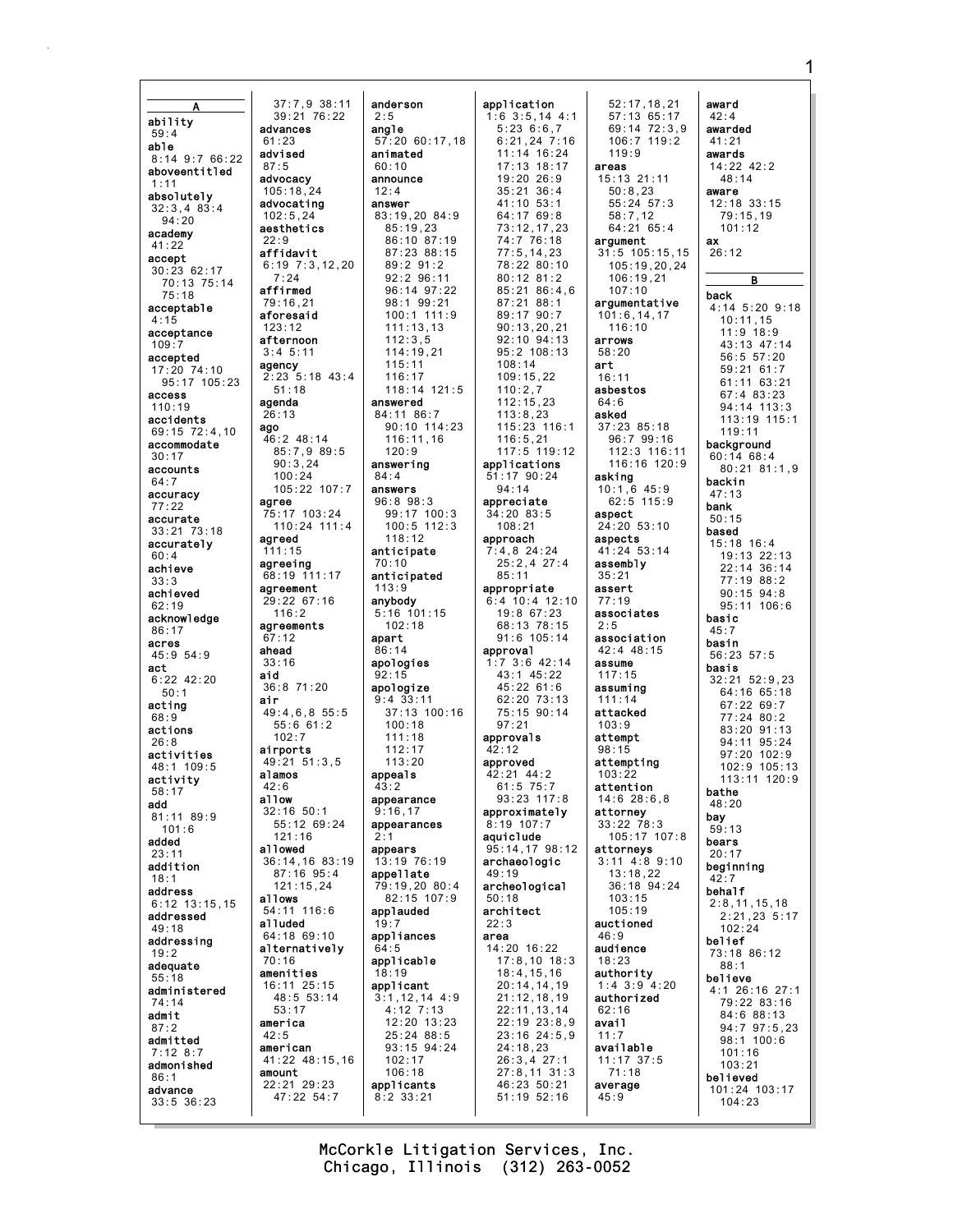| 106:21 107:2            | 98:7,19 99:2               |
|-------------------------|----------------------------|
| benefit                 | 99:5,9,11                  |
| 12:14 17:15             | 100:19 101:2               |
| 31:13                   | 101:4,7,8,9                |
| berming                 | 101:19                     |
| 22:10                   | 102:15 103:5               |
| berms                   | 103:7,22                   |
| 55:22                   | 104:3,5,12                 |
| best                    | 104:18 105:2               |
| 14:18,24 15:2           | 105:4,13                   |
| 15:5 37:12<br>60:6 66:7 | 106:8,11,13<br>107:1,11,13 |
| 68:17 73:17             | 107:16 108:2               |
| 114:23                  | 108:5, 8, 10               |
| better                  | 108:11,22                  |
| 23:18 57:18             | 109:1,16,18                |
| 66:18                   | 109:21                     |
| bias                    | 110:11,16                  |
| 88:2,6 107:23           | 111:8, 17, 19              |
| biased                  | 111:23 112:8               |
| 83:14 85:21             | 112:17,19                  |
| 86:21 87:21             | 114:18,24                  |
| 88:13 91:12             | 115:4,5                    |
| 92:1,2,19               | 116:18,19                  |
| $93:3,5$ $99:19$        | 118:8,9,18                 |
| 99:23 101:24            | 119:14,16                  |
| bidder                  | 120:10,17,21               |
| 46:10                   | 121:1,3,18                 |
| big                     | 121:20 122:5               |
| 21:767:1                | 122:7                      |
| 81:18                   | blazers                    |
| billing                 | $31:6$ $43:2$              |
| 62:22                   | blends                     |
| billion                 | 46:22                      |
| 41:16                   | blow                       |
| billy                   | 49:10                      |
| 80:6                    | board                      |
| bios                    | $1:1$ 2:11 3:7             |
| 32:2                    | 4:7,17,20                  |
| bioswale                | 8:19:5                     |
| 55:12 56:24             | 10:12,18,23                |
| 57:2,3                  | 12:13 13:15                |
| bioswales               | 13:17 28:23                |
| 55:11                   | 34:19                      |
| bit                     | 36:17                      |
| 46:15 53:6              | 75:14 77:18                |
| 62:2                    | 77:21 79:16                |
| black                   | 80:481:5                   |
| 18:6                    | 82:13,15                   |
| blatant                 | 86:15 87:6,7               |
| 105:6                   | $90:6, 12$ $91:7$          |
| blazer                  | 91:12 92:1                 |
| 2:19,205::9,10          | 92:10,18                   |
| 5:11 28:20              | $93:3$ $94:4$              |
| 28:22 29:1              | 95:4,16 96:9               |
| 31:10.12                | 97:1,4 98:21               |
| 32:8,12                 | 99:19 101:22               |
| 36:19,20                | 103:14                     |
| 37:20,21                | 104:15                     |
| 39:16 40:11             | 107:10 116:6               |
| 72:19,21                | boards                     |
| 73:4,6,8                | 81:22 97:20                |
| 76:20 78:1,2            | bob                        |
| 78:6,18 79:3            | 4:23                       |
| 80:11, 15, 17           | body                       |
| 82:5,12 83:4            | 86:20 93:20                |
| 83:6,21 84:8            | booms                      |
| 84:16 85:11             | 70:21                      |
| 85:13 86:2,9            | borne                      |
| 86:14 87:13             | 22:17,18                   |
| 87:16 88:20             | bottom                     |
| 89:7,11,14              | 58:14 74:2                 |
| 90:18 91:9              | 81:6 113:4                 |
| 91:16, 20, 23           | 114:2                      |
| 92:5, 8, 15, 17         | bouncing                   |
| 92:22 93:1              | 113:21                     |
| 93:11                   | bound                      |
| 94:16                   | 62:1                       |
| 94:20 95:5,9            | boundary                   |
| 95:18 96:3,4            | 51:18 52:8                 |
| 96:20,22                | 54:9 66:11                 |
| 97:11, 15, 17           | 67:14                      |

box 69:23 break  $35:2$   $39:8.12$ 73:3 122:6.9  $122:11.13$ brief  $104:14$  105:14 105:19 107:6  $107.8$ briefly 32:11,14 49:23 brighter  $48:22,23$ bring  $10:3$  24:12  $27:15$ bringing  $10:7$ brought  $17:23$ brown buffers  $26:2$ building  $43:13, 16, 19, 20$ 43:22 44:15  $46:15,24$ 47:9 48:19  $49:6,7,11$  $54:2,5,6,15$ 57:9,22 59:5  $59:9,19$  $60:12,24$  $65:13,15,24$ 67:7,20 68:5  $119:5,22$ buildings  $54:24$ bunch  $11:6$ burden  $23:20$ burgeoning  $27:19$   $28:3$ business  $11:2166:17$  $123:7$  $\overline{c}$ Ć  $2:13.14.19$ cab  $61:18$ cad  $60:10$ ca11  $18:2$  22:2 24:22 35:7 called  $9:16$  10:13  $13:2$  23:1 26:18 35:11 41:13 45:20 75:22 89:18  $93:15$ calling  $23:24$  77:6 calls 83:24 98:23 campus  $45:21.24$ candid  $23:14$ candidly  $78:2$ candy  $28:14$ cant  $5:3$  51:13

 $100:14$  116:4 capacity  $20:4$  21:2  $110:20$ capital  $30:10$ cards  $7:2$ care  $29.8$ career  $24:4$ careers  $23:6$ careful  $19:11$ carefully  $14:15$  28:9  $31:17$ carved  $77:5$ case  $13:14, 16, 23$  $14:1,12$ 19:17 23:14  $30:9$  38:1 70:19 77:18 84:19 87:12  $91:5$  106:18  $cases$  $90:23$ cast  $46:20$ cause  $1:11$ causes  $26:22$ causing  $67:9$  $cb$ 41:14,15 73:20 center  $20:6$  45:18 centers  $24:14$ central 56:19 59:1 centralized  $55:16$ centroid  $20:6,11$ ceremony  $7:7$ cerretti  $4:23$ certain 21:21,22 23:19  $24:16$  25:9  $32:4,4,24$  $36 \cdot 4 \cdot 44 \cdot 1$ 49:15 51:5,6 58:1 81:9,22 certainly  $33:162:21$ 88:15 99:21 certificate  $79:4$ certification 76:17 78:13  $80:13$ certified  $1:24$   $77:22$ cetera  $9:23$ change  $49:755:5$ character  $103:12$ characteriz... 75:18 107:21 charles

 $2:6$  3:13 checking  $63:7, 12, 16, 18$  $chicago$  $89:19$  123:7 chief  $-13:1$  14:1 38:1  $41:9$ choice  $121:14$ christina  $18:22$ christopher  $22:2$ chuck  $4:8$  13:21 31:13 109:16 circle  $58:24$  61:7 circles  $59:8$ circulate  $84:19$ circulation  $54:12$ cited  $105:13$ city 75:24,24 79:12  $83:13$   $85:4$ 88:12 93:20  $93:23$  123:7 civil 35:19 41:20,23 clarification  $34:21$ clarified  $32:23$   $34:6$ clarify  $33:23$  40:15  $112:2,4$  $120:11$ clarifying  $38:12$ clark  $2:22$  5:17,17 clean  $65:24$  67:21 68:19 70:23  $116:13$ cleaned  $67:6$ cleaner  $48.24$ clear  $9:6$  31:24  $33 \cdot 12$  20  $39:16.83:3$  $89:2$ cleared 114:16 clearly  $18:24$  91:6 clerk  $3:17$  11:15 client  $30:5$  32:4  $93:18$  102:5  $102:24$ close  $24:4$  25:7 46:14 68:5 110:5 113:11 closed 46:13 62:12 closer  $12:4$ closest  $20:6.10$ closina 20:2 26:7 31:5 closure  $109:3.5.8$  $119:20$ cluttering  $77:1$ cocounsel  $4.10$ codes 43:20 44:17 coles  $92:10, 18$   $93:2$  $93:3$ collection 65:5 117:18 collective  $17:15$ combined  $45:11$  $_{cone}$  $4:14$   $27:2,3$  $43:12$   $56:8$ 58:24 59:12  $61:22$   $63:2$  $65:570:23$  $113:3$ comes  $59:8$ comfortable  $10:1$  13:11  $56:4$ comfortably  $54:2,6,10,17$ coming 58:2,21 60:23  $63:20$ comings  $5:2$ commend  $19:21$ commensurate  $26:5$ comment  $8:17, 18, 20, 21$  $8:229:5.12$  $9:12,15$  10:6  $11:3.4.6$  $12:3.10$  $33:22$  107:2  $122.9$ comments  $10:16$   $40:2$ commercial  $62:764:7$ commitment  $14:9.11$ committed  $31:22$  110:17 communities 15:4 24:15,16 community  $15:21$   $29:4,4,5$  $30:8,10$ 43:11 70:11 company 41:13,14 46:1 70:23 89:17  $93:15$ companys  $19:5$ comparable  $75:3$ compare 16:9 48:6 54:5  $54:15$ compares 48:12 81:3 comparisons  $45:13$ compatible 21:10 22:12 23:9 27:11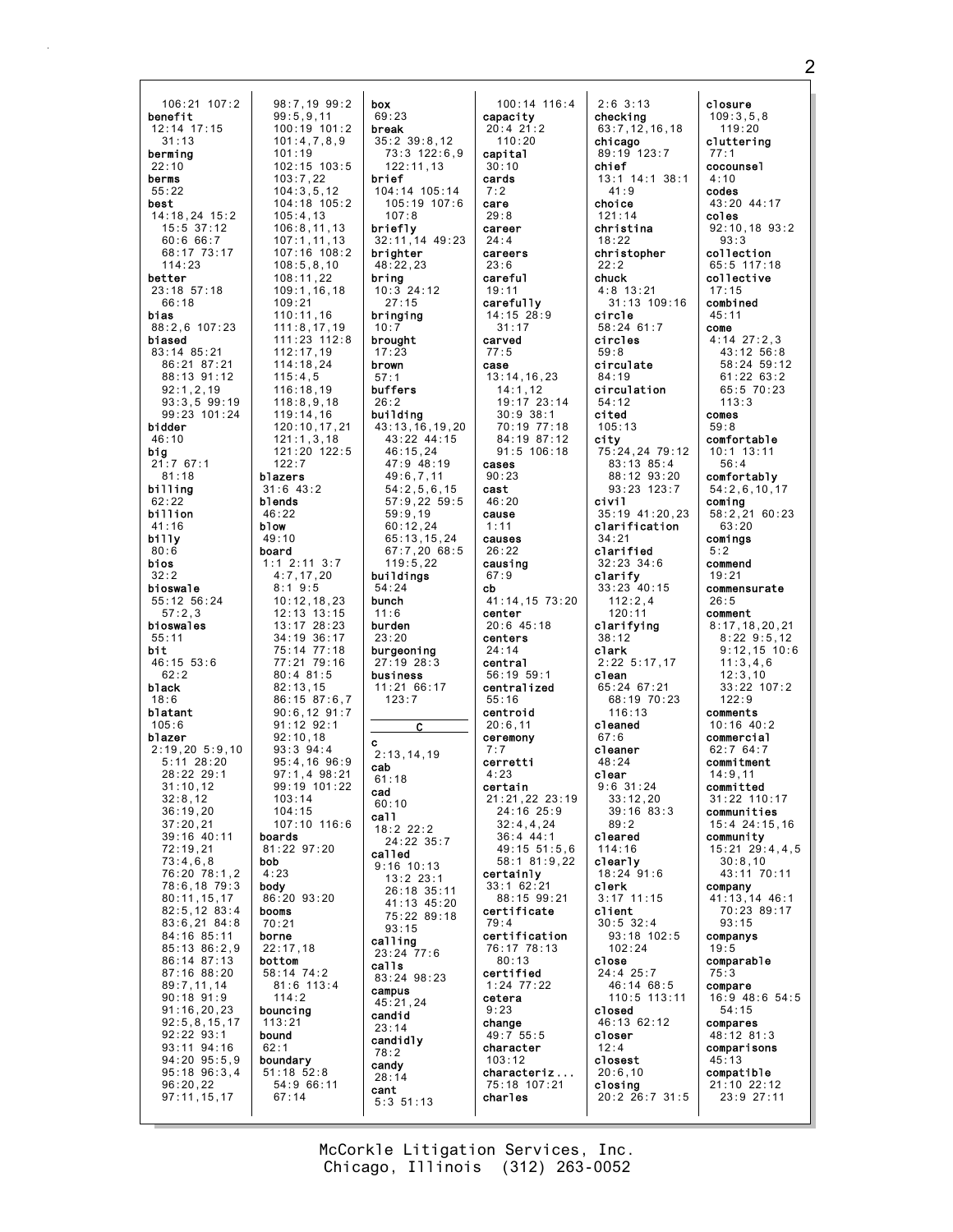competent 106:2 competitors 26:20 complete 73:18 completed 13:3 42:5 completely  $12:2$ compliance 6:19 7:3,20,22 compliant 18:18 comply 38:3 component 21:13 87:24 computer 60:10,10 72:22 concept 19:15 concern 23:13 102:22 concerned 13:9 64:23 conclude 33:4 98:5  $104.24$ concluded 1:14 concludes 88:16 98:7 105:11 conclusion 27:5 88:18 concrete 46:17,20,21 47:5 54:20 54:20,24 55:1 57:21 58:5 67:19  $68:5$ conduct 63:8 conducted 50:11 confident 28:10 66:9 conflict 9:4 96:19 conflicts 80:12 conjunction 74:9 connection 3:24 113:21 consider 28:9,11 95:1 considered 14:13 considering 108:22 consistent 18:10 44:14 89:4 95:1 consolidated 4:2 constructed 44:12 54:24 55:10 70:9 construction 27:18 28:2 43:15,22 44:5,6,7,7 45:23 48:5,8 54:19 consulted 51:7 70:5 consulting 41:13 48:16 copy core

contact 57:10 contained 51:16 containing 70:21 contains 5:2 123:12 contemplated 106:3 contents 52:24 90:12 context 120:14,15 continue 87:16 continues 65:11 continuing 38:7 88:9  $102.12$ contract 70:22 contradict 87:10 contradictory control 1:3 3:8 22:6 22:20 23:22 24:3 69:16 69:22 70:12 70:14 71:19 79:16 80:3 82:15 94:4 96:9 97:4,20 98:21 99:19 101:22 103:14 104:14 107:9 controlled 70:17 controversy 16:16 conventional 24:24 convince 30:14 copies 7:24 36:15 38:9 77:8 84:23 85:15 30:9 corner 45:8 117:7 corporate 4:20 corporation 41:15 correct 3:24 5:24 34:10 52:12 52:13 53:2,3 63:23 73:10 73:14,19 74:4,10,16 74:20 75:10 75:16,22 76:1,8,18 78:22 79:13 83:9 89:24 91:12 92:11 92:19 93:21 93:24 95:11 96:10 109:3 110:3 111:2 112:9 113:6 115:6,21 121:8 123:10 correctly 113:14 119:23 cost 30:7 costs 6:5 couldnt council 88:12 councils 85:4 counsel 4:4 77:9 108:18 59:19 counties 20:18 country 20:5 county 93:2,3 countys couple 118:12 course 67:5 court  $123.6$ courtesy 108:20 cover covered  $65.7$ create 49:5 created 56:15 credible 32:16 creek 2:21 5:12 79:1 criteria

83:2

109:10 110:22 91:21 100:15 48:16 75:24 79:12 83:13 85:20 87:20 countercloc ... 42:2 93:16 countryside 2:24 5:18 18:5 18:12 19:1,7 19:7,21 20:4 20:7,11,13 20:15 21:2 26:12 30:11 30:19 67:15 89:18 90:6 91:12,24 92:10,18 110:21 123:3 18:10,11 30:24 8:12 9:1 23:2 66:3 72:21  $7.16$   $25.8$  18 29:13 32:18 33:7 56:9 7:4 12:7 34:23 79:20,20 80:4 82:16 6:6 122:15 credibility 78:7 80:21 81:7,8 82:10 86:18,23 103:8 106:3 11:15 21:6 29:1,2,6 10:11,14,17 criterion 14:3 15:9 16:15,18 21:7,8,9 23:12,20 72:14,15 83:9 84:7 96:14 102:13 crossexamine 9:19 87:10 csr 123:19 cull 76:23 cumulative 108:2 curb 63:4 current 16:11 84:14 curtain 106:17 customarily 51:23 customer 66:16 customers 63:5,22 64:8 66:16 cut 18:6 95:6 d1 73:23 d6 116:21 117:4 dabble 14:19,20 dabbler 22:4 dabblers 22:23 daily 65:18 113:11 dam 117:9,11 danger 69:13 72:2,9 date 7:19 dated 85:15 dates 8:16 day 45:15,15

15:14 21:7 42:22 51:6 17:13,13,17 17:19 18:1,9 24:20 28:12 35:24 36:1,5 37:16 45:4,6  $49.12$   $51.12$ 52:15 62:16 64:22 69:12 72:13,13,14 86:5 89:4,6 90:15 94:9 95:11 96:13 crossexamin ... 13:3 33:2 38:2 73:7 77:12 65:8 66:13,14 D 1:11 5:3 11:3 11:4,21,22 20:20 21:2 23:1 45:10 48:22 54:1 54:10 58:1 62:5 66:4 days 7:19 63:8,8  $109.6$   $8$ decades 14:17,17 decision 10:13,18,23 32:17 36:8 46:18,22 54:16 56:5 107:23 decisions 23:17 56:8 95:16 declaration dedicated 23:5 24:3 deem 37:15 deems 18:19 definition 95:14,17 definitive 121:23 degree 41:18 degrees 61:11 delay 37:2 deliberate 25:23 29:14 30:8 31:18 deliberations 33:8 delineation 50:11 delivered 65:9 delve 81:8 demonstrate  $16:7$ demonstrates  $104.21$ demonstration  $18.6$ demonstrative 38:14,15,16 denial 79:16,21 80:2 83:12 85:5 86:3 90:23 91:10 92:9 denials 82:9,12 denied 31:9 75:10,15 76:1 78:14 79:13 82:2 83:8 86:13 90:6 95:7 121:19 denser 54:22 department 44:3 70:5 depending  $122:10$ depict

67:5 113:13 113:17 114:7 114:8,10,14 115:7,15,20 116:12,12 47:12 53:24 59:2,6 88:14 78:19,20 109:6 60:4,8 deposit 6:5 deposition 85:3,15 91:21 99:14 101:10 describe 112:24 design 22:3,9,18 25:16,23 29:14 30:8 31:19 41:10 43:5,14,15 43:18 44:19 46:18,22 47:4,12 48:5 53:15,17 55:4,20 56:6 57:14 60:11 65:1 71:6 98:2 designated 20:14 52:17 designed 15:10 47:11,16 48:7,13 49:13 53:19 55:10 60:5 68:14,22 69:4 72:2,7 72:8 designing 23:7 24:5 designs  $48:1$ detail 43:5,18,22 51:16 53:14 57:15 detection 71:20 detention 57:7 determine 10:12 51:23 detrimental 27:12 developed 21:19 74:9 **developing**<br>|15:19||53:19 development 24:15 25:10 27:12,19 28:3 41:9 developments 24:14,15 devices 68:14 devin 13:2 30:20 35:7,10,17 41:8 104:19 dictates 24:10 didnt 5:19 28:15 33:14 39:21 39:22 75:18 79:23 82:12 90:9 94:2 97:4,23 99:21 111:17 112:16 115:9 115:13 different 44:20 57:3 77:16 80:5 81:21 112:4 118:12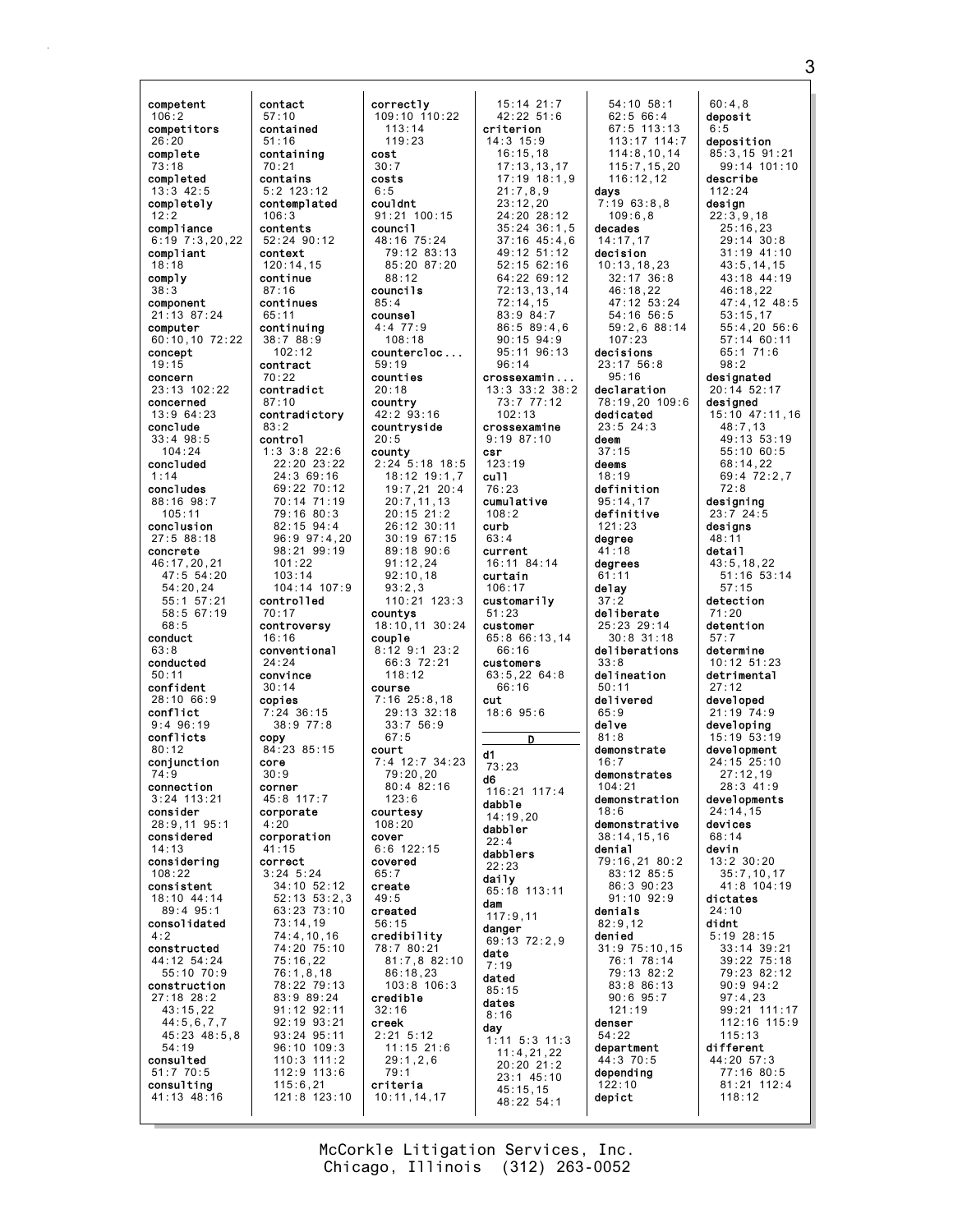$120:22$ differently  $66:18$ difficult  $42:10$ diligence  $14.574.16$ diligent  $20.22$ diligently  $21:17$ dinner  $39:13$ diplomate  $.1:21$ direct 35:13 111:24 directed 111:9 114:19 direction  $73:14$ directly 13:16 15:15  $28.3$ director 41:12 disagree  $81:2291:4$ disagreed  $87:6,791:7$ disasters discernible 26:23 27:9 discharge discharged  $57:6$ discharging 61.13 discipline  $24:10$ discuss  $113:5$ discussed 76:21 87:6 discussion  $109:2$ disingenuous  $86:4$ disingenuously  $88:20$ displace  $42.24$ disposal 19:4 27:17  $46.11$   $110.20$ disposing  $62:15$   $64:11$ distance  $56:4$ distant  $58:10$   $105:21$ distribute  $37:5$   $39:8,13$  $40:7$ distributed 36:17,23 37:11  $37:19$ distributing  $.24$ district  $70:9$ diverse 66:12 dock  $59:15$ document 77:7 79:10  $100:23$  $101:10$ 

103:19,20<br>104:2 105:14 documentation  $51:21.22$ documents 10:10 11:13  $21:5$  37:23  $51:376:22$  $101 \cdot 1$ doesnt  $20:21.60:13$  $81:488:23$  $106 \cdot 13$   $107 \cdot 2$  $111:1$ doing  $12:5$  25:7 32:13 34:18  $38.23.39.18$  $71:286:8$ 102:23 115:8  $123.6$ donna  $4:24$ dont  $6:14$  7:9 9:24 11:11 16:15  $20:19:30:6$  $34:2$  37:1 38:19 39:6 63:6 65:21 66:14 75:6  $75:17,19$  $77:10.20$ 79:2 81:23  $82:10, 18, 23$  $83:10,18$ 85:7,10 86:7  $87:11$   $88:21$  $90:11, 12, 13$  $90:17^{6}94:15$  $95:12,20$  $97:8.9.13.22$  $98:4.99:15$  $101:15$  $102:18,20$  $103:1.21$  $109:13$   $116:3$ door  $47:17$   $49:9$ doors 19:16 47:20.21  $55:958:16$  $61:8.968:6$  $68.89$ dots  $113:22$ dramatically  $86:23$ drawing  $73:23.74.3$ 116:21 117:4  $117:8,13$  $118:19$ drawings 43:16 drive 45:8 47:17,18  $47:24$  55:23 56:3,7 60:15 drivethru 47:11,16 55:1  $65:14$ driveways  $55:24$ dry  $18:6$ due  $33:228:2:7$ du1y  $35:8,11$  123:5 dumb

88:24 dupage  $89:18$  90:6  $91:12.24$  $64:2466:20$  $68.17$  17 dwelling  $50:4.7$  $123:3$ earlier 53:7 54:19 early  $43:14$  54:16 easier 117:24 118:2 east  $46:8$  50:17 58:6 59:20 eastern  $61:8.9$ easv  $70:24$  $45:20.24$  62:3 economic  $30:1,2$ educating  $63:5$ education  $63:10$ effect  $21:14$  34:8  $108:3$ effective  $40:20$ effects  $21:9,11$  22:11 efficient  $40.20$ effort  $38:776:23$ efforts  $110.18$ eight 18:10 19:16  $100.24$ eightfoot  $61:12$ either 18:8 20:12  $34.5558.17$ epa  $59:12,14$  $61:15$  63:13  $70.15$  83.14  $86:21.88:6$ elected  $22:20$ elevating  $61:18$ elvira  $1:23$   $123:5.19$ emergency  $51:1769:24$  $71:19,21$ emphasis  $105:15$ emploved 15:2,20 21:20  $27:4$ employee  $et$  $54:13:57:13$ employees 41:16 56:17,18  $69:22$  71:23 employing  $14:15$ encapsulated

**dust** 

eco

 $80:20$ enclosed  $65:6$ endangered  $49:20.50:20$ ends  $33:10$ energy  $48:18$  71:18 enforceable  $67:16$ engineer  $35:19$  41:9.11  $41:24$  73:9 74:3 76:10 76:16 79:9 80:13 89:23 engineering  $41:18,20,20,23$ 74:10 106:7 engineerings  $104:19$ engineers  $41:22$   $43:7$ ensure  $5:1$  17:22 18:13 110:18 ensuring  $110:19$ entail  $13:16$ enter  $9:18.57:19$ 59:20 61:7  $70:1$ entered  $5:22$  29:22 entering  $61:9$ enters 59:9 68:7 enticina  $30:4$ entire 80:20 91:11 entitled  $81:8$ entrance  $56:4,760:16$ environment 15:12,16 18:14 environmental  $6:22$  41:14.22  $42:19$  43:3  $49:24$  $95.16$ equipment 57:23 68:12  $69:21$  71:3  $71:16.18$ equipped  $68:1369:17$ errata  $3:23$   $5:23$  $122:4$ especially  $62:765:14$ exit essential  $17:4$ established  $50:2$ estate 25:3 26:17  $9:23$ evacuation  $71:21$ event  $31:16$ eventually

 $93:23$ everybody  $4:14$  12:18 expert  $32:18$  33:15  $36:9$  43:20  $108:16$ everybodys  $12:12$  $23:6$ evidence experts  $5:23$  9:18 10:7  $12:24$  14:11  $14:19$  16:23  $18:24$  19:12  $19:21$   $20:3.8$  $42:17$ 23:4 24:12  $25:1$   $26:16$  $27:24$   $28:10$  $31 \cdot 4$  8 11  $32:15,16$ 38:14 40:20  $82.20$   $84.6$  $85:20.87:20$  $88:2,3,4$  $94:23$  103:8 extent  $103:9, 11, 23$  $107:4,11$ exactly  $85:986:1$  $67:22$  $120:11$ examination 35:13 107:22 examined  $35:12$  $70:3$ example 26:11,21 27:6  $27:14$  56:12  $f$  $60:1$  111:4  $2:6.9$ excavator faa 58:1,8,8 61:14  $61:17,18,19$ excerpts  $40.18$  $120:12$ exchange  $49:4$ exchanges  $55:661:3$ exclusively  $43:11$ excuse  $53:12$  109:18 exhibit  $3:1,19,22$  4:2  $5:226:8$  $7.13$  15 8.2  $8:3.6.7$  $38:14$  77:3.4  $78.20 104.6$  $104:9.13$ exhibits  $8.10 \ 11.16$  $37:24$ exist  $26:3$ existing  $20:2$  55:14 exists 18:24 20:24  $57:22$ exits  $59:10$ expect  $13:1$  46:14 experience 14:16,18 15:19 16:4 19:14  $21:24$  23:11 24:23 30:22  $31:14$  64:23 56:10 57:7 67:10 69:11  $58:19$  59:18 75:2 78:3  $60:1.12.17$ 

 $80:21$   $81:1,3$  $90:16$  $16:1$  22:5 25:3  $26:17.18$  $27:3.20$ expertise  $14.15$  32.24 explain  $25:683:19$ explained explanation  $83:12.86:19$ extended  $14:14$   $80:22$  $81:13$ extensive 16:24 17:11  $24:23.55:21$  $90:16$ 23:23 24:19  $51:24$   $75:2$ exterminator extinguished  $20:7$  21:3 extinguishers  $69:19.2070:3$ Е  $51:4.7.11$ facilitate facilities 15:19 16:10,23<br>17:3 20:1,2  $20:11$   $23:7$ 24:3 26:21  $27.23$  24  $43:8$  47:13 47:13 65:14  $66:1.9.81:3$ facility  $1:3$   $3:8$   $15:10$  $16:7.8.9.16$  $17:20,23$  $18:220:5.9$ 21:10 22:7  $22:12, 16, 22$  $23:22$  25:10  $25:14,16$  $26:14,22$  $27:6, 16, 20$ 27:22 30:17  $41:10$   $42:5$  $43:5,6$   $44:7$ 44:12,15,16  $45:16,21$  $46:4.12$ 47:11,11,15  $47:15.16.22$  $49:4, 12:50:4$  $50:19,20$  $51:9.13.15$  $51:19$   $52:3$  $52:15.20$  $53:11, 16, 23$  $53:24.54:1.9$  $54:10.14$  $55:2 56:1.3$ 

McCorkle Litigation Services, Inc. Chicago, Illinois (312) 263-0052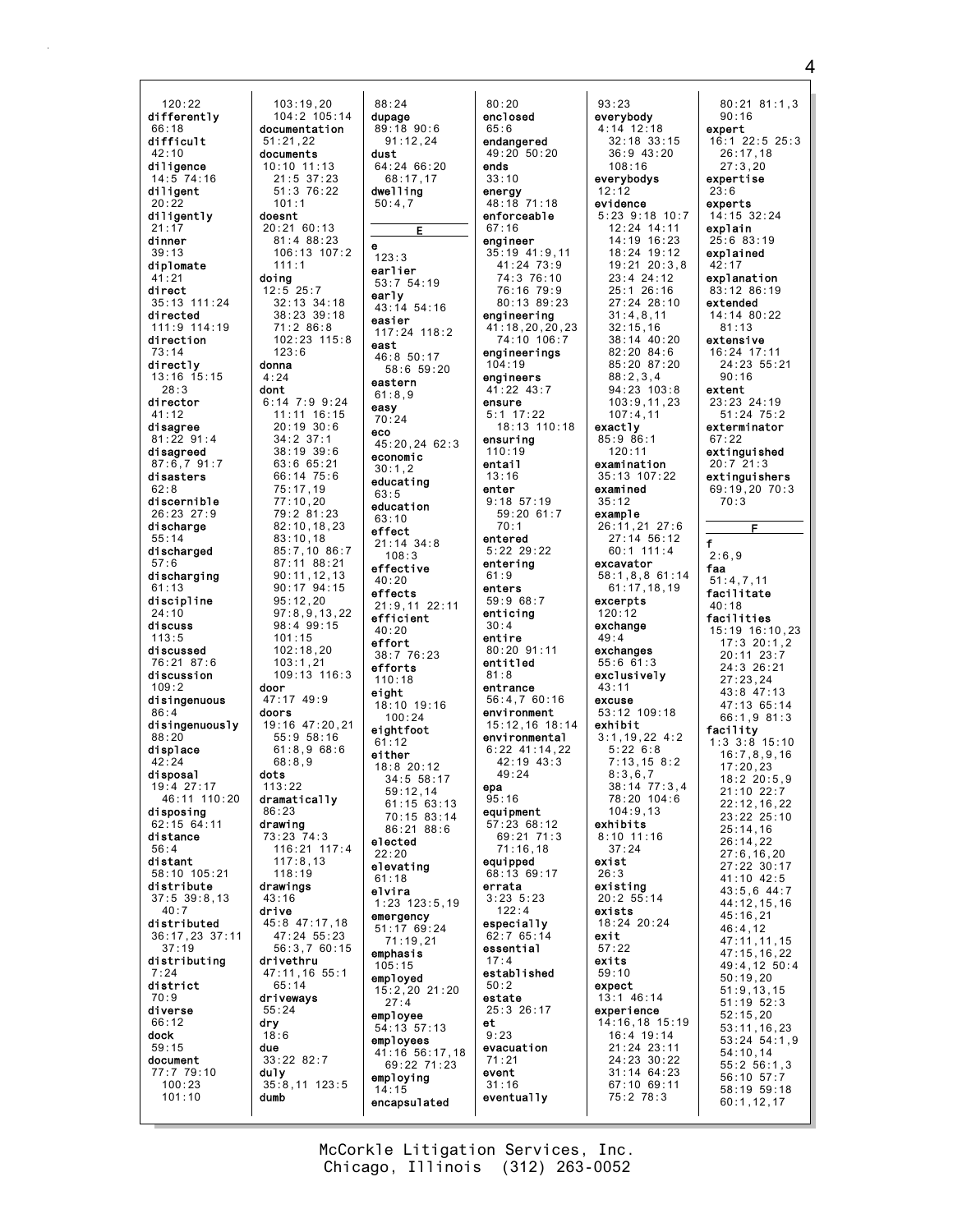|                  | $6:20,24$ $7:2,15$ | floor            | front                     | $33:16$ 40:13     | 1:72:83:6                  |
|------------------|--------------------|------------------|---------------------------|-------------------|----------------------------|
| $60:21$ 61:6,9   |                    |                  |                           |                   |                            |
| 62:1,14,23       | $8:10$ 11:14       | $47:6,6$ $48:21$ | 57:24 69:24               | 42:15 43:19       | $8:6$ 14:11                |
| 63:11.21         | 17:160:10          | 57:17.21         | $80:10$ $92:10$           | 43:20 44:19       | 15:2 21:15                 |
| 64:10,14         | filed              | 61:8,1466:5      | frozen                    | 45:5 49:11        | 22:15,19,20                |
| 65:1, 2, 6, 16   | 3:15,15,176:5      | 67:6 114:5       | 67:2                      | 53:5,12           | 25:20,22                   |
| 65:19.20         | $7:18$ 9:15        | 114:13,16        | fueling                   | $59:12$ 61:5      | 26:21 27:5,6               |
| 66:8,10,20       | 11:13,16           | 115:19 116:9     | 70:16, 18, 24             | 63:21 66:16       | 27:17,23                   |
| 67:9,11,14       | 21:5 37:23         | 116:13           | full                      | 67:4 81:17        | 29:22 31:18                |
|                  | 69:9               | 119:19 120:2     | 59:14 61:23               | $81:22$ $82:1$    | 46:1,10                    |
| 68:14,20,22      |                    |                  |                           |                   |                            |
| 69:4,16,18       | filing             | 121:6, 24        | 111:10                    | $82:24$ $86:2$    | 71:22 76:3                 |
| 69:20 70:1,7     | 6:12               | flow             | fully                     | $90:20$ $91:7$    | 103:15                     |
| 70:8,12 71:6     | fill               | 57:2             | 65:6                      | 93:999:7          | 110:10.17                  |
| 71:772:1,7       | $9:20$ 21:2        | flows            | function                  | 112:14            | groots                     |
| 72:8 81:2        | $58:10$ 62:1       | 23:16            | 32:14                     | 113:19            | $12:23$ $26:20$            |
| $107:19$ $109:3$ | 75:5, 16, 22       | focus            | further                   | 119:11            | 30:13                      |
| 110:18           | 75:22 76:17        | 24:10 43:5       | 7:774:13                  | goa1              | grossly                    |
| 112:24           | 77:5, 13, 14       | focused          | 87:16 88:9                | $11:22$ $33:3$    | $13:20$ $33:24$            |
| 113:16           | 81:10,13           | 31:387:24        | 105:22                    | 110:1             | grossmark                  |
| 114:10 115:7     | 83:2 92:9          | folded           | 122:14                    | god               | $2:17$ 5:13,14             |
| 118:19           | $93:13$ 111:1      | 25:9             |                           | 108:5             | 5:14 33:11                 |
| 119:19           | 111:1              | folks            |                           | goes              | 33:15,17                   |
| fact             | fills              | 75:13 86:21      | G                         | 11:24 16:20       | 34:21                      |
|                  |                    | 107:18           | garbage                   |                   |                            |
| 22:13,14 29:15   | 20:4,12,19         |                  | 30:10, 16, 24             | $33:14$ 61:3      | ground                     |
| 81:982:10        | 74:22              | follow           | 47:6 56:21                | $91:3$ 106:8      | 47:7 71:23                 |
| 101:6 106:22     | filter             | $33:8$ $84:15$   | 58:24 63:6                | going             | group                      |
| failed           | 48:18              | followed         | 63:17 66:7                | $11:5,10$ 14:7    | 2:13 118:21,24             |
| 83:8             | final              | 91:6             | 67:1,20                   | 19:4 23:21        | 119:5                      |
| fair             | $10:23$ $109:2$    | following        | 120:2 121:6               | 26:15 27:13       | groups                     |
| $37:22$ 87:11    | 119:20             | 85:4 105:12      | garner                    | $29:7$ 31:4,6     | 44:20                      |
| 114:9            | financial          | 114:3            |                           | $32:17$ $33:6$    | quards                     |
| fairly           | $30:18$ 62:21      | follows          | 2:2                       | $34:7,15$ 37:1    | 21:22                      |
| $18:5,6$ 43:14   | find               | 35:12            | gate                      | $38:11$ $50:13$   | guess                      |
| 48:12 53:7       | 28:11 29:20        | foot             | 69:24                     | $50:14$ $58:2$    | 38:18,21                   |
| 53:11 54:1       | 48:22 51:14        | 51:8             | gauge                     | 58:16 59:5        | quidance                   |
|                  |                    |                  | 46:6                      |                   |                            |
| $61:21$ $71:13$  | 63:10,22           | footage          | generally                 | 59:20 60:24       | 51:3,11                    |
| fairness         | 66:17 94:20        | 46:16            | 48:24 66:3                | 65:10 68:12       |                            |
| 39:23            | 115:23 116:1       | forbid           | 70:24 90:22               | 77:11,11,23       | H                          |
| falls            | finding            | 108:5            | generated                 | 79:24 80:17       | half                       |
| $25:22$ $57:8$   | 63:20              | foregoing        | 20:7                      | $85:24$ $86:3$    | $50:15$ 82:3               |
| false            | fine               | 123:10           | generic                   | $90:8$ 91:1       | hand                       |
| 102:6            | $5:4$ 81:22        | foremost         | 34:1                      | $95:4,5$ $99:6$   | 112:5                      |
| familiar         | 90:22              | 22:19 25:22      | gentlemen                 | $99:7$ 101:16     | handed                     |
| 29:2 89:16,22    | fire               | fork             |                           | $103:4$ $108:3$   |                            |
| 93:12 105:22     | 43:23 69:14,16     | 50:24            | 28:5                      | goings            | 85:14 91:20                |
| far              | 69:19,20,22        | form             | george<br>2:7 4:9 101:21  | 5:2               | handle                     |
| $5:20$ 12:5 13:9 | 70:2,3,4,6,6       |                  |                           |                   |                            |
|                  |                    |                  |                           |                   | 53:23 67:17                |
|                  |                    | 40:13 96:24      | geotechnical              | good              | 71:3                       |
| $25:18$ 33:6     | 70:9,15            | 103:10           | 41:20                     | $3:4$ 5:11 7:1    | handling                   |
| $33:20$ $52:12$  | 71:19 72:3         | formal           | getting                   | 27:6,755:7        | 55:5                       |
| 54:2 115:15      | 72:10              | 71:22 78:20      | 34:10 63:11               | $60:1$ 63:5,19    | hang                       |
| fashion          | first              | 103:13           | 89:10 107:21              | 67:17 89:11       | 116:24                     |
| 22:5             | $8:16$ 15:9 17:2   | forth            | give                      | 122:6             | happen                     |
| fast             | $17:9$ 21:8        | $8:16$ $84:7$    | $6:15$ 11:9               | goods             | 20:21 23:17                |
| 68:9             | 22:18 25:22        | 90:11            | 34:23 45:13               | 64:5              | 65:11 103:24               |
| fatal            | 26:10 35:5         | forward          |                           | gradient          |                            |
| 63:22            | 35:11 36:24        | 19:4 26:15       | $53:10$ $56:13$           | $99:22$ 100:2     | 113:22                     |
| features         | 41:5 42:16         | 27:13 28:9       | 57:18 59:24               | graham            | 121:10                     |
| 25:16 53:17      | 45:6 66:2,2        | found            | 100:13                    | 80:6              | happened                   |
| federal          | 71:20 87:3         | 47:2             | 108:23                    | granted           | 117:22                     |
| 51:17            | 106:13 123:5       | foundation       | 116:17                    | 7:8 17:5 40:6     | happening                  |
| feed             | five               | $60:3$ 97:9      | given                     | $41:2$ $44:10$    | 12:160:7                   |
| $57:24$ $58:8$   | $16:18$ 17:13      | 102:3            | $9:11$ $74:18$            | 87:15 91:4        | happy                      |
|                  |                    |                  | $88:4.5$ 105:9            |                   | $10:8$ 89:9                |
| feel             | 19:14 36:1         | four             | 123:9,12                  | grants            | hard                       |
| $9:24$ 10:3      | 42:11 45:6         | 16:15 19:14      | gives                     | 116:6             | 21:16.17 94:21             |
| $13:10$ $28:10$  | $61:22$ $64:21$    | $36:1$ 45:6      | 59:16,20 62:6             | graphic           | 115:11                     |
| 36:740:18        | 65:4 69:12         | 49:8 51:12       | giving                    | 50:6              | hasnt                      |
| fees             | 72:14 85:8         | 59:11 72:13      | 34:13 66:15               | grapple           | 87:11 95:22                |
| 6:5              | 111:7              | fox              | 85:3,19                   | 63:16             | haswe11                    |
| feet             | fix                | 75:16,22 76:4    | 87:18 96:8                | great             | 18:5                       |
| 50:2,4,12        | 30:4               | 76:7,17 77:4     | 99:17                     | 80:24             | hauler                     |
| $51:10$ $53:7.9$ | flaw               | 77:12 82:13      | glen                      | greater           | 61:5                       |
| 65:19,21         | 63:22              | 83:8 85:5,22     | 5:7                       | $51:9,16$ $53:22$ | haulers                    |
| 68:20            | flexibility        | 87:22 88:17      | glenn                     | greatest          | $62:20$ $63:4$             |
| felt             | 62:6               | frankly          | 2:14                      | 24:19 66:24       |                            |
| 83:15            | flood              | 63:3             |                           | green             | hauling                    |
| fema             | 51:14              | free             | glenview                  | $7:2$ 45:20       | 45:24 58:10                |
| 51:17,21 52:11   | floodplain         | 10:3             | 48:13                     | 58:23             | hazardous                  |
| field            | 16:17 49:21        | friday           | go                        | grey              | 17:19,22 62:15             |
| 14:15 71:12      | 51:13,15,18        | 8:13,15,24       | $4:1$ 7:6,9 8:11          | 56:11             | 64:2,11,15                 |
| figure           | $51:24$ $52:4,8$   | 62:11            | 12:20,21                  | grind             | 70:13                      |
| 12:21            | floodplains        | friend           | 15:15,22                  | 26:13             | health                     |
| file             | 51:12,20           | 29:10 31:13      | 17:20 18:11<br>18:16 28:9 | groot             | 15:11 18:14<br>44:13 49:14 |

McCorkle Litigation Services, Inc. Chicago, Illinois (312) 263-0052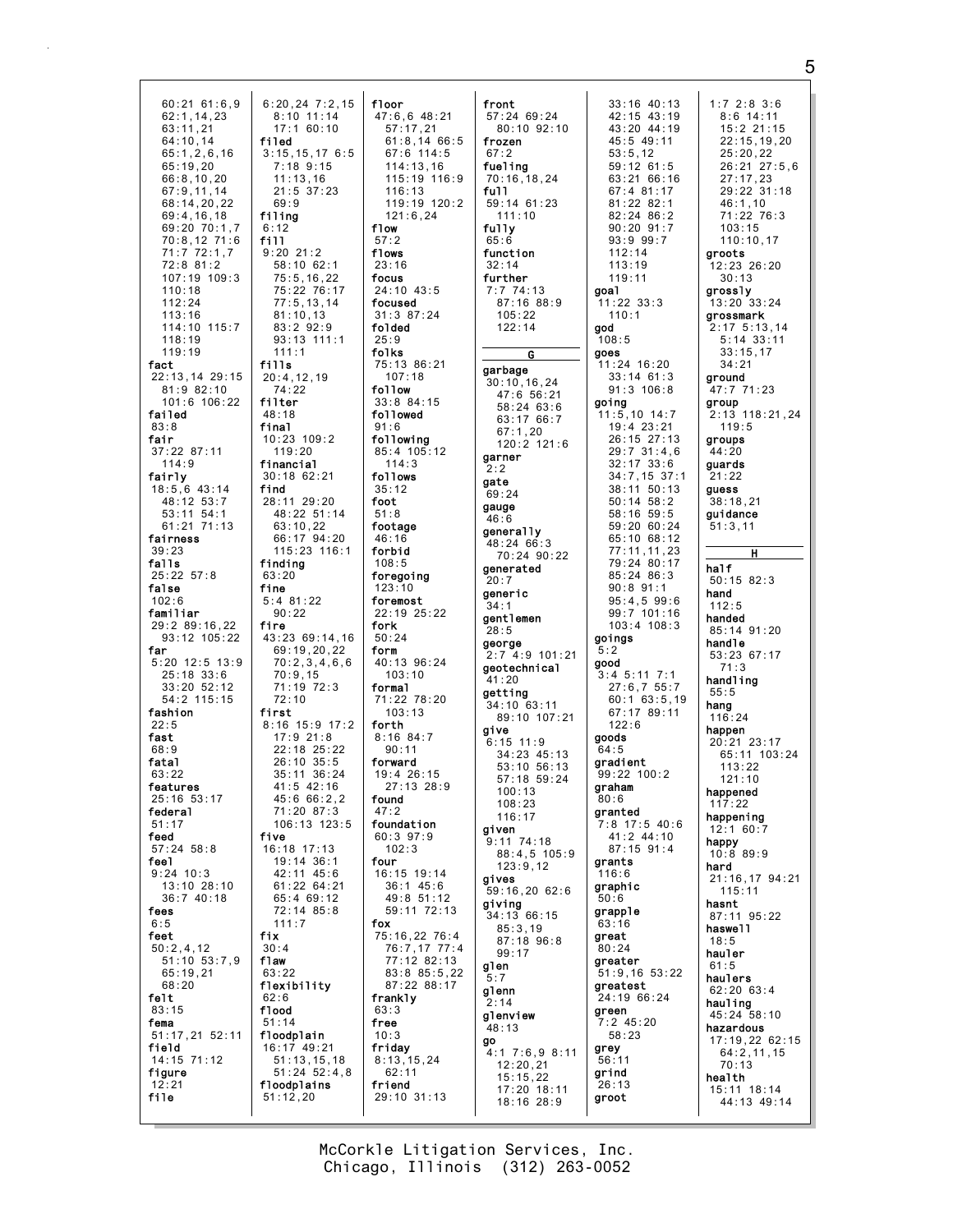| 31:18,19<br>32:17 38:11<br>$81:5$ $82:13$<br>$94:2$ $95:4$<br>96:1 111:17<br>112:16<br>heard<br>$11:14$ 40:1<br>42:22 71:5<br>94:13 103:5<br>106:11<br>118:11<br>hearing<br>$1:10$ 2:4 3:4<br>3:13,20,22<br>4:3,6,13,22<br>$4:24$ 5:1,4,9<br>5:10, 13, 16<br>5:19,22 6:1<br>6:3,10,14<br>7:5,6,11,12<br>7:14,19,21<br>8:3,5,6,8,11<br>9:13,21<br>$10:20$ $11:3,8$<br>$11:10$ $12:18$<br>13:6,9,17<br>23:223:13<br>28:17,23<br>29:9,13,16<br>29:18,19,20<br>31:1,9,12<br>$32:8$ $33:9,17$<br>34:7,12,14<br>$35:3,4$ 36:19<br>37:8,20,21<br>38:12, 18, 21<br>$38:21$ $39:2,4$<br>39:6, 11, 17<br>$39:24$ $40:6,9$<br>40:22 41:1,1<br>41:3 42:17<br>44:22 45:1<br>72:17,19,24<br>73:4 75:21<br>76:23 78:1,5<br>78:7,9,16,17<br>78:24 80:1<br>$80:15$ $81:16$<br>82:8,18<br>83:22,23<br>84:3, 12, 20<br>85:12 86:9<br>86:11,20<br>$87:2,15$ 89:4<br>89:10,21<br>$90:13$ $91:1$<br>91:15,17,18<br>$91:22$ $92:4,5$<br>92:6,7,21,22<br>$92:24$ $93:9$<br>94:16,18,23<br>$95:5$ $96:1,3$<br>96:17 97:7<br>97:13,16<br>98:10,18<br>99:4,10<br>100:9.10<br>101:8,12<br>102:15,18<br>103:2,6,24<br>104:8,12,16<br>104:17 106:4<br>106:12 107:5<br>107:9,13,24<br>108:7,10 | 118:9, 11, 16<br>120:6, 16, 23<br>121:19 122:5<br>122:8 123:9<br>123:13<br>hearings<br>46:3 74:20<br>104:21<br>heavy<br>23:16,20<br>height<br>61:19<br>help<br>33:2<br>helped<br>55:4<br>helpful<br>62:4<br>helsten<br>$2:6$ 3:13,13<br>4:5,6,8,15<br>5:216:1,11<br>$6:17,18$ 7:10<br>7:148:8<br>13:5,6,13,21<br>29:10,10,15<br>$30:5$ 31:1<br>$34:22$ $35:4,6$<br>$35:14$ $36:13$<br>$37:8,9$ $38:13$<br>$38:15$ $39:1,3$<br>$39:5,9$ 40:1<br>40:5,8,9,22<br>$41:3,4$ 42:18<br>48:3 72:17<br>74:24 76:6<br>77:10 78:8<br>78:14,16,23<br>79:13,24<br>80:19,22<br>81:4,1182:7<br>83:18,24<br>84:11 85:24<br>88:18 89:8<br>$90:8$ $91:13$<br>91:19 92:3<br>92:13,20<br>93:7 94:11<br>95:20 96:16<br>96:21 97:6<br>98:5,9,23<br>100:8,10,12<br>100:15,17,18<br>102:2 103:20<br>104:24 105:3<br>105:12<br>107:20 108:5<br>108:19<br>109:17,18<br>111:10,12<br>112:1,18<br>116:10<br>119:14,15<br>120:6,21<br>helstens<br>30:978:3<br>high<br>47:1 58:4<br>61:12<br>highly<br>17:8 24:9<br>100:20,20<br>101:2<br>historic | 101:4<br>holidavs<br>62:8,13<br>homes<br>$2:21$ 5:12 21:6<br>29:1,3<br>honest<br>101:1<br>honestly<br>100:22<br>honor<br>80:17<br>hook<br>107:14<br>hope<br>23:13 62:3<br>hopefully<br>$13:2$ $18:8$<br>host<br>67:12.16 116:2<br>hour<br>1:12 49:8 82:4<br>hours<br>23:2 30:22<br>62:566:3.6<br>112:21<br>113:12,17<br>114:8, 10, 16<br>115:7.15<br>116:12<br>house<br>56:20,21<br>houses<br>47:10<br>hovee<br>89:18 92:1<br>huge<br>29:23<br>human<br>15:11<br>hung<br>46:21<br>hybrid<br>54:24<br>hydrants<br>69:18 70:3<br>I<br>idea<br>56:13 57:18<br>59:16<br>identical<br>81:14<br>identification<br>$3:3$ 104:11<br>identified<br>77:3 118:10<br>identify<br>$4:13$ 37:24<br>116:4<br>iepa<br>43:4,7 44:4,9<br>44:10<br>iepas<br>44:11<br>ignorance<br>88:6, 21, 23, 23<br>ignorant<br>83:14 86:22<br>$88:14$ $89:1,3$<br>$92:1$ $93:4$<br>98:21 99:19<br>99:23 100:2 | 92:13 96:1<br>$104:6$ $105:4$<br>108:15,18<br>illinois<br>2:24 6:22 16:3<br>$18:3$ $30:3$<br>41:11 42:1<br>42:18 43:3<br>44:3 50:22<br>50:23 52:17<br>79:15,20<br>94:3 98:21<br>103:8,14<br>104:14 123:1<br>illustrative<br>36:3 56:12<br>im<br>33:11,15 41:10<br>41:12 105:3<br>immediately<br>$27:18$ 45:23<br>46:8 66:13<br>impact<br>22:1 23:7 24:6<br>24:21 25:11<br>25:17,19,22<br>$26:5$ 27:9,12<br>28:1 50:19<br>$50:21$ $59:7$<br>65:3 68:16<br>impacted<br>50:13<br>impacting<br>26:5<br>impacts<br>15:20 16:5,21<br>22:17 23:21<br>24:18 26:23<br>53:15<br>impeach<br>98:15<br>impeachment<br>$96:18$ 102:8<br>implementing<br>21:1<br>important<br>$9:19$ 10:15<br>15:14 16:19<br>19:6 21:14<br>21:15,16<br>24:8,11 63:1<br>106:24<br>improper<br>95:14,21<br>100:20 101:2<br>102:8 107:22<br>improve<br>71:7<br>improvements<br>44:1 53:5 70:7<br>inaudible<br>$31:22$ 46:22<br>57:266:6<br>71:23 88:6<br>inception<br>19:15<br>include<br>71:6<br>included<br>3:20,216:10<br>6:23 16:12<br>18:12 19:20<br>48:10<br>includes |
|-----------------------------------------------------------------------------------------------------------------------------------------------------------------------------------------------------------------------------------------------------------------------------------------------------------------------------------------------------------------------------------------------------------------------------------------------------------------------------------------------------------------------------------------------------------------------------------------------------------------------------------------------------------------------------------------------------------------------------------------------------------------------------------------------------------------------------------------------------------------------------------------------------------------------------------------------------------------------------------------------------------------------------------------------------------------------------------------------------------------------------------------------------------------|----------------------------------------------------------------------------------------------------------------------------------------------------------------------------------------------------------------------------------------------------------------------------------------------------------------------------------------------------------------------------------------------------------------------------------------------------------------------------------------------------------------------------------------------------------------------------------------------------------------------------------------------------------------------------------------------------------------------------------------------------------------------------------------------------------------------------------------------------------------------------------------------------------------------------------------------------------------------------------------------------------------------|-------------------------------------------------------------------------------------------------------------------------------------------------------------------------------------------------------------------------------------------------------------------------------------------------------------------------------------------------------------------------------------------------------------------------------------------------------------------------------------------------------------------------------------------------------------------------------------------------------------------------------------------------------------------------------------------------------------------------------------------------------------------------------------------------------------------------------------------------------------------------------|-------------------------------------------------------------------------------------------------------------------------------------------------------------------------------------------------------------------------------------------------------------------------------------------------------------------------------------------------------------------------------------------------------------------------------------------------------------------------------------------------------------------------------------------------------------------------------------------------------------------------------------------------------------------------------------------------------------------------------------------------------------------------------------------------------------------------------------------------------------------------------------------------------------------------------------------------------------------------------------------------------------------------------------------|
| 109:19                                                                                                                                                                                                                                                                                                                                                                                                                                                                                                                                                                                                                                                                                                                                                                                                                                                                                                                                                                                                                                                                                                                                                          | 49:20 50:19                                                                                                                                                                                                                                                                                                                                                                                                                                                                                                                                                                                                                                                                                                                                                                                                                                                                                                                                                                                                          | 102:1<br>ignore                                                                                                                                                                                                                                                                                                                                                                                                                                                                                                                                                                                                                                                                                                                                                                                                                                                               | 70:18 71:13,14                                                                                                                                                                                                                                                                                                                                                                                                                                                                                                                                                                                                                                                                                                                                                                                                                                                                                                                                                                                                                            |

Г

Chicago, Illinois (312) 263-0052 McCorkle Litigation Services, Inc.

including incompatibi ... inconsisten ... inconsistency inconsistent 88:22 90:21 98:14,16 incorporate incorporated 3:18 6:8 16:6 incorporates 16:10 53:16 increased indicated individual 28:12 101:23 individually industrial 22:14 55:15,15 57:6 64:3 industries 1:7 2:8 3:6 infallible 100:6,21 101:3 information 33:20 45:7 62:22 73:16 initiated 45:23 109:6 injecting 57:9 61:20 inspected 44:8,8 63:9 inspections inspector instruction instrument 25:11 53:15 intending 38:13,22 31:24 54:18 6:20 114:15 13:20 31:24 34:4 interested 15:4 36:9 interject 90:18 interjection 40:24 interpose 79:24 82:7 interrupt 28:16 interrupting 100:19 intimately 24:17 intimidate 10:2 introduce 3:11 4:4,16 invite 82:14 involved 22:5 24:17 34:9 36:10 48:7,10 80:5 108:2 irrelevant 97:6 98:17 101:3 isnt 44:4 83:11 104:5 issue 21:7 65:16 67:1,2 70:15 78:6,12,13 81:7 82:9,10 101:13 112:5 120:22 issues 24:17 80:5 J jean 4:23 jeep 2:19 job 32:20 34:20 57:24 63:5 jobs 34:17 join 86:24 101:5 102:11,16 joined 102:21 june 3:17 K k 123:3 kankakee 93:12,21 96:24 karlovics 2:10 4:16,19 4:21,21 28:13 44:22 keep 10:20,21 29:12 31:10 48:19 120:21 keeping 80:8 keeps 12:11 kenyon 28:14 44:23

71:15

26:4,24

 $106.6$ 

80:11

55:19

55:4 indicate 48:9

28:24

65:4

68:1

industry 15:1

101:14

66:21 injuries 71:19 inside

inspect 44:15

67:21

44:18

44:15

37:13

29:21 intake 61:2 intend 38:1,1 intended

120:12

intense

intent

120:4 interest

103:16 104:22

25:13

64:1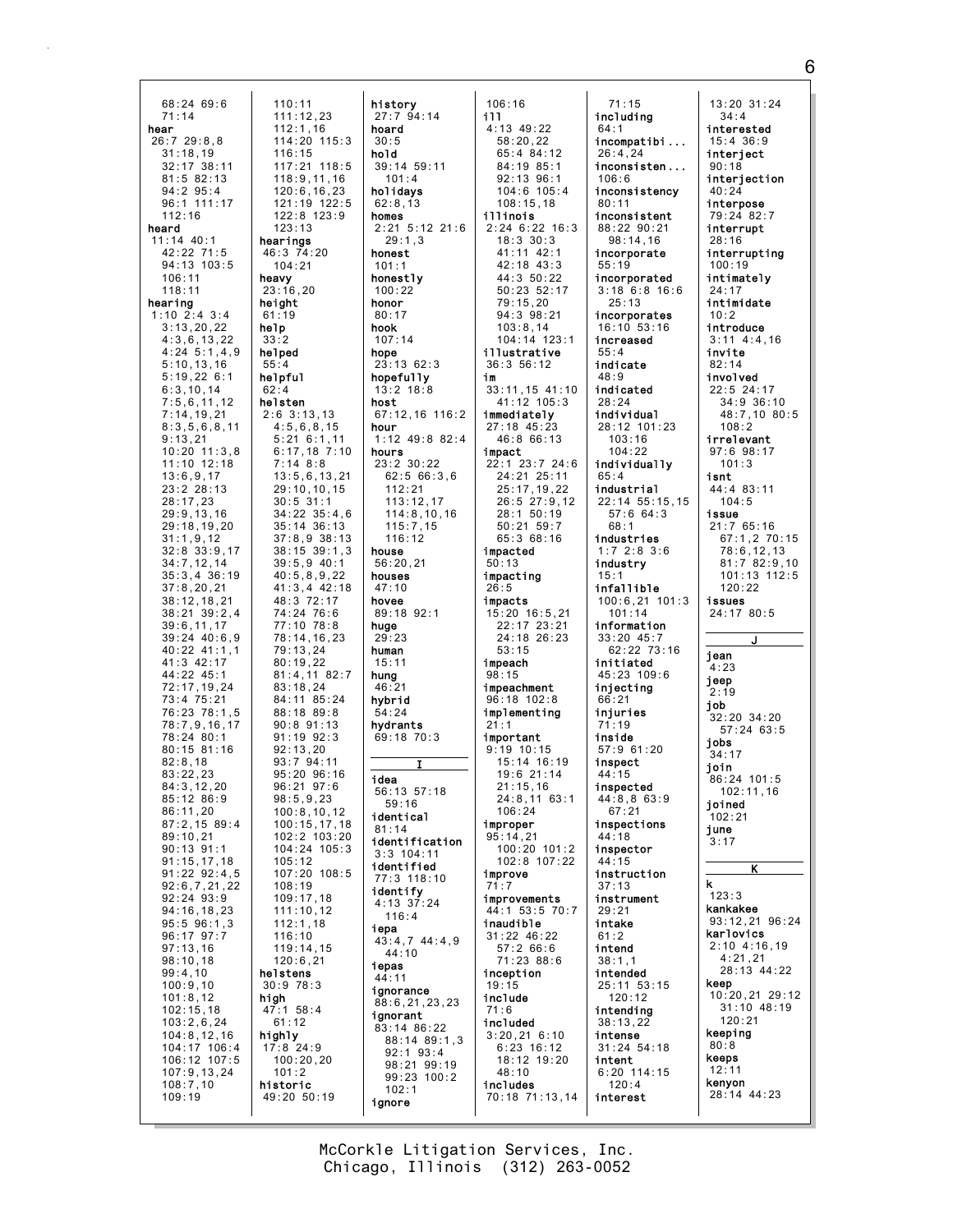lannerts kev  $90:17$  $57:14$ kind large  $33:12$  81:20  $25:19$  74:19  $117:14$ larry  $2:22$  5:17.19 kit  $70:20$ **law**  $2:9.13$ know 10:16 11:15,24 lawyers 76:7 81:20  $12.722$  $15:24$  21:18  $106:18$ 24:8 29:24 lavout  $30:1$   $31:22$  $56:9$  $34:19.37:22$ **lead** 39:7 41:14  $41:24$  $62.2071.1$ learned  $75:6, 17, 19$  $90:15$  $76.3.21$ leave  $5:1$  40:23 77:11 83:18  $86:7,16$ 47:10 59:13  $90:11,12,13$  $78.11$ 90:17 99:21 leaves 100:7 101:15 62:1 66:5 68:7  $104:15$   $105:4$ leaving 106:4 109:13 56:22  $114:23$ 1ed 116:17 122:3  $79:22$ left knowledge  $4:9$  32:22 73:18 90:16  $106:6$ 44:23 56:3 known  $117:1.2$ 29:11 31:23 legend  $117:13$ knows legislature  $21:16$  65:8 knox 69:23 length  $80:24$ lengthy 42:10 ı letter  $2:19.19.123:3$  $6:7$ **lacks level**  $48:9$  $10:24$  41:21 **Jadies** liar  $28.5$  $106:20$  107:1 **lake** lic.  $1:2,8$  2:12,15  $123:20$  $2:18.24$  3:6 license  $3:8.184:20$  $1.24$  $5:8, 15, 17, 18$ lies  $17:16$  18:11  $56.3105.6$  $20:4,13,15$ life  $21:6$  30:11  $47:3$  $30:19.24$ light  $32:3$   $33:18$ 48:18 49:1 75:13 107:18  $55.8$  $110:21.21$ lighting land  $71:8$  $20:4.12.19$ lights  $21:2$  58:10  $61.2$ 62:1 74:22 **liken**  $75:5, 16, 22$  $106:16$ 75:22 76:17 limit  $77:5, 12, 14$  $53:24$  $81:10,13$ limitations 83:1 92:9  $103:11$ 93:13 111:1 limited landscape  $82.1$  $22:3,9$  45:11 limiting  $62:17$  114:4  $84:5$  $114:11$ linda 115:17 116:7  $4:22$ landscaping line  $47:23$   $48:2$ 59:17,22 81:7 55:21 57:14  $100:23$  $60:20$  $102:13$ language lines  $106:15$  $82:22$ lannert liquid 22:3,4 23:10<br>24:7,12 26:2  $64:4$ liquids  $27:14$  55:22

 $70:13$ list  $10:14$  64:1  $82:289:8$  $107:15$ listen  $9.8.30.13$  $31:17.21$  $78.10$ listing  $10:11$ lists  $11:16$  $11<sub>t</sub>$  $48.19$ litter 55:3 64:24  $65.5$  15 18  $65:19$ little  $32:2$  45:7 46:15 53:6 56:23 62:2  $101.23$  $103:16$ 104:22 108:1  $108:24$ live 29:3 107:19.21 lives  $71:11$ living  $34:18$  $11c$  $2:2$  $11p$  $2:16$ **load** 56:22 57:21 58:9 59:12 59:12 61:14  $61:1763:7$  $63:12,18$  $109:7$ **loaded** 47:8 63:17  $114:13$  $115:19$ loader  $57:24$   $58:7$  $61:10,15$  $63:13$ loading  $48.1$  59.13 15  $71:9$ **loads**  $63.9$ local  $1:6$  3:5 42:14  $43 \cdot 13 \cdot 45:22$  $73:13$ located 15:10 16:17 18:2 45:7,18 49:13 52:3,7  $52:16.20$  $68:1, 13, 22$ 69:4.19.21  $69:23$ location  $49:15$  59:10 locations  $70:2$ **lockouttagout**  $71:17$ 1<sub>ong</sub>  $14:8$  23:17 42:8 44:21  $47:357:1$  $63:264:1$ 66:1 107:18

 $110:19$   $115:2$  $115:12$  $117:15$  $122:10$ **longer**  $108:23$  110:4  $118.6$ longest  $118:5$ **look**  $43:21$   $49:16$  $54:14,15$ <br> $63:19$  117:1 117:13 118:1 **looked**  $14:458:16$ looking 43:9 60:15.16  $60:18.19$ 78:19 120:18 **looks**  $51:1$   $58:19$ 60:2 117:15 **los**  $42:6$ loses  $86:20$ 1ot  $8:13$  29:7,15  $30:4,21$  34:9 43:18 44:18 44:18.19  $47:4$  49:1 54:4,12 55:8  $56:8.58:20$ 59:21 63:20 80:18 81:23 **lots**  $55:17$ **louder**  $26:10$ **louvers**  $61:2$ lower  $50:5$  117:7 lowered  $114:6$ **lucassen**  $4.22$ **lucky**  $43.1$ luetkehans  $2:2,3 \t6:11,18$ <br>13:24 14:2  $15:6.35:6$  $36:13,20$  $37.11$  76.20  $83:4$   $84:8$ 86:1 87:17<br>89:7 90:18 92:20 97:12  $105:18$  $111:18$  $113:20$  $114:24$ lumber  $46:1$  $\mathbf{M}$ m  $1:12,14,23$  $2:228:19.23$  $8:24$  28:15 44:24 62:10  $62:10, 11, 11$ 68:6 123:5  $123:19$ magna  $2:9$ main  $65:23$   $80:8,8.8$ 

 $80:9$ major  $62:12$ maiority  $22:15$ maker 36:8 107:23 making  $17:9$  21:9<br>24:18 32:1  $50:14.87:3$ man  $106:17$ manage  $50:14$  66:18 management  $51:18$   $55:14.16$ manager  $104:19$ manner 44:12 59:19 manufacturers  $68:10$ map  $51:18$ maps  $52:11$ mark  $104:6$ marked  $3:2$  104:5,10 married  $65:2$ match 49:10 120:7 materia  $120:13$ material 54:22 61:15,16 67:9 82:9 materials  $43:22$   $46:19$  $113:9$  114:17  $119:18$ matter  $3:16$  9:10 21:6  $69:9 89:16$  $92:1$  106:19 mayor  $4:22$ mecue  $4:23$ mean  $37:10$  39:21  $73:16$  75:6 88:23 121:13 meaning  $47:17$  54:3  $66:4$ means  $30:18$  33:1 65:7 73:12 75:19 88:24 meant 60:7,8 107:23 measure  $37:14$ measures  $21:22$   $22:8$ 65:23 67:10  $67.23$   $71.15$ mechanism  $67:17$ medical  $64:4$ medicine  $66:7$ meet 14:3 51:6 83:8 meets 17:16,16 44:16

 $50:551:11$ members  $4:7.17.24.8:1$  $12:13$  13:17  $12.18$   $15.3$  $28:23:29:4$  $34.3.36.9.17$  $83:13.85:21$  $87:21$   $88:12$  $98:20$  99:18 mention  $6:2$ mentioned 54:19 63:24  $79:1$ merits  $90:19$ met 28:11 70:4 84:7 86:5,6 metal  $54:24$ method  $19:2$ methods  $107:22$ metro  $20:19$ mexico  $42:6$ michael  $2:20$  5:11 24:1 middle 50:24 117:14 migrate mike  $29:1$  108:19 miles  $58:11$  62:2 mind  $29:13$ minimization 18:15 24:21 minimize 16:5 21:11.24  $22:10$   $23:7$  $23:21$   $24:6$  $25 \cdot 11$  17  $26:3$  47:21 48:18 53:15  $54:21.59:7$  $65:368:15$  $68:17$  69:13  $72:2.9$ minimized  $15.21$   $24.19$ minimizes 26:24 47:18  $55.2.3$ minimizing 16:20,21 21:9<br>21:13 25:18 minimum  $110:19$ minor  $65:16$  71:3  $minute$ 14:17 85:1 minutes 34:22 72:22  $89:5$ mischaracte.  $120:7$ misinterpreted  $98:12$ misrepresen...  $81:12$ missourirolla  $41:19$ misstatement

McCorkle Litigation Services, Inc. Chicago, Illinois (312) 263-0052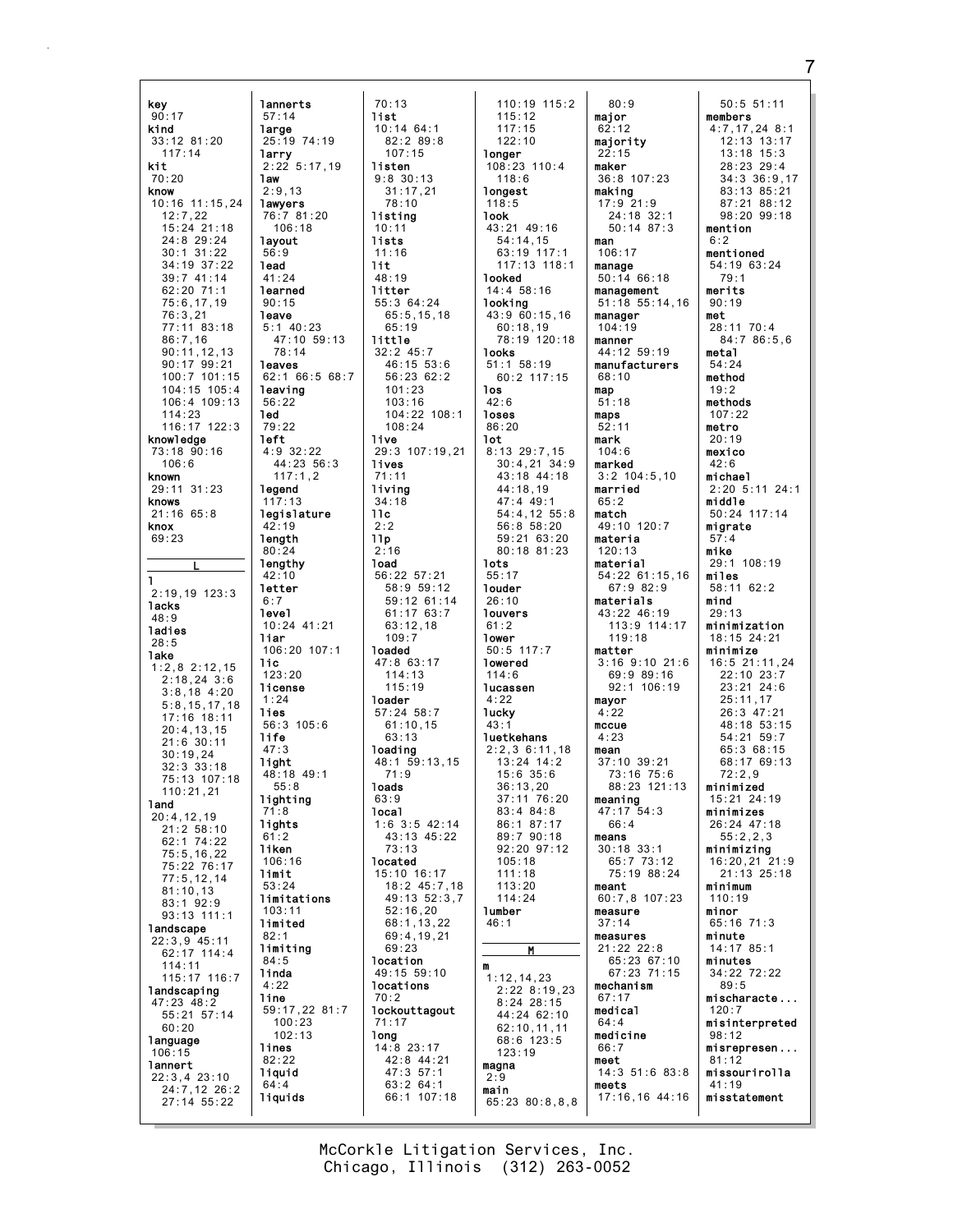98:23,24 mistake  $122:2$ mistakes 86:17 122:3 misting  $66:19.2067:3$ 68:18 mix  $120:7$ moderate 45:12,16 53:8 53:11 molnar 1:23 123:5,19 moment 18:20 84:20 monday 34:12 62:10 money 21:17 29:24 months 66:23,23,24 moose 13:1,2 15:7,17 15:22 16:3 16:14,22 17:4,18,24 18:9 21:21 23:10 24:9,9 30:20 35:7 35:10,17,18 36:2 39:9,12 39:18 40:3 40:12,23 41:7,8 45:3 48:4 51:21 52:2 53:12 58:12 69:1 71:24 72:11 73:9 77:22 80:19,24 81:6,18 83:11,17 84:4,22 85:14,18 86:5,14 87:4 88:22 89:16 90:10 91:11 96:5 99:4,4 99:12 100:9 101:21 102:7 103:15 104:19 105:8 106:5 107:17 108:12  $109.22$ 110:14 112:1 113:24 114:9  $114.21$   $115.6$ 116:21,23 117:24 118:14 120:8 120:11 121:4 mooses 37:16 80:12,21 81:7 90:21  $105.6$ moot 98:17 moraine 75:16,22 76:4 76:7,17 77:5 77:12 82:13 83:8 85:5,22 87:22 88:17 morel 20:21 motion 5:20 31:9 motions 12:16 motivation 90:11 102:4 motivations 77:19 motor  $64.3$ mouthful 41:15 move movement 71:8 movements 71:10 moves 3:14 moving 10:21 66:11 mueller muellers 105:23 muffler 68:13 multiple 46:3 municipal  $45:10.62:17$ mushrooms 20:21 name narrative 40:13,23 narrow 91:3 national 41:12 nationally 41:15 natural 26:2 48:18 nature 17:8 31:6 near  $11:3$  45:18 nearest 50:2,7 nearly 67:2 necessary 19:23 30:17 need

8:2 31:8 40:5 2:5,7 4:9 7:23 101:21 102:3 102:22 103:2 104:15 105:5 105:8 106:2 115:17 116:7 4:7 5:11 9:22 13:21 28:24 50:21 51:23 70:14 101:18 16:12 18:21,24 20:24 26:11 26:14 39:7 43:24 48:21 53:22 56:14 63:21 71:16 84:15 98:14  $112 \cdot 4$ needed 7:18 67:8  $95.23$ needs 19:8 30:18 32:23 51:7 negative 49:5 neglected 6:2 neglegates 86 neighbor  $25.2$ neighbors 55:9 network 21:1 neutralizer 66:22 never 56:14 121:10 121:22 new 20:1 27:18 28:2,3 42:6 61:21 newer 81:13 newspaper  $62:19$ night 34:15 nights 46:3 nine 14:2 18:1 19:16 41:12 43:17 45:4,6 52:15 72:15 90:4,5,23 noise 46:23 54:21,22 55:4 64:24 67:24 68:3 68:15 nonhazardous 62:17 nontoxic  $66.21$ noon 8:20,23 normal 34:17 normally 42:15 43:24 51:22 north 27:16 28:2 42:5 45:23 47:21 50:9 57:1 59:1 northeast  $45.8$ northern 56:18 northwest 50:10 56:24 60:18 nos 3:2 notably 20:5 note

58:2 66:13 84:8 89:13 90:9 92:3 111:8,23  $114.18$ 121:18

35:4 76:6 89:8 94:22

107:14

114:4,11

N

35:15 41:8

49:1 50:23 62:8

51:2

32:24

19:3,18

6:2 25:1 notes 123:11 notice 6:20 7:21 9:17 39:23 noticeable 67:14 68:3 notices  $6:13$ notification 109:8 number 9:11 15:9,17 16:18 17:19 19:1,6 26:3 26:5 30:4 34:3 45:17 47:19 72:13 72:13,14,14 72:15 74:18 74:19 75:1 76:21 77:13 77:14,15,17 106:15 110:6 numbers 34:11 nutrients 55:13 O oath 101:11 106:5  $123:6$ object 31:6 77:11,23 78:4 85:24 88:19 90:8 92:13 95:24 105:12 108:3  $120.8$ objecting 39:18 82:6 objection 5:21,22 7:11 8:5,6 36:21 38:19 40:1 78:10,11,13 78:23 80:1 87:1,12 88:20 89:12 90:9 91:2,13 92:3,4,20,21 93:7,9 94:2 94:11 95:7 96:16,17 97:6,7,14 98:9,18 99:2 99:3 100:13 100:19 101:5 101:17 102:2 102:11,12,17 102:21 103:4 104:1 107:5 107:20 116:10,15 120:16 objections 41:1 objective 26:17 33:21 objectors 27:21 objects 100:12 observable 48:1 observations 27:16 63:13 observe 63:15

observing 4:22 obstruct 47:24 obtain 99:22 obviously 34:8,11 36:21 37:1 68:12  $91:5$ occur 43:24 57:9  $62.9$ occurred 20:18 occurs 65:13 oclock 9:4 34:12 72:24 73:1 odor 64:24 65:24 66:8,21,23 67:2,8 odors 66:10 67:14,18 offense 106:2 offer 72:12 87:13 88:10,16,19 91:17 92:22 93:6,7 97:15 98:5,7 104:2 104:3,12,24 105:11 107:11 officer 2:4 3:4,14 4:3 4:6,13 5:1,4 5:9,10,13,16 5:19 6:1,10 6:14 7:5,6 7:11,14 8:5 8:8,11 13:6 13:9,17 28:13,17,23 31:1,9,12 32:8 33:9,17 34:7 35:3 36:19 37:8 37:20,21 38:12,18 39:2,4,6,11 39:17 40:6,9 40:22 41:1,3 42:17 44:22 45:1 62:18 72:18,19,24  $73 \cdot 4$  78  $\cdot 1$ , 5 78:7,9,16,17 78:24 80:1 80:15 81:16 82:8,18 83:22,23 84:3,12,21 85:12 86:9 86:11 87:2 87:15 89:10 89:21 90:14 91:1,15,17 91:18,22 92:4,6,7,21 92:23,24 93:9 94:17 94:18 95:5 96:1,3,17 97:7,13,16 98:10,18 99:4,10 100:9,10 101:8,12 102:16,18 103:6,24  $122.8$ offices  $2.9$ 5:3 oil 64:3 okay old 45:24 once 58:22 ones 82:2 online 11:17 open opening openings opens 47:17 operate operated operates 72:10 60:4 72:1,8

104:8,13,16 104:17 106:4 106:12 107:5 107:13,24 108:7,10 109:19 110:11 111:12,23 112:1,16 114:20 115:3 116:15 117:21 118:5 118:9,11,16 120:6,16,23 121:19 122:5 officials  $5:20$   $7:10$ 52:14 64:20 69:12 81:16 82:3 85:2 104:18 114:2 118:4,11 37:19 75:3,13 59:15 111:20 5:20 12:16,19 13:12 19:15 28:7,19,21 29:11 31:3,7 32:10 33:10 33:19 55:9 78:8 80:23 47:19 58:15 109:23 111:5 112:24 116:7 116:12 27:17 49:13 68:23 69:5 57:19 110:18 operating 27:7 43:6 62:10 65:2 70:17 113:12 113:16 114:7 114:8,10,14 115:7,15,20 operation 25:16 27:10 62:6 112:21 operational 21:23 69:15 71:14 72:4 operations 16:19 44:10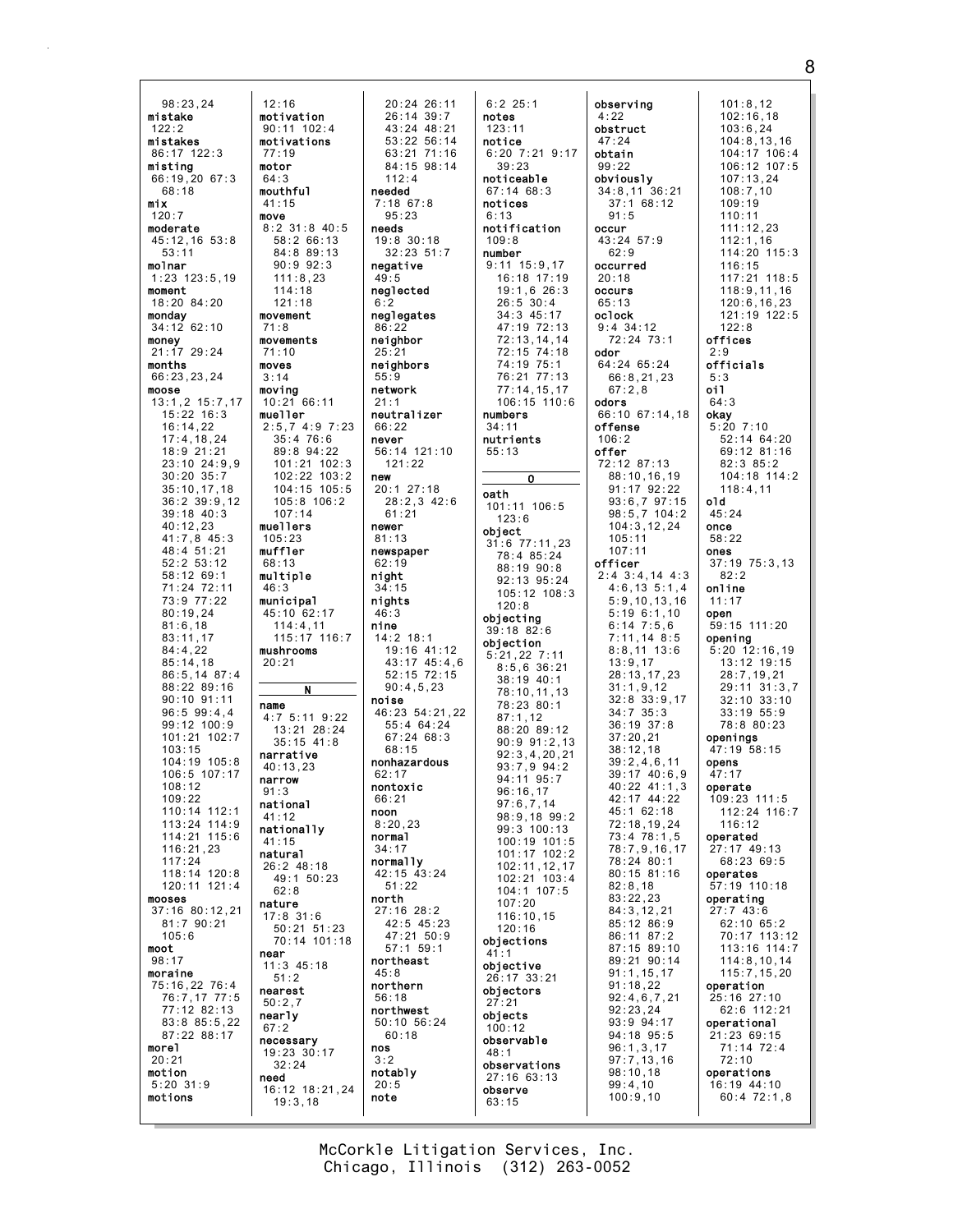$113:11$  $116:13$ owns operator  $27:761:4.19$ 0Z  $63:16$   $65:8$ opinion  $23:352:26.9$  $52:19.23$ Þ  $64:9, 13, 16$  $68.3.21.69.3$  $69:771:24$ 72:6 77:20 88:11 90:15  $91:599:24$ 103:10 106:1  $106:1, 1, 19$ page  $111:11.15.18$ opinions  $7:17.82:14$ opportunities  $11:6$  34:14  $63:19$ opportunity  $10:5$  11:1  $12:24$  34:16  $37:6$   $55:3,3$ 63:15 100:13  $112:2$ opposed  $31:4$  59:22 pages order  $12:21$   $38:3$ ordinance  $6:23$  7:22  $36:22$  37:14  $37:15,17$  $38:4$ paper orientate  $62:24$ oriented  $47:19$ original pari  $7:1,2,3,20$  $77:3$  97:21 park ought 101:24 103:17  $104:23$ outline  $6:3$  11  $8$ outlined  $33.3$ outnumbered  $13:20.33:24$ outside 14:22.23 47:19  $48:252:3.7$  $58.1365.15$ 66:10 89:18  $106.9$ outsides part  $51:20$ overal1  $3.22$ overnight 113:5 114:2  $119:19$  120:2  $121:7$   $122:1$ overrule  $91:1$ overruled 78:24 95:7 98:18 120:17 overseeing  $35:20$ oversight  $44:19$ overturned  $96:10,13$ overturning  $97:21$ owned

 $9:17$ 

 $46:11$  $3:10$  11:13 partner  $22:15$  $76:3$ patrick  $106:16$  $104:19$ patrol  $65.12$  $\overline{P}$ patrolled  $65.17$  $1:12.14$  2:13 patterns  $8:19,23,24$  $23:21$   $24:2.6$  $28.15$   $44.24$ pave  $62:10.11$  $68:18$ packer paved  $56:20.58:23$  $56:1$  $59:12$ pavement  $57:3,8,11$  $40:14$  41:5  $68.19$ 88:9 91:16 pcb  $91:24$   $93:1$  $64:4$ 95:19 96:5 pe  $97:17$   $98:8$  $74:13$ 99:9 104:15 peace  $105:5.8$  $11:1$  $108:15,21$ peer  $109:14$  $106:4$ 110:10 113:4 pending  $113:4.19.24$  $99:2$ 119:11 people  $121:13$  $11:23$   $12:8$ 76:24 77:1 85:17 101:1  $29:3$  30:15 painstakingly  $31:20,20$  $14:13$  $34:9.13.16$ panels  $34:17$   $42:7$  $54:20$  $64.21$  22  $62:19$  $65:21$ paragraph peoples 110:9.13 115:8  $30:15$  $116.4$ **percent**  $43.15$  $120:13$ perform  $55:6$  $1:2,2:12.15$ performance  $3:8,18$  4:20  $37:14$  $5.8.32.3$ period  $55:15,16$  $14.14$ 56:18 57:6 permission  $59:14.17$  $7:4,8$  104:7  $62:368:1$ permit 75:13 107:18  $19:10$   $43:3.4$  $110:21$ parking  $121:15$ 54:13 55:24 permits 56:16 119:2  $43.13$  $119:9$ permitted parsing 15:23 16:2,22  $120:13$  $121:17$  $3:16,216:8$ permitting  $7:16$  21:8  $17:11$   $43:8$  $23:6$  24:4  $48:7$  $25:20$  30:8 person  $31:18$   $71:11$ 88:23  $112:23$ personal participant  $71:15$  74 · 8 personally participants 78:9 8:1 13:18 21:5 personnel  $25:3$  36:18  $71:18$  $38.8$ pests participate 64:24 67:19  $9:7$  10:6 34:16 peter particular  $2:10$  4:21  $8:9.66:13$  $24:22$  $100:22,23$ phillip  $103:3$  $2:3$ particularly phonetic  $66:12$  $89:18$ parties

phrase 98:12 100:23 pick 14:18.21 56:21  $63:2$ picked  $14:18.20$  65:18 pickup  $63.4$ picture  $117:14,17$ piece  $46:957:22$  $69:21$ pile  $58:9$  61:16  $63:15$ pit  $71:9$ place  $17:22$  20:1 46:20 57:21 60:22 63:17 66:16 67:20  $110:4$ placed  $47:7,23$ plan 14:14 16:6,19  $18:10, 11, 13$  $14:18,20,21$  $18:18,18$  $21:16$  22:24  $19:1.18$  $26:15,15$ 43:23 57:17  $70:6$   $72:1.8$ planned 44:20 47:22 14:13 44:2  $71:2$ planner  $16:1$ planners  $23:5$ planning 14:17 19:22,24  $22:7$   $23:17$  $24:2$  82:5 plant  $43:665:2$  $70:17$ please 28:14 31:10.11  $35:16$  40:7  $41:5$  52:14  $53:4$  64:20  $44:4,5,9,11$  $69:12$  78:5  $84:392:24$  $93 \cdot 10$   $95 \cdot 8$  $97:16$  100:12  $100:17$  $107.12 108.8$  $20.10.53.19$ 108:9 112:3 112:5 114:21  $118:16$  $119:12$  $120:19$ pleasure  $13:7$ plenty 54:13 55:7 56:17 59:3  $59:18,23$ podium  $13:8$ point  $8:4,99:9$  $18:16,16$ 21:23 24:11 27:22 31:11 36:22 38:20  $39:767:4$ 72:12 75:1

 $80:14.22$  $81:21$   $84:5$  $97:8$  110:12 pointed 55:8 79:13 pointing<br> $48:17 \quad 57:23$ polemics  $31.5$ poletti 24:22 25:6  $27 \cdot 4$ political  $77:19$ pollution  $1:3$  3:8 22:6  $24:2$  79:16  $80.382.15$  $94:496:9$  $97:4,20$  $98.2199.19$  $101:21$  $103:14$  $104:14$  107:9 pontificating  $30:22$   $40:4.5$ poor  $121:14$ pop  $20:20$ porter  $4:11$   $45:8$ 47:24 55:23 56:3,7 60:15  $60:16$ portion 45:18 50:6  $56:19$   $59:1$ 95:12 114:15  $116:12$ portions  $3:24$  36:4  $64:17$  69:8  $73:15.20$ pose  $50:22$ posina  $40:15$ position  $94:22$  102:6  $116.5$ positions  $105:23$ possibility  $7:17$ possible  $10.915.5$  $24.19$ potential 16:20,21 19:2 21:24 22:17 27:12 65:3  $119.29$ potentially 50:16 66:24 powerpoint  $36:3,7,15,16$ 38:20,22,23  $40:14.41:6$ powerpoints  $37.5.38.9$ practice  $7:2$  31:2 66:2 practicing 41:23 preapproved  $65:8$ precast 46:20 54:20 precious  $108:1$ 

precisely 43:21 prefiling  $6:13$ prejudice  $107:23$ preliminary  $8:10$ premature  $78.10$ prepared 37:3 38:6 39:2  $73:13.20$  $74:8.14$ present  $4:21$  18:21 20:16 36:14  $37.15$   $40.23$  $49:18$  53:13 presentation  $31:17$   $36:3,8$  $36:11, 15, 16$  $40:14,19$  $41:6.775:14$  $75:19,21$  $80:20$   $86:6$  $89:1,3,6$  $96:23$ presentations 36:23 38:22,23  $74:19$ presented  $73:17$ presenting  $10:7$  13:24 presently  $20:13$ preserves  $50:21$ pressure 49:5 67:7 presumably  $37 \cdot 4$ oretty 46:7,12 47:4<br>67:17 68:8 68:10 89:11  $108:4$ prevarication  $105:6$ nrevent  $65:24$ preventative  $65.23$ prevention  $71:19$ previous  $26:18$ previously  $3.15$   $71.\overline{5}$ 89:13 98:11  $98:16$  120:8 pride  $21:19$ primarily  $13:23:30:13$  $50:3,9$ primary  $19:23$ prime  $27.6$ principal  $104:20$ principles  $55:19$ prior 7:19 15:24  $20:1$  55:13  $103:2$   $114:6$  $114:13$  $115:20$ 

McCorkle Litigation Services, Inc. Chicago, Illinois (312) 263-0052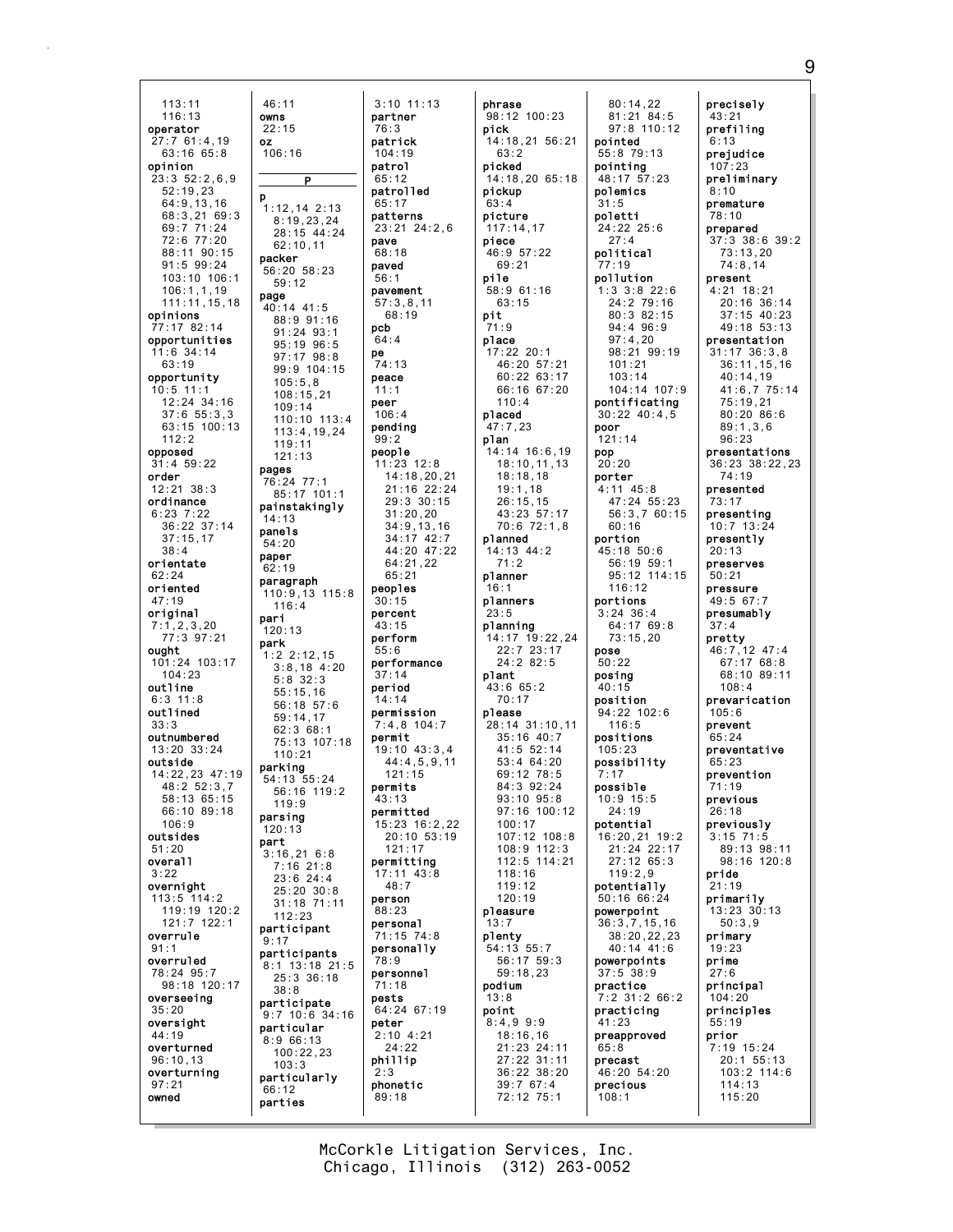private 65:20 probably 11:2 15:24 18:23 29:2,8 32:12 49:8 50:15 81:18 problem 66:15 82:23 problems 30:4 procedure 12:19 procedures 69:23 70:19 71:14,17 proceed  $11 \cdot 10$   $34 \cdot 23$ 40:2,4,10 41:5 45:3 52:14 53:4 64:20 69:12 72:20 73:5 78:17 84:3 91:22 92:24 95:8 99:7 100:17 107:12 118:17 120:20 proceeding 3:19 4:11 15:24 26:19 37:2 40:19 76:7 77:16 77:17 81:12 81:13 85:4,5 85:15 93:13 96:24 proceedings 1:10,14 32:19 33:7 34:4 75:1 81:10 98:13 122:14 123:9,12 process 10:2 12:2 14:6 14:7 17:2,12 17:12 19:10 19:12,24 20:23 33:13 34:18 42:8 42:10,23  $44.21$  56:6 61:6 64:3 processes  $42.24$ processing 19:3 profession 35:18 professional 14:23 16:1 22:24 23:5 30:6,14 41:11 74:3 74:15 76:16 77:21,22 79:9 80:13 106:7 108:20 program 49:4 63:7,12 63:18 71:22 programs  $20:1$ progresses 29:9 project 42:11 73:10 76:11 89:24 104:19 projects promised protective

75:5 prolonged 20:22

46:6 prompt 34:10 promptly 63:23 proof

105:1,11 107:11 proper

25:17,19

46:10,11 50:3,16

65:22 proposal 14:12 15:5

 $42.15$ proposals 19:9 proposed

proposing

68:1 protect 44:13 69:5 protected

68:24 protection 6:22 15:16 18:13,14

16:13

15:11 proud 46:4 prove 30:19 proven

provide

properly 19:9 20:22 27:10 properties 25:20 property

17:15 22:6,7 51:14 87:14 88:10,16,19 91:17 92:6 92:22 93:6,8 97:15 98:6,7 104:2,3,12 19:22 96:18 97:9 102:9 21:14 22:15,21 24:21 25:11 26:6,23 27:9 43:10 46:9 54:18 60:9 60:21 65:20 18:17 22:8 21:10 22:16 26:19 45:19 49:13 53:5 68:23 69:5 69:18 70:2,5 70:6,9 109:3 113:10,12 114:7 115:14 40:12 65:15 17:10 49:15 42:20 43:4 43:23 50:1 70:6,7 71:16 protections 14:21 71:13 9:20,20 15:3 16:12 38:8 providing 55:18 proximity 49:21 51:4 public 3:16,20 6:3,16 7:19,21 8:14 8:17,18,19 8:21,22 9:5 9:11,12,12 9:15,17 10:6 10:16 11:2,4 11:6,8 12:1 12:3,9 13:19 13:20 15:4 15:11,15 17:10 18:14 33:23 34:3,9 35:4 36:9 42:16 48:15 49:14 58:13 68:23 69:5 122:9 pull 47:13 61:13 65:7 purchased 46:1 50:17 purpose 87:7 purposeful 46:17,21 47:12 59:2,6 purposefully 47:16 purposes 19:24 purview 103:18 106:9 push 47:1 58:4 61:16 63:14 put 11:20 12:23 14:5,7,14 15:5 17:14 17:21 18:9 19:9,13 26:17 32:20 36:2 38:14 49:16 51:13 63:6 66:4 68:18 70:21 82:20 84:7 87:4,8 115:8  $122:4$ puts 23:20 39:19 putting 12:24 54:4  $70:15$  74:6 87:9  $\Omega$ qualifications 15:23 77:21 qualitative 25:4 quantitative 25:5 que 59:4,14,17 60:17 question 38:13,18 83:16 83:21,23 84:4,10,13 85:19,20,23 86:7,10 87:18,20,23 88:11 91:2,8

91:24 93:2 96:2,9,12 97:19,23 99:1,7,18,23 108:8,9 111:9,13 112:3,5,10 114:19,21 115:2,24  $117.31120.5$ 120:10,18 121:4 questions 9:22 10:1,3,7 10:16 11:18 11:24 31:20 40:15,24 78:11 96:7 98:3 99:17 100:3,4 115:12 queuing 47:14 54:12 55:8 59:4 quick 4:18 6:15 8:12 quicker 8:13 115:4 quickly 67:21,21 81:23 quit  $120:24$ quite 63:2 67:10 75:4 quote 19:19,23 101:9 R radioactive  $64:5$ rain 55:19 raise 61:19 random 63:8,9 ratio 50:14 react 70:18 read 19:19 32:1 37:9,17 39:20,22 79:23 82:14 83:23 84:1 96:20 98:4 109:10 110:22 113:14 115:1 119:23 120:12 reading 40:3 real 4:17 8:12 25:3 26:17 reality 42:13 realize 14:10,10 21:15 realizes 19:8 21:15 really 3:24 11:24 29:19 43:10 47:2 57:24 60:7,13 64:6 102:22 103:1 realm

111:10 reask 120:17 reason 9:24 38:6 46:13 86:3 86:12,24 87:5 reasonable 74:15 110:17 111:22 reasons 77:13 80:2 82:11 83:7 89:12 90:10 rebring 78:14 recall 83:10 84:22 85:3,7,18 90:14 95:2 95:10,12,13 96:7 97:19 98:3,4 99:16 100:3,4 116:3 recalls 87:18,18 receive 43:1 received 14:24 41:18 42:2 45:22 48:14 recharge 18:3,4 49:22 52:16,18,21 recognition 6:4 recognitions 14:23,23 recognize 12:9 42:23 73:24 76:13 79:5 116:22 117:4 recognized 12:11 26:12,14 recognizes 19:1 recognizing  $19:22$ recollection 84:18 94:5 95:13,19,21  $95.22.23$ recommend  $90 \cdot 14$ recommendation  $10.19.22$ recommendat ... 18:12 reconvene 35:3 73:1 record 3:16,20,22 4:5 5:2 7:23 8:3 12:11,13 14:21 28:14 32:16 33:20 35:15 39:16 44:23 45:1 73:9 76:10 76:20 77:1 84:1 85:14 87:4,8,9 89:23 91:7 91:14 102:12 102:16 107:6  $122:4$ rectangles

56:11 recyclables 17:6 45:11  $47:7$  62:18  $114:5.12$ 115:18 116:8 refer 103:11 110:8 reference 3:19 6:8 38:4 referenced 6:6 referral 82:8 referred 26:20 53:1 106:8 referring 84:24 103:7 118:7 refers 105:5 reflect 28:14 44:23 45:2 102:12 reflects 34:2 refresh 84:17 95:18 refreshed 95:24 refreshment 95:22 refused 65:12 regard 23:24 113:22 regarding<br> $9:9.83:1.94:9$  $9:9 83:1$ regional 93:12 registered 41:11 regular 67:22 regulated 17:8 18:2,4 24:9 42:18  $49.22 52.16$ 52:18,21 regulations  $44 \cdot 14$ reinforced  $47.5$  54.20 rejected 86:18,19 relate 10:17 36:4 relates  $81:2$ relatively 45:12,15 54:17 65:16 release 55:12 relevance 77:20 80:16 81:24 86:12 94:15 103:1 relevant 95:1 98:10 relied 51:23 remain 119:18 120:2 121:6 remediation 70:22 remember 11:11 46:2 91:21 94:7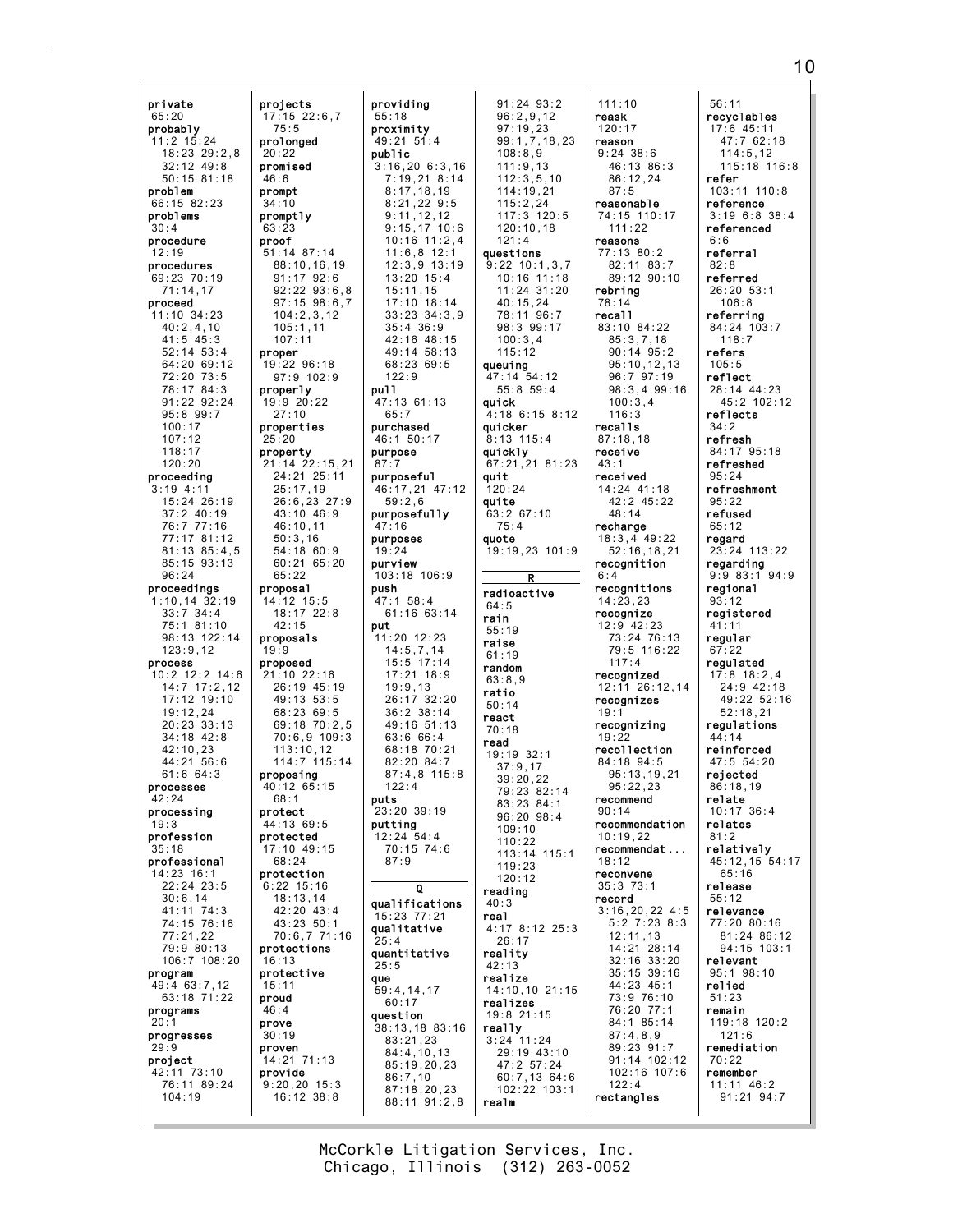96:12,14 99:15 100:22 remembering 99:14 removal 113:7 119:21 remove 65:19 removed  $113 \cdot 10$   $114 \cdot 5$ 114:12 115:18 116:8 rendered 77:17 renew 88:19 repaving 55:23 repeat 84:12 114:22 115:3 repetitive 108:1 rephrase 84:13 108:8 report 27:2 reported 1:23 123:8 reporter 1:24 7:5 12:7 34:24 84:2 115:1 123:6 reports 21:4 represent 5:7,12 29:1,24 33:18 60:13 119:1,8 representation 103:10 106:23 118:21 represented 102:4 representing 4:12 74:7 represents 13:22 60:11 74:13 reputation 103:22 107:3,4 request 7:4 36:13 54:16 116:6 requested 84:2 requesting 54:7 113:18 require 62:22 106:13 119:21 required 65:6 68:5 requirement 67:13 106:14 requirements 6:20 7:21 requires 36:22 69:13 residential 24:14 49:19 50:3,9 64:7 respect 24:7 28:1 33:22 78:21 82:8 91:10 94:9 103:3 respects 15:15 26:10 27:8 respond 78:5 102:7 responded 95:3 responders 69:24 response  $99.5$ responsible 13:24 35:20 rest 34:17 38:23 result 23:17 retained 23:3 retention 55:18 retrain  $63.21$ revenue 41:16 reversal 94:8 95:10 reverse 115:8 reversed  $94.3$ review 11:23 17:12 reviewed 43:7 reviews 100:24 richard 4:11 rid 66:15 ridiculous 102:14 right righthand 50:6 117:7 risk 16:20 70:10 river 50:23,24 rivers 49:21 road 27:18 28:4 roadway 44:1 role 10:20 rolling 69:21 roof 49:3 61:1 room 54:11,12,13

 $41.9$ 

39:13

76:4 78:12

89:19 94:4

107:17

111:20  $112.12$ , 14 113:1,17

 $119 \cdot 46$ 

118:20

56:15,18

81:20

37:2,7 43:23 9:23 32:1,5,6 32:20 57:20 71:11 75:5 79:4,5 85:6 97:2 98:2,22 109:24 110:7 117:11 118:2 59:18,21,23 round 1:2 2:12,15,18 3:7,18 4:19 5:8,15 17:16  $21:6.32:3$ 33:18 75:13 107:18 110:21 roundabout 86:4 route 47:20 55:7,10 56:5 58:15  $68.2$ routes 58:19 62:7 routine 71:1 119:20 rubber 68:9 rudolph 2:9 rule 96:2 103:7,18 105:13 106:3 106:8,10,13 106:15 rules 42:21 103:8 run 27:10 59:24 67:3 running 10:21 S s 2:10,20 safe 21:22 30:23 safeguards 15:18 17:21 53:18 safer 48:23 **safety**<br>15:12,16 44:13 44:14 49:14 61:12 68:24 69:6 71:5,7 71:8,10,12 71:15 sanction 108:4 satisfied 89:6 saturdays 62:12 saying 39:11 100:21 102:4,24 106:16 121:24 says 101:15 103:17 104:23 105:14 106:20 107:1 110:2,7 111:21 117:8 123:6 scale 56:20 59:1,5 59:20 60:11 61:3,4 65:8 scenario 119:20 scene 23:18 scenic 49:20 50:23

schedule 9:5 schematic 56:2 57:17 schirott  $2:2$ science 71:1 scope 91:3 scott 46:1 screen 73:23 116:20 116:23 118:2 seal 74:3,6,13 79:9  $90.22$ sealed 78:21 sechen 2:13,14 5:6,7 5:7 32:11 33:9 86:24 101:5,13 102:11,16,19 102:20 103:21 106:23 107:4 second 20:9,10 21:13 24:20 57:19 116:24 seconds 39:21,22 section 10:14 49:24  $112:20$  113:5 sedimentation 55:13 seduction 29:21,21 see 5:20 11:19 12:5 13:4 23:13 25:12 30:21 38:6 38:10 39:12  $44.12$   $45.19$ 47:22 49:3 49:10 53:22 56:23 57:18 58:14,17  $60:13$  61:1,1 61:2,10,11 61:12,20  $62.2 63.9$ 77:20 84:17 84:23 94:15 95:18 103:1 103:20 104:13 117:2 117:8 118:19 seeing 37:1 39:24 seek 5:1 seen 16:5 17:1 21:4 25:9 45:4 seibert 18:22 19:13 20:16 separate 27:19,21 77:16 80:4 122:15 separated 62:18 separation 51:9 september

1:12 8:18,20 85:9,16 serious 14:9,11 sermon 80:7 serve 32:3 40:19  $64.7$ served 16:5 serves 54:21 55:17 service 20:13,13,14 65:12 set 8:16 33:13 42:20 90:11 setbacks 26:2 49:19 50:7,8 seven 17:19 19:16 36:1 45:6,17 48:8 62:5,16 72:14 77:8 85:7 90:3  $100.24$ shaw 41:13 sheets 3:23 5:24 43:17 shenanigans 82:16,19 shifts 56:17 shocking 105:7 shopping 24:14 short 35:2 73:3 122:11,13 shortcuts 16:8 shortened 111:16 shorthand 1:24 123:8,11 shouldnt 39:18 show 7:23 14:12,19 16:10,23 18:24 19:12 20:3,8 23:4 25:2 31:4,8 53:16 58:21 60:7 82:22 110:8 showed 28:15 showing 45:20 76:14 shown 34:4 50:5 51:10,15 70:1 shows 20:17 27:24 50:7 51:19 56:2,11 57:12,13,14 58:18 70:17 shut 20:19 side 47:21 59:2 60:24 63:4

118:20 119:4 sides 46:12 49:3 signature 79:7 signed 78:21 79:4 104:15 105:16 significant  $22:21$  24:4 50:18 54:11 70:10 88:1,5 silver 42:4 similar 97:1 simply 23:1 32:14,20 38:16 100:21 101:1 105:16 105:18,19,24 single 116:4 sir 92:12 104:8 106:12 sit 66:14 site 11:17,18 19:9 32:2 43:9,19 45:7,17,19 50:12,22 51:19 53:5 54:8 59:4 60:8 62:24 70:20 71:3 77:5 104:20 113:6 114:3 sited 20:9 sites 49:20 50:19 71:12 siting 1:4,6 3:5,9 6:21,21,23 36:22 42:9 42:14,16 73:13,23 75:7,10,15 75:21 76:1 76:17 79:13 79:17,21 80:9,11 81:14 83:7 85:5 90:7 93:13,20,24 94:10 97:21 108:12,14 sitting 1:3 3:8 situation 30:1,2 situations 81:5 120:1 121:5 six 23:20 48:8 49:8 56:16 61:22 62:12 size 53:10,21 54:2 54:14,15 70:20 sized 45:12,16 53:8 53:11 54:1,6 54:11,18 skeleton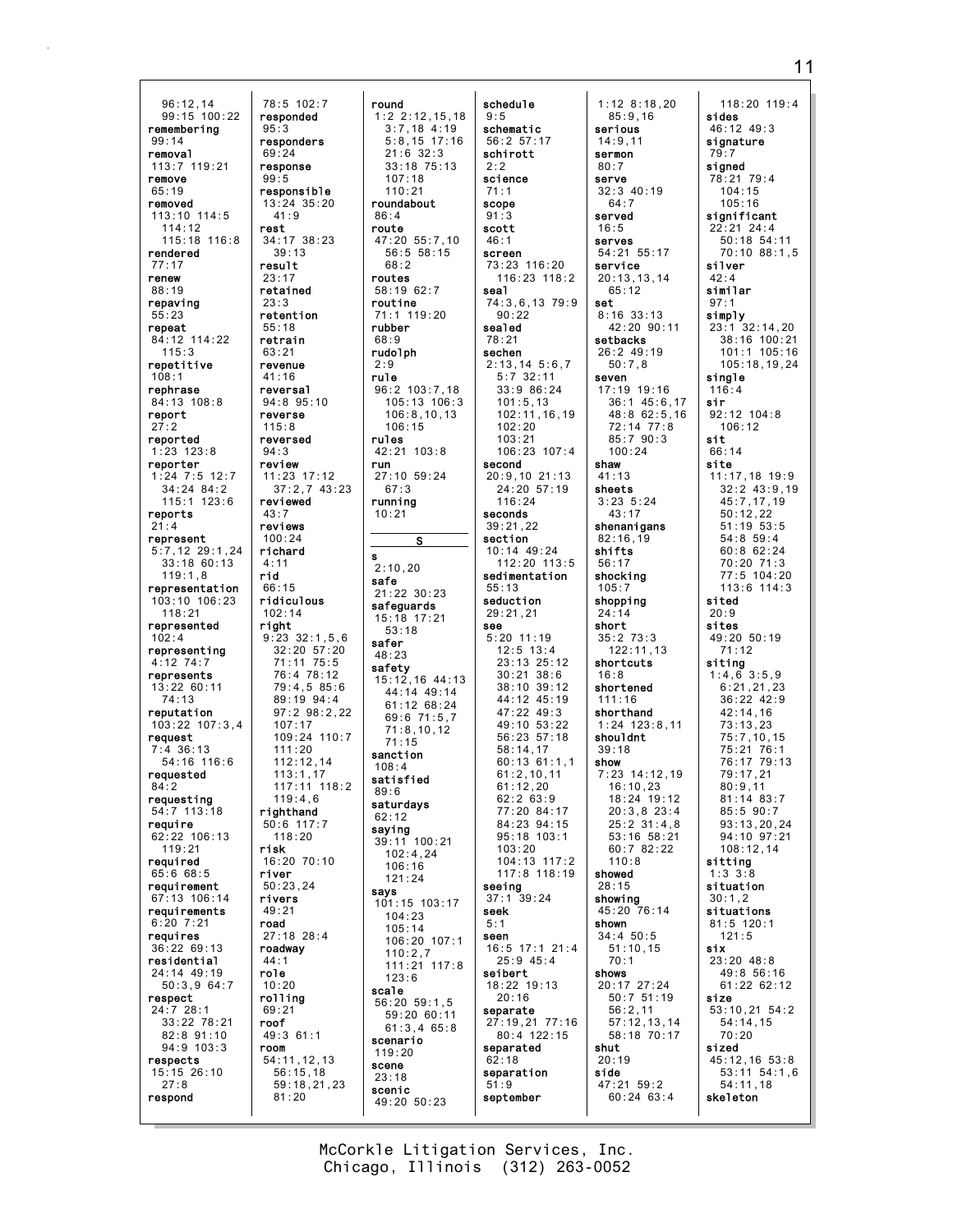46:21 skill 74:15 skipped 33:12 skylights 48:17,20 57:12 61:1 slide  $45:17$  50:6 51:10,16 56:2,19 57:23 58:15 58:18,18,21 59:16 70:2,4 77:7 slides 73:21 slowly 57:4 sludge 64:3 small 54:1,17 smaller 54:4 smell 66:8 smoke 49:11 soils 64:2 solely 24:10 solid 2:23 5:17 12:11 24:11  $41:13.24$ 42:4 45:10 somewhat 78:10 82:1 83:2 soon 20:8 77:2 108:4 sorry 5:19 33:11,16 105:3 sort 33:2 sounded 111:14 source  $62.18$ south 45:18 48:17,20 57:15 60:24 spaces 56:16 speak 13:7,10 26:9 49:22 speaking 70:24 speaks 111:21 special  $64.270.13$ specialize 43:8 specialized 61:18 specializing 41:19 species 49:20 50:20 specific 76:24 83:1,21 specifically 37:24 44:11 94:8 95:11 specifics 82:24 speculating 90:17 speculation 83:24 90:19 speech 94:19 95:6 speeches 81:17 spellings 34:24 spend 81:23 82:3 spill spills 69:14 71:4 72:3,10 spoke  $28:5.6$ spot 46:7 sprinkler 69:17 square squarely 17:16 ss 123:2 stack 59:21 stacking 54:11 59:3 stadium 80:7 stage 22:7 42:14 stand standard 47:4 50:5 standards stands 30:20 start started 94:23 starting 3:11 starts 53:21 state stated

71:2

 $43:14$ 

116:3

84:7

101:16 117:22 122:11

123:1

96:14 97:19 97:8 98:24 70:12,14,15,19 70:20,22,23 50:12 53:7,9 7:7 35:7 49:9 95:15 111:13 58:24 68:7  $49.15$  74.10 15 8:21 12:16,20 12:24 13:5  $10.17 20.23$ 20:24 39:9 39:12 40:3 3:10 4:3 13:4 16:3,11 18:3 30:3 35:15 42:19 45:22 100:22 114:9 121:15,16 70:8 86:5 87:5 89:13 statement 12:9 28:7,19 29:12 31:5,7 31:7 32:10 33:19 34:1,2  $34.5,8,10$ 80:7,18,23 83:1 87:10 96:19 102:6 103:13 105:17 106:14,17,21 107:6,8 108:9 115:14 statements 12:12,17,19 13:12 28:21 31:3 33:10 87:3 105:18 states 41:12 49:12 station 1:8 3:6 17:3 20:20 26:19 27:10,23 29:16 45:13 45:19 46:8  $46.16$   $47.9$ 48:11,13,22 48:24 49:6,7 49:11,17 50:1 51:5 53:8 55:24 56:3 58:3 60:12 61:17 61:20,24 65:1 67:24 68:2 71:9 75:5 77:15 81:10 89:15 89:17,24 109:23 111:1 111:5 113:10 113:12 114:8 115:14 119:22 120:3 121:7,17 stations 15:23 16:2 19:2,18 20:12 21:1  $42:1,3,10$  $45 \cdot 14$   $47 \cdot 5$ 48:6 49:2 51:6,8 53:9 53:18 54:3,5 54:23 68:9 74:22 statute 6:21 81:14  $94 \cdot 10$ statutory 14:3 stay 5:3 80:6 steel 46:17,18,21 step 17:2,9 stephen 2:17 steve 5:14 stilling 56:23 57:5 stink 66:2 stipulate 102:15,19,20 stop

47:14 stops 82:6 storage 56:14 113:6 114:3 store 56:15 58:3 66:1 stored 56:13 storing 47:3 62:14 64:10,14 storm 55:11,14,16,20 57:5,6,7,10 straight 59:12 60:19 straightfor ... 23:15 strangely 27:3 94:12 strategically 47:23 69:19 straying 80:6 street 59:6,23 62:3 67:6 stricken 34:5 strike 31:8 34:7 40:5 84:9 90:9 92:3 111:8 111:24 114:18,20 121:18 stringent 17:21 42:20 stripe 57:1 strongly 77:18 structure 46:17 study 20:16 stupid 88:24 subject 40:15,23  $103 \cdot 10$ subjective  $34.2$ subjects 80:23 submit  $101.3$ submitted 3:23 76:22 77:4 88:4 103:13 104:14 subsequent 53:22 95:15 98:13 substantial 22:15 23:6 substantially 40:13 60:21 substantive 102:9 subterfuge 38:8 suburbs 27:17 28:2 successful 75:4,6 81:6,19 82:21

successfully 67:11 suck 49:6 suffered 92:9 suffering 92:14 sufficient 70:20 suggesting 39:17 summary 6:16 32:2 summer  $66.23,23$ summertime  $67.3$ sundays 62:12 sunlight 48:21 supervision 74:8 support 26:9 supported 103:9 suppose 29:17 supposed 102:7 117:15 119:1,8 suppresses 46:23 66:20 sure 4:6 6:14 14:3 15:20 17:9 19:24 21:9 23:8 24:18 32:1,15,19 32:21 44:16 61:4 62:23 63:1,23 67:5 68:15 88:7 99:6 117:21 118:12 120:19,23 surface 29:17 surprise 38:3 81:18 surprised 78:2 surrounding 15:4,12,21  $16.21$   $17.10$ 18:15,16 21:11,12  $22 \cdot 11$ , 13, 19 23:8,9 24:18 25:17,19,20 26:4,24 27:8 27:11 60:8 65:17 69:14 72:3,9 suspend  $116.13$ sustain 101:17 103:4 sustainable 55:19 sustained 87:12 89:12 91:15 92:4 92:21 93:9 96:17 97:7 97:14 104:1 107:5 116:16 swalcos 11:18

sweep 67:7 sweeper 67:6 switch 72:22 sworn 35:9,12 101:10 105:16 106:1 106:14 123:5 system 55:5,11,15,17 66:19,20 67:3 68:18 69:17 T t  $2.17$ table 9:18 10:15 take 12:8 19:14 24:23 30:15 34:22 45:14 52:23 58:8 59:18 61:15 61:16 65:4 67:22 72:21 100:14,15 107:10 116:5 122:8,11 taken 16:8 19:8 102:6 123:11 takes 14:8 19:11 20:23 21:19 takeup 55:13 talk 18:9 55:22 75:12 80:24 86:16 89:15 90:19,23 100:16 107:17 talked 9:1 29:15 53:6 talking 45:5 75:1 79:2 80:22 94:12 100:14 talks 51:4,12 tarp 59:13 tarped 61:24 tarping 47:9 tch 104:6,9,13 technical 87:24 tell 13:16 32:13 121:1 telling 30:16 58:5 ten 19:16 63:3 90:23 tender 27:21 72:18 term 88:21 92:13 110:19 terminal 17:5,7 terms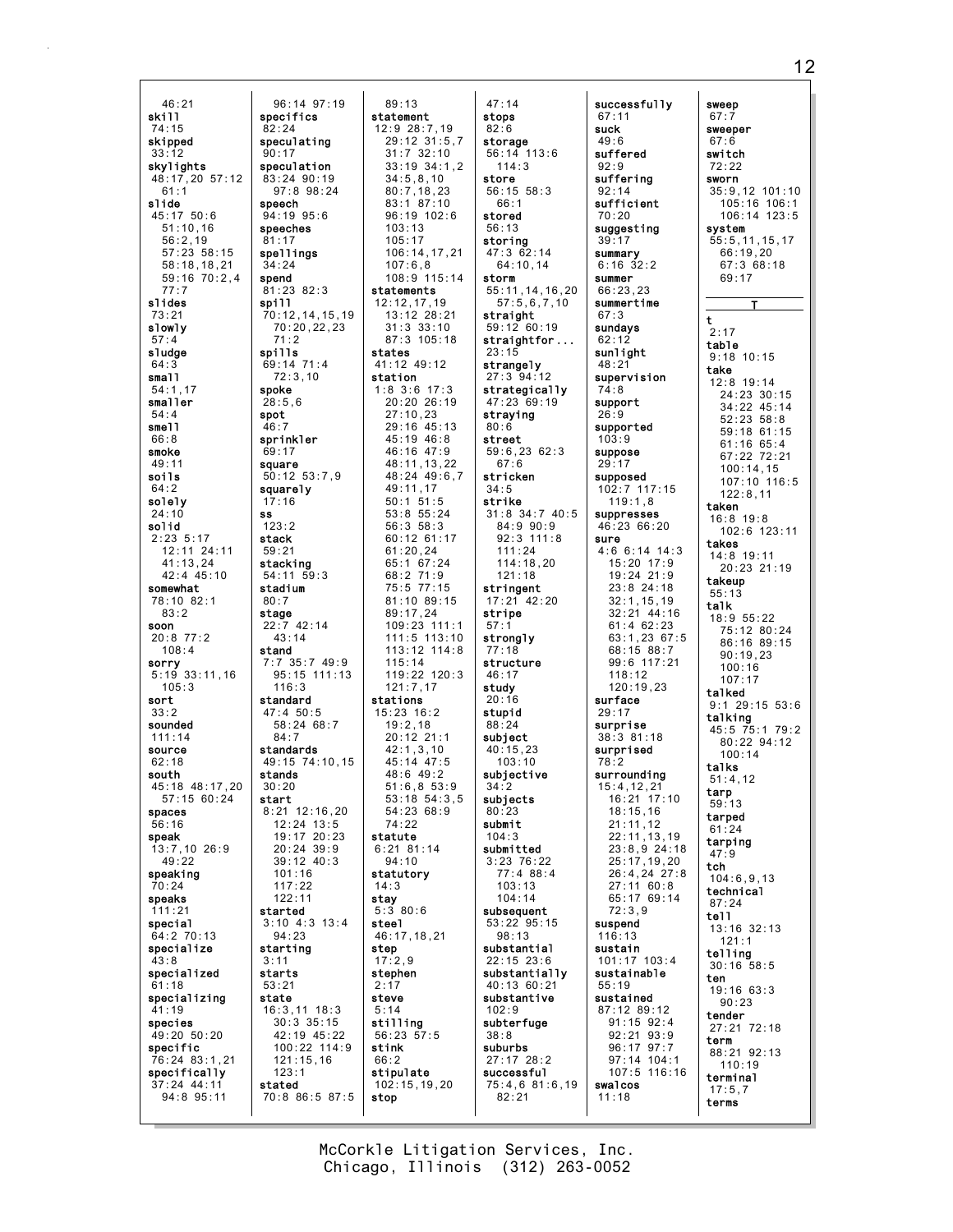| $7:17$ 33:1      | 110:2,7          | time             | 58:18 59:18       |
|------------------|------------------|------------------|-------------------|
|                  |                  |                  |                   |
| $34:10$ $48:5$   | 112:3,4          | 4:10,106:12      | trailer           |
| 55:23 96:24      | 113:18 115:9     | $6:24$ $8:4,9$   | 58:9 59:14        |
| testified        | 117:19 118:2     | 12:5, 10, 16     | 61:13,21,23       |
| $35:12$ $37:16$  | 120:4, 18, 22    | 14:6,14 19:8     | 71:10 117:19      |
| 46:5 52:12       | theoretically    | $20:23$ $25:8$   | 118:10            |
|                  |                  |                  |                   |
| 97:11 98:11      | 112:13           | 28:6,7,18        | trailers          |
| 105:9            | thick            | $33:10$ $34:20$  | $56:12$ $114:6,1$ |
| testify          | 47:2,5           | $36:24$ $37:2,6$ | 115:19            |
| 15:17 16:3,9     | thin             | 39:13,13,14      | 118:24 119:       |
| 16:14, 18, 24    | 102:7            | 42:16 62:9       | 119:6,10          |
|                  |                  |                  |                   |
| 17:4, 12, 18     | thing            | 66:1,4,5         | trails            |
| 18:23 21:21      | 10:18 11:9       | 71:13 72:12      | 59:10             |
| $22:8,12$ 23:1   | 32:1,5,6,20      | 72:18 78:15      | trained           |
| 25:14,15         | $33:2$ $39:19$   | 81:24 94:14      | 69:22             |
|                  |                  |                  |                   |
| 26:1,18          | 39:20 68:17      | 100:11           | training          |
| $27:15$ 32:24    | 71:180:8,8       | 105:21 108:1     | 71:5, 10, 12, 22  |
| $35:23$ $36:5$   | 80:9,994:16      | 108:24 122:6     | transcribed       |
| 40:13 41:6       | things           | times            | 122:15            |
| 89:9             | 8:12 9:1 16:4    | 7:18 8:17 9:11   |                   |
|                  |                  |                  | transcript        |
| testifying       | 22:10 25:9       | 23:15,19         | $1:10$ $11:21$    |
| $15:7,8,8$ 17:24 | 42:21 43:24      | 49:8 58:1        | 84:19 91:16       |
| 84:22 120:22     | 49:17 62:7,8     | 59:11 64:1       | 91:19 93:1        |
| 120:24           | 67:12 90:20      | 81:21 82:21      | 97:18 99:10       |
|                  |                  |                  |                   |
| testimony        | $95:1$ 103:1     | 121:2            | 123:11            |
| 14:22 18:21      | 118:1            | tip              | transcripts       |
| 26:7 36:10       | think            | 47:17 56:22      | $9:3$ 11:20       |
| $36:24$ 37:7     | $6:3$ $9:2,16$   | 57:21 63:14      | transfer          |
| $37:10$ $38:16$  | 11:10,12         |                  | 1:8 3:6 15:23     |
|                  |                  | tipped           |                   |
| 39:21,23         | 13:1,14          | 47:7             | $16:2$ 17:3       |
| $52:24$ $53:23$  | 16:15 19:6       | tipping          | 19:2,18           |
| 64:17,18         | 24:11 25:1       | $47:6$ 61:8,10   | 20:12,20          |
| 69:8,10          | 26:8 27:21       | 61:14 65:13      | 21:1 26:19        |
| 72:12 86:18      | 29:20 30:6       |                  |                   |
|                  |                  | 114:5,12         | 27:10,23          |
| 94:9 97:5,24     | 30:12,16,20      | 115:19 116:9     | $29:16$ 42:1,     |
| 104:18           | 34:1,2 37:14     | 119:18 120:2     | 42:9 45:13        |
| thank            | 38:5,19          | 121:6            | 45:14,19          |
| $5:4,10$ 6:16,18 | 39:23 43:17      | tips             | $46:8,15$ 47:     |
| $7:14$ $8:8,11$  | 48:12 60:1       | 59:9             | 48:6, 10, 13      |
|                  |                  |                  |                   |
| $13:6$ $14:4$    | 63:3 64:22       | tires            | 48:22,23          |
| 28:6,7,12,17     | 68:2 77:10       | 64:6             | 49:1,6,7,11       |
| $31:13$ $32:6,8$ | 78:9 81:17       | title            | 49:17 50:1        |
| $32:12 \ 33:5,8$ | 81:24 83:18      | 113:7            | 51:5,6,8          |
|                  |                  |                  |                   |
| 33:9 34:21       | 84:13,14         | titled           | 53:8,8,18         |
| $35:6$ $36:20$   | 85:23 86:5,6     | 112:20           | 54:3,5,23         |
| $37:21$ $41:3,8$ | 86:22 87:11      | today            | 55:24 56:2        |
| 45:1 53:21       | 87:23 88:21      | $4:21$ $8:14,18$ | $56:12$ $58:3$ ,  |
| 73:6 78:6,16     | 89:2,5,21        | $9:21$ 11:14     | 59:10 60:12       |
|                  |                  |                  |                   |
| 87:13 89:13      | $92:2$ $95:20$   | $11:23$ $12:19$  | 61:13,17,20       |
| $92:7$ $95:10$   | 95:21 97:8,9     | $13:1$ $15:6,8$  | 61:21,23          |
| 96:3,21          | 97:13 99:1       | 16:18 17:24      | 64:24 67:24       |
| 97:17 100:18     | 102:18,20        | 18:22 33:23      | 68:2,8 71:9       |
| 104:5 107:13     | $110:1$ $111:12$ | $34:11$ $35:23$  | 71:10 74:22       |
|                  |                  |                  |                   |
| 108:10,19        | $115:4$ 116:2    | 36:1, 5 52:24    | 75:5 77:15        |
| 109:17,19        | 120:9,11         | 53:1 64:17       | 81:10 89:15       |
| 118:4,16         | tnıra            | 69:8,10          | 89:17,24          |
| thats            | 63:17            | 94:13 97:2       | 109:23            |
| $4:15$ $9:9,11$  | thorough         | todays           | 110:20,24         |
| 10:13 11:12      | 19:22 20:23      | 11:21            | 111:5 113:1       |
|                  |                  |                  |                   |
| $12:15$ $13:14$  | thought          | told             | 113:12 114:1      |
| $20:24$ 21:8     | 7:1 31:2 37:17   | 101:21           | 114:7,13          |
| 25:229:6,18      | 98:11            | tomorrow         | 115:14,19         |
| 30:12,19         | thoughtful       | $8:20,21$ 11:22  | 117:19            |
| 32:5,22          | 19:12            | 18:8,8,23        | 118:10, 13, 2     |
|                  |                  |                  |                   |
|                  |                  |                  | 118:24 119:       |
| $33:14$ $34:1$   | thoughts         | tons             |                   |
| $34:13$ $37:17$  | 10:8             | 45:10.14.15      | 119:6,9,22        |
| 38:20 41:14      | thousands        | $53:24$ $54:9$   | 120:3 121:7       |
|                  | 100:24           |                  | 121:17            |
| 45:24 47:6       |                  | top              |                   |
| 56:2466:6        | threat           | 56:19 112:20     | transfers         |
| 66:15 68:4       | $50:22$ $70:10$  | total            | 57:9              |
| 72:17 76:16      | three            | 95:13 102:13     | transmission      |
| 77:6,7,15        | $13:22$ $21:7$   | totally          | 54:21             |
|                  | 24:20 59:11      | $80:4$ 102:8     |                   |
| 79:7,9,14,22     |                  |                  | transparent       |
| 81:22 83:16      | 63:8,8,9,18      | town             | 12:2              |
| 85:23 86:24      | 77:17 118:6      | 43:21 93:16      | transport         |
| 87:23 88:22      | 118:7            | traded           | 19:3              |
| 89:291:6,7       | timber           | 41:15            | transportation    |
| $92:5$ $97:6$    | $2:21$ 5:12      | traffic          |                   |
|                  |                  |                  | $17:5,6$ 44:3     |
| 98:23 105:13     | $11:15$ 21:6     | 23:16,19,21      | 47:8              |
| 106:7, 21, 21    | 29:1,2,6         | $24:2,5$ 43:9    | transporting      |
| 106:24 110:1     | 79:1             | 43:9 55:7        | 64:15             |
|                  |                  |                  |                   |

58:9 59:14  $\overline{21}$ . 23 71:10 117:19 56:12 114:6,13 119:3 10 12,22 ed. )t 21 84:19 91:16 93:1 99:10 )ts  $\frac{1}{2}0$  $15:23$  $7:3$ 8  $20^{12}$  $6:19$ 23  $42:1,3$  $5:13$ 45:14,19  $5.47:5$ 0,13 23  $\frac{1}{7}$ , 11  $50:1$ 51:5,6,8  $.18$ 54:3,5,23  $56:2$ 58:3.9 60:12 61:13,17,20 23. 64:24 67:24 68:2,8 71:9 74:22  $7:15$ 89:15 24 . 24 113:10 114:6 13 115:14,19 118:10,13,21 119:3 9,22 121:7 sion ent tation  $4:3$ ting treating 62:14 64:10,14 trend 20:18 tressler 2:16 tried 55:19 truck 59:8 60:23 68:7 71:8 117:16,17,17 118:5 trucks 47:8,10 54:12 56:20,21 57:19 58:23 58:23,24 59:4,21 118:6,6 true 73:18 123:10 trustee 4:23,23,23 28:14 44:23 trustees 2:11 truthful 101:22 103:16 104:22 truthfulness 103:12 try 30:14 31:10 38:3 56:7 66:17 71:6 75:20 trying 32:5 37:12 39:14 76:24 87:9 100:15 turn 18:20 30:10 108:15 109:14 113:3 turned 46:5,7 twice 15:8 two 14:8 15:9 17:13 19:6 19:11 20:3 26:5 27:22 29:10,14 36:1 45:6 46:12 49:12 56:17 64:22 67:12 68:10 72:13 77:14 77:15 83:9 84:7 86:5 88:8 89:4,6 94:9 95:11 95:12 96:15 106:15 108:23 118:6 twominute 122:9 twopart 21:8 type 15:19 17:2 22:10 24:17 51:22 55:1 typed 10:15 types 16:12 24:13,16

travel 23:12 54:22

43:8 74:20 typically 119:18 121:12 121:21  $\overline{\mathbf{u}}$ ultimate  $19:4$ ultimately 44:9 65:11 unattended 119:19 120:3 121:7 unauthorized 63:11,20,24 71:20 underlie 82:12 underlying 86:3 understand 12:1 23:13,15 24:16 62:23 63:1 74:12 79:2 81:4 97:22 99:3 understanding 36:10 37:12 79:14 understood 117:22 uneducated 88:24 unequivocally 104:21 unfortunately 29:9 31:21 80:18 university 41:19 unnecessary 95:6 unquote 101:9 unresponsive 84:8 111:8 121:18 unsuccessful 75:9 81:19 82:23 unsworn 105:16 untoward 100:20 107:22 untruthfulness 103:12 unwilling 86:16 upheld 80:3 use 38:1,2 46:5 47:24 48:19 50:9 54:18 61:6 66:22 74:9,12 76:24 92:15 110:17 111:22 121:12 uses 10:12 50:3 utilizing 46:20 V value 26:6 values 21:14 24:21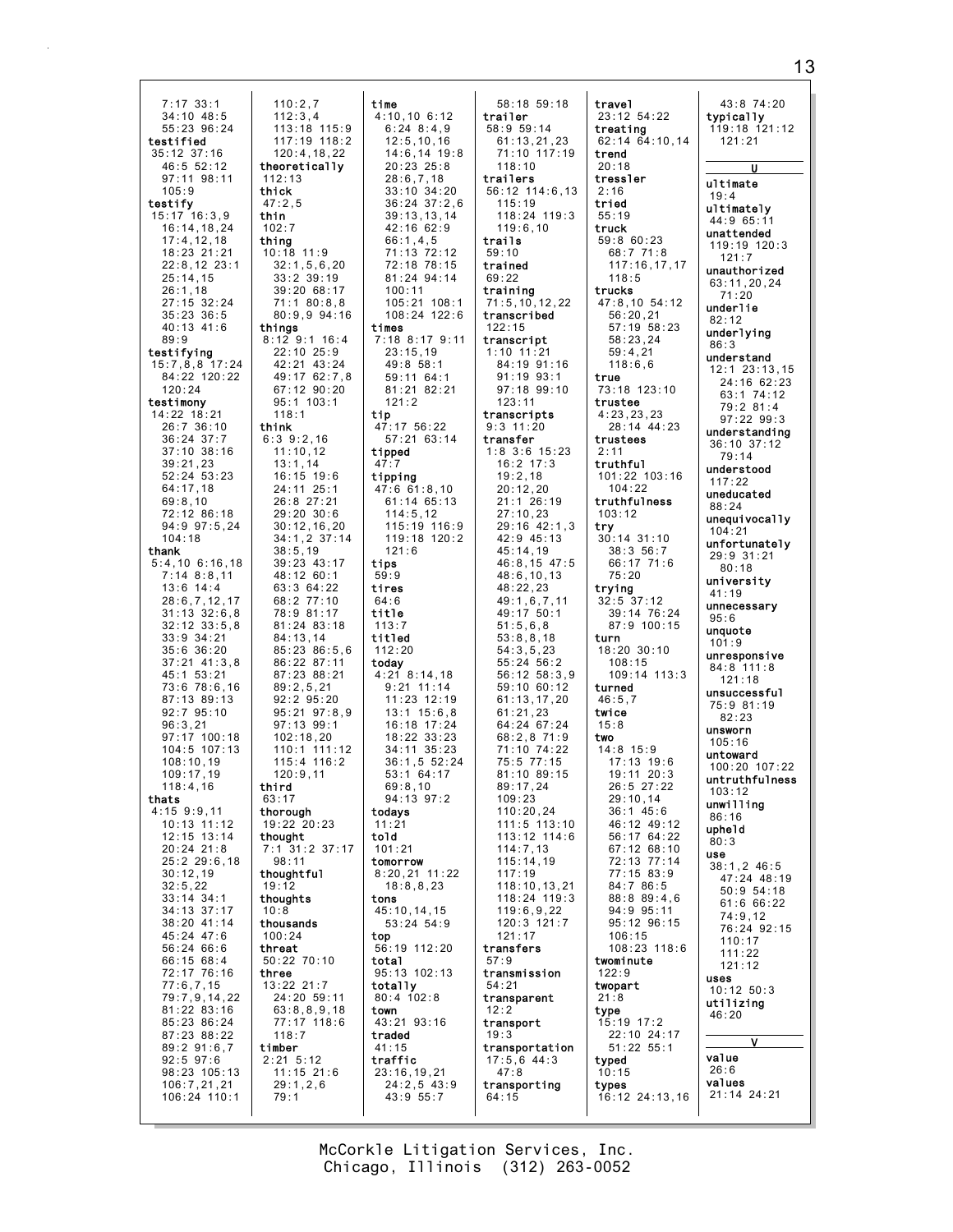25:11,17,19 26:23 27:9 43:10 vehicle 117:18 118:13 vehicles 59:17 65:5 70:16,24  $118.722$ vein 38:5 vents 49:3 57:13 verified 106:1 verify 106:5 vermillion 50:24 video 57:18 59:24 60:3,6,9 view 21:23 32:16 83:11 84:14 84:18 91:11 92:18 98:20 viewed 88:2 village 1:1,2 2:12,15  $2:18$  3:7,7 3:18 4:7,19 4:20 5:8,15 6:23 7:22 8:1 9:5 10:12,22 11:15,17 12:13,22 15:3 28:18 29:23,24  $32:9.10$ 33:13,18 34:19 36:17 44:6,8,16 67:15 75:14 77:18 81:5 82:13 86:15 95:4 97:1 110:20 116:6 villages 30:2 vindicated 98:13 virtually 88:3 visibility 55:2 visible 58:13 volume 37:23 54:2,16 voted 85:21 87:21 W wagner 4:24 wait 59:15 96:1 100:12 108:15,18 waiting 108:20 walk 58:22 wall 47:3 48:20 58:4,5 walls 47:1 61:10,12 67:8 71:8 want 4:16 9:7,8 10:1,5,24  $11:7,19,24$ 15:2 28:15 30:6 33:23 34:23 36:21 37:1 62:20 65:21 81:4 81:21,23 82:1,13,18 82:24 86:15 95:21 108:6 118:12  $120:17$ wanted 33:19 121:16 wants 31:18 38:9 89:9 90:18 warning 65:10 wash 48:21 67:7 wasnt 48:2 82:5 120:5 waste 2:23 17:5,19 17:22 19:3 20:6,6,10 24:11 30:18 41:13,24 42:4 45:10 45:11 47:3 47:18 48:1 54:4,7 57:8 57:10 58:2 59:9 62:17 62:18 63:11 63:14,16,19 63:20,24 66:6,11,12 66:18 71:20 109:7 113:6 113:7,9 114:11  $115:17,17$ 116:7,8 117:18  $118.13$ 119:17,21 121:24 wastes 62:15,16 70:13 water 55:11,12,14,16 57:7,7,10 way 10:9 15:10 27:1 37:17 39:19,19 46:4 51:14 60:3 63:3 65:9 66:18 75:20 86:4 88:2,3 114:23 wear 71:16 web 11:17,18 32:2 wednesday 8:22

90:22 120:10 64:2,2,4,4,4 64:5,11,15 65:13 66:1,2 114:3,4,4,11 55:20 57:4,5 week 8:17 11:5 12 12:5 14:8 37:22 62:6 weeks 14:8 weigh 59:1 weighed 56:22 61:4 88:3 weight  $88:4,5 105:1$ welcome 104:4 welfare 44:13 49:14 68:24 69:6 welllocated 26:22 wellrun 26:22 went 46:3 80:24 82:16 werthmann 24:1,8,13 west 45:20 57:4,13 57:16 58:6 59:20 60:19 89:19 wetland 50:11,15 wetlands 49:19 50:13 whats 10:13 12:1 13:7 35:18 60:7 69:3 99:5 106:24 118:1 whatsoever 38:7 102:9. whichever 109:9 white 18:6 64:4 wholly 51:19 77:15 106:9 wild 49:20 willing 102:19,20 windows 48:19 winning 46:10 winter 66:24 wisely 26:15 wish 9:14,18,19,22 28:19 32:10 36:5 104:2 wishes  $9:6$ withstand  $43.2$ witness 10:5 11:16 35:5,8,11 36:24 37:10  $37:18$   $38:1$ 45:4 72:18 78:7 79:1 84:6,9 85: 87:17 89:8 99:1,3

|                          | 100:21 103:3                                                                                                                                                                                                                                                                                     | $24:5$ 25             |
|--------------------------|--------------------------------------------------------------------------------------------------------------------------------------------------------------------------------------------------------------------------------------------------------------------------------------------------|-----------------------|
| 2:3                      | 103:9 104:20                                                                                                                                                                                                                                                                                     | 25:12 2               |
|                          | 106:2,20                                                                                                                                                                                                                                                                                         |                       |
|                          | 107:15                                                                                                                                                                                                                                                                                           | $29:113$<br>$31:14,2$ |
|                          | 110:15                                                                                                                                                                                                                                                                                           | $41:24$ 4             |
|                          |                                                                                                                                                                                                                                                                                                  |                       |
|                          | 111:24 112:6                                                                                                                                                                                                                                                                                     | 42:11,1               |
|                          | 114:18,22                                                                                                                                                                                                                                                                                        | 44:21 4               |
|                          | $115:2$ $118:4$                                                                                                                                                                                                                                                                                  | 48:8,14               |
|                          | 118:15                                                                                                                                                                                                                                                                                           | 61:226                |
|                          | witnesses                                                                                                                                                                                                                                                                                        | 69:118                |
|                          | $9:19,23$ 14:1                                                                                                                                                                                                                                                                                   | 90:3,23               |
|                          | 22:24 30:6                                                                                                                                                                                                                                                                                       | 100:24                |
| 10                       | 30:13,14                                                                                                                                                                                                                                                                                         | 105:21                |
|                          | $37:4$ 38:10                                                                                                                                                                                                                                                                                     | 108:23                |
|                          | 38:24 39:1                                                                                                                                                                                                                                                                                       | 109:24                |
|                          | 94:24                                                                                                                                                                                                                                                                                            | 110:5,6               |
|                          | wizard                                                                                                                                                                                                                                                                                           | 111:5,7               |
|                          | 106:16                                                                                                                                                                                                                                                                                           | 112:7,9               |
|                          | wonderful                                                                                                                                                                                                                                                                                        | yellow                |
|                          | 30:23                                                                                                                                                                                                                                                                                            |                       |
|                          |                                                                                                                                                                                                                                                                                                  | 57:22                 |
|                          | wondering                                                                                                                                                                                                                                                                                        | yorkville             |
|                          | 32:13                                                                                                                                                                                                                                                                                            | 75:16,21              |
|                          | wont                                                                                                                                                                                                                                                                                             | 79:12 8               |
|                          | 18:23 43:9                                                                                                                                                                                                                                                                                       | 83:13 8               |
|                          | 45:5 114:20                                                                                                                                                                                                                                                                                      | 88:12                 |
|                          | word                                                                                                                                                                                                                                                                                             | you11                 |
|                          | 92:16 99:22                                                                                                                                                                                                                                                                                      | 29:20 53              |
|                          | 100:2 121:12                                                                                                                                                                                                                                                                                     | 114:22                |
| 13                       | 121:21                                                                                                                                                                                                                                                                                           | youre                 |
|                          | words                                                                                                                                                                                                                                                                                            | 12:<br>11:5           |
| 9                        | 19:5,5 26:8                                                                                                                                                                                                                                                                                      | $14:7$ 32             |
|                          | 27:2,2,13                                                                                                                                                                                                                                                                                        | 32:17 <sup>3</sup>    |
|                          | 29:10,12,14                                                                                                                                                                                                                                                                                      | 58:16<br>7            |
|                          | 88:13 95:15                                                                                                                                                                                                                                                                                      | 79:15,1               |
|                          | 120:14,14                                                                                                                                                                                                                                                                                        | 84:23 8               |
|                          | 121:14                                                                                                                                                                                                                                                                                           |                       |
|                          |                                                                                                                                                                                                                                                                                                  | 89:10,1<br>g          |
|                          | work                                                                                                                                                                                                                                                                                             | 91:11                 |
|                          | 21:16 24:13                                                                                                                                                                                                                                                                                      | 99:14 1               |
| í                        | 25:13 42:13                                                                                                                                                                                                                                                                                      | 113:24                |
|                          | 44:21<br>60:6                                                                                                                                                                                                                                                                                    | 120:18                |
| $\overline{\mathcal{A}}$ | 66:17<br>67:10                                                                                                                                                                                                                                                                                   |                       |
|                          |                                                                                                                                                                                                                                                                                                  |                       |
|                          | 71:12<br>74:7                                                                                                                                                                                                                                                                                    | Z.                    |
|                          | 74:13 112:6                                                                                                                                                                                                                                                                                      |                       |
| ۱0                       | worked                                                                                                                                                                                                                                                                                           | zoned                 |
|                          | 17:16 24:1                                                                                                                                                                                                                                                                                       | 50:3,8                |
|                          | workers                                                                                                                                                                                                                                                                                          | <b>ZOOMS</b>          |
|                          |                                                                                                                                                                                                                                                                                                  | 45:17                 |
|                          | 71:16                                                                                                                                                                                                                                                                                            |                       |
|                          | working                                                                                                                                                                                                                                                                                          | 0                     |
|                          | 34:13 42:8.11                                                                                                                                                                                                                                                                                    | 00                    |
|                          | 59:22 63:10                                                                                                                                                                                                                                                                                      |                       |
|                          | works                                                                                                                                                                                                                                                                                            | 1:12,14               |
|                          | 21:17,17 47:2                                                                                                                                                                                                                                                                                    | 8:23,24               |
|                          | 48:15 58:22                                                                                                                                                                                                                                                                                      | 34:15,1               |
|                          | worldwide                                                                                                                                                                                                                                                                                        | 62:10,1               |
|                          | 41:17                                                                                                                                                                                                                                                                                            | 62:11<br>6            |
|                          | worst                                                                                                                                                                                                                                                                                            | ooo                   |
|                          | 23:19                                                                                                                                                                                                                                                                                            | 29:23 30              |
|                          | wouldnt                                                                                                                                                                                                                                                                                          | 41:16 4               |
|                          | 121:16                                                                                                                                                                                                                                                                                           | 50:2,4,               |
|                          | write                                                                                                                                                                                                                                                                                            | 51:8,9                |
|                          | 10:3                                                                                                                                                                                                                                                                                             | 68:20 7               |
|                          | wrong                                                                                                                                                                                                                                                                                            | 0301                  |
|                          | 37:13                                                                                                                                                                                                                                                                                            | 1:7                   |
|                          |                                                                                                                                                                                                                                                                                                  | 084003309             |
| 22                       | $\mathsf{X}$ and $\mathsf{X}$ and $\mathsf{X}$ and $\mathsf{X}$ are $\mathsf{X}$ and $\mathsf{X}$ and $\mathsf{X}$ are $\mathsf{X}$ and $\mathsf{X}$ and $\mathsf{X}$ are $\mathsf{X}$ and $\mathsf{X}$ and $\mathsf{X}$ are $\mathsf{X}$ and $\mathsf{X}$ and $\mathsf{X}$ are $\mathsf{X}$ and | 123:20                |
| 0                        |                                                                                                                                                                                                                                                                                                  |                       |
|                          |                                                                                                                                                                                                                                                                                                  | 1                     |
|                          | Y                                                                                                                                                                                                                                                                                                |                       |
|                          | yankee                                                                                                                                                                                                                                                                                           | 1                     |
|                          | 80:7                                                                                                                                                                                                                                                                                             | 3:19,22               |
|                          | yard                                                                                                                                                                                                                                                                                             | 6:850:                |
|                          | 45:24 47:14                                                                                                                                                                                                                                                                                      | 65:196                |
|                          | year                                                                                                                                                                                                                                                                                             | 10                    |
|                          | 29:23 30:3,7                                                                                                                                                                                                                                                                                     | 43:15                 |
|                          | 41:16 90:1                                                                                                                                                                                                                                                                                       | 100                   |
| 0                        | 94:5                                                                                                                                                                                                                                                                                             | 58:10 62              |
| $\overline{7}$           |                                                                                                                                                                                                                                                                                                  | 100year               |
| í                        | years                                                                                                                                                                                                                                                                                            | 52:4,8                |
|                          | 14:16 15:18                                                                                                                                                                                                                                                                                      | 11                    |
|                          | 16:4 19:11                                                                                                                                                                                                                                                                                       | 41:16 50              |
| 11                       | 19:15,17                                                                                                                                                                                                                                                                                         | 12                    |
|                          | 21:24 23:11                                                                                                                                                                                                                                                                                      | $1:12$ 28:            |

24:5 25:7,8 25:12 29:5 29:11 31:2 31:14,23 41:24 42:9 42:11,12  $44:21$   $46:2$ 48:8,14 61:22 63:3 69:11 85:7,8 90:3,23 105:21 107:7 109:24 110:4 110:5,6,19 111:5,7,20 112:7,9,12 yorkville 75:16,21 76:1 79:12 82:20 83:13 85:4 29:20 53:22 114:22 117:2  $1:5$  12:11 14:7 32:5,12 32:17 33:6 58:16 74:7 79:15,19 84:23 87:9 89:10,16 91:11 93:12 99:14 104:16 1:12,14 8:19 8:23,24 34:15,15 62:10,10,11 62:11 68:6,6  $9:23$   $30:3,7$ 41:16 45:14 50:2,4,12 51:8,9 53:9 68:20 77:1  $:19,22,5:22$ 6:8 50:2,4 65:19 68:20 58:10 62:1 41:16 50:6 1:12 28:15 34:12 44:24 62:11 120 43:16 45:8 47:20 55:10 56:5,8 58:11 58:15 60:16 62:2 68:2 127 109:14 110:10 13 3:3 56:16 104:11 14 7:18 49:24 15 43:15 104:15 16 105:5 107:7,7 16foot 47:1 58:4 17 105:8 107:7 18 51:10 18inch 47:1 1997 107:7 2 2 7:13 10:14 42:19 72:24 73:1 108:15 112:14,17 113:4,19 119:11 121:13 20 24:2,2 28:15 48:14 51:16 105:21  $109.24$   $110.4$ 110:5,6,19 112:7 2004  $90.2$ 2006  $94.7$ 2008 85:8,9,16 2013 1:12 3:17 2018 20:8 2019 20:8 2020 20:8 21st 3:17 22 15:23 16:2,22 17:15 49:24 82:21 86:15 23 3:2,3 104:11 23rd 1:11 8:18 24 62:5 113:12,17 114:8,10,16 115:7,15 116:7,12 247 29:3 24th 8:20 25  $24:5$  77:1